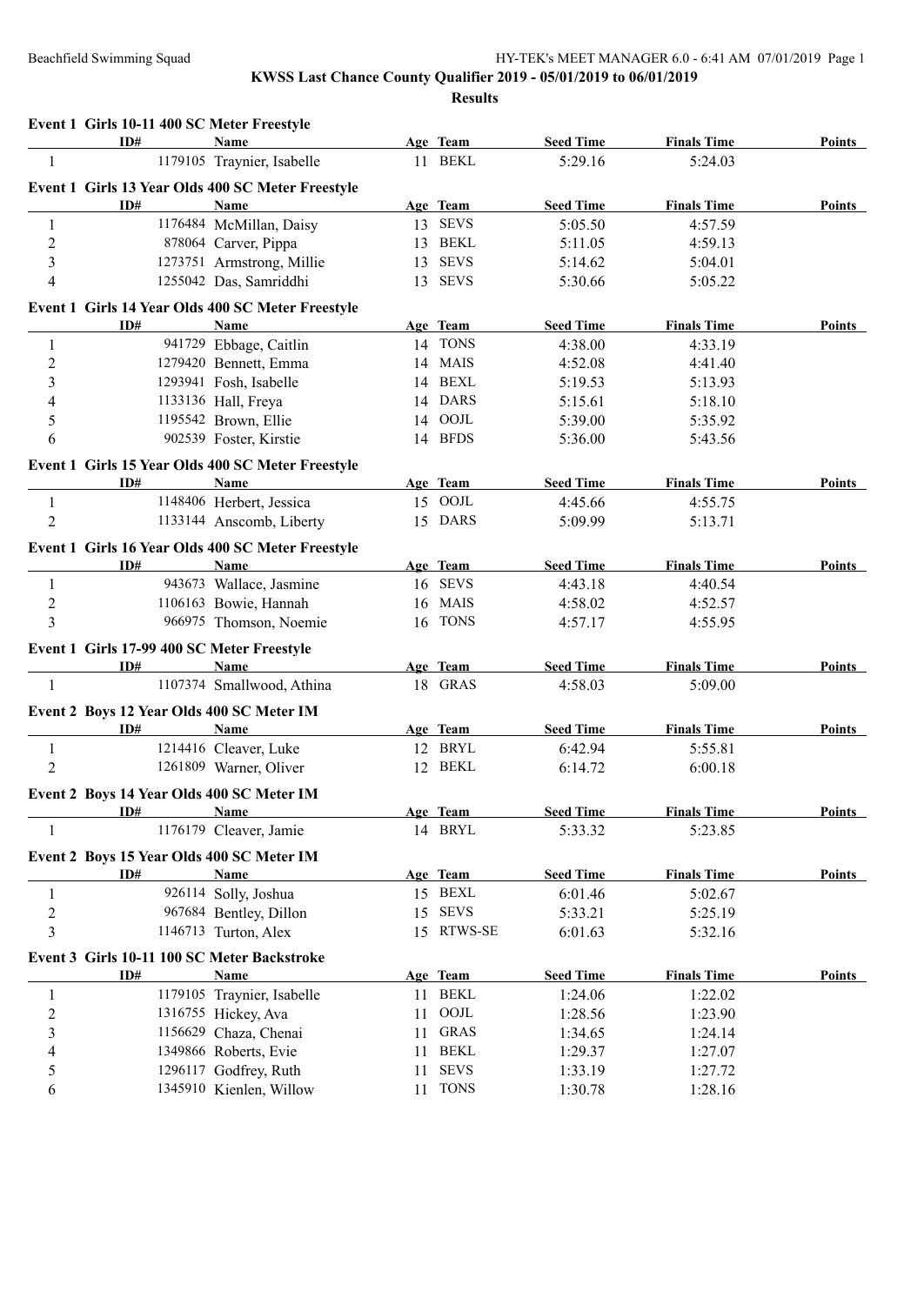**Results**

|    |     | (Event 3 Girls 10-11 100 SC Meter Backstroke)                 |    |             |                  |                    |               |
|----|-----|---------------------------------------------------------------|----|-------------|------------------|--------------------|---------------|
|    | ID# | Name                                                          |    | Age Team    | <b>Seed Time</b> | <b>Finals Time</b> | <b>Points</b> |
| 7  |     | 1233240 Orchard, Isabel                                       | 11 | BRYL        | 1:36.32          | 1:28.75            |               |
| 8  |     | 1274484 Arundell, Bella                                       | 10 | <b>GRAS</b> | 1:35.50          | 1:29.75            |               |
| 9  |     | 1204627 Maconachie, Olivia                                    | 11 | BEKL        | 1:44.45          | 1:29.98            |               |
| 10 |     | 1364544 Bloodworth, Charlotte                                 | 11 | OOJL        | 1:34.22          | 1:30.14            |               |
| 11 |     | 1211858 Pieri, Olivia                                         | 11 | <b>BFDS</b> | 1:30.62          | 1:32.06            |               |
| 12 |     | 1270848 Cioran, Olivia                                        | 11 | OOJL        | 1:43.68          | 1:36.56            |               |
| 13 |     | 1423916 Deller, Lilly                                         | 10 | <b>DARS</b> | 1:39.09          | 1:38.85            |               |
|    |     | 1253934 Naylor, Chloe-Ann                                     | 10 | <b>BFDS</b> | 1:35.06          | DQ                 |               |
|    |     | 6.3 Left position on the back (other than to initiate a turn) |    |             |                  |                    |               |
|    |     | 1311709 Yates, Amelie                                         | 10 | <b>SEVS</b> | 1:54.35          | DQ                 |               |
|    |     | 6.3 Left position on the back (other than to initiate a turn) |    |             |                  |                    |               |
|    |     | 1415053 Armstrong, Evie                                       | 11 | <b>SEVS</b> | 1:33.29          | DQ                 |               |
|    |     | 6.3 Left position on the back (other than to initiate a turn) |    |             |                  |                    |               |
|    |     | 1331777 Ramsay, Calli                                         | 10 | GRAS        | 1:36.94          | DQ                 |               |
|    |     | 6.3 Left position on the back (other than to initiate a turn) |    |             |                  |                    |               |
|    |     | 1179870 Bentley, Sophia                                       | 11 | <b>DARS</b> | 1:45.30          | DQ                 |               |
|    |     | 10.2 A swimmer did not cover the whole distance – DNF         |    |             |                  |                    |               |
|    |     | 1273746 Ashdown, Freya                                        | 11 | <b>SEVS</b> | 1:35.92          | DQ                 |               |
|    |     | 10.2 A swimmer did not cover the whole distance – DNF         |    |             |                  |                    |               |

#### **Event 3 Girls 12 Year Olds 100 SC Meter Backstroke**

|    | ID# | Name                        |    | Age Team    | <b>Seed Time</b> | <b>Finals Time</b> | Points |
|----|-----|-----------------------------|----|-------------|------------------|--------------------|--------|
|    |     | 1318797 Quiller, Nicole     | 12 | <b>MAIS</b> | 1:14.32          | 1:10.31            |        |
| 2  |     | 1176175 Pickering, Beatrice | 12 | BRYL        | 1:18.67          | 1:16.39            |        |
| 3  |     | 1262200 Serafini, Emily     | 12 | BRYL        | 1:22.07          | 1:16.78            |        |
| 4  |     | 1380419 Gray, Fern          | 12 | <b>SEVS</b> | 1:24.48          | 1:17.19            |        |
| 5  |     | 1255181 Atkinson, Emily     | 12 | BEXL        | 1:24.21          | 1:18.04            |        |
| 6  |     | 1267837 Groves, Valentina   | 12 | <b>SEVS</b> | 1:24.57          | 1:18.40            |        |
|    |     | 1111057 Arundell, Kahlen    | 12 | <b>GRAS</b> | 1:16.40          | 1:19.77            |        |
| 8  |     | 1406177 Griffiths, Olivia   | 12 | RTWS-SE     | 1:34.20          | 1:20.59            |        |
| 9  |     | 1267835 Tovey, Amelia       | 12 | <b>SEVS</b> | 1:31.29          | 1:20.75            |        |
| 10 |     | 1246029 Saunders, Abigail   | 12 | <b>SEVS</b> | 1:22.62          | 1:21.00            |        |
| 11 |     | 1245510 Cain, Lottie        | 12 | BRYL        | 1:27.57          | 1:24.03            |        |
| 12 |     | 1236803 Turton, Erin        | 12 | RTWS-SE     | 1:27.28          | 1:24.87            |        |
| 13 |     | 1215709 Morse, Isabella     | 12 | BEXL        | 1:32.65          | 1:25.59            |        |
| 14 |     | 1345906 Pascoe, Sarah       | 12 | <b>TONS</b> | 1:29.12          | 1:27.35            |        |
| 15 |     | 1350430 Russon, Emelia      | 12 | <b>SAMS</b> | 1:30.43          | 1:27.84            |        |
| 16 |     | 1335612 Holland, Bethany    | 12 | <b>TONS</b> | 1:30.88          | 1:31.84            |        |
| 17 |     | 1262671 Rolfe, Sophie       | 12 | <b>BFDS</b> | 1:38.06          | 1:32.46            |        |
|    |     | 1373284 Taylor, Louise      | 12 | <b>BEKL</b> | 1:26.41          | <b>DNF</b>         |        |

10.2 A swimmer did not cover the whole distance – DNF

# **Event 3 Girls 13 Year Olds 100 SC Meter Backstroke**

|    | ID# | Name                      |     | Age Team    | <b>Seed Time</b> | <b>Finals Time</b> | Points |
|----|-----|---------------------------|-----|-------------|------------------|--------------------|--------|
|    |     | 1273751 Armstrong, Millie | 13  | <b>SEVS</b> | 1:12.32          | 1:12.75            |        |
|    |     | 1281369 Roberts, Martha   | 13. | <b>SEVS</b> | 1:16.76          | 1:13.85            |        |
|    |     | 1281796 Marshall, Isla    |     | 13 RTWS-SE  | 1:20.35          | 1:14.56            |        |
| 4  |     | 1155865 Brown, Emily      |     | 13 SEVS     | 1:14.10          | 1:14.94            |        |
|    |     | 895691 Burns, Lola        |     | 13 BEKL     | 1:18.78          | 1:16.81            |        |
| 6  |     | 1102152 Conway, Florence  |     | 13 BRYL     | 1:23.91          | 1:19.38            |        |
|    |     | 1218646 Tricker, Grace    |     | 13 BEKL     | 1:19.17          | 1:19.78            |        |
| 8  |     | 1185253 Mulheron, Ella M  | 13  | BRYL        | 1:21.16          | 1:20.22            |        |
| 9  |     | 1239451 Lawrence, Amie    | 13  | OOJL        | 1:22.72          | 1:20.68            |        |
| 10 |     | 1244004 Tume, Grace       | 13  | OOJL        | 1:34.65          | 1:21.00            |        |
|    |     |                           |     |             |                  |                    |        |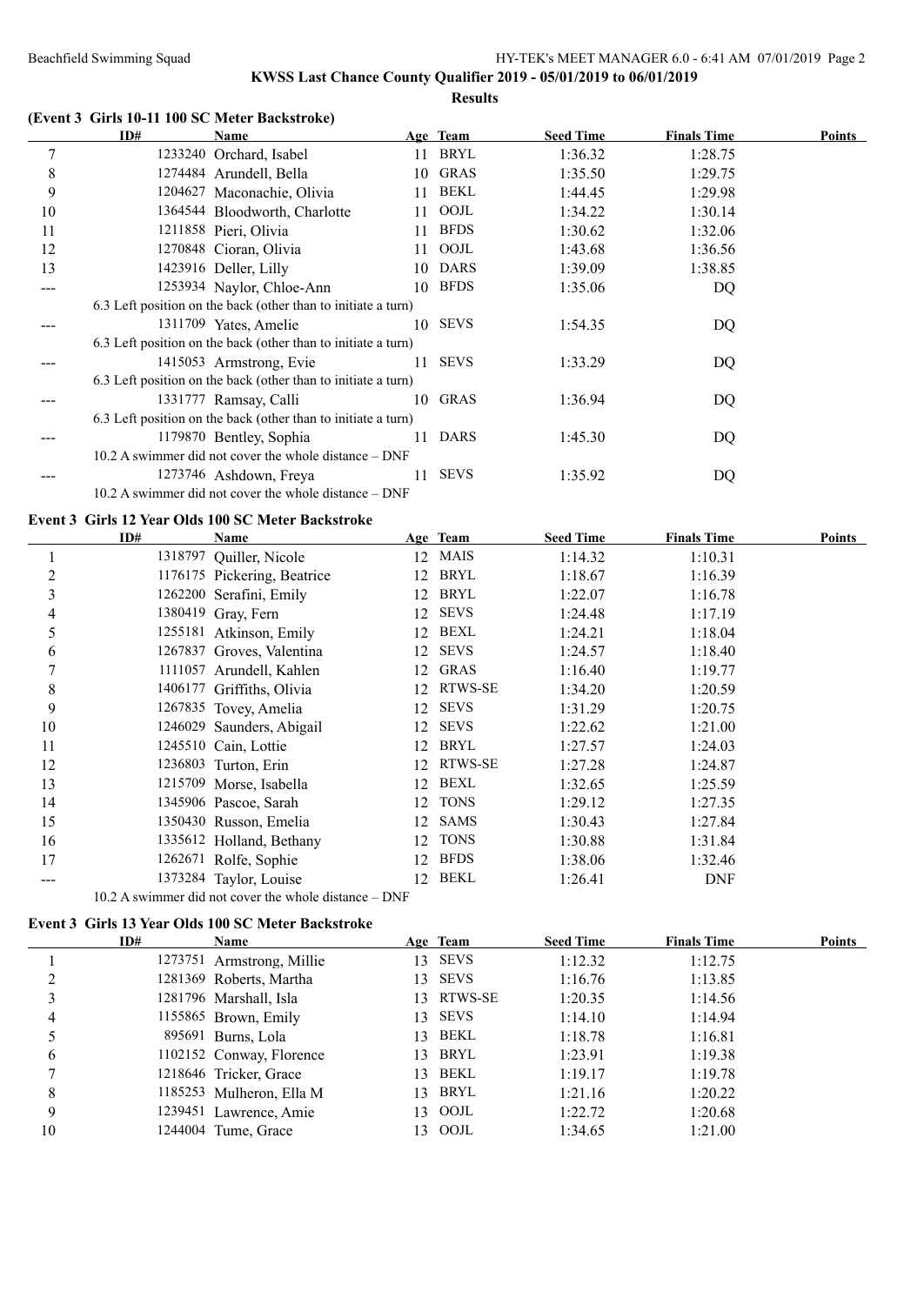## **KWSS Last Chance County Qualifier 2019 - 05/01/2019 to 06/01/2019 Results**

#### **(Event 3 Girls 13 Year Olds 100 SC Meter Backstroke)**

|      | ID# | Name                                                     |            | Age Team    | <b>Seed Time</b> | <b>Finals Time</b> | Points |
|------|-----|----------------------------------------------------------|------------|-------------|------------------|--------------------|--------|
|      |     | 1276520 Singleterry, Cara                                | $\sqrt{3}$ | <b>SEVS</b> | 1:22.41          | 1:22.13            |        |
|      |     | 1245837 Couzens, Phoebe                                  |            | BEXL        | 1:53.66          | 1:25.81            |        |
|      |     | 1356373 Costain, Lydia                                   |            | 13 RTWS-SE  | l:28.55          | 1:30.48            |        |
| $--$ |     | 1236782 Barwick, Lily                                    |            | 13 RTWS-SE  | 1:21.43          | DNF                |        |
|      |     | $10.2$ A guimmar did not cover the whole distance $\Box$ |            |             |                  |                    |        |

10.2 A swimmer did not cover the whole distance – DNF

#### **Event 3 Girls 14 Year Olds 100 SC Meter Backstroke**

|                         | ID#                                                 | Name                                                  |    | Age Team    | <b>Seed Time</b> | <b>Finals Time</b> | <b>Points</b> |
|-------------------------|-----------------------------------------------------|-------------------------------------------------------|----|-------------|------------------|--------------------|---------------|
| $\mathbf{1}$            |                                                     | 1291517 Nisbet, Erin                                  |    | 14 TONS     | 1:13.43          | 1:10.87            |               |
| $\overline{2}$          |                                                     | 1307386 Holland, Maddy                                |    | 14 TONS     | 1:12.05          | 1:12.63            |               |
| $\overline{\mathbf{3}}$ |                                                     | 1228050 Sullivan, Madeleine                           |    | 14 BEXL     | 1:18.75          | 1:14.53            |               |
| $\overline{4}$          |                                                     | 1200492 Bridges, Caitlin                              |    | 14 RTWS-SE  | 1:16.10          | 1:14.63            |               |
| 5                       |                                                     | 943812 Billings, Katie                                |    | 14 BRYL     | 1:14.35          | 1:14.69            |               |
| 6                       |                                                     | 967680 Martin, Evie                                   |    | 14 SEVS     | 1:13.92          | 1:15.80            |               |
| $\boldsymbol{7}$        |                                                     | 1120731 Baker, Amelia                                 |    | 14 RTWS-SE  | 1:17.64          | 1:18.00            |               |
| 8                       |                                                     | 1293941 Fosh, Isabelle                                | 14 | <b>BEXL</b> | 1:25.27          | 1:19.37            |               |
| 9                       |                                                     | 1133136 Hall, Freya                                   |    | 14 DARS     | 1:17.82          | 1:20.05            |               |
| 10                      |                                                     | 1384240 Kuszneruk, Agata                              | 14 | OOJL        | 1:23.84          | 1:24.17            |               |
| 11                      |                                                     | 902539 Foster, Kirstie                                |    | 14 BFDS     | 1:29.17          | 1:27.25            |               |
|                         |                                                     | Event 3 Girls 15 Year Olds 100 SC Meter Backstroke    |    |             |                  |                    |               |
|                         | ID#                                                 | Name                                                  |    | Age Team    | <b>Seed Time</b> | <b>Finals Time</b> | Points        |
| $\mathbf{1}$            |                                                     | 1148406 Herbert, Jessica                              |    | 15 OOJL     | 1:09.38          | 1:10.16            |               |
| $\overline{2}$          |                                                     | 1201386 Prideaux, Charlotte                           |    | 15 SEVS     | 1:12.06          | 1:10.82            |               |
| $\overline{\mathbf{3}}$ |                                                     | 1161811 Durnford, Lily                                |    | 15 BFDS     | 1:12.02          | 1:12.13            |               |
| $\overline{4}$          |                                                     | 1133101 Allen, Eleanor                                | 15 | <b>SEVS</b> | 1:12.72          | 1:12.18            |               |
| $\mathfrak s$           |                                                     | 1195547 Jolley-Ellis, Blythe                          | 15 | OOJL        | 1:17.51          | 1:16.62            |               |
| 6                       |                                                     | 1262204 Cioran, Alexandra                             |    | 15 OOJL     | 1:22.28          | 1:21.55            |               |
|                         |                                                     | Event 3 Girls 16 Year Olds 100 SC Meter Backstroke    |    |             |                  |                    |               |
|                         | ID#                                                 | Name                                                  |    | Age Team    | <b>Seed Time</b> | <b>Finals Time</b> | Points        |
| $\mathbf{1}$            |                                                     | 1106163 Bowie, Hannah                                 |    | 16 MAIS     | 1:09.90          | 1:10.82            |               |
| $\overline{c}$          |                                                     | 1218142 Norton, Edith                                 |    | 16 SEVS     | 1:12.16          | 1:11.99            |               |
| $\overline{3}$          |                                                     | 1115864 Lauerman, Aoife                               |    | 16 SEVS     | 1:11.34          | 1:12.30            |               |
|                         | Event 3 Girls 17-99 100 SC Meter Backstroke         |                                                       |    |             |                  |                    |               |
|                         | ID#                                                 | Name                                                  |    | Age Team    | <b>Seed Time</b> | <b>Finals Time</b> | Points        |
| $\mathbf{1}$            |                                                     | 840267 Harden, Ellie                                  |    | 17 OOJL     | 1:07.68          | 1:11.43            |               |
| $\boldsymbol{2}$        |                                                     | 956554 Follis, Maddie                                 |    | 17 BRYL     | 1:12.69          | 1:14.29            |               |
| $\overline{3}$          |                                                     | 901336 Leng, Alice                                    | 17 | $\rm{OOL}$  | 1:16.53          | 1:14.75            |               |
| $\overline{4}$          |                                                     | 1165177 Brown, Jessica                                | 17 | <b>MAIS</b> | 1:13.59          | 1:15.62            |               |
| 5                       |                                                     | 1148408 Gough, Lauren                                 | 17 | $\rm{OOL}$  | 1:16.93          | 1:17.02            |               |
|                         |                                                     | 818832 Mason, Alexandra                               | 19 | <b>BRYL</b> | 1:08.88          | <b>DNF</b>         |               |
|                         |                                                     | 10.2 A swimmer did not cover the whole distance - DNF |    |             |                  |                    |               |
|                         |                                                     |                                                       |    |             |                  |                    |               |
|                         | Event 4 Boys 10-11 100 SC Meter Breaststroke<br>ID# | Name                                                  |    | Age Team    | <b>Seed Time</b> | <b>Finals Time</b> | Points        |
| $\mathbf{1}$            |                                                     | 1311708 Tannock, Devon                                |    | 11 SEVS     | 1:52.84          | 1:33.25            |               |
| $\overline{c}$          |                                                     | 1328797 Crombie, Jacob                                |    | 11 SEVS     | 1:37.29          | 1:36.68            |               |
| $\overline{\mathbf{3}}$ |                                                     | 1206197 Burke, Toby                                   | 11 | <b>SEVS</b> | 1:41.88          | 1:39.81            |               |
| $\overline{4}$          |                                                     | 1380863 Prendergast, Connor                           | 11 | <b>TONS</b> | 1:49.34          | 1:43.10            |               |
|                         |                                                     |                                                       |    |             |                  |                    |               |

 1255178 Belton, James 11 BRYL 2:03.20 1:49.22 6 1263662 Di Pace, Christian 11 BRYL 1:58.69 1:50.88 7 1344251 Szilagyi, David 11 BEXL 1:58.99 1:51.74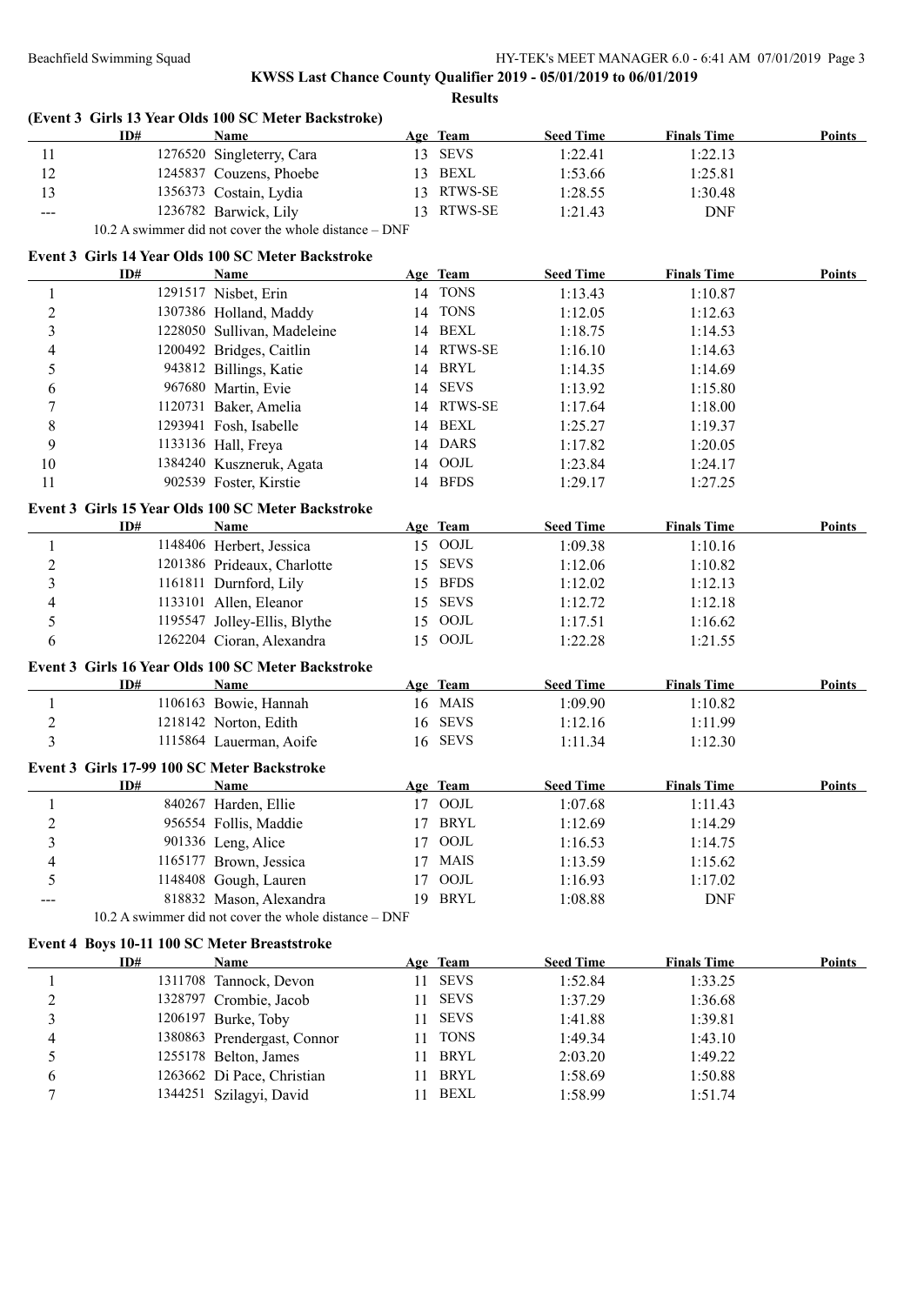| ID# | Name                                                |                                                                                                                                                                                                                                                                                                                                                                                                                                                                                                                                                                                                                                                                                                                                                                                                                                                                                                                                                                                                                                                                                                                                                                                                                                                                   |                                                                                                                      | <b>Seed Time</b>                                                                                                                                                                                                                                                                                                                                                                                                                                                                                     | <b>Finals Time</b>                                                                   | <b>Points</b>                                                                   |
|-----|-----------------------------------------------------|-------------------------------------------------------------------------------------------------------------------------------------------------------------------------------------------------------------------------------------------------------------------------------------------------------------------------------------------------------------------------------------------------------------------------------------------------------------------------------------------------------------------------------------------------------------------------------------------------------------------------------------------------------------------------------------------------------------------------------------------------------------------------------------------------------------------------------------------------------------------------------------------------------------------------------------------------------------------------------------------------------------------------------------------------------------------------------------------------------------------------------------------------------------------------------------------------------------------------------------------------------------------|----------------------------------------------------------------------------------------------------------------------|------------------------------------------------------------------------------------------------------------------------------------------------------------------------------------------------------------------------------------------------------------------------------------------------------------------------------------------------------------------------------------------------------------------------------------------------------------------------------------------------------|--------------------------------------------------------------------------------------|---------------------------------------------------------------------------------|
|     |                                                     |                                                                                                                                                                                                                                                                                                                                                                                                                                                                                                                                                                                                                                                                                                                                                                                                                                                                                                                                                                                                                                                                                                                                                                                                                                                                   |                                                                                                                      | 1:48.80                                                                                                                                                                                                                                                                                                                                                                                                                                                                                              | <b>DQ</b>                                                                            |                                                                                 |
|     |                                                     |                                                                                                                                                                                                                                                                                                                                                                                                                                                                                                                                                                                                                                                                                                                                                                                                                                                                                                                                                                                                                                                                                                                                                                                                                                                                   |                                                                                                                      |                                                                                                                                                                                                                                                                                                                                                                                                                                                                                                      |                                                                                      |                                                                                 |
|     |                                                     |                                                                                                                                                                                                                                                                                                                                                                                                                                                                                                                                                                                                                                                                                                                                                                                                                                                                                                                                                                                                                                                                                                                                                                                                                                                                   |                                                                                                                      | 1:52.47                                                                                                                                                                                                                                                                                                                                                                                                                                                                                              | DQ                                                                                   |                                                                                 |
|     |                                                     |                                                                                                                                                                                                                                                                                                                                                                                                                                                                                                                                                                                                                                                                                                                                                                                                                                                                                                                                                                                                                                                                                                                                                                                                                                                                   |                                                                                                                      |                                                                                                                                                                                                                                                                                                                                                                                                                                                                                                      |                                                                                      |                                                                                 |
|     |                                                     |                                                                                                                                                                                                                                                                                                                                                                                                                                                                                                                                                                                                                                                                                                                                                                                                                                                                                                                                                                                                                                                                                                                                                                                                                                                                   |                                                                                                                      |                                                                                                                                                                                                                                                                                                                                                                                                                                                                                                      |                                                                                      |                                                                                 |
| ID# | Name                                                |                                                                                                                                                                                                                                                                                                                                                                                                                                                                                                                                                                                                                                                                                                                                                                                                                                                                                                                                                                                                                                                                                                                                                                                                                                                                   |                                                                                                                      | <b>Seed Time</b>                                                                                                                                                                                                                                                                                                                                                                                                                                                                                     | <b>Finals Time</b>                                                                   | Points                                                                          |
|     |                                                     |                                                                                                                                                                                                                                                                                                                                                                                                                                                                                                                                                                                                                                                                                                                                                                                                                                                                                                                                                                                                                                                                                                                                                                                                                                                                   |                                                                                                                      |                                                                                                                                                                                                                                                                                                                                                                                                                                                                                                      |                                                                                      |                                                                                 |
|     |                                                     |                                                                                                                                                                                                                                                                                                                                                                                                                                                                                                                                                                                                                                                                                                                                                                                                                                                                                                                                                                                                                                                                                                                                                                                                                                                                   |                                                                                                                      | 1:33.86                                                                                                                                                                                                                                                                                                                                                                                                                                                                                              | 1:29.75                                                                              |                                                                                 |
|     |                                                     |                                                                                                                                                                                                                                                                                                                                                                                                                                                                                                                                                                                                                                                                                                                                                                                                                                                                                                                                                                                                                                                                                                                                                                                                                                                                   |                                                                                                                      | 1:35.35                                                                                                                                                                                                                                                                                                                                                                                                                                                                                              | 1:34.22                                                                              |                                                                                 |
|     |                                                     |                                                                                                                                                                                                                                                                                                                                                                                                                                                                                                                                                                                                                                                                                                                                                                                                                                                                                                                                                                                                                                                                                                                                                                                                                                                                   |                                                                                                                      | 1:42.33                                                                                                                                                                                                                                                                                                                                                                                                                                                                                              | 1:34.67                                                                              |                                                                                 |
|     |                                                     |                                                                                                                                                                                                                                                                                                                                                                                                                                                                                                                                                                                                                                                                                                                                                                                                                                                                                                                                                                                                                                                                                                                                                                                                                                                                   |                                                                                                                      | 1:46.08                                                                                                                                                                                                                                                                                                                                                                                                                                                                                              | 1:36.18                                                                              |                                                                                 |
|     |                                                     |                                                                                                                                                                                                                                                                                                                                                                                                                                                                                                                                                                                                                                                                                                                                                                                                                                                                                                                                                                                                                                                                                                                                                                                                                                                                   |                                                                                                                      |                                                                                                                                                                                                                                                                                                                                                                                                                                                                                                      | 1:36.63                                                                              |                                                                                 |
|     |                                                     |                                                                                                                                                                                                                                                                                                                                                                                                                                                                                                                                                                                                                                                                                                                                                                                                                                                                                                                                                                                                                                                                                                                                                                                                                                                                   |                                                                                                                      | 1:48.19                                                                                                                                                                                                                                                                                                                                                                                                                                                                                              | 1:39.32                                                                              |                                                                                 |
|     |                                                     |                                                                                                                                                                                                                                                                                                                                                                                                                                                                                                                                                                                                                                                                                                                                                                                                                                                                                                                                                                                                                                                                                                                                                                                                                                                                   |                                                                                                                      | 1:52.75                                                                                                                                                                                                                                                                                                                                                                                                                                                                                              | 1:44.03                                                                              |                                                                                 |
|     |                                                     |                                                                                                                                                                                                                                                                                                                                                                                                                                                                                                                                                                                                                                                                                                                                                                                                                                                                                                                                                                                                                                                                                                                                                                                                                                                                   |                                                                                                                      | 1:56.85                                                                                                                                                                                                                                                                                                                                                                                                                                                                                              | 1:48.41                                                                              |                                                                                 |
|     |                                                     |                                                                                                                                                                                                                                                                                                                                                                                                                                                                                                                                                                                                                                                                                                                                                                                                                                                                                                                                                                                                                                                                                                                                                                                                                                                                   |                                                                                                                      | 1:48.50                                                                                                                                                                                                                                                                                                                                                                                                                                                                                              | 1:52.97                                                                              |                                                                                 |
|     |                                                     |                                                                                                                                                                                                                                                                                                                                                                                                                                                                                                                                                                                                                                                                                                                                                                                                                                                                                                                                                                                                                                                                                                                                                                                                                                                                   |                                                                                                                      | 1:45.27                                                                                                                                                                                                                                                                                                                                                                                                                                                                                              |                                                                                      |                                                                                 |
|     |                                                     |                                                                                                                                                                                                                                                                                                                                                                                                                                                                                                                                                                                                                                                                                                                                                                                                                                                                                                                                                                                                                                                                                                                                                                                                                                                                   |                                                                                                                      | 1:45.92                                                                                                                                                                                                                                                                                                                                                                                                                                                                                              | <b>DNF</b>                                                                           |                                                                                 |
|     |                                                     |                                                                                                                                                                                                                                                                                                                                                                                                                                                                                                                                                                                                                                                                                                                                                                                                                                                                                                                                                                                                                                                                                                                                                                                                                                                                   |                                                                                                                      |                                                                                                                                                                                                                                                                                                                                                                                                                                                                                                      |                                                                                      |                                                                                 |
|     |                                                     |                                                                                                                                                                                                                                                                                                                                                                                                                                                                                                                                                                                                                                                                                                                                                                                                                                                                                                                                                                                                                                                                                                                                                                                                                                                                   |                                                                                                                      |                                                                                                                                                                                                                                                                                                                                                                                                                                                                                                      |                                                                                      |                                                                                 |
| ID# | <b>Name</b>                                         |                                                                                                                                                                                                                                                                                                                                                                                                                                                                                                                                                                                                                                                                                                                                                                                                                                                                                                                                                                                                                                                                                                                                                                                                                                                                   |                                                                                                                      | <b>Seed Time</b>                                                                                                                                                                                                                                                                                                                                                                                                                                                                                     | <b>Finals Time</b>                                                                   | <b>Points</b>                                                                   |
|     |                                                     |                                                                                                                                                                                                                                                                                                                                                                                                                                                                                                                                                                                                                                                                                                                                                                                                                                                                                                                                                                                                                                                                                                                                                                                                                                                                   |                                                                                                                      | 1:27.63                                                                                                                                                                                                                                                                                                                                                                                                                                                                                              | 1:23.25                                                                              |                                                                                 |
|     |                                                     |                                                                                                                                                                                                                                                                                                                                                                                                                                                                                                                                                                                                                                                                                                                                                                                                                                                                                                                                                                                                                                                                                                                                                                                                                                                                   |                                                                                                                      | 1:29.41                                                                                                                                                                                                                                                                                                                                                                                                                                                                                              | 1:26.56                                                                              |                                                                                 |
|     |                                                     |                                                                                                                                                                                                                                                                                                                                                                                                                                                                                                                                                                                                                                                                                                                                                                                                                                                                                                                                                                                                                                                                                                                                                                                                                                                                   |                                                                                                                      | 1:33.93                                                                                                                                                                                                                                                                                                                                                                                                                                                                                              | 1:28.25                                                                              |                                                                                 |
|     |                                                     |                                                                                                                                                                                                                                                                                                                                                                                                                                                                                                                                                                                                                                                                                                                                                                                                                                                                                                                                                                                                                                                                                                                                                                                                                                                                   |                                                                                                                      | 1:30.00                                                                                                                                                                                                                                                                                                                                                                                                                                                                                              | 1:28.62                                                                              |                                                                                 |
|     |                                                     |                                                                                                                                                                                                                                                                                                                                                                                                                                                                                                                                                                                                                                                                                                                                                                                                                                                                                                                                                                                                                                                                                                                                                                                                                                                                   |                                                                                                                      | 1:38.05                                                                                                                                                                                                                                                                                                                                                                                                                                                                                              | 1:36.03                                                                              |                                                                                 |
|     |                                                     |                                                                                                                                                                                                                                                                                                                                                                                                                                                                                                                                                                                                                                                                                                                                                                                                                                                                                                                                                                                                                                                                                                                                                                                                                                                                   |                                                                                                                      |                                                                                                                                                                                                                                                                                                                                                                                                                                                                                                      |                                                                                      |                                                                                 |
|     |                                                     |                                                                                                                                                                                                                                                                                                                                                                                                                                                                                                                                                                                                                                                                                                                                                                                                                                                                                                                                                                                                                                                                                                                                                                                                                                                                   |                                                                                                                      |                                                                                                                                                                                                                                                                                                                                                                                                                                                                                                      |                                                                                      |                                                                                 |
|     |                                                     |                                                                                                                                                                                                                                                                                                                                                                                                                                                                                                                                                                                                                                                                                                                                                                                                                                                                                                                                                                                                                                                                                                                                                                                                                                                                   |                                                                                                                      |                                                                                                                                                                                                                                                                                                                                                                                                                                                                                                      |                                                                                      |                                                                                 |
|     |                                                     |                                                                                                                                                                                                                                                                                                                                                                                                                                                                                                                                                                                                                                                                                                                                                                                                                                                                                                                                                                                                                                                                                                                                                                                                                                                                   |                                                                                                                      |                                                                                                                                                                                                                                                                                                                                                                                                                                                                                                      |                                                                                      |                                                                                 |
| ID# | <b>Name</b>                                         |                                                                                                                                                                                                                                                                                                                                                                                                                                                                                                                                                                                                                                                                                                                                                                                                                                                                                                                                                                                                                                                                                                                                                                                                                                                                   |                                                                                                                      | <b>Seed Time</b>                                                                                                                                                                                                                                                                                                                                                                                                                                                                                     | <b>Finals Time</b>                                                                   | Points                                                                          |
|     |                                                     |                                                                                                                                                                                                                                                                                                                                                                                                                                                                                                                                                                                                                                                                                                                                                                                                                                                                                                                                                                                                                                                                                                                                                                                                                                                                   |                                                                                                                      | 1:19.16                                                                                                                                                                                                                                                                                                                                                                                                                                                                                              | 1:18.14                                                                              |                                                                                 |
|     |                                                     |                                                                                                                                                                                                                                                                                                                                                                                                                                                                                                                                                                                                                                                                                                                                                                                                                                                                                                                                                                                                                                                                                                                                                                                                                                                                   |                                                                                                                      | 1:26.93                                                                                                                                                                                                                                                                                                                                                                                                                                                                                              | 1:19.10                                                                              |                                                                                 |
|     |                                                     |                                                                                                                                                                                                                                                                                                                                                                                                                                                                                                                                                                                                                                                                                                                                                                                                                                                                                                                                                                                                                                                                                                                                                                                                                                                                   |                                                                                                                      | 1:19.00                                                                                                                                                                                                                                                                                                                                                                                                                                                                                              | 1:19.44                                                                              |                                                                                 |
|     |                                                     |                                                                                                                                                                                                                                                                                                                                                                                                                                                                                                                                                                                                                                                                                                                                                                                                                                                                                                                                                                                                                                                                                                                                                                                                                                                                   |                                                                                                                      |                                                                                                                                                                                                                                                                                                                                                                                                                                                                                                      |                                                                                      |                                                                                 |
|     |                                                     |                                                                                                                                                                                                                                                                                                                                                                                                                                                                                                                                                                                                                                                                                                                                                                                                                                                                                                                                                                                                                                                                                                                                                                                                                                                                   |                                                                                                                      |                                                                                                                                                                                                                                                                                                                                                                                                                                                                                                      |                                                                                      |                                                                                 |
|     |                                                     | 14                                                                                                                                                                                                                                                                                                                                                                                                                                                                                                                                                                                                                                                                                                                                                                                                                                                                                                                                                                                                                                                                                                                                                                                                                                                                |                                                                                                                      |                                                                                                                                                                                                                                                                                                                                                                                                                                                                                                      |                                                                                      |                                                                                 |
|     |                                                     |                                                                                                                                                                                                                                                                                                                                                                                                                                                                                                                                                                                                                                                                                                                                                                                                                                                                                                                                                                                                                                                                                                                                                                                                                                                                   |                                                                                                                      |                                                                                                                                                                                                                                                                                                                                                                                                                                                                                                      |                                                                                      |                                                                                 |
|     |                                                     |                                                                                                                                                                                                                                                                                                                                                                                                                                                                                                                                                                                                                                                                                                                                                                                                                                                                                                                                                                                                                                                                                                                                                                                                                                                                   |                                                                                                                      | 1:45.22                                                                                                                                                                                                                                                                                                                                                                                                                                                                                              | 1:40.44                                                                              |                                                                                 |
|     |                                                     |                                                                                                                                                                                                                                                                                                                                                                                                                                                                                                                                                                                                                                                                                                                                                                                                                                                                                                                                                                                                                                                                                                                                                                                                                                                                   |                                                                                                                      |                                                                                                                                                                                                                                                                                                                                                                                                                                                                                                      |                                                                                      |                                                                                 |
| ID# | <b>Name</b>                                         |                                                                                                                                                                                                                                                                                                                                                                                                                                                                                                                                                                                                                                                                                                                                                                                                                                                                                                                                                                                                                                                                                                                                                                                                                                                                   |                                                                                                                      | <b>Seed Time</b>                                                                                                                                                                                                                                                                                                                                                                                                                                                                                     | <b>Finals Time</b>                                                                   | <b>Points</b>                                                                   |
|     |                                                     |                                                                                                                                                                                                                                                                                                                                                                                                                                                                                                                                                                                                                                                                                                                                                                                                                                                                                                                                                                                                                                                                                                                                                                                                                                                                   |                                                                                                                      | 1:16.50                                                                                                                                                                                                                                                                                                                                                                                                                                                                                              | 1:16.28                                                                              |                                                                                 |
|     |                                                     |                                                                                                                                                                                                                                                                                                                                                                                                                                                                                                                                                                                                                                                                                                                                                                                                                                                                                                                                                                                                                                                                                                                                                                                                                                                                   |                                                                                                                      | 1:20.00                                                                                                                                                                                                                                                                                                                                                                                                                                                                                              | 1:16.41                                                                              |                                                                                 |
|     |                                                     | 15                                                                                                                                                                                                                                                                                                                                                                                                                                                                                                                                                                                                                                                                                                                                                                                                                                                                                                                                                                                                                                                                                                                                                                                                                                                                | RTWS-SE                                                                                                              | 1:21.39                                                                                                                                                                                                                                                                                                                                                                                                                                                                                              | 1:20.16                                                                              |                                                                                 |
|     |                                                     | 15                                                                                                                                                                                                                                                                                                                                                                                                                                                                                                                                                                                                                                                                                                                                                                                                                                                                                                                                                                                                                                                                                                                                                                                                                                                                | <b>SEVS</b>                                                                                                          | 1:24.09                                                                                                                                                                                                                                                                                                                                                                                                                                                                                              | 1:23.20                                                                              |                                                                                 |
|     |                                                     | 15                                                                                                                                                                                                                                                                                                                                                                                                                                                                                                                                                                                                                                                                                                                                                                                                                                                                                                                                                                                                                                                                                                                                                                                                                                                                |                                                                                                                      | 1:23.22                                                                                                                                                                                                                                                                                                                                                                                                                                                                                              | 1:24.25                                                                              |                                                                                 |
|     | Event 4 Boys 16 Year Olds 100 SC Meter Breaststroke |                                                                                                                                                                                                                                                                                                                                                                                                                                                                                                                                                                                                                                                                                                                                                                                                                                                                                                                                                                                                                                                                                                                                                                                                                                                                   |                                                                                                                      |                                                                                                                                                                                                                                                                                                                                                                                                                                                                                                      |                                                                                      |                                                                                 |
|     |                                                     |                                                                                                                                                                                                                                                                                                                                                                                                                                                                                                                                                                                                                                                                                                                                                                                                                                                                                                                                                                                                                                                                                                                                                                                                                                                                   |                                                                                                                      |                                                                                                                                                                                                                                                                                                                                                                                                                                                                                                      |                                                                                      |                                                                                 |
| ID# | <b>Name</b>                                         |                                                                                                                                                                                                                                                                                                                                                                                                                                                                                                                                                                                                                                                                                                                                                                                                                                                                                                                                                                                                                                                                                                                                                                                                                                                                   |                                                                                                                      |                                                                                                                                                                                                                                                                                                                                                                                                                                                                                                      |                                                                                      | <b>Points</b>                                                                   |
|     | 729530 Harris, Brandon                              |                                                                                                                                                                                                                                                                                                                                                                                                                                                                                                                                                                                                                                                                                                                                                                                                                                                                                                                                                                                                                                                                                                                                                                                                                                                                   | Age Team<br>16 BFDS                                                                                                  | <b>Seed Time</b><br>1:09.12                                                                                                                                                                                                                                                                                                                                                                                                                                                                          | <b>Finals Time</b><br>1:08.31                                                        |                                                                                 |
|     |                                                     | (Event 4 Boys 10-11 100 SC Meter Breaststroke)<br>1285024 Walker, Oliver<br>1329229 Pointon, Edward<br>7.6 Did not touch at turn or finish with both hands<br>Event 4 Boys 12 Year Olds 100 SC Meter Breaststroke<br>1269408 Alli, Demi<br>1261809 Warner, Oliver<br>1234571 Kokkini, Andreas<br>1376859 Inglis, Joshua<br>1293857 Rehbein, George<br>1261297 Barrett, Thomas<br>1347988 Strebel, Joseph<br>1391859 Charlesworth, Gabriel<br>1221499 Devey, Zachary<br>1230654 Lewis, Piran<br>1191473 Williams, Sebastian<br>1216842 Elwakeel, Ismail<br>Event 4 Boys 13 Year Olds 100 SC Meter Breaststroke<br>1253281 Martin-Young, Sam<br>1227210 Howard, Zach<br>1285238 Diney, Bryan<br>845691 Martin, Ethan<br>1163771 Mahendrakumar, Shoban M<br>1328805 Crombie, Joshua<br>1262197 Tonks, Hugo<br>Event 4 Boys 14 Year Olds 100 SC Meter Breaststroke<br>947932 Pickering, Sebastian<br>1227408 Dobson, Oliver<br>1155857 Creasey, Thomas<br>1174684 Chou, Nevan<br>1176502 Hibbert, Caiden<br>816445 Hoy, Matthew<br>1164782 Caller, Jamie<br>1211857 Pieri, James<br>Event 4 Boys 15 Year Olds 100 SC Meter Breaststroke<br>967023 Henbest, Toby<br>1147672 Baar, Joshua<br>1146713 Turton, Alex<br>1168220 Saunders, Noah<br>963119 Dickinson, Samuel | 10.2 A swimmer did not cover the whole distance - DNF<br>10.2 A swimmer did not cover the whole distance – DNF<br>14 | Age Team<br>11 BEKL<br>11 BEKL<br>Age Team<br>12 SEVS<br>12 BEKL<br>12 BEKL<br>12 BEXL<br>12 SEVS<br>12 OOJL<br>12 SEVS<br>12 BRYL<br>12 TONS<br>12 BRYL<br>12 BRYL<br>12 BEXL<br>Age Team<br>13 SEVS<br>13 SEVS<br>13 BEXL<br>13 SEVS<br>13 BRYL<br>13 SEVS<br>13 OOJL<br>7.4 Leg movements not simultaneous (alternating leg movement)<br>Age Team<br>14 BRYL<br>14 RTWS-SE<br>14 SEVS<br>14 BRYL<br><b>SEVS</b><br>RTWS-SE<br>14 BLAS<br>14 BFDS<br>Age Team<br>15 TONS<br>15 BFDS<br><b>BFDS</b> | 1:27.57<br>1:41.26<br>1:33.45<br>1:49.89<br>1:28.24<br>1:29.96<br>1:29.24<br>1:37.46 | 1:22.97<br>1:53.55<br>1:36.47<br>DQ<br>1:20.27<br>1:26.34<br>1:26.65<br>1:34.47 |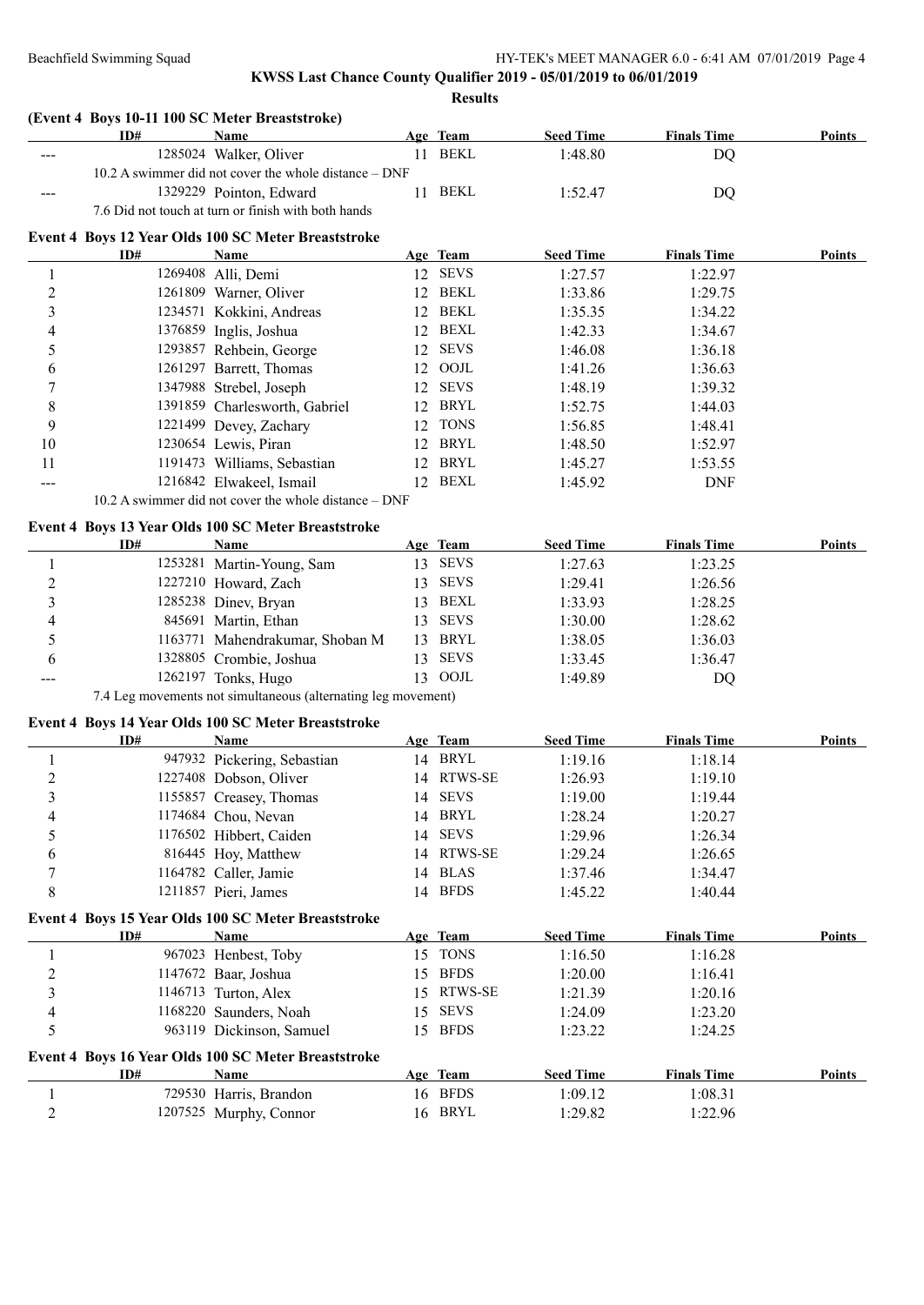**Results**

|                         | ID#                                          | <b>Name</b>                                                                                |    | Age Team    | <b>Seed Time</b> | <b>Finals Time</b> | Points        |
|-------------------------|----------------------------------------------|--------------------------------------------------------------------------------------------|----|-------------|------------------|--------------------|---------------|
| ---                     |                                              | 1136415 Collins, Harry                                                                     |    | 16 BEXL     | 1:37.67          | DQ                 |               |
|                         |                                              | 7.2 Stroke cycle not one arm stroke to one leg kick excluding last single arm stroke prior |    |             |                  |                    |               |
|                         |                                              | Event 4 Boys 17-99 100 SC Meter Breaststroke                                               |    |             |                  |                    |               |
|                         | ID#                                          | <b>Name</b>                                                                                |    | Age Team    | <b>Seed Time</b> | <b>Finals Time</b> | <b>Points</b> |
| 1                       |                                              | 208669 Grant, Stewart                                                                      |    | 35 TONS     | 1:09.55          | 1:10.78            |               |
| $\boldsymbol{2}$        |                                              | 716588 Brown, Luke                                                                         |    | 19 BEXL     | 1:09.09          | 1:11.25            |               |
| $\overline{\mathbf{3}}$ |                                              | 561121 Morris, Kallum                                                                      |    | 20 MIDE     | 1:10.93          | 1:12.16            |               |
| 4                       |                                              | 1335450 Marin, Stefan                                                                      |    | 17 BEXL     | 1:19.35          | 1:14.12            |               |
| 5                       |                                              | 968234 Percy, Dominic                                                                      | 17 | <b>SEVS</b> | 1:15.24          | 1:14.57            |               |
|                         |                                              |                                                                                            |    |             |                  |                    |               |
|                         | Event 5 Girls 10-11 50 SC Meter Breaststroke |                                                                                            |    |             |                  |                    |               |
|                         | ID#                                          | Name                                                                                       |    | Age Team    | <b>Seed Time</b> | <b>Finals Time</b> | Points        |
| 1                       |                                              | 1349639 Rogers, Ellie                                                                      |    | 11 TONS     | 47.21            | 45.71              |               |
| $\overline{c}$          |                                              | 1349866 Roberts, Evie                                                                      | 11 | BEKL        | 50.32            | 46.48              |               |
| 3                       |                                              | 1335459 Everett, Jessica                                                                   |    | 11 BEXL     | 48.21            | 46.69              |               |
| 4                       |                                              | 1156629 Chaza, Chenai                                                                      |    | 11 GRAS     | 46.68            | 46.85              |               |
| 5                       |                                              | 1328807 Thompson, Amelie                                                                   | 11 | <b>SEVS</b> | 47.96            | 47.41              |               |
| 6                       |                                              | 1179870 Bentley, Sophia                                                                    | 11 | <b>DARS</b> | 50.88            | 47.47              |               |
| 7                       |                                              | 1312400 Craig, Sophie                                                                      | 11 | <b>SEVS</b> | 50.00            | 47.72              |               |
| 8                       |                                              | 1345910 Kienlen, Willow                                                                    | 11 | <b>TONS</b> | 49.34            | 48.12              |               |
| 9                       |                                              | 1169621 Amrane, Yasmine                                                                    | 11 | <b>BRYL</b> | 50.25            | 48.57              |               |
| 10                      |                                              | 1331777 Ramsay, Calli                                                                      |    | 10 GRAS     | 48.54            | 48.74              |               |
| 11                      |                                              | 1211858 Pieri, Olivia                                                                      | 11 | <b>BFDS</b> | 48.96            | 49.12              |               |
| 12                      |                                              | 1347990 Dyer, Eva                                                                          | 11 | <b>SEVS</b> | 51.65            | 49.38              |               |
| 13                      |                                              | 1415053 Armstrong, Evie                                                                    | 11 | <b>SEVS</b> | 51.23            | 49.47              |               |
| 14                      |                                              | 1270848 Cioran, Olivia                                                                     | 11 | OOJL        | 52.01            | 50.12              |               |
| 15                      |                                              | 1316755 Hickey, Ava                                                                        |    | 11 OOJL     | 53.33            | 50.27              |               |
| 16                      |                                              | 1364544 Bloodworth, Charlotte                                                              |    | 11 OOJL     | 49.85            | 50.56              |               |
| 17                      |                                              | 1417209 Parton, Elodie                                                                     |    | 10 TONS     | 56.66            | 52.66              |               |
| 18                      |                                              | 1311709 Yates, Amelie                                                                      |    | 10 SEVS     | 1:04.58          | 57.84              |               |
|                         |                                              | Event 5 Girls 12 Year Olds 50 SC Meter Breaststroke                                        |    |             |                  |                    |               |
|                         | ID#                                          | Name                                                                                       |    | Age Team    | <b>Seed Time</b> | <b>Finals Time</b> | <b>Points</b> |
| $\mathbf{1}$            |                                              | 1200446 Dobson, Alice                                                                      |    | 12 RTWS-SE  | 39.98            | 39.22              |               |
| $\overline{c}$          |                                              | 1380419 Gray, Fern                                                                         | 12 | <b>SEVS</b> | 44.73            | 42.50              |               |
| 3                       |                                              | 1176175 Pickering, Beatrice                                                                |    | 12 BRYL     | 44.92            | 43.19              |               |
| 4                       |                                              | 1345906 Pascoe, Sarah                                                                      |    | 12 TONS     | 42.43            | 43.56              |               |
| 5                       |                                              | 1246029 Saunders, Abigail                                                                  | 12 | <b>SEVS</b> | 42.37            | 44.00              |               |
| 6                       |                                              | 1267835 Tovey, Amelia                                                                      |    | 12 SEVS     | 49.38            | 44.03              |               |
| 7                       |                                              | 1323833 Ginbey, Evie                                                                       |    | 12 RTWS-SE  | 47.88            | 44.29              |               |
| 8                       |                                              | 1245510 Cain, Lottie                                                                       |    | 12 BRYL     | 42.51            | 44.32              |               |
| 9                       |                                              | 1284281 Harris, Faith                                                                      |    | 12 BFDS     | 43.19            | 44.50              |               |
| 10                      |                                              | 1206201 Chambers, Maisie                                                                   |    | 12 SEVS     | 48.12            | 45.70              |               |
| 11                      |                                              | 1350430 Russon, Emelia                                                                     |    | 12 SAMS     | 50.47            | 48.93              |               |
| 12                      |                                              | 1262671 Rolfe, Sophie                                                                      | 12 | <b>BFDS</b> | 53.04            | 53.53              |               |
|                         |                                              | 1373284 Taylor, Louise                                                                     |    | 12 BEKL     | 42.01            | <b>DNF</b>         |               |
| ---                     |                                              | 10.2 A swimmer did not cover the whole distance - DNF                                      |    |             |                  |                    |               |
|                         |                                              |                                                                                            |    |             |                  |                    |               |
|                         |                                              | Event 5 Girls 13 Year Olds 50 SC Meter Breaststroke                                        |    |             |                  |                    |               |
|                         | ID#                                          | Name                                                                                       |    | Age Team    | <b>Seed Time</b> | <b>Finals Time</b> | <b>Points</b> |

| LD# | Name                    | Age | Team        | <b>Seed Time</b> | Finals Time | Points |
|-----|-------------------------|-----|-------------|------------------|-------------|--------|
|     | 1281369 Roberts, Martha |     | SEVS        | 38.08            | 37.78       |        |
|     | 1155865 Brown, Emily    |     | 13 SEVS     | 36.62            | 38.37       |        |
|     | 1255042 Das, Samriddhi  |     | 13 SEVS     | 40.93            | 38.38       |        |
|     | 1255180 Pratt, Anjola   |     | <b>SEVS</b> | 39.86            | 39.79       |        |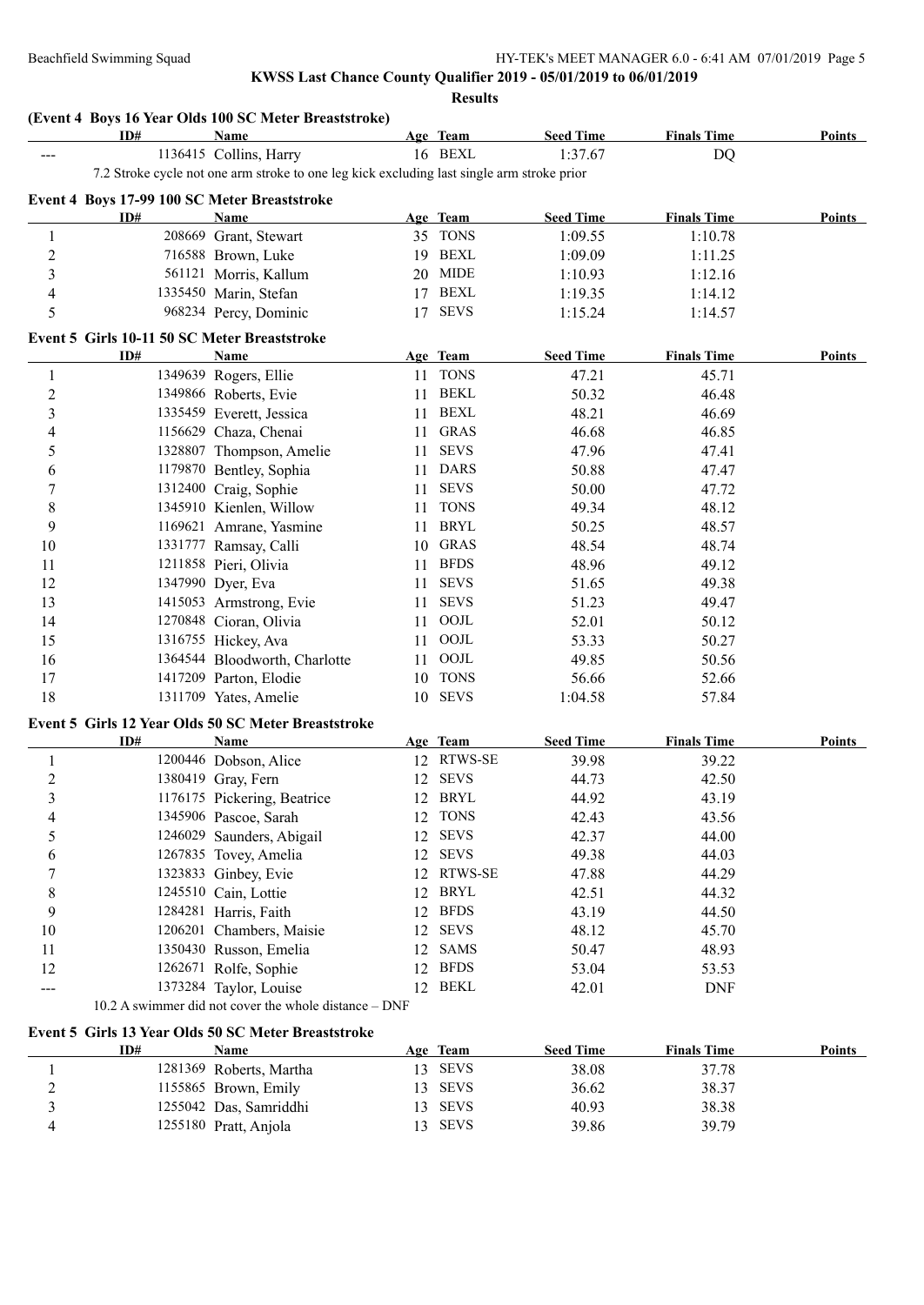# **KWSS Last Chance County Qualifier 2019 - 05/01/2019 to 06/01/2019**

**Results**

|                         | ID#                                          | (Event 5 Girls 13 Year Olds 50 SC Meter Breaststroke)<br><b>Name</b> |    | Age Team               | <b>Seed Time</b> | <b>Finals Time</b> | <b>Points</b> |
|-------------------------|----------------------------------------------|----------------------------------------------------------------------|----|------------------------|------------------|--------------------|---------------|
| 5                       |                                              | 1335458 Everett, Zoe                                                 |    | 13 BEXL                | 41.56            | 39.88              |               |
| 6                       |                                              | 1273751 Armstrong, Millie                                            | 13 | <b>SEVS</b>            | 42.12            | 40.22              |               |
| $\boldsymbol{7}$        |                                              | 1218648 Seema Roca, Naledi                                           | 13 | BEKL                   | 41.69            | 40.59              |               |
| $\,8\,$                 |                                              | 1240611 Van Selm, Jessica                                            | 13 | <b>BRYL</b>            | 42.26            | 40.91              |               |
| 9                       |                                              | 1267833 Lauerman, Rosie                                              | 13 | <b>SEVS</b>            | 41.97            | 41.25              |               |
| 10                      |                                              | 1346812 Lewis, Hannah                                                | 13 | BRYL                   | 42.13            | 41.60              |               |
| 11                      |                                              | 1376568 Kirkby, Phoebe                                               | 13 | <b>TONS</b>            | 42.93            | 42.06              |               |
| 12                      |                                              | 1211846 Burke, Lilly-Rose                                            | 13 | <b>BFDS</b>            | 45.32            | 42.67              |               |
| 13                      |                                              | 1176519 Murphy, Isla                                                 | 13 | <b>SEVS</b>            | 42.43            | 43.19              |               |
| 14                      |                                              | 1102152 Conway, Florence                                             |    | 13 BRYL                | 44.56            | 44.22              |               |
| 15                      |                                              | 1245837 Couzens, Phoebe                                              |    | 13 BEXL                | 48.93            | 44.28              |               |
|                         |                                              |                                                                      |    | 13 BRYL                |                  |                    |               |
| 16                      |                                              | 1424069 Kolte, Sakshi                                                |    |                        | 49.85            | 47.75              |               |
|                         |                                              | Event 5 Girls 14 Year Olds 50 SC Meter Breaststroke                  |    |                        |                  |                    |               |
|                         | ID#                                          | <u>Name</u>                                                          |    | Age Team               | <b>Seed Time</b> | <b>Finals Time</b> | Points        |
| $\mathbf{1}$            |                                              | 1120731 Baker, Amelia                                                |    | 14 RTWS-SE             | 36.53            | 37.12              |               |
| $\overline{c}$          |                                              | 1121909 Devey, Mia                                                   | 14 | <b>TONS</b>            | 39.03            | 38.62              |               |
| 3                       |                                              | 1354385 Griffin, Abigail                                             |    | 14 BRYL                | 41.42            | 39.83              |               |
| 4                       |                                              | 1119447 Simpson, Betty                                               | 14 | <b>SEVS</b>            | 40.42            | 40.22              |               |
| 5                       |                                              | 1150267 Burke, Bethany                                               | 14 | <b>SEVS</b>            | 41.43            | 41.28              |               |
| 6                       |                                              | 1200492 Bridges, Caitlin                                             |    | 14 RTWS-SE             | 45.01            | 42.47              |               |
| 7                       |                                              | 1384240 Kuszneruk, Agata                                             |    | 14 OOJL                | 45.86            | 44.50              |               |
|                         |                                              | Event 5 Girls 15 Year Olds 50 SC Meter Breaststroke                  |    |                        |                  |                    |               |
|                         | ID#                                          | Name                                                                 |    | Age Team               | <b>Seed Time</b> | <b>Finals Time</b> | <b>Points</b> |
| 1                       |                                              | 1262681 Young, Nell                                                  |    | 15 GRAS                | 36.58            | 36.75              |               |
| $\overline{c}$          |                                              | 1133101 Allen, Eleanor                                               | 15 | <b>SEVS</b>            | 36.60            | 37.31              |               |
| $\overline{\mathbf{3}}$ |                                              | 1161811 Durnford, Lily                                               | 15 | <b>BFDS</b>            | 38.04            | 37.99              |               |
| 4                       |                                              | 1104960 Ray, Olivia                                                  | 15 | <b>GRAS</b>            | 39.08            | 38.39              |               |
| 5                       |                                              | 1185746 Diboll, Mya                                                  |    | 15 MAIS                | 40.36            | 39.66              |               |
| 6                       |                                              | 1245503 Menteath, Shannon                                            |    | 15 BRYL                | 40.96            | 40.00              |               |
| 7                       |                                              | 1176501 Vanderlanh-McKeown, Cleo                                     | 15 | <b>TONS</b>            | 41.15            | 40.62              |               |
| 8                       |                                              |                                                                      | 15 | <b>GRAS</b>            | 43.62            | 41.81              |               |
|                         |                                              | 1227607 Rousell, Holly                                               |    | <b>BFDS</b>            |                  |                    |               |
| 9                       |                                              | 971205 Farr, Beth                                                    | 15 |                        | 44.09            | 42.97              |               |
| 10                      |                                              | 1243885 Baykun, Julia                                                | 15 | <b>BFDS</b>            | 42.83            | 43.38              |               |
| 11                      |                                              | 1262204 Cioran, Alexandra                                            |    | 15 OOJL                | 44.71            | 44.58              |               |
| ---                     |                                              | 967078 Riolo, Sara                                                   |    | 15 RTWS-SE             | 39.50            | DNF                |               |
|                         |                                              | 10.2 A swimmer did not cover the whole distance - DNF                |    |                        |                  |                    |               |
|                         |                                              | Event 5 Girls 16 Year Olds 50 SC Meter Breaststroke                  |    |                        |                  |                    |               |
|                         | ID#                                          | Name                                                                 |    | Age Team               | <b>Seed Time</b> | <b>Finals Time</b> | <b>Points</b> |
| 1                       |                                              | 966975 Thomson, Noemie                                               |    | 16 TONS                | 36.51            | 35.75              |               |
| 2                       |                                              | 956580 Van Selm, Emma                                                |    | 16 BRYL                | 38.00            | 37.97              |               |
| 3                       |                                              | 1115864 Lauerman, Aoife                                              | 16 | <b>SEVS</b>            | 40.08            | 40.38              |               |
|                         |                                              | 1144134 Kottas, Ellis                                                |    | 16 TONS                | 36.72            | <b>DNF</b>         |               |
|                         |                                              | 10.2 A swimmer did not cover the whole distance - DNF                |    |                        |                  |                    |               |
|                         | Event 5 Girls 17-99 50 SC Meter Breaststroke |                                                                      |    |                        |                  |                    |               |
|                         | ID#                                          | Name                                                                 |    | Age Team               | <b>Seed Time</b> | <b>Finals Time</b> | Points        |
| 1                       |                                              | 967408 Ray, Millie                                                   |    | 18 GRAS                | 37.02            | 36.13              |               |
| 2                       |                                              | 901336 Leng, Alice                                                   | 17 | OOJL                   | 37.26            | 36.40              |               |
|                         |                                              | 1107374 Smallwood, Athina                                            |    | 18 GRAS                | 37.17            | 36.76              |               |
|                         |                                              | 919724 Caller, Jodie                                                 | 17 | <b>BLAS</b>            | 41.77            | 39.68              |               |
| 3                       |                                              |                                                                      |    |                        | 40.69            | 39.75              |               |
| 4                       |                                              |                                                                      |    |                        |                  |                    |               |
| 5<br>6                  |                                              | 841429 Sharp, Tierney<br>818832 Mason, Alexandra                     | 18 | <b>BFDS</b><br>19 BRYL | 40.60            | 41.03              |               |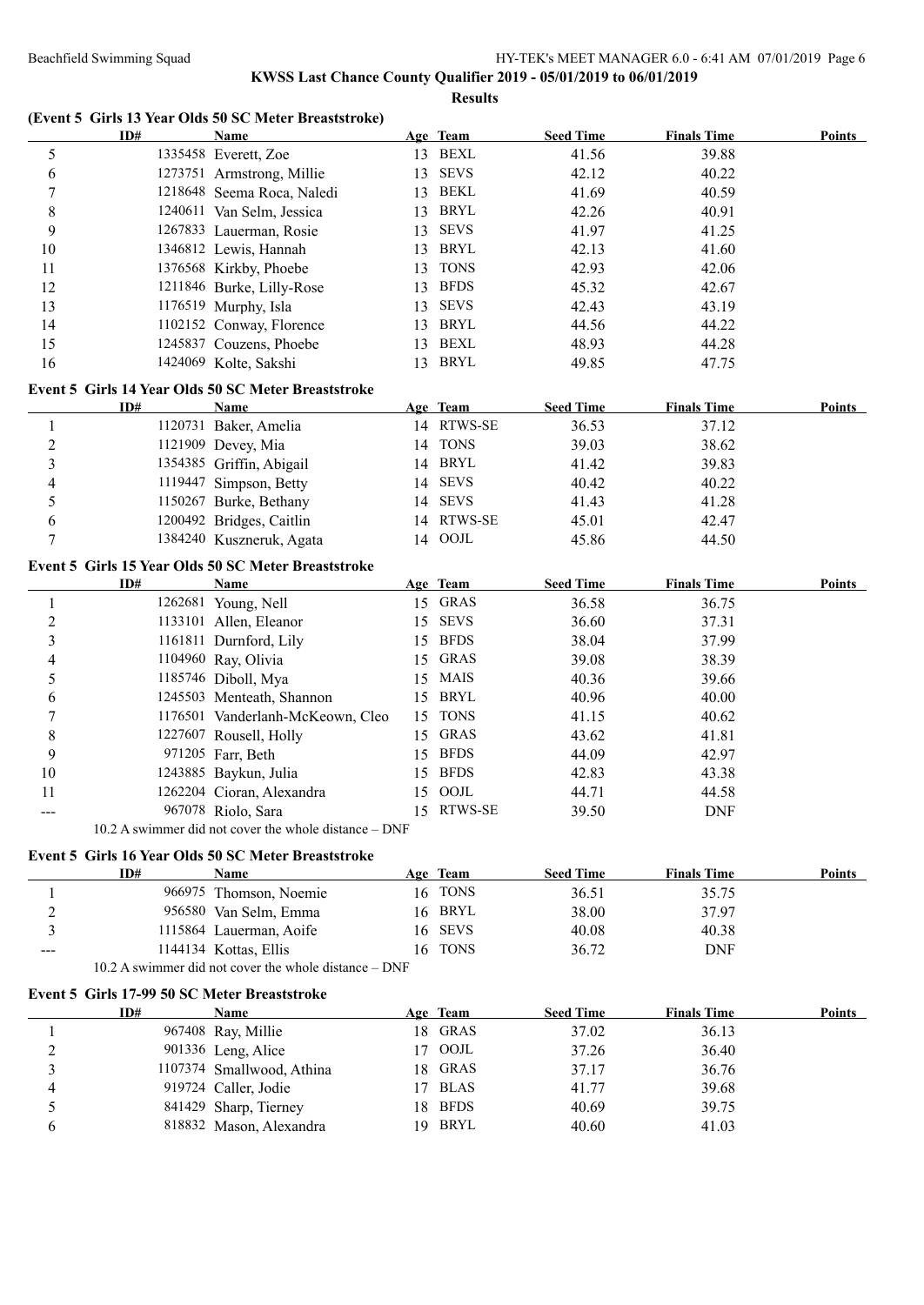## **KWSS Last Chance County Qualifier 2019 - 05/01/2019 to 06/01/2019 Results**

**(Event 5 Girls 17-99 50 SC Meter Breaststroke)**

|                | ID#                                      | Name                                                  |    | Age Team    | <b>Seed Time</b> | <b>Finals Time</b> | <b>Points</b> |
|----------------|------------------------------------------|-------------------------------------------------------|----|-------------|------------------|--------------------|---------------|
|                |                                          | 1165177 Brown, Jessica                                | 17 | <b>MAIS</b> | 39.67            | 42.45              |               |
| 8              |                                          | 939117 Hunter, Genevieve                              |    | <b>BFDS</b> | 57.47            | 56.55              |               |
|                | Event 6 Boys 10-11 50 SC Meter Butterfly |                                                       |    |             |                  |                    |               |
|                | ID#                                      | Name                                                  |    | Age Team    | <b>Seed Time</b> | <b>Finals Time</b> | Points        |
|                |                                          | 1328797 Crombie, Jacob                                | 11 | <b>SEVS</b> | 40.80            | 38.14              |               |
| $\overline{2}$ |                                          | 1287219 Bennett, Samuel                               |    | MAIS        | 44.95            | 39.91              |               |
| 3              |                                          | 1255178 Belton, James                                 | 11 | BRYL        | 43.46            | 41.25              |               |
| 4              |                                          | 1277240 Kokkini, Harri                                | 11 | <b>BEKL</b> | 38.00            | 41.81              |               |
| 5              |                                          | 1263662 Di Pace, Christian                            | 11 | <b>BRYL</b> | 46.38            | 42.26              |               |
| 6              |                                          | 1329229 Pointon, Edward                               | 11 | <b>BEKL</b> | 46.19            | 45.21              |               |
| 7              |                                          | 1380864 Prendergast, Ewan                             | 10 | <b>TONS</b> | 48.22            | 46.27              |               |
| 8              |                                          | 1324262 Landeman, Sonny                               | 11 | BRYL        | 44.37            | 47.07              |               |
|                |                                          | 1344251 Szilagyi, David                               | 11 | BEXL        | 57.75            | DQ                 |               |
|                | 8.3 Alternating movement of legs or feet |                                                       |    |             |                  |                    |               |
|                |                                          | 1285024 Walker, Oliver                                |    | <b>BEKL</b> | 43.49            | <b>DNF</b>         |               |
|                |                                          | 10.2 A swimmer did not cover the whole distance – DNF |    |             |                  |                    |               |

## **Event 6 Boys 12 Year Olds 50 SC Meter Butterfly**

|    | ID# | <b>Name</b>                 |     | Age Team    | <b>Seed Time</b> | <b>Finals Time</b> | Points |
|----|-----|-----------------------------|-----|-------------|------------------|--------------------|--------|
|    |     | 1269408 Alli, Demi          | 12  | SEVS        | 35.80            | 34.33              |        |
|    |     | 1282552 Bryl, Lucas         | 12. | <b>BRYL</b> | 37.10            | 34.72              |        |
|    |     | 1186063 Long, Thomas        | 12  | GRAS        | 34.25            | 35.54              |        |
| 4  |     | 1341311 Annan, Hayden       |     | 12 RTWS-SE  | 38.71            | 36.04              |        |
|    |     | 1146785 Brice, Charlie      | 12  | <b>TONS</b> | 39.17            | 36.91              |        |
| 6  |     | 1261809 Warner, Oliver      | 12  | BEKL        | 38.72            | 37.68              |        |
|    |     | 1261297 Barrett, Thomas     | 12  | OOJL        | 42.85            | 38.57              |        |
| 8  |     | 1191473 Williams, Sebastian | 12  | BRYL        | 40.32            | 38.74              |        |
| 9  |     | 1234571 Kokkini, Andreas    | 12  | BEKL        | 39.41            | 39.07              |        |
| 10 |     | 1293857 Rehbein, George     | 12  | <b>SEVS</b> | 43.87            | 40.62              |        |
| 11 |     | 1347988 Strebel, Joseph     | 12  | <b>SEVS</b> | 47.04            | 41.91              |        |
| 12 |     | 1276197 Wise, Jack          | 12  | <b>DARS</b> | 40.37            | 42.03              |        |
|    |     | 1216842 Elwakeel, Ismail    | 12  | BEXL        | 43.55            | <b>DNF</b>         |        |

10.2 A swimmer did not cover the whole distance – DNF

## **Event 6 Boys 13 Year Olds 50 SC Meter Butterfly**

|    | ID# | <b>Name</b>                                               |     | Age Team    | <b>Seed Time</b> | <b>Finals Time</b> | Points |
|----|-----|-----------------------------------------------------------|-----|-------------|------------------|--------------------|--------|
|    |     | 1380865 Prendergast, Joshua                               | 13. | <b>TONS</b> | 34.62            | 32.25              |        |
| ◠  |     | 1286079 Watson, Benjamin                                  | 13. | <b>SEVS</b> | 34.59            | 33.12              |        |
| 3  |     | 1285238 Diney, Bryan                                      | 13. | BEXL        | 36.14            | 34.58              |        |
| 4  |     | 1253281 Martin-Young, Sam                                 | 13. | <b>SEVS</b> | 36.18            | 34.63              |        |
|    |     | 1227210 Howard, Zach                                      | 13. | <b>SEVS</b> | 35.82            | 34.72              |        |
| 6  |     | 1163771 Mahendrakumar, Shoban M                           | 13. | BRYL        | 39.62            | 37.39              |        |
|    |     | 1225418 Hamilton-Smith, Jeremy                            | 13. | <b>GRAS</b> | 40.40            | 38.44              |        |
| 8  |     | 1345704 Martin, Harrison                                  | 13. | <b>GRAS</b> | 39.17            | 38.62              |        |
| 9  |     | 1328805 Crombie, Joshua                                   | 13. | <b>SEVS</b> | 42.27            | 40.03              |        |
| 10 |     | 898419 Tomaszewski-Guerrero, Dari                         | 13. | <b>DARS</b> | 45.23            | 43.12              |        |
|    |     | 1245496 Hillier, Franco                                   | 13. | <b>BRYL</b> | 42.13            | DQ                 |        |
|    |     | $10.2$ A swimmer did not cover the whole distance $-$ DNF |     |             |                  |                    |        |

## **Event 6 Boys 14 Year Olds 50 SC Meter Butterfly**

| ID# | Name                    | Age           | <b>Team</b> | <b>Seed Time</b> | <b>Finals Time</b> | <b>Points</b> |
|-----|-------------------------|---------------|-------------|------------------|--------------------|---------------|
|     | 1155857 Creasey, Thomas |               | 14 SEVS     | 31.50            | 31.19              |               |
|     | 1164782 Caller, Jamie   | $\mathbf{14}$ | BLAS        | 40.70            | 39.89              |               |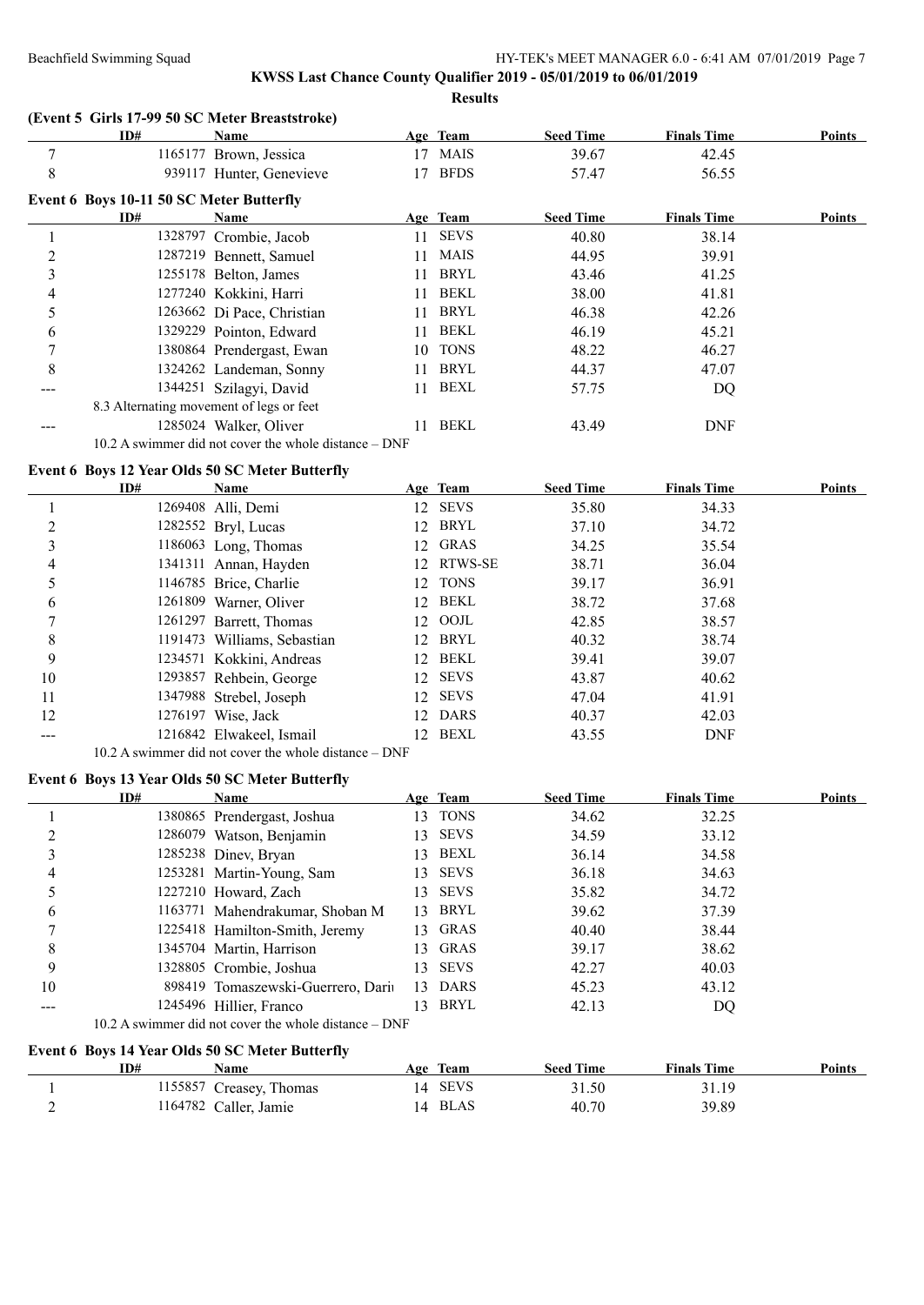**Results**

|                | ID#                                        | <b>Name</b>                                                    |    | Age Team    | <b>Seed Time</b> | <b>Finals Time</b> | Points        |
|----------------|--------------------------------------------|----------------------------------------------------------------|----|-------------|------------------|--------------------|---------------|
| ---            |                                            | 1227408 Dobson, Oliver                                         |    | 14 RTWS-SE  | 37.85            | <b>DNF</b>         |               |
|                |                                            | 10.2 A swimmer did not cover the whole distance - DNF          |    |             |                  |                    |               |
|                |                                            |                                                                |    |             |                  |                    |               |
|                | ID#                                        | Event 6 Boys 15 Year Olds 50 SC Meter Butterfly<br><b>Name</b> |    | Age Team    | <b>Seed Time</b> | <b>Finals Time</b> | <b>Points</b> |
| 1              |                                            | 967684 Bentley, Dillon                                         |    | 15 SEVS     | 31.35            | 31.13              |               |
| $\overline{c}$ |                                            | 963119 Dickinson, Samuel                                       |    | 15 BFDS     | 31.41            | 31.90              |               |
| 3              |                                            | 1136411 Morse, Oliver                                          |    | 15 BEXL     | 36.18            | 33.81              |               |
|                |                                            | 1168220 Saunders, Noah                                         |    | 15 SEVS     |                  |                    |               |
| 4              |                                            |                                                                |    |             | 34.81            | 34.08              |               |
| 5              |                                            | 762680 Rajput, Rishi                                           | 15 | GRAS        | 36.12            | 34.42              |               |
| 6              |                                            | 923659 Long, James                                             | 15 | GRAS        | 35.44            | 36.03              |               |
| ---            |                                            | 1360598 Gruev, Angel                                           |    | 15 GRAS     | 32.62            | <b>DNF</b>         |               |
|                |                                            | 10.2 A swimmer did not cover the whole distance - DNF          |    |             |                  |                    |               |
|                |                                            | Event 6 Boys 16 Year Olds 50 SC Meter Butterfly                |    |             |                  |                    |               |
|                | ID#                                        | Name                                                           |    | Age Team    | <b>Seed Time</b> | <b>Finals Time</b> | Points        |
| 1              |                                            | 729530 Harris, Brandon                                         |    | 16 BFDS     | 28.53            | 27.68              |               |
| 2              |                                            | 1136415 Collins, Harry                                         |    | 16 BEXL     | 29.84            | 29.38              |               |
| 3              |                                            | 1187763 Macklin, Andrew                                        |    | 16 BEXL     | 32.50            | 30.89              |               |
| 4              |                                            | 1207525 Murphy, Connor                                         |    | 16 BRYL     | 33.52            | 31.81              |               |
| 5              |                                            | 852611 Morris, Charlie                                         |    | 16 BFDS     | 35.55            | 35.13              |               |
|                | Event 6 Boys 17-99 50 SC Meter Butterfly   |                                                                |    |             |                  |                    |               |
|                | ID#                                        | Name                                                           |    | Age Team    | <b>Seed Time</b> | <b>Finals Time</b> | Points        |
| 1              |                                            | 1200357 Brighton, Daniel                                       |    | 17 BEXL     | 29.44            | 28.56              |               |
| 2              |                                            | 208669 Grant, Stewart                                          | 35 | <b>TONS</b> | 29.31            | 29.22              |               |
| 3              |                                            | 878449 Wallace, Teddy                                          | 17 | <b>SEVS</b> | 28.90            | 29.25              |               |
| 4              |                                            | 716588 Brown, Luke                                             | 19 | BEXL        | 30.39            | 30.13              |               |
| 5              |                                            | 968234 Percy, Dominic                                          |    | 17 SEVS     | 29.98            | 30.53              |               |
|                |                                            |                                                                |    |             |                  |                    |               |
|                | Event 7 Girls 10-11 200 SC Meter Freestyle |                                                                |    |             |                  |                    |               |
|                | ID#                                        | <b>Name</b>                                                    |    | Age Team    | <b>Seed Time</b> | <b>Finals Time</b> | <b>Points</b> |
| 1              |                                            | 1396990 Oliver, Emilia                                         | 11 | RTWS-SE     | 2:59.32          | 2:34.78            |               |
| 2              |                                            | 1296117 Godfrey, Ruth                                          | 11 | <b>SEVS</b> | 2:50.00          | 2:40.72            |               |
| 3              |                                            | 1349866 Roberts, Evie                                          | 11 | BEKL        | 2:41.68          | 2:41.28            |               |
| 4              |                                            | 1316755 Hickey, Ava                                            | 11 | OOJL        | 2:57.52          | 2:41.48            |               |
| 5              |                                            | 1255154 Sullivan, Imogen                                       | 11 | BEXL        | 2:51.29          | 2:41.75            |               |
| 6              |                                            | 1335459 Everett, Jessica                                       |    | 11 BEXL     | 2:52.35          | 2:45.00            |               |
|                |                                            | Event 7 Girls 12 Year Olds 200 SC Meter Freestyle              |    |             |                  |                    |               |
|                | ID#                                        | Name                                                           |    | Age Team    | <b>Seed Time</b> | <b>Finals Time</b> | <b>Points</b> |
| $\mathbf{1}$   |                                            | 1262200 Serafini, Emily                                        |    | 12 BRYL     | 2:39.00          | 2:27.87            |               |
| $\overline{c}$ |                                            | 1111057 Arundell, Kahlen                                       | 12 | GRAS        | 2:30.00          | 2:28.35            |               |
| 3              |                                            | 1255181 Atkinson, Emily                                        | 12 | BEXL        | 2:37.37          | 2:29.34            |               |
| 4              |                                            | 1380419 Gray, Fern                                             | 12 | <b>SEVS</b> | 2:38.77          | 2:33.41            |               |
| 5              |                                            | 1267835 Tovey, Amelia                                          | 12 | <b>SEVS</b> | 2:39.47          | 2:37.45            |               |
| 6              |                                            | 1406177 Griffiths, Olivia                                      |    | 12 RTWS-SE  | 2:46.10          | 2:39.00            |               |
| 7              |                                            | 1267837 Groves, Valentina                                      | 12 | <b>SEVS</b> | 2:42.01          | 2:43.90            |               |
|                |                                            | 1373284 Taylor, Louise                                         |    | 12 BEKL     | 2:43.59          | <b>DNF</b>         |               |
|                |                                            | 10.2 A swimmer did not cover the whole distance – DNF          |    |             |                  |                    |               |
|                |                                            |                                                                |    |             |                  |                    |               |
|                |                                            | Event 7 Girls 13 Year Olds 200 SC Meter Freestyle              |    |             |                  |                    |               |
|                | ID#                                        | <b>Name</b>                                                    |    | Age Team    | <b>Seed Time</b> | <b>Finals Time</b> | <b>Points</b> |
| 1              |                                            | 1155734 Chapman, Holly                                         |    | 13 RTWS-SE  | 2:34.59          | 2:20.16            |               |
| $\mathfrak{2}$ |                                            | 1176484 McMillan, Daisy                                        |    | 13 SEVS     | 2:25.29          | 2:22.49            |               |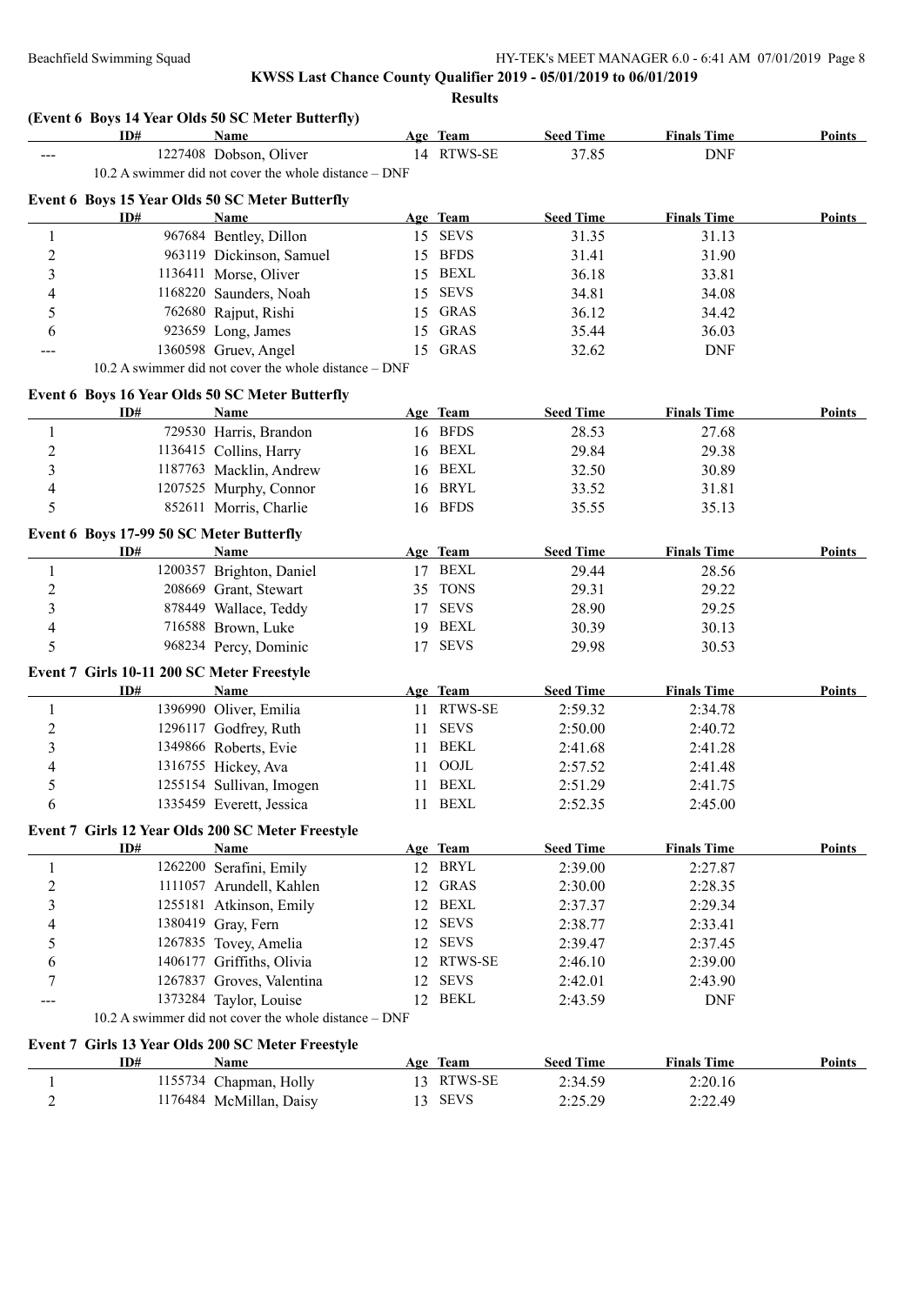# **KWSS Last Chance County Qualifier 2019 - 05/01/2019 to 06/01/2019**

**Results**

|    | ID# | Name                                                      |     | Age Team    | <b>Seed Time</b> | <b>Finals Time</b> | <b>Points</b> |
|----|-----|-----------------------------------------------------------|-----|-------------|------------------|--------------------|---------------|
| 3  |     | 878064 Carver, Pippa                                      | 13. | BEKL        | 2:25.60          | 2:23.78            |               |
| 4  |     | 895691 Burns, Lola                                        | 13. | BEKL        | 2:30.93          | 2:24.36            |               |
| 5  |     | 1281796 Marshall, Isla                                    | 13. | RTWS-SE     | 2:37.75          | 2:25.30            |               |
| 6  |     | 1155865 Brown, Emily                                      | 13. | <b>SEVS</b> | 2:24.62          | 2:28.39            |               |
|    |     | 1239451 Lawrence, Amie                                    | 13. | OOJL        | 2:25.05          | 2:29.81            |               |
| 8  |     | 1218648 Seema Roca, Naledi                                | 13. | BEKL        | 2:31.54          | 2:30.82            |               |
| 9  |     | 1335458 Everett, Zoe                                      | 13. | BEXL        | 2:39.82          | 2:35.90            |               |
| 10 |     | 1247354 Bond, Lauren                                      | 13  | OOJL        | 2:34.84          | 2:36.13            |               |
| 11 |     | 1245837 Couzens, Phoebe                                   | 13. | BEXL        | 2:48.08          | 2:40.91            |               |
|    |     | 1176519 Murphy, Isla                                      | 13. | <b>SEVS</b> | 2:29.74          | <b>DNF</b>         |               |
|    |     | 10.2 A swimmer did not cover the whole distance – DNF     |     |             |                  |                    |               |
|    |     | 1236782 Barwick, Lily                                     | 13  | RTWS-SE     | 2:30.53          | <b>DNF</b>         |               |
|    |     | $10.2$ A swimmer did not cover the whole distance $-$ DNF |     |             |                  |                    |               |
|    |     | 1102152 Conway, Florence                                  | 13. | BRYL        | 2:39.75          | <b>DNF</b>         |               |
|    |     | 10.2 A swimmer did not cover the whole distance – DNF     |     |             |                  |                    |               |
|    |     |                                                           |     |             |                  |                    |               |

## **Event 7 Girls 14 Year Olds 200 SC Meter Freestyle**

|                         | ID#                                        | Name                                              |             | Age Team    | <b>Seed Time</b> | <b>Finals Time</b> | <b>Points</b> |
|-------------------------|--------------------------------------------|---------------------------------------------------|-------------|-------------|------------------|--------------------|---------------|
| 1                       |                                            | 941729 Ebbage, Caitlin                            |             | 14 TONS     | 2:10.03          | 2:08.57            |               |
| $\overline{c}$          |                                            | 1279420 Bennett, Emma                             |             | 14 MAIS     | 2:15.99          | 2:13.56            |               |
| $\overline{3}$          |                                            | 1291517 Nisbet, Erin                              |             | 14 TONS     | 2:17.44          | 2:16.62            |               |
| $\overline{4}$          |                                            | 1244244 Geake, Holly                              |             | 14 TONS     | 2:23.06          | 2:21.05            |               |
| 5                       |                                            | 1228050 Sullivan, Madeleine                       |             | 14 BEXL     | 2:22.61          | 2:21.77            |               |
| 6                       |                                            | 1307386 Holland, Maddy                            |             | 14 TONS     | 2:22.26          | 2:26.56            |               |
| $\overline{7}$          |                                            | 943812 Billings, Katie                            | 14          | <b>BRYL</b> | 2:26.60          | 2:28.05            |               |
| 8                       |                                            | 1293941 Fosh, Isabelle                            | 14          | <b>BEXL</b> | 2:28.50          | 2:28.06            |               |
| 9                       |                                            | 956542 Dobb, Heidi                                |             | 14 BRYL     | 2:29.88          | 2:28.37            |               |
| 10                      |                                            | 1120731 Baker, Amelia                             | 14          | RTWS-SE     | 2:26.83          | 2:30.60            |               |
| 11                      |                                            | 1133136 Hall, Freya                               |             | 14 DARS     | 2:28.65          | 2:31.53            |               |
| 12                      |                                            | 902539 Foster, Kirstie                            |             | 14 BFDS     | 2:39.33          | 2:42.56            |               |
|                         |                                            | Event 7 Girls 15 Year Olds 200 SC Meter Freestyle |             |             |                  |                    |               |
|                         | ID#                                        | Name                                              |             | Age Team    | <b>Seed Time</b> | <b>Finals Time</b> | <b>Points</b> |
| 1                       |                                            | 1148406 Herbert, Jessica                          |             | 15 OOJL     | 2:16.85          | 2:19.47            |               |
| $\overline{c}$          |                                            | 956555 Follis, Elizabeth                          |             | 15 BRYL     | 2:22.87          | 2:23.72            |               |
| $\overline{\mathbf{3}}$ |                                            | 1195547 Jolley-Ellis, Blythe                      |             | 15 OOJL     | 2:36.97          | 2:24.59            |               |
| $\overline{4}$          |                                            | 1262204 Cioran, Alexandra                         |             | 15 OOJL     | 2:43.04          | 2:43.91            |               |
|                         |                                            | Event 7 Girls 16 Year Olds 200 SC Meter Freestyle |             |             |                  |                    |               |
|                         | ID#                                        | Name                                              |             | Age Team    | <b>Seed Time</b> | <b>Finals Time</b> | Points        |
| 1                       |                                            | 1218142 Norton, Edith                             |             | 16 SEVS     | 2:16.27          | 2:15.69            |               |
| $\overline{c}$          |                                            | 1133100 Lodge, Milly                              |             | 16 SEVS     | 2:17.64          | 2:17.18            |               |
| $\overline{3}$          |                                            | 1215714 Wright, Alexandria                        |             | 16 BEXL     | 2:32.56          | 2:32.92            |               |
|                         | Event 7 Girls 17-99 200 SC Meter Freestyle |                                                   |             |             |                  |                    |               |
|                         | ID#                                        | Name                                              |             | Age Team    | <b>Seed Time</b> | <b>Finals Time</b> | Points        |
| 1                       |                                            | 841429 Sharp, Tierney                             |             | 18 BFDS     | 2:21.39          | 2:22.30            |               |
| $\overline{c}$          |                                            | 967408 Ray, Millie                                |             | 18 GRAS     | 2:21.08          | 2:24.59            |               |
| $\overline{\mathbf{3}}$ |                                            | 901336 Leng, Alice                                | 17          | OOJL        | 2:24.02          | 2:24.71            |               |
| $\overline{4}$          |                                            | 1148408 Gough, Lauren                             | 17          | OOJL        | 2:35.52          | 2:34.81            |               |
| 5                       |                                            | 939117 Hunter, Genevieve                          | 17          | <b>BFDS</b> | 3:18.65          | 3:30.69            |               |
|                         |                                            | 956554 Follis, Maddie                             |             | 17 BRYL     | 2:14.49          | <b>DNF</b>         |               |
|                         |                                            |                                                   | <b>DAIR</b> |             |                  |                    |               |

10.2 A swimmer did not cover the whole distance – DNF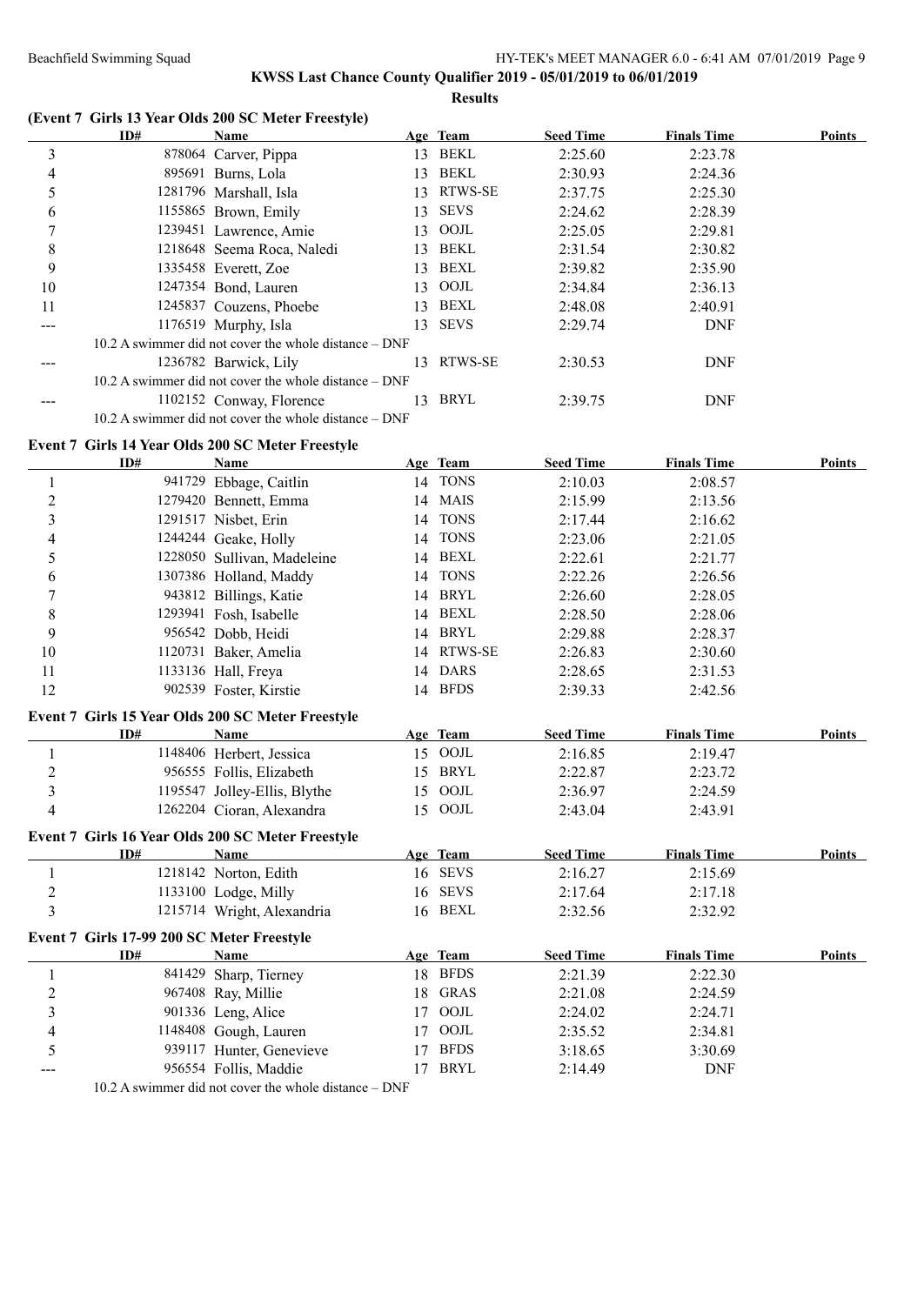|                  | Event 8 Boys 10-11 200 SC Meter Backstroke<br>ID# | <b>Name</b>                                                   |    | Age Team       | <b>Seed Time</b> | <b>Finals Time</b> | <b>Points</b> |
|------------------|---------------------------------------------------|---------------------------------------------------------------|----|----------------|------------------|--------------------|---------------|
| $\mathbf{1}$     |                                                   | 1311708 Tannock, Devon                                        | 11 | <b>SEVS</b>    | 2:59.55          | 2:47.88            |               |
| $\boldsymbol{2}$ |                                                   | 1206197 Burke, Toby                                           | 11 | <b>SEVS</b>    | 2:58.25          | 2:56.03            |               |
| 3                |                                                   | 1426479 El-Mokadem, Max                                       | 11 | <b>RTWS-SE</b> | 3:30.10          | 2:59.56            |               |
| 4                |                                                   | 1328797 Crombie, Jacob                                        | 11 | <b>SEVS</b>    | 3:09.94          | 3:03.93            |               |
| 5                |                                                   | 1255178 Belton, James                                         | 11 | <b>BRYL</b>    | 3:16.11          | 3:08.38            |               |
|                  |                                                   | 1285024 Walker, Oliver                                        | 11 | <b>BEKL</b>    | 3:07.71          | <b>DNF</b>         |               |
|                  |                                                   | 10.2 A swimmer did not cover the whole distance - DNF         |    |                |                  |                    |               |
|                  |                                                   | Event 8 Boys 12 Year Olds 200 SC Meter Backstroke             |    |                |                  |                    |               |
|                  | ID#                                               | Name                                                          |    | Age Team       | <b>Seed Time</b> | <b>Finals Time</b> | <b>Points</b> |
| $\mathbf{1}$     |                                                   | 1214416 Cleaver, Luke                                         |    | 12 BRYL        | 2:51.90          | 2:49.72            |               |
| $\overline{c}$   |                                                   | 1146785 Brice, Charlie                                        |    | 12 TONS        | 3:08.77          | 3:04.90            |               |
| 3                |                                                   | 1230654 Lewis, Piran                                          |    | 12 BRYL        | 3:14.96          | 3:06.84            |               |
| 4                |                                                   | 1191473 Williams, Sebastian                                   |    | 12 BRYL        | 3:13.32          | 3:14.78            |               |
|                  |                                                   | 1261297 Barrett, Thomas                                       |    | 12 OOJL        | 3:03.14          | DQ                 |               |
|                  |                                                   | 6.3 Left position on the back (other than to initiate a turn) |    |                |                  |                    |               |
| ---              |                                                   | 1270947 Middleton, Alexander                                  |    | 12 BRYL        | 3:03.90          | <b>DNF</b>         |               |
|                  |                                                   | 10.2 A swimmer did not cover the whole distance – DNF         |    |                |                  |                    |               |
|                  |                                                   |                                                               |    |                |                  |                    |               |
|                  |                                                   | Event 8 Boys 13 Year Olds 200 SC Meter Backstroke             |    |                |                  |                    |               |
|                  | ID#                                               | Name                                                          |    | Age Team       | <b>Seed Time</b> | <b>Finals Time</b> | <b>Points</b> |
| 1                |                                                   | 1380865 Prendergast, Joshua                                   |    | 13 TONS        | 2:22.40          | 2:20.62            |               |
| $\overline{c}$   |                                                   | 1227210 Howard, Zach                                          | 13 | <b>SEVS</b>    | 2:47.73          | 2:36.94            |               |
| 3                |                                                   | 1286079 Watson, Benjamin                                      | 13 | <b>SEVS</b>    | 2:46.19          | 2:39.38            |               |
| 4                |                                                   | 1323836 Lees, Olly                                            | 13 | RTWS-SE        | 3:00.29          | 2:51.96            |               |
| 5                |                                                   | 845691 Martin, Ethan                                          | 13 | <b>SEVS</b>    | 2:56.28          | 2:53.06            |               |
|                  |                                                   | Event 8 Boys 14 Year Olds 200 SC Meter Backstroke             |    |                |                  |                    |               |
|                  | ID#                                               | Name                                                          |    | Age Team       | <b>Seed Time</b> | <b>Finals Time</b> | <b>Points</b> |
| 1                |                                                   | 1176179 Cleaver, Jamie                                        |    | 14 BRYL        | 2:32.19          | 2:27.25            |               |
| $\overline{c}$   |                                                   | 1176502 Hibbert, Caiden                                       |    | 14 SEVS        | 2:34.46          | 2:30.56            |               |
| 3                |                                                   | 1174684 Chou, Nevan                                           |    | 14 BRYL        | 2:43.28          | 2:47.29            |               |
| 4                |                                                   | 942097 Amrane, Ryan                                           |    | 14 BRYL        | 2:52.58          | 2:49.97            |               |
|                  |                                                   | Event 8 Boys 15 Year Olds 200 SC Meter Backstroke             |    |                |                  |                    |               |
|                  | ID#                                               | Name                                                          |    | Age Team       | <b>Seed Time</b> | <b>Finals Time</b> | Points        |
| 1                |                                                   | 1215701 Tunsley, Jamie                                        |    | 15 BEXL        | 2:29.20          | 2:23.78            |               |
| 2                |                                                   | 926114 Solly, Joshua                                          |    | 15 BEXL        | 2:33.21          | 2:24.10            |               |
| 3                |                                                   | 1147672 Baar, Joshua                                          |    | 15 BFDS        | 2:24.04          | 2:25.18            |               |
| 4                |                                                   | 923659 Long, James                                            |    | 15 GRAS        | 2:40.99          | 2:38.94            |               |
| 5                |                                                   | 762680 Rajput, Rishi                                          |    | 15 GRAS        | 2:49.38          | 2:41.12            |               |
|                  |                                                   |                                                               |    |                |                  |                    |               |
|                  |                                                   | Event 8 Boys 16 Year Olds 200 SC Meter Backstroke             |    |                |                  |                    |               |
|                  | ID#                                               | <b>Name</b>                                                   |    | Age Team       | <b>Seed Time</b> | <b>Finals Time</b> | <b>Points</b> |
| 1                |                                                   | 888473 Wise, George                                           |    | 16 DARS        | 2:20.19          | 2:24.75            |               |
|                  | Event 8 Boys 17-99 200 SC Meter Backstroke        |                                                               |    |                |                  |                    |               |
|                  | ID#                                               | Name                                                          |    | Age Team       | <b>Seed Time</b> | <b>Finals Time</b> | <b>Points</b> |
| 1                |                                                   | 561121 Morris, Kallum                                         |    | 20 MIDE        | 2:12.93          | 2:19.56            |               |
| $\overline{c}$   |                                                   | 517913 Nguyen, Nam                                            |    | 18 OOJL        | 2:24.98          | 2:30.31            |               |
|                  | Event 9 Boys 10-11 200 SC Meter IM                |                                                               |    |                |                  |                    |               |
|                  | ID#                                               | <b>Name</b>                                                   |    | Age Team       | <b>Seed Time</b> | <b>Finals Time</b> | Points        |
|                  |                                                   |                                                               |    |                |                  |                    |               |
| 1                |                                                   | 1426479 El-Mokadem, Max                                       |    | 11 RTWS-SE     | 3:37.80          | 3:11.53            |               |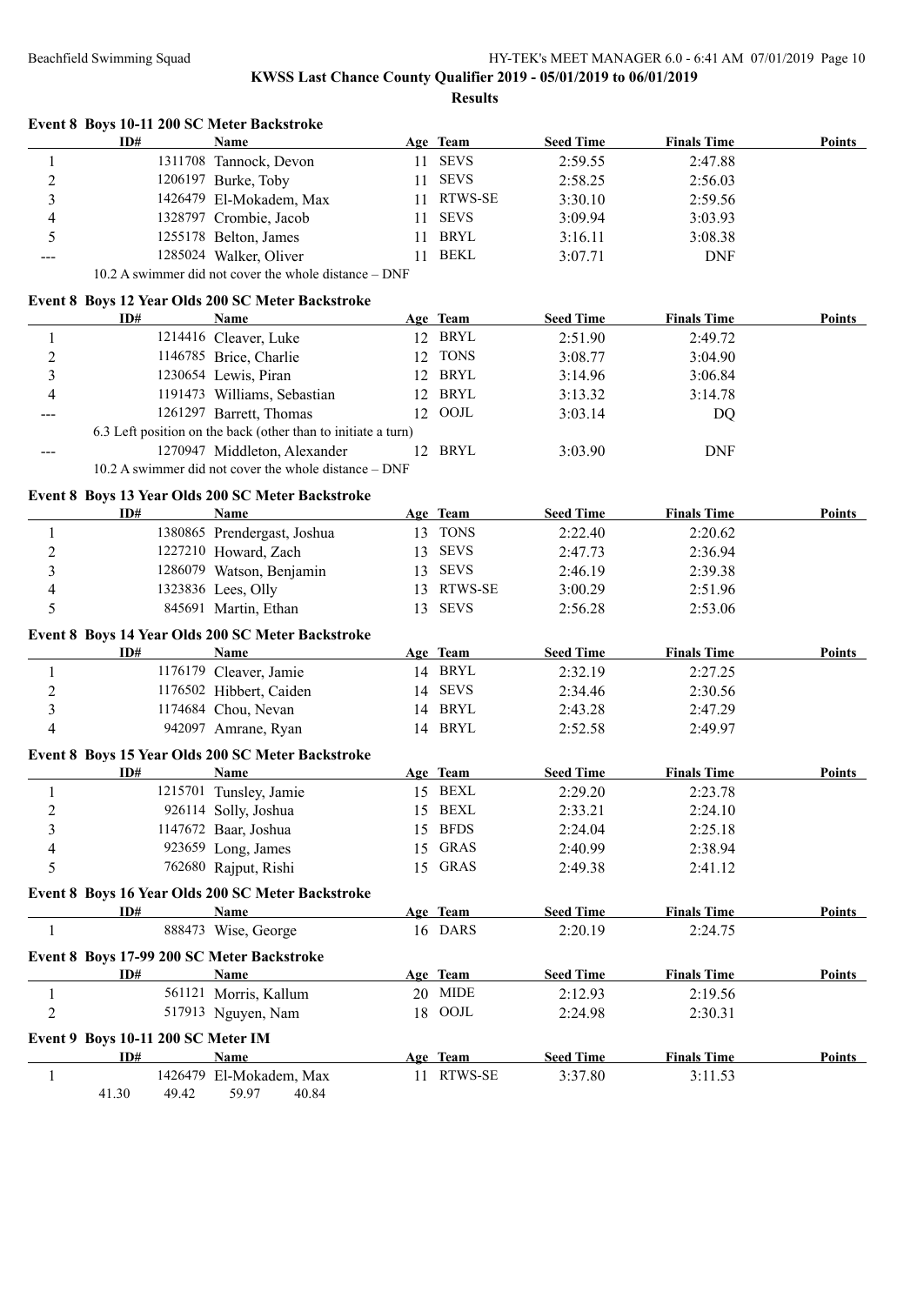|                | ID#   |        | (Event 9 Boys 10-11 200 SC Meter IM)<br>Name   | Age Team   | <b>Seed Time</b> | <b>Finals Time</b> | <b>Points</b> |
|----------------|-------|--------|------------------------------------------------|------------|------------------|--------------------|---------------|
| $\overline{2}$ |       |        | 1255178 Belton, James                          | 11 BRYL    | 3:28.13          | 3:14.61            |               |
|                | 41.65 | 48.44  | 1:00.98<br>43.54                               |            |                  |                    |               |
| 3              |       |        | 1329229 Pointon, Edward                        | 11 BEKL    | 3:24.25          | 3:15.49            |               |
|                | 46.21 | 52.65  | 56.25<br>40.38                                 |            |                  |                    |               |
| 4              |       |        | 1434597 Guppy, Henry W                         | 11 RTWS-SE | 3:12.99          | 3:18.48            |               |
|                | 47.42 | 51.02  | 58.52<br>41.52                                 |            |                  |                    |               |
| 5              |       |        | 1266261 Goode, Oliver                          | 10 BEKL    | 3:37.80          | 3:30.04            |               |
|                | 47.49 | 54.53  | 1:05.74<br>42.28                               |            |                  |                    |               |
| $---$          |       |        | 1328797 Crombie, Jacob                         | 11 SEVS    | 3:04.50          | DQ                 |               |
|                |       |        | 8.3 Alternating movement of legs or feet - fly |            |                  |                    |               |
|                | 42.61 | 47.12  | 52.72<br>41.18                                 |            |                  |                    |               |
|                |       |        |                                                |            |                  |                    |               |
|                |       |        | Event 9 Boys 12 Year Olds 200 SC Meter IM      |            |                  |                    |               |
|                | ID#   |        | <b>Name</b>                                    | Age Team   | <b>Seed Time</b> | <b>Finals Time</b> | Points        |
| $\mathbf{1}$   |       |        | 1269408 Alli, Demi                             | 12 SEVS    | 2:52.97          | 2:46.94            |               |
|                | 36.13 | 43.86  | 48.08<br>38.87                                 |            |                  |                    |               |
| $\overline{c}$ |       |        | 1261809 Warner, Oliver                         | 12 BEKL    | 2:59.82          | 2:50.43            |               |
| 3              |       |        | 1282552 Bryl, Lucas                            | 12 BRYL    | 3:02.94          | 2:54.26            |               |
|                | 39.47 | 44.37  | 50.99<br>39.43                                 |            |                  |                    |               |
| 4              |       |        | 1214416 Cleaver, Luke                          | 12 BRYL    | 3:03.10          | 2:56.00            |               |
|                | 38.42 | 44.72  | 52.70<br>40.16                                 |            |                  |                    |               |
| 5              |       |        | 1261297 Barrett, Thomas                        | 12 OOJL    | 3:15.21          | 2:58.60            |               |
|                | 40.21 | 44.39  | 55.61<br>38.39                                 |            |                  |                    |               |
| 6              |       |        | 1293857 Rehbein, George                        | 12 SEVS    | 3:18.28          | 3:13.72            |               |
|                | 45.24 | 51.08  | 54.33<br>43.07                                 |            |                  |                    |               |
| 7              |       |        | 1191473 Williams, Sebastian                    | 12 BRYL    | 3:26.06          | 3:23.65            |               |
|                |       |        | Event 9 Boys 13 Year Olds 200 SC Meter IM      |            |                  |                    |               |
|                | ID#   |        | <b>Name</b>                                    | Age Team   | <b>Seed Time</b> | <b>Finals Time</b> | Points        |
| $\mathbf{1}$   |       |        | 1227210 Howard, Zach                           | 13 SEVS    | 2:50.71          | 2:44.86            |               |
|                | 37.07 | 43.87  | 47.97<br>35.95                                 |            |                  |                    |               |
| 2              |       |        | 1253281 Martin-Young, Sam                      | 13 SEVS    | 2:50.97          | 2:45.73            |               |
|                | 36.79 | 43.55  | 39.00<br>46.39                                 |            |                  |                    |               |
| 3              |       |        | 1286079 Watson, Benjamin                       | 13 SEVS    | 2:48.44          | 2:49.07            |               |
|                | 35.83 | 43.61  | 50.49<br>39.14                                 |            |                  |                    |               |
| $\overline{4}$ |       |        | 1345706 Adams, Jarred                          | 13 GRAS    | 3:06.34          | 2:49.31            |               |
| 5              |       |        | 1233455 Cooper, Max                            | 13 SEVS    | 2:57.78          | 2:50.67            |               |
|                | 37.58 | 43.97  | 52.43<br>36.69                                 |            |                  |                    |               |
| 6              |       | 845691 | Martin, Ethan                                  | 13 SEVS    | 3:00.22          | 2:51.86            |               |
|                | 39.17 | 43.43  | 50.21<br>39.05                                 |            |                  |                    |               |
| 7              |       |        | 1345704 Martin, Harrison                       | 13 GRAS    | 3:00.32          | 2:57.57            |               |
|                | 41.05 | 43.62  | 54.34<br>38.56                                 |            |                  |                    |               |
|                |       |        | Event 9 Boys 14 Year Olds 200 SC Meter IM      |            |                  |                    |               |
|                | ID#   |        | <b>Name</b>                                    | Age Team   | <b>Seed Time</b> | <b>Finals Time</b> | Points        |
| $\mathbf{1}$   |       |        | 1155857 Creasey, Thomas                        | 14 SEVS    | 2:34.47          | 2:27.75            |               |
|                | 32.37 |        | 33.42                                          |            |                  |                    |               |
| $\overline{2}$ |       |        | 1195550 Tutt, Alessio                          | 14 BRYL    | 2:44.92          | 2:39.41            |               |
|                | 34.49 | 39.77  | 48.79<br>36.36                                 |            |                  |                    |               |
| 3              |       |        | 1346814 Galloway, Caelan                       | 14 BRYL    | 3:18.83          | 3:06.91            |               |
|                | 39.12 | 49.36  | 58.55<br>39.88                                 |            |                  |                    |               |
|                |       |        |                                                |            |                  |                    |               |
|                |       |        | Event 9 Boys 15 Year Olds 200 SC Meter IM      |            |                  |                    |               |
|                | ID#   |        | <b>Name</b>                                    | Age Team   | <b>Seed Time</b> | <b>Finals Time</b> | Points        |
| 1              |       |        | 1147672 Baar, Joshua                           | 15 BFDS    | 2:32.38          | 2:29.24            |               |
|                | 31.76 | 37.70  | 35.38<br>44.40                                 |            |                  |                    |               |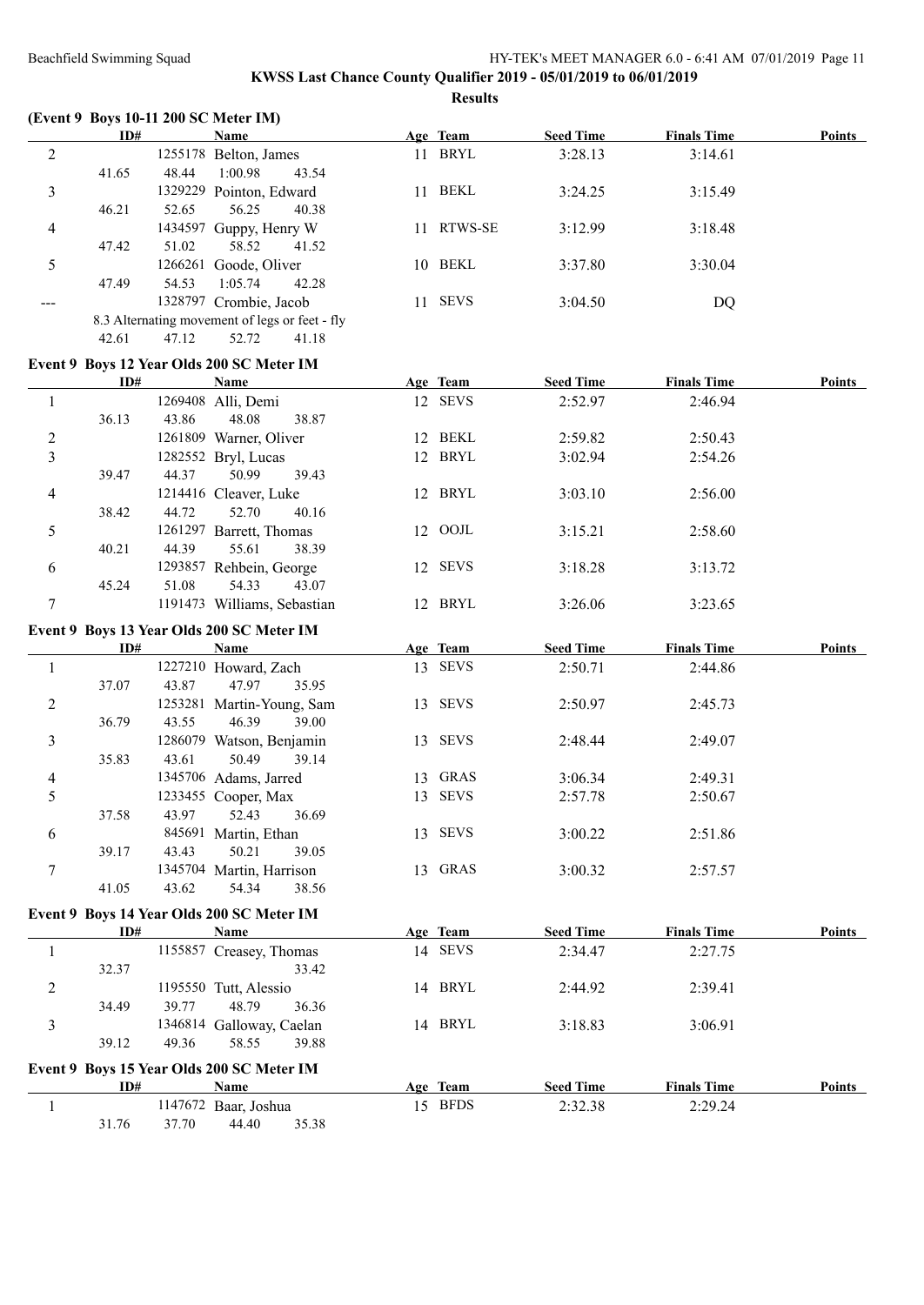|                | ID#                                |       | <b>Name</b>                                                          | Age Team   | <b>Seed Time</b> | <b>Finals Time</b> | <b>Points</b> |
|----------------|------------------------------------|-------|----------------------------------------------------------------------|------------|------------------|--------------------|---------------|
| $\sqrt{2}$     |                                    |       | 1146713 Turton, Alex                                                 | 15 RTWS-SE | 2:39.91          | 2:33.90            |               |
|                | 35.36                              | 39.95 | 43.65<br>34.94                                                       |            |                  |                    |               |
| 3              |                                    |       | 1136411 Morse, Oliver                                                | 15 BEXL    | 2:48.19          | 2:44.01            |               |
|                | 35.13                              | 40.22 | 52.73<br>35.93                                                       |            |                  |                    |               |
| ---            |                                    |       | 968079 Morgan, Anthony                                               | 15 GRAS    | 2:46.64          | <b>DQ</b>          |               |
|                |                                    |       | 6.3 Left position on the back (other than to initiate a turn) - back |            |                  |                    |               |
|                | 33.44                              | 42.39 | 47.15<br>38.63                                                       |            |                  |                    |               |
|                |                                    |       | Event 9 Boys 16 Year Olds 200 SC Meter IM                            |            |                  |                    |               |
|                | ID#                                |       | <b>Name</b>                                                          | Age Team   | <b>Seed Time</b> | <b>Finals Time</b> | <b>Points</b> |
| 1              |                                    |       | 729530 Harris, Brandon                                               | 16 BFDS    | 2:15.11          | 2:14.49            |               |
|                | 29.43                              | 35.08 | 38.10<br>31.88                                                       |            |                  |                    |               |
| $\overline{c}$ |                                    |       | 1115841 Hammond, Eddie                                               | 16 SEVS    | 2:28.10          | 2:23.81            |               |
|                | 31.25                              | 37.19 | 43.01<br>32.36                                                       |            |                  |                    |               |
| 3              |                                    |       | 1115845 Allen, Robert                                                | 16 SEVS    | 2:28.12          | 2:25.37            |               |
|                | 33.12                              | 35.18 | 42.95<br>34.12                                                       |            |                  |                    |               |
| 4              |                                    |       | 1136415 Collins, Harry                                               | 16 BEXL    | 2:30.89          | 2:27.50            |               |
|                | 30.72                              | 38.09 | 45.34<br>33.35                                                       |            |                  |                    |               |
| 5              |                                    |       | 852611 Morris, Charlie                                               | 16 BFDS    | 2:52.55          | 2:46.28            |               |
|                | 37.72                              | 44.45 | 47.95<br>36.16                                                       |            |                  |                    |               |
|                | Event 9 Boys 17-99 200 SC Meter IM |       |                                                                      |            |                  |                    |               |
|                | ID#                                |       | Name                                                                 | Age Team   | <b>Seed Time</b> | <b>Finals Time</b> | <b>Points</b> |
| $\mathbf{1}$   |                                    |       | 517913 Nguyen, Nam                                                   | 18 OOJL    | 2:27.99          | 2:30.38            |               |
|                | 31.64                              | 38.76 | 46.43<br>33.55                                                       |            |                  |                    |               |
| $\overline{2}$ |                                    |       | 1232623 Allen, David                                                 | 18 GRAS    | 2:35.35          | 2:37.70            |               |
|                | 30.86                              | 39.26 | 48.39<br>39.19                                                       |            |                  |                    |               |
|                |                                    |       | Event 10 Girls 10-11 100 SC Meter Freestyle                          |            |                  |                    |               |
|                | ID#                                |       | <b>Name</b>                                                          | Age Team   | <b>Seed Time</b> | <b>Finals Time</b> | <b>Points</b> |
| $\mathbf{1}$   |                                    |       | 1396990 Oliver, Emilia                                               | 11 RTWS-SE | 1:27.65          | 1:11.24            |               |
|                | 33.67                              | 37.57 |                                                                      |            |                  |                    |               |
| 2              |                                    |       | 1349866 Roberts, Evie                                                | 11 BEKL    | 1:13.38          | 1:11.88            |               |
|                | 34.37                              | 37.51 |                                                                      |            |                  |                    |               |
| 3              |                                    |       | 1316755 Hickey, Ava                                                  | 11 OOJL    | 1:18.01          | 1:14.13            |               |
|                | 35.63                              | 38.50 |                                                                      |            |                  |                    |               |
| 4              |                                    |       | 1335459 Everett, Jessica                                             | 11 BEXL    | 1:22.11          | 1:15.53            |               |
|                | 36.24                              | 39.29 |                                                                      |            |                  |                    |               |
| 5              |                                    |       |                                                                      |            |                  |                    |               |
|                |                                    |       |                                                                      | 11 GRAS    |                  |                    |               |
|                | 37.57                              | 40.46 | 1156629 Chaza, Chenai                                                |            | 1:23.06          | 1:18.03            |               |
| 6              |                                    |       | 1347993 Semple, Caitlyn                                              | 11 SEVS    | 1:18.00          | 1:18.41            |               |
|                | 37.27                              | 41.14 |                                                                      |            |                  |                    |               |
| 7              |                                    |       | 1233240 Orchard, Isabel                                              | 11 BRYL    | 1:24.56          | 1:19.22            |               |
|                | 37.52                              | 41.70 |                                                                      |            |                  |                    |               |
| 8              |                                    |       | 1415053 Armstrong, Evie                                              | 11 SEVS    | 1:25.89          | 1:19.99            |               |
|                | 37.87                              | 42.12 |                                                                      |            |                  |                    |               |
| 9              |                                    |       | 1274484 Arundell, Bella                                              | 10 GRAS    | 1:25.00          | 1:20.19            |               |
|                | 37.83                              | 42.36 |                                                                      |            |                  |                    |               |
| 10             |                                    |       | 1331777 Ramsay, Calli                                                | 10 GRAS    | 1:21.77          | 1:21.14            |               |
|                | 37.87                              | 43.27 |                                                                      |            |                  |                    |               |
| 11             |                                    |       | 1380861 Smith, Amalie                                                | 10 TONS    | 1:25.19          | 1:21.75            |               |
|                | 38.14                              | 43.61 |                                                                      |            |                  |                    |               |
| 12             |                                    |       | 1345910 Kienlen, Willow                                              | 11 TONS    | 1:25.37          | 1:21.92            |               |
|                | 39.10                              | 42.82 |                                                                      |            |                  |                    |               |
| 13             | 37.01                              | 46.83 | 1179870 Bentley, Sophia                                              | 11 DARS    | 1:29.96          | 1:23.84            |               |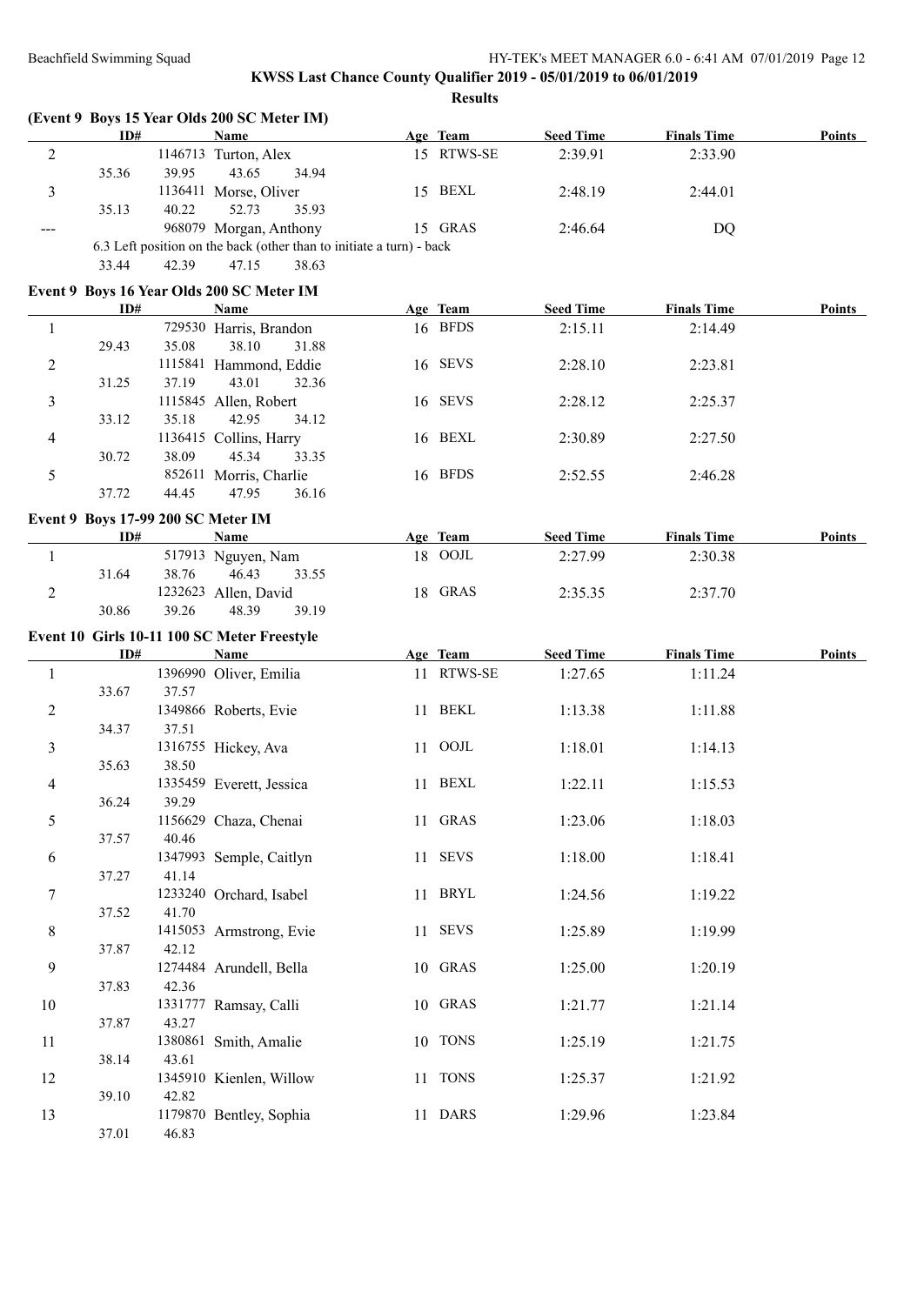# **KWSS Last Chance County Qualifier 2019 - 05/01/2019 to 06/01/2019 Results**

**(Event 10 Girls 10-11 100 SC Meter Freestyle)**

|     | ID#   |         | Name                                |     | Age Team    | <b>Seed Time</b> | <b>Finals Time</b> | <b>Points</b> |
|-----|-------|---------|-------------------------------------|-----|-------------|------------------|--------------------|---------------|
| 14  |       |         | 1270848 Cioran, Olivia              | 11- | OOJL        | 1:29.33          | 1:25.66            |               |
|     | 40.26 | 45.40   |                                     |     |             |                  |                    |               |
| 15  |       |         | 1423916 Deller, Lilly               | 10  | DARS        | 1:23.67          | 1:26.38            |               |
|     | 41.03 | 45.35   |                                     |     |             |                  |                    |               |
| 16  |       |         | 1347990 Dyer, Eva                   | 11  | <b>SEVS</b> | 1:39.91          | 1:26.40            |               |
|     | 40.97 | 45.43   |                                     |     |             |                  |                    |               |
| 17  |       |         | 1253934 Naylor, Chloe-Ann           | 10  | <b>BFDS</b> | 1:30.25          | 1:28.66            |               |
|     | 41.00 | 47.66   |                                     |     |             |                  |                    |               |
| 18  |       | 1169621 | Amrane, Yasmine                     | 11. | BRYL        | 1:31.38          | 1:31.74            |               |
|     | 42.33 | 49.41   |                                     |     |             |                  |                    |               |
| --- |       |         | 1204627 Maconachie, Olivia          | 11  | BEKL        | 1:23.89          | DQ                 |               |
|     |       |         | 4.4 Starting before starting signal |     |             |                  |                    |               |
|     |       |         |                                     |     |             |                  |                    |               |

38.77 43.65

# **Event 10 Girls 12 Year Olds 100 SC Meter Freestyle**

|                | ID#   |       | <b>Name</b>                 | Age Team   | <b>Seed Time</b> | <b>Finals Time</b> | Points |
|----------------|-------|-------|-----------------------------|------------|------------------|--------------------|--------|
| $\mathbf{1}$   |       |       | 1262200 Serafini, Emily     | 12 BRYL    | 1:11.10          | 1:05.90            |        |
|                | 32.15 | 33.75 |                             |            |                  |                    |        |
| $\overline{c}$ |       |       | 1176175 Pickering, Beatrice | 12 BRYL    | 1:10.30          | 1:06.81            |        |
|                | 31.84 | 34.97 |                             |            |                  |                    |        |
| 3              |       |       | 1111057 Arundell, Kahlen    | 12 GRAS    | 1:08.30          | 1:08.10            |        |
|                | 32.14 | 35.96 |                             |            |                  |                    |        |
| $\overline{4}$ |       |       | 1255181 Atkinson, Emily     | 12 BEXL    | 1:15.11          | 1:09.66            |        |
|                | 33.31 | 36.35 |                             |            |                  |                    |        |
| 5              |       |       | 1406177 Griffiths, Olivia   | 12 RTWS-SE | 1:22.72          | 1:10.21            |        |
|                | 34.06 | 36.15 |                             |            |                  |                    |        |
| 6              |       |       | 1267835 Tovey, Amelia       | 12 SEVS    | 1:10.79          | 1:10.81            |        |
|                | 34.31 | 36.50 |                             |            |                  |                    |        |
| 7              |       |       | 1246029 Saunders, Abigail   | 12 SEVS    | 1:13.63          | 1:11.45            |        |
|                | 34.25 | 37.20 |                             |            |                  |                    |        |
| $\,8\,$        |       |       | 1373284 Taylor, Louise      | 12 BEKL    | 1:12.97          | 1:12.25            |        |
|                | 33.90 | 38.35 |                             |            |                  |                    |        |
| 9              |       |       | 1267837 Groves, Valentina   | 12 SEVS    | 1:13.24          | 1:13.11            |        |
|                | 34.80 | 38.31 |                             |            |                  |                    |        |
| 10             |       |       | 1147678 Fearn, Bethany      | 12 SAMS    | 1:16.63          | 1:14.06            |        |
|                | 34.84 | 39.22 |                             |            |                  |                    |        |
| 11             |       |       | 1152319 Mitchell, Kara      | 12 BFDS    | 1:19.62          | 1:16.11            |        |
|                | 36.46 | 39.65 | 1323833 Ginbey, Evie        | 12 RTWS-SE |                  |                    |        |
| 12             | 36.99 | 39.92 |                             |            | 1:23.40          | 1:16.91            |        |
| 13             |       |       | 1215709 Morse, Isabella     | 12 BEXL    | 1:21.80          | 1:17.65            |        |
|                | 37.05 | 40.60 |                             |            |                  |                    |        |
| 14             |       |       | 1206201 Chambers, Maisie    | 12 SEVS    | 1:29.76          | 1:19.06            |        |
|                | 37.35 | 41.71 |                             |            |                  |                    |        |
| 15             |       |       | 1236803 Turton, Erin        | 12 RTWS-SE | 1:28.81          | 1:19.15            |        |
|                | 38.38 | 40.77 |                             |            |                  |                    |        |
| 16             |       |       | 1311713 Stone, Alice        | 12 SEVS    | 1:22.71          | 1:20.06            |        |
|                | 37.46 | 42.60 |                             |            |                  |                    |        |
| 17             |       |       | 1169907 Hummel, Jessica     | 12 BFDS    | 1:24.73          | 1:22.22            |        |
|                | 38.85 | 43.37 |                             |            |                  |                    |        |
| 18             |       |       | 1262671 Rolfe, Sophie       | 12 BFDS    | 1:23.90          | 1:22.54            |        |
|                | 38.71 | 43.83 |                             |            |                  |                    |        |
| 19             |       |       | 1239660 Rousell, Nieve      | 12 GRAS    | 1:23.50          | 1:25.87            |        |
|                | 38.88 | 46.99 |                             |            |                  |                    |        |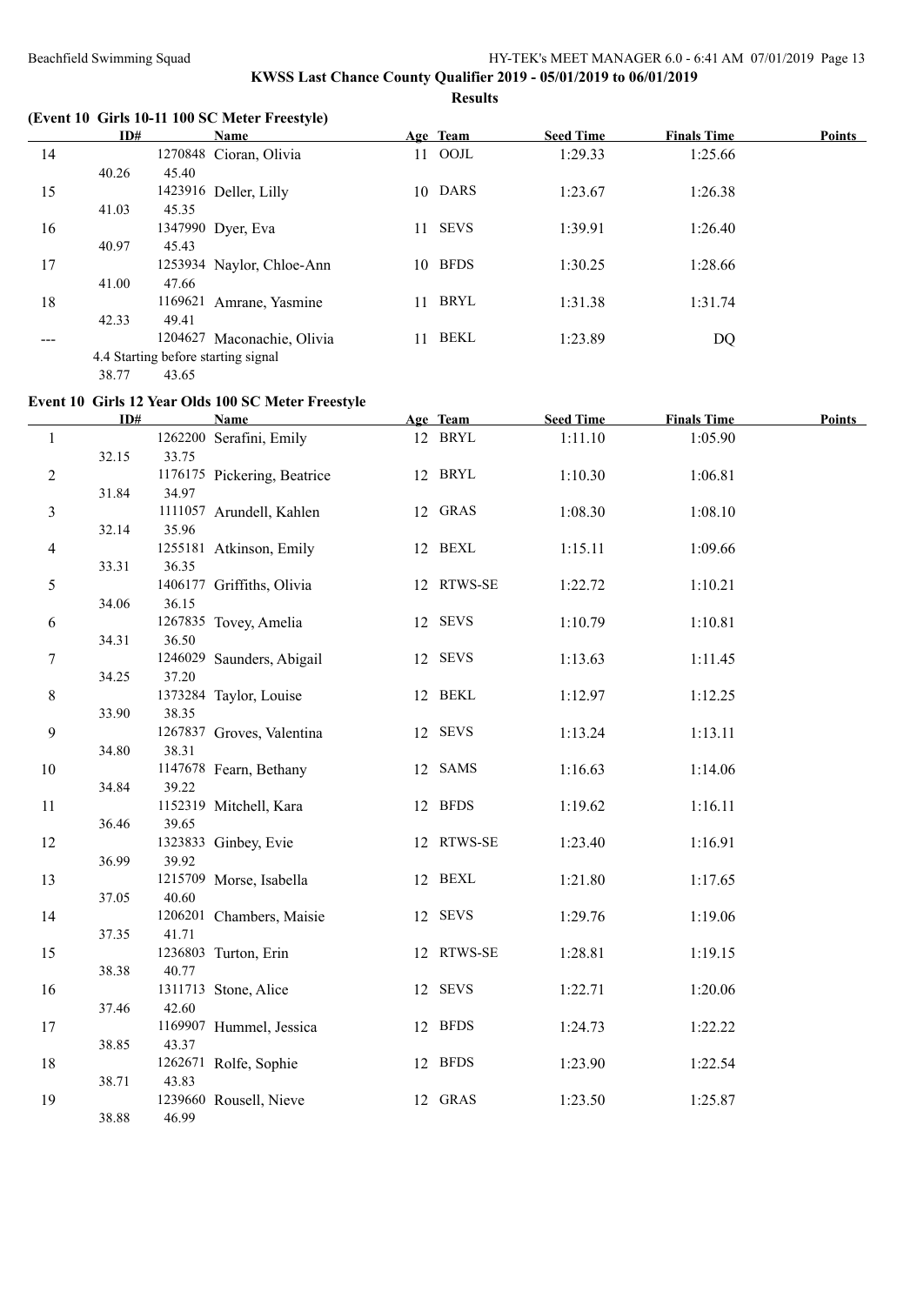**Event 10 Girls 13 Year Olds 100 SC Meter Freestyle**

|                  | ID#   |       | <b>Name</b>                | Age Team   | <b>Seed Time</b> | <b>Finals Time</b> | <b>Points</b> |
|------------------|-------|-------|----------------------------|------------|------------------|--------------------|---------------|
| $\mathbf{1}$     |       |       | 1155734 Chapman, Holly     | 13 RTWS-SE | 1:10.28          | 1:04.75            |               |
|                  | 31.01 | 33.74 |                            |            |                  |                    |               |
| $\sqrt{2}$       |       |       | 1155865 Brown, Emily       | 13 SEVS    | 1:29.76          | 1:05.00            |               |
|                  | 30.75 | 34.25 |                            |            |                  |                    |               |
| $\mathfrak{Z}$   |       |       | 1236782 Barwick, Lily      | 13 RTWS-SE | 1:11.38          | 1:05.23            |               |
|                  | 31.64 | 33.59 |                            |            |                  |                    |               |
| $\overline{4}$   |       |       | 878064 Carver, Pippa       | 13 BEKL    | 1:08.29          | 1:05.40            |               |
|                  | 31.73 | 33.67 |                            |            |                  |                    |               |
| $\sqrt{5}$       |       |       | 1176519 Murphy, Isla       | 13 SEVS    | 1:08.78          | 1:07.55            |               |
|                  | 32.82 | 34.73 |                            |            |                  |                    |               |
| 6                |       |       | 1376568 Kirkby, Phoebe     | 13 TONS    | 1:09.74          | 1:08.34            |               |
|                  | 32.82 | 35.52 |                            |            |                  |                    |               |
| $\tau$           |       |       | 895691 Burns, Lola         | 13 BEKL    | 1:08.42          | 1:08.42            |               |
|                  | 32.63 | 35.79 |                            |            |                  |                    |               |
| 8                |       |       | 1218648 Seema Roca, Naledi | 13 BEKL    | 1:09.35          | 1:08.53            |               |
|                  | 32.79 | 35.74 |                            |            |                  |                    |               |
| $\boldsymbol{9}$ |       |       | 1281369 Roberts, Martha    | 13 SEVS    | 1:09.00          | 1:09.15            |               |
|                  | 32.86 | 36.29 |                            |            |                  |                    |               |
| 10               |       |       | 1281796 Marshall, Isla     | 13 RTWS-SE | 1:11.81          | 1:09.19            |               |
|                  | 32.94 | 36.25 |                            |            |                  |                    |               |
| 11               |       |       | 1102152 Conway, Florence   | 13 BRYL    | 1:12.09          | 1:10.12            |               |
|                  | 33.44 | 36.68 |                            |            |                  |                    |               |
| 12               | 33.27 | 37.03 | 1255180 Pratt, Anjola      | 13 SEVS    | 1:09.29          | 1:10.30            |               |
|                  |       |       |                            | 13 BRYL    |                  |                    |               |
| 13               | 33.58 | 36.77 | 1240611 Van Selm, Jessica  |            | 1:13.82          | 1:10.35            |               |
| 14               |       |       | 1335458 Everett, Zoe       | 13 BEXL    | 1:15.51          | 1:10.55            |               |
|                  | 33.67 | 36.88 |                            |            |                  |                    |               |
| 15               |       |       | 1239451 Lawrence, Amie     | 13 OOJL    | 1:06.45          | 1:10.57            |               |
|                  | 32.90 | 37.67 |                            |            |                  |                    |               |
| 16               |       |       | 1247354 Bond, Lauren       | 13 OOJL    | 1:14.94          | 1:11.18            |               |
|                  | 33.60 | 37.58 |                            |            |                  |                    |               |
| 17               |       |       | 1244004 Tume, Grace        | 13 OOJL    | 1:22.37          | 1:12.14            |               |
|                  | 35.14 | 37.00 |                            |            |                  |                    |               |
| $*18$            |       |       | 1276520 Singleterry, Cara  | 13 SEVS    | 1:13.06          | 1:12.57            |               |
|                  | 34.49 | 38.08 |                            |            |                  |                    |               |
| $*18$            |       |       | 1267833 Lauerman, Rosie    | 13 SEVS    | 1:13.70          | 1:12.57            |               |
|                  | 34.37 | 38.20 |                            |            |                  |                    |               |
| 20               |       |       | 1424069 Kolte, Sakshi      | 13 BRYL    | 1:21.84          | 1:15.52            |               |
|                  | 35.42 | 40.10 |                            |            |                  |                    |               |

## **Event 10 Girls 14 Year Olds 100 SC Meter Freestyle**

|                | ID#   |         | <b>Name</b>                 | Age Team   | <b>Seed Time</b> | <b>Finals Time</b> | Points |
|----------------|-------|---------|-----------------------------|------------|------------------|--------------------|--------|
|                |       | 1176487 | Watson, Elspeth             | 14 SEVS    | 1:04.33          | 1:03.83            |        |
|                | 31.06 | 32.77   |                             |            |                  |                    |        |
| 2              |       |         | 1228050 Sullivan, Madeleine | 14 BEXL    | 1:05.32          | 1:04.61            |        |
|                | 30.81 | 33.80   |                             |            |                  |                    |        |
| 3              |       | 1120731 | Baker, Amelia               | 14 RTWS-SE | 1:07.08          | 1:05.21            |        |
|                | 31.90 | 33.31   |                             |            |                  |                    |        |
| $\overline{4}$ |       |         | 872574 Rayner, Hannah       | 14 GWRL    | 1:06.05          | 1:05.61            |        |
|                | 31.83 | 33.78   |                             |            |                  |                    |        |
| 5              |       |         | 943812 Billings, Katie      | 14 BRYL    | 1:05.80          | 1:08.56            |        |
|                | 32.90 | 35.66   |                             |            |                  |                    |        |
| 6              |       |         | 967680 Martin, Evie         | 14 SEVS    | 1:09.52          | 1:08.57            |        |
|                | 32.76 | 35.81   |                             |            |                  |                    |        |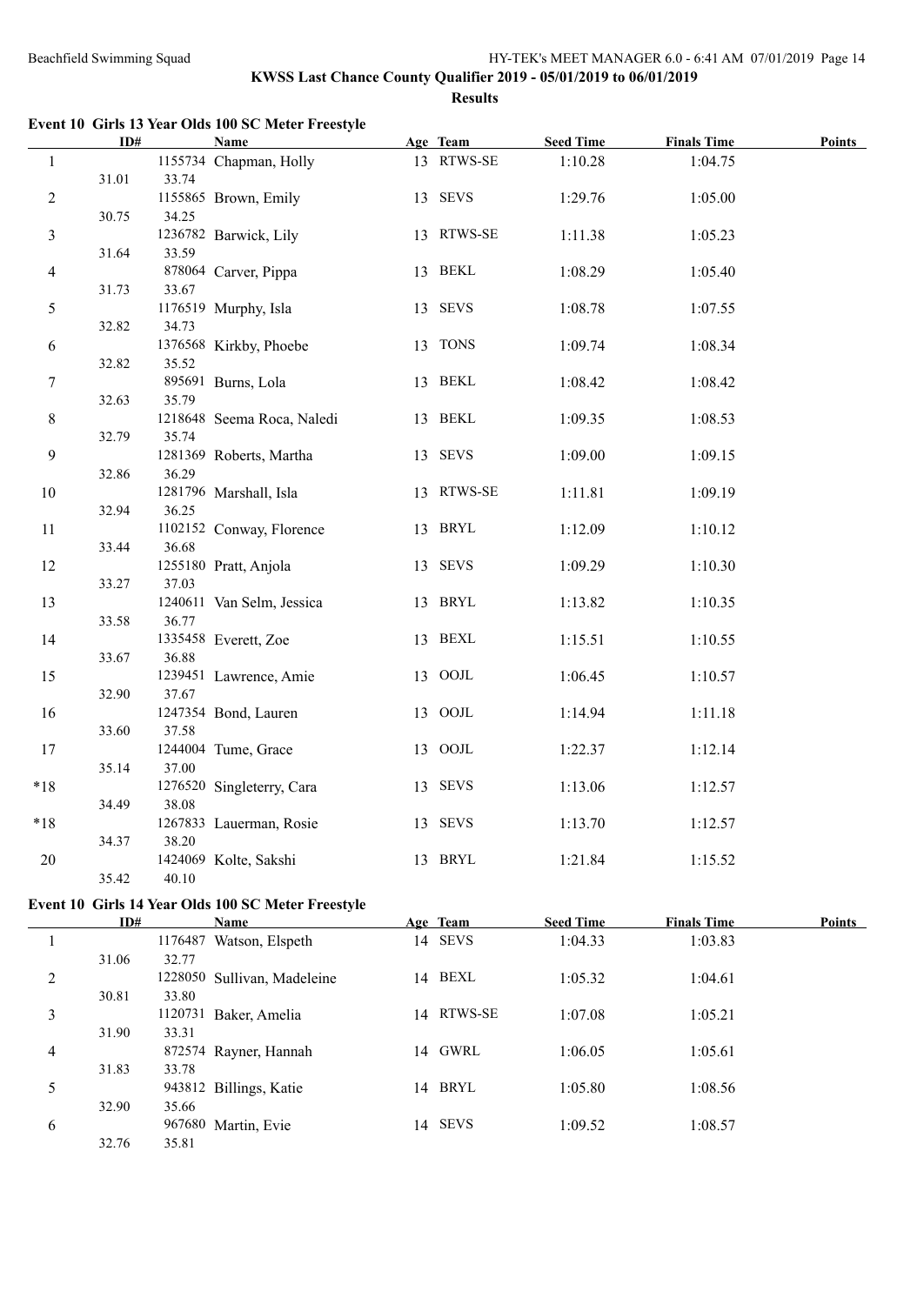# **KWSS Last Chance County Qualifier 2019 - 05/01/2019 to 06/01/2019 Results**

#### **(Event 10 Girls 14 Year Olds 100 SC Meter Freestyle)**

|    | ID#   |         | Name                         | Age Team   | <b>Seed Time</b> | <b>Finals Time</b> | <b>Points</b> |
|----|-------|---------|------------------------------|------------|------------------|--------------------|---------------|
| 7  |       | 1121909 | Devey, Mia                   | 14 TONS    | 1:08.54          | 1:09.02            |               |
|    | 33.06 | 35.96   |                              |            |                  |                    |               |
| 8  |       |         | 1293941 Fosh, Isabelle       | 14 BEXL    | 1:10.12          | 1:09.21            |               |
|    | 33.25 | 35.96   |                              |            |                  |                    |               |
| 9  |       |         | 1133136 Hall, Freya          | 14 DARS    | 1:08.81          | 1:09.22            |               |
|    | 33.99 | 35.23   |                              |            |                  |                    |               |
| 10 |       |         | 1195542 Brown, Ellie         | 14 OOJL    | 1:11.70          | 1:10.55            |               |
| 11 |       |         | 1211632 Howard, Lilly        | 14 BLAS    | 1:07.36          | 1:10.58            |               |
|    | 32.79 | 37.79   |                              |            |                  |                    |               |
| 12 |       |         | 956542 Dobb, Heidi           | 14 BRYL    | 1:10.53          | 1:10.79            |               |
|    | 33.23 | 37.56   |                              |            |                  |                    |               |
| 13 |       |         | 1354385 Griffin, Abigail     | 14 BRYL    | 1:18.98          | 1:13.20            |               |
|    | 35.29 | 37.91   |                              |            |                  |                    |               |
| 14 |       |         | 1384240 Kuszneruk, Agata     | 14 OOJL    | 1:12.10          | 1:14.19            |               |
|    | 35.29 | 38.90   |                              |            |                  |                    |               |
| 15 |       |         | 1236784 Brookbank, Madeleine | 14 RTWS-SE | 1:14.50          | 1:14.21            |               |
|    | 34.47 | 39.74   |                              |            |                  |                    |               |

# **Event 10 Girls 15 Year Olds 100 SC Meter Freestyle**

|                | ID#   |       | <b>Name</b>                      | Age Team   | <b>Seed Time</b> | <b>Finals Time</b> | <b>Points</b> |
|----------------|-------|-------|----------------------------------|------------|------------------|--------------------|---------------|
| -1             |       |       | 1148406 Herbert, Jessica         | 15 OOJL    | 1:02.39          | 1:02.48            |               |
|                | 30.28 | 32.20 |                                  |            |                  |                    |               |
| $\overline{2}$ |       |       | 956555 Follis, Elizabeth         | 15 BRYL    | 1:03.30          | 1:03.91            |               |
|                | 30.42 | 33.49 |                                  |            |                  |                    |               |
| 3              |       |       | 1195547 Jolley-Ellis, Blythe     | 15 OOJL    | 1:06.16          | 1:05.08            |               |
|                | 31.71 | 33.37 |                                  |            |                  |                    |               |
| $\overline{4}$ |       |       | 1185746 Diboll, Mya              | 15 MAIS    | 1:05.36          | 1:07.06            |               |
|                | 31.78 | 35.28 |                                  |            |                  |                    |               |
| 5              |       |       | 1245503 Menteath, Shannon        | 15 BRYL    | 1:09.66          | 1:07.19            |               |
|                | 31.80 | 35.39 |                                  |            |                  |                    |               |
| 6              |       |       | 1236801 Shanks, Hannah           | 15 RTWS-SE | 1:09.30          | 1:07.32            |               |
|                | 32.41 | 34.91 |                                  |            |                  |                    |               |
| 7              |       |       | 772615 Dolman, Grace             | 15 BFDS    | 1:09.87          | 1:08.64            |               |
|                | 32.74 | 35.90 |                                  |            |                  |                    |               |
| 8              |       |       | 1227607 Rousell, Holly           | 15 GRAS    | 1:11.78          | 1:09.85            |               |
|                | 33.34 | 36.51 |                                  |            |                  |                    |               |
| 9              |       |       | 1195551 Barker, Christy          | 15 OOJL    | 1:12.82          | 1:12.54            |               |
|                | 34.29 | 38.25 |                                  |            |                  |                    |               |
| 10             |       |       | 1262204 Cioran, Alexandra        | 15 OOJL    | 1:13.30          | 1:12.68            |               |
|                | 34.26 | 38.42 |                                  |            |                  |                    |               |
| 11             |       |       | 1243885 Baykun, Julia            | 15 BFDS    | 1:12.54          | 1:13.88            |               |
|                | 35.46 | 38.42 |                                  |            |                  |                    |               |
| 12             |       |       | 1176501 Vanderlanh-McKeown, Cleo | 15 TONS    | 1:16.23          | 1:17.66            |               |
|                | 36.18 | 41.48 |                                  |            |                  |                    |               |
| 13             |       |       | 971205 Farr, Beth                | 15 BFDS    | 1:21.65          | 1:21.78            |               |
|                | 38.28 | 43.50 |                                  |            |                  |                    |               |

# **Event 10 Girls 16 Year Olds 100 SC Meter Freestyle**

|   | ID#   |       | Name                    | Age Team | <b>Seed Time</b> | <b>Finals Time</b> | <b>Points</b> |
|---|-------|-------|-------------------------|----------|------------------|--------------------|---------------|
|   |       |       | 1218142 Norton, Edith   | 16 SEVS  | 1:01.71          | 1:03.02            |               |
|   | 30.13 | 32.89 |                         |          |                  |                    |               |
| ∠ |       |       | $1133100$ Lodge, Milly  | 16 SEVS  | 1:03.99          | 1:03.29            |               |
|   | 30.74 | 32.55 |                         |          |                  |                    |               |
|   |       |       | 1115864 Lauerman, Aoife | 16 SEVS  | 1:04.13          | 1:04.08            |               |
|   | 30.91 | 33.17 |                         |          |                  |                    |               |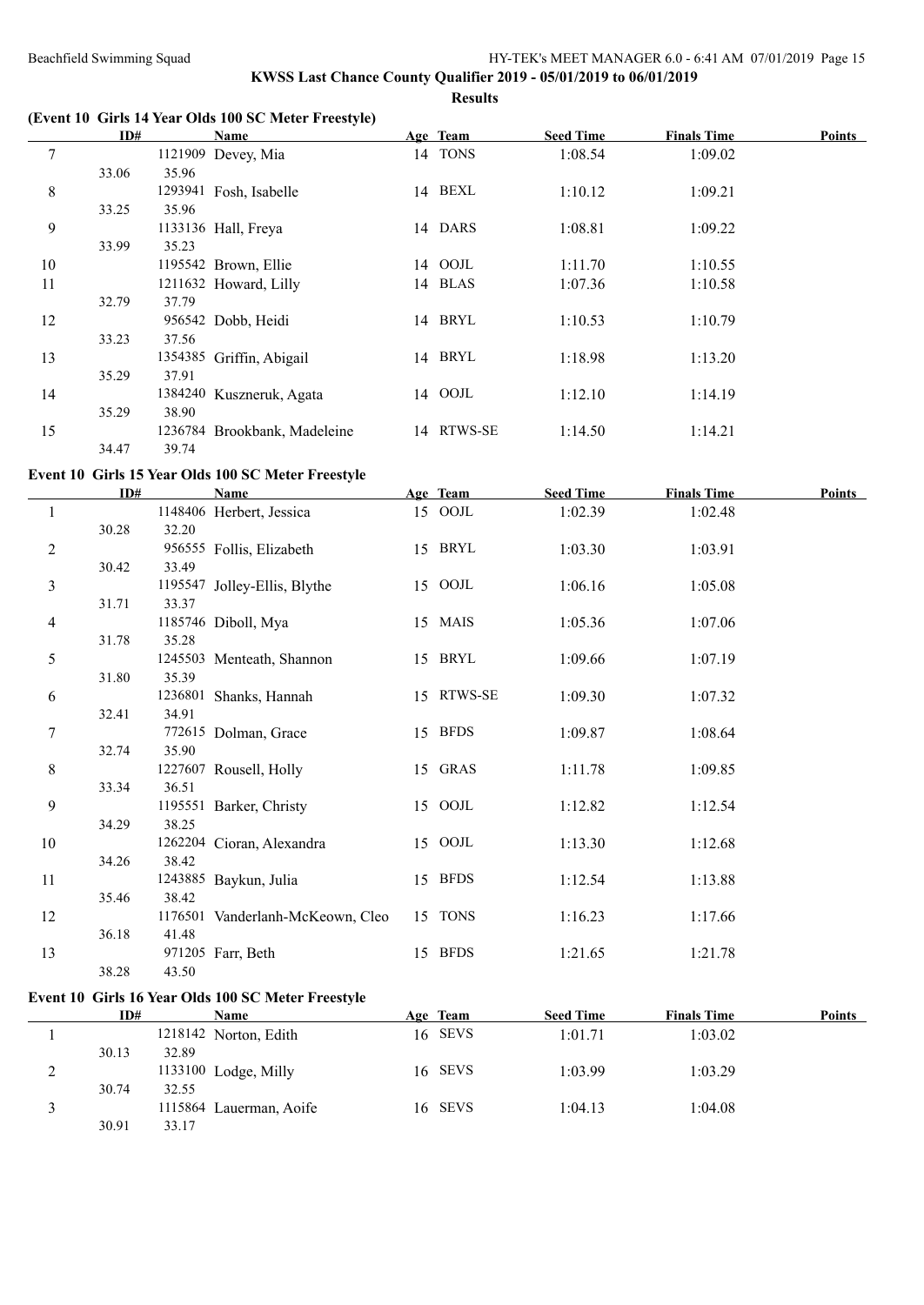# **KWSS Last Chance County Qualifier 2019 - 05/01/2019 to 06/01/2019 Results**

|                |       |         | (Event 10 Girls 16 Year Olds 100 SC Meter Freestyle) |          |                  |                    |        |
|----------------|-------|---------|------------------------------------------------------|----------|------------------|--------------------|--------|
|                | ID#   |         | Name                                                 | Age Team | <b>Seed Time</b> | <b>Finals Time</b> | Points |
| $\overline{4}$ |       |         | 1106163 Bowie, Hannah                                | 16 MAIS  | 1:04.74          | 1:04.46            |        |
|                | 30.82 | 33.64   |                                                      |          |                  |                    |        |
| $\sqrt{5}$     |       |         | 1215714 Wright, Alexandria                           | 16 BEXL  | 1:12.14          | 1:07.88            |        |
|                | 32.00 | 35.88   |                                                      |          |                  |                    |        |
|                |       |         | Event 10 Girls 17-99 100 SC Meter Freestyle          |          |                  |                    |        |
|                | ID#   |         | <b>Name</b>                                          | Age Team | <b>Seed Time</b> | <b>Finals Time</b> | Points |
| $\mathbf{1}$   |       |         | 956554 Follis, Maddie                                | 17 BRYL  | 1:00.00          | 1:01.05            |        |
|                | 28.97 | 32.08   |                                                      |          |                  |                    |        |
| $\overline{2}$ |       |         | 310433 Mitchell, Jodie                               | 21 BFDS  | 1:03.78          | 1:02.61            |        |
|                | 29.74 | 32.87   |                                                      |          |                  |                    |        |
| 3              |       |         | 44419 Knight, Louisa                                 | 21 BRYL  | 1:03.00          | 1:03.62            |        |
|                | 30.41 | 33.21   |                                                      |          |                  |                    |        |
| $\overline{4}$ |       |         | 967408 Ray, Millie                                   | 18 GRAS  | 1:06.06          | 1:04.81            |        |
|                | 31.31 | 33.50   |                                                      |          |                  |                    |        |
| 5              |       |         | 841429 Sharp, Tierney                                | 18 BFDS  | 1:05.33          | 1:05.18            |        |
|                | 31.33 | 33.85   |                                                      |          |                  |                    |        |
| 6              |       |         | 901336 Leng, Alice                                   | 17 OOJL  | 1:07.18          | 1:05.80            |        |
|                | 31.91 | 33.89   |                                                      |          |                  |                    |        |
| $\tau$         |       |         | 1102775 West, Alethea                                | 17 OOJL  | 1:04.73          | 1:05.95            |        |
|                | 30.95 | 35.00   |                                                      |          |                  |                    |        |
| 8              |       |         | 944659 Cutajar, Lilli                                | 17 OOJL  | 1:05.72          | 1:06.10            |        |
|                | 31.17 | 34.93   |                                                      |          |                  |                    |        |
| $\mathfrak{g}$ |       |         | 848998 Rackstraw, Katie                              | 17 DARS  | 1:05.74          | 1:06.83            |        |
|                | 31.21 | 35.62   |                                                      |          |                  |                    |        |
| 10             |       |         | 1148408 Gough, Lauren                                | 17 OOJL  | 1:08.22          | 1:08.57            |        |
|                | 33.18 | 35.39   |                                                      |          |                  |                    |        |
| 11             |       |         | 1165177 Brown, Jessica                               | 17 MAIS  | 1:08.23          | 1:09.03            |        |
|                | 33.36 | 35.67   |                                                      |          |                  |                    |        |
| 12             |       |         | 939117 Hunter, Genevieve                             | 17 BFDS  | 1:29.13          | 1:36.59            |        |
|                | 45.35 | 51.24   |                                                      |          |                  |                    |        |
|                |       |         | Event 11 Boys 12 Year Olds 100 SC Meter Butterfly    |          |                  |                    |        |
|                | ID#   |         | <b>Name</b>                                          | Age Team | <b>Seed Time</b> | <b>Finals Time</b> | Points |
| $\mathbf{1}$   |       |         | 1186063 Long, Thomas                                 | 12 GRAS  | 1:18.64          | 1:19.71            |        |
|                | 37.41 | 42.30   |                                                      |          |                  |                    |        |
| $\overline{2}$ |       |         | 1349642 Cowley Antelo, Ruben                         | 12 TONS  | 1:26.26          | 1:22.53            |        |
|                | 38.36 | 44.17   |                                                      |          |                  |                    |        |
| 3              |       |         | 1245511 Dell'Accio, Roberto                          | 12 BRYL  | 1:28.26          | 1:30.28            |        |
|                | 39.57 | 50.71   |                                                      |          |                  |                    |        |
| $\overline{4}$ |       |         | 1276197 Wise, Jack                                   | 12 DARS  | 1:39.97          | 1:51.99            |        |
|                | 48.10 | 1:03.89 |                                                      |          |                  |                    |        |
|                |       |         | 1191473 Williams, Sebastian                          | 12 BRYL  | 1:36.44          | <b>DQ</b>          |        |

8.2 Arms not brought backward under the water simultaneously throughout race (SW8.5)

# 43.89 54.89

# **Event 11 Boys 13 Year Olds 100 SC Meter Butterfly**

|   | ID#   |       | <b>Name</b>                    |        | Age Team    | <b>Seed Time</b> | <b>Finals Time</b> | <b>Points</b> |
|---|-------|-------|--------------------------------|--------|-------------|------------------|--------------------|---------------|
|   |       |       | 1285238 Diney, Bryan           | 13.    | BEXL        | 1:22.29          | 1:16.66            |               |
|   | 35.50 | 41.16 |                                |        |             |                  |                    |               |
|   |       |       | 1233455 Cooper, Max            |        | 13 SEVS     | 1:22.10          | 1:20.06            |               |
|   | 38.78 | 41.28 |                                |        |             |                  |                    |               |
|   |       |       | 1225418 Hamilton-Smith, Jeremy | $13 -$ | <b>GRAS</b> | 1:32.90          | 1:29.01            |               |
|   | 40.98 | 48.03 |                                |        |             |                  |                    |               |
| 4 |       |       | 1328805 Crombie, Joshua        |        | 13 SEVS     | 1:42.00          | 1:33.33            |               |
|   | 40.21 | 53.12 |                                |        |             |                  |                    |               |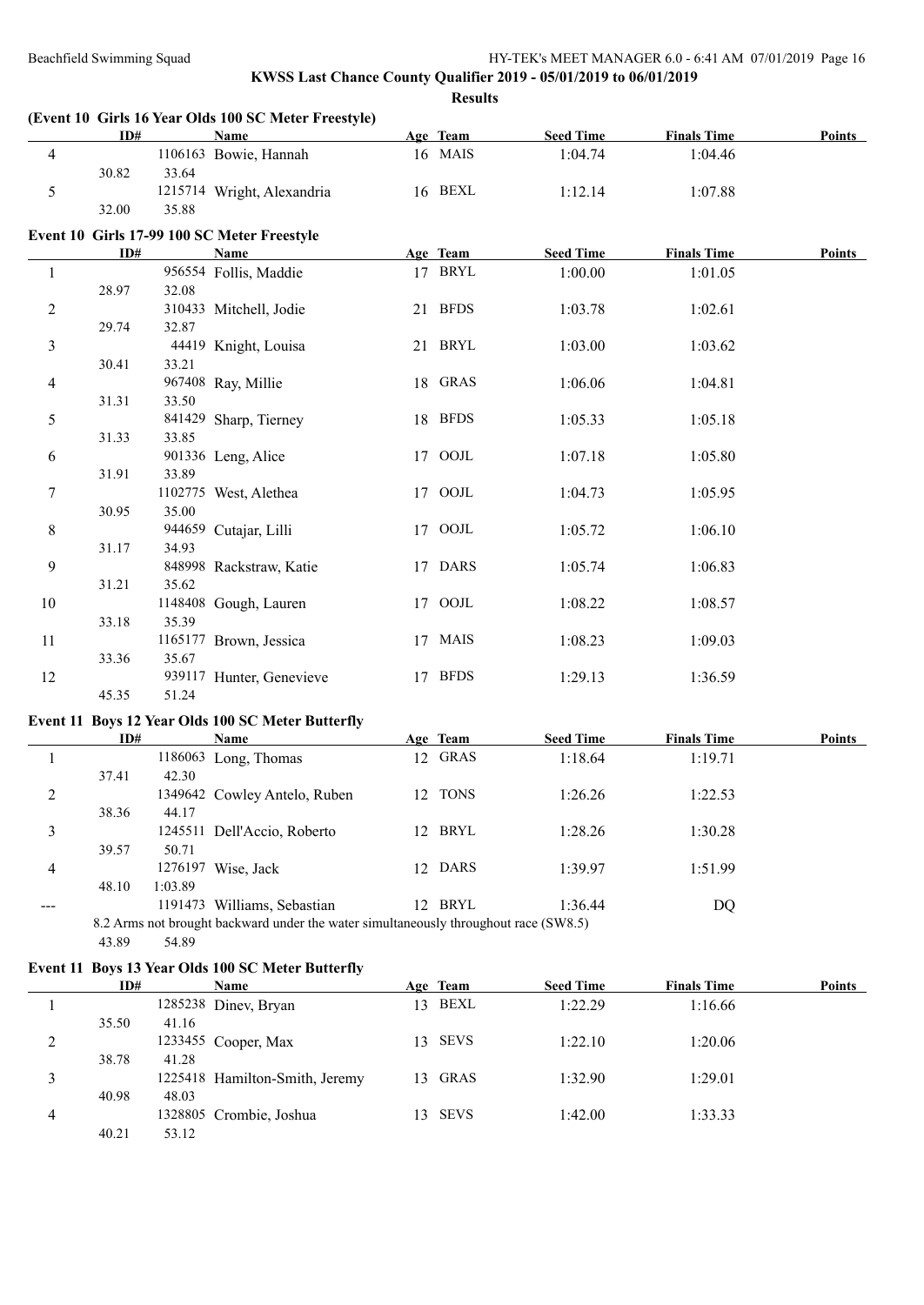|                         |       |         | Event 11 Boys 14 Year Olds 100 SC Meter Butterfly |    |             |                  |                    |               |
|-------------------------|-------|---------|---------------------------------------------------|----|-------------|------------------|--------------------|---------------|
|                         | ID#   |         | Name                                              |    | Age Team    | <b>Seed Time</b> | <b>Finals Time</b> | <b>Points</b> |
| $\mathbf{1}$            |       |         | 1176179 Cleaver, Jamie                            |    | 14 BRYL     | 1:10.03          | 1:06.86            |               |
|                         | 31.34 | 35.52   |                                                   |    |             |                  |                    |               |
| $\overline{c}$          |       |         | 1176502 Hibbert, Caiden                           |    | 14 SEVS     | 1:12.80          | 1:13.86            |               |
|                         | 34.17 | 39.69   |                                                   |    |             |                  |                    |               |
| 3                       |       |         | 1174684 Chou, Nevan                               |    | 14 BRYL     | 1:25.18          | 1:14.23            |               |
|                         | 34.47 | 39.76   |                                                   |    |             |                  |                    |               |
| 4                       |       |         | 947932 Pickering, Sebastian                       |    | 14 BRYL     | 1:14.48          | 1:14.44            |               |
|                         | 34.61 | 39.83   |                                                   |    |             |                  |                    |               |
| 5                       |       |         | 1346814 Galloway, Caelan                          |    | 14 BRYL     | 1:31.03          | 1:25.47            |               |
|                         | 40.53 | 44.94   |                                                   |    |             |                  |                    |               |
|                         |       |         | Event 11 Boys 15 Year Olds 100 SC Meter Butterfly |    |             |                  |                    |               |
|                         | ID#   |         | <b>Name</b>                                       |    | Age Team    | <b>Seed Time</b> | <b>Finals Time</b> | Points        |
| 1                       |       |         | 926114 Solly, Joshua                              |    | 15 BEXL     | 1:04.47          | 1:01.89            |               |
|                         | 28.78 | 33.11   |                                                   |    |             |                  |                    |               |
| $\overline{c}$          |       |         | 967684 Bentley, Dillon                            |    | 15 SEVS     | 1:13.51          | 1:11.94            |               |
|                         | 32.74 | 39.20   |                                                   |    |             |                  |                    |               |
| 3                       |       |         | 1168220 Saunders, Noah                            |    | 15 SEVS     | 1:16.62          | 1:17.90            |               |
|                         | 36.04 | 41.86   |                                                   |    |             |                  |                    |               |
|                         |       |         | Event 11 Boys 16 Year Olds 100 SC Meter Butterfly |    |             |                  |                    |               |
|                         | ID#   |         | Name                                              |    | Age Team    | <b>Seed Time</b> | <b>Finals Time</b> | Points        |
| $\mathbf{1}$            |       |         | 888473 Wise, George                               |    | 16 DARS     | 1:06.78          | 1:06.37            |               |
|                         | 30.91 | 35.46   |                                                   |    |             |                  |                    |               |
| $\mathfrak{2}$          |       |         | 1187763 Macklin, Andrew                           |    | 16 BEXL     | 1:15.00          | 1:13.60            |               |
|                         | 32.95 | 40.65   |                                                   |    |             |                  |                    |               |
|                         |       |         | Event 11 Boys 17-99 100 SC Meter Butterfly        |    |             |                  |                    |               |
|                         | ID#   |         | Name                                              |    | Age Team    | <b>Seed Time</b> | <b>Finals Time</b> | Points        |
| 1                       |       |         | 848995 Angell, James                              |    | 17 DARS     | 1:04.48          | 1:04.55            |               |
|                         | 29.38 | 35.17   |                                                   |    |             |                  |                    |               |
| $\overline{c}$          |       |         | 716588 Brown, Luke                                |    | 19 BEXL     | 1:08.24          | 1:05.35            |               |
|                         | 30.30 | 35.05   |                                                   |    |             |                  |                    |               |
| $\qquad \qquad -$       |       |         | 1232623 Allen, David                              |    | 18 GRAS     | 1:11.25          | <b>DQ</b>          |               |
|                         |       |         | 8.3 Alternating movement of legs or feet          |    |             |                  |                    |               |
|                         | 32.71 | 43.35   |                                                   |    |             |                  |                    |               |
|                         |       |         | Event 12 Girls 10-11 50 SC Meter Backstroke       |    |             |                  |                    |               |
|                         | ID#   |         | <b>Name</b>                                       |    | Age Team    | <b>Seed Time</b> | <b>Finals Time</b> | <b>Points</b> |
| $\mathbf{1}$            |       |         | 1396990 Oliver, Emilia                            |    | 11 RTWS-SE  | 41.22            | 37.05              |               |
| $\overline{c}$          |       |         | 1156629 Chaza, Chenai                             | 11 | <b>GRAS</b> | 42.38            | 39.15              |               |
| $\overline{\mathbf{3}}$ |       |         | 1316755 Hickey, Ava                               | 11 | $\rm{OOJL}$ | 41.35            | 39.61              |               |
| 4                       |       |         | 1255154 Sullivan, Imogen                          | 11 | <b>BEXL</b> | 41.76            | 40.37              |               |
| 5                       |       |         | 1273746 Ashdown, Freya                            | 11 | <b>SEVS</b> | 44.39            | 40.41              |               |
| 6                       |       |         | 1349866 Roberts, Evie                             | 11 | <b>BEKL</b> | 41.84            | 40.66              |               |
| 7                       |       | 1415053 | Armstrong, Evie                                   | 11 | <b>SEVS</b> | 44.15            | 40.85              |               |
| 8                       |       | 1380861 | Smith, Amalie                                     | 10 | <b>TONS</b> | 41.80            | 40.92              |               |
| 9                       |       | 1296117 | Godfrey, Ruth                                     | 11 | <b>SEVS</b> | 43.26            | 41.35              |               |
| 10                      |       |         | 1347993 Semple, Caitlyn                           | 11 | <b>SEVS</b> | 45.54            | 41.64              |               |
| 11                      |       |         | 1345910 Kienlen, Willow                           | 11 | <b>TONS</b> | 43.38            | 41.75              |               |
| 12                      |       |         | 1233240 Orchard, Isabel                           | 11 | <b>BRYL</b> | 40.72            | 42.62              |               |
| 13                      |       |         | 1204627 Maconachie, Olivia                        | 11 | <b>BEKL</b> | 44.78            | 42.70              |               |
| 14                      |       |         | 1364544 Bloodworth, Charlotte                     | 11 | $\rm{OOJL}$ | 44.63            | 42.74              |               |
| 15                      |       |         | 1274484 Arundell, Bella                           | 10 | GRAS        | 44.80            | 42.85              |               |
| 16                      |       |         | 1312400 Craig, Sophie                             | 11 | <b>SEVS</b> | 43.89            | 42.90              |               |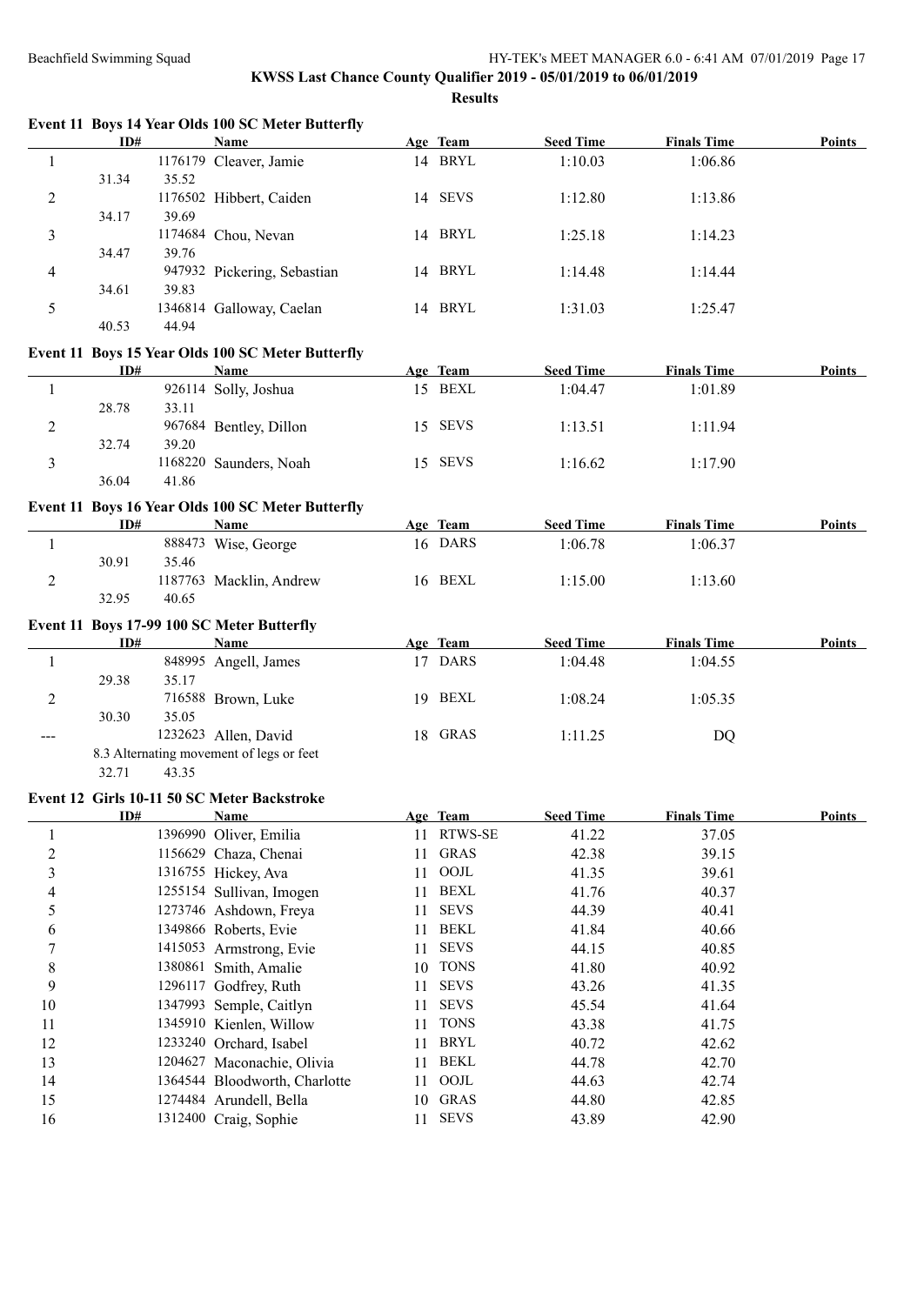|                         | ID# | (Event 12 Girls 10-11 50 SC Meter Backstroke)<br><b>Name</b>      |    | Age Team    | <b>Seed Time</b> | <b>Finals Time</b> | <b>Points</b> |
|-------------------------|-----|-------------------------------------------------------------------|----|-------------|------------------|--------------------|---------------|
| 17                      |     | 1349639 Rogers, Ellie                                             |    | 11 TONS     | 47.49            | 43.98              |               |
| 18                      |     | 1423916 Deller, Lilly                                             |    | 10 DARS     | 44.17            | 44.16              |               |
| 19                      |     | 1331777 Ramsay, Calli                                             |    | 10 GRAS     | 43.73            | 44.20              |               |
| 20                      |     | 1253934 Naylor, Chloe-Ann                                         |    | 10 BFDS     | 46.77            | 44.47              |               |
| 21                      |     | 1398891 Waller, Ruby                                              | 11 | <b>SEVS</b> | 44.94            | 46.00              |               |
| 22                      |     | 1270848 Cioran, Olivia                                            |    | 11 OOJL     | 48.82            | 46.13              |               |
| 23                      |     | 1179870 Bentley, Sophia                                           | 11 | <b>DARS</b> | 46.62            | 46.68              |               |
| 24                      |     | 1347990 Dyer, Eva                                                 |    | 11 SEVS     | 53.11            | 49.32              |               |
|                         |     |                                                                   |    |             |                  |                    |               |
|                         | ID# | Event 12 Girls 12 Year Olds 50 SC Meter Backstroke<br><b>Name</b> |    | Age Team    | <b>Seed Time</b> | <b>Finals Time</b> | <b>Points</b> |
| $\mathbf{1}$            |     | 1255181 Atkinson, Emily                                           |    | 12 BEXL     | 38.12            | 36.31              |               |
| $\overline{c}$          |     | 1111057 Arundell, Kahlen                                          |    | 12 GRAS     | 35.51            | 36.51              |               |
|                         |     |                                                                   |    | 12 SEVS     |                  |                    |               |
| $\mathfrak{Z}$          |     | 1246029 Saunders, Abigail                                         |    |             | 37.78            | 37.51              |               |
| 4                       |     | 1350430 Russon, Emelia                                            |    | 12 SAMS     | 40.02            | 38.20              |               |
| 5                       |     | 1345906 Pascoe, Sarah                                             |    | 12 TONS     | 38.91            | 38.34              |               |
| 6                       |     | 1267835 Tovey, Amelia                                             |    | 12 SEVS     | 39.53            | 39.24              |               |
| $\boldsymbol{7}$        |     | 1373284 Taylor, Louise                                            |    | 12 BEKL     | 39.75            | 39.37              |               |
| 8                       |     | 1236803 Turton, Erin                                              |    | 12 RTWS-SE  | 43.93            | 39.87              |               |
| 9                       |     | 1147678 Fearn, Bethany                                            |    | 12 SAMS     | 42.27            | 40.12              |               |
| 10                      |     | 1323833 Ginbey, Evie                                              |    | 12 RTWS-SE  | 42.56            | 40.94              |               |
| 11                      |     | 1335612 Holland, Bethany                                          |    | 12 TONS     | 40.00            | 41.03              |               |
| 12                      |     | 1215709 Morse, Isabella                                           |    | 12 BEXL     | 43.42            | 41.12              |               |
| 13                      |     | 1206201 Chambers, Maisie                                          | 12 | <b>SEVS</b> | 43.63            | 42.15              |               |
| 14                      |     | 1137489 Bello-Mendoza, Megan                                      | 12 | <b>BRYL</b> | 45.38            | 43.11              |               |
| 15                      |     | 1169907 Hummel, Jessica                                           | 12 | <b>BFDS</b> | 44.93            | 43.25              |               |
| 16                      |     | 1262671 Rolfe, Sophie                                             | 12 | <b>BFDS</b> | 43.84            | 43.73              |               |
| 17                      |     | 1239660 Rousell, Nieve                                            |    | 12 GRAS     | 43.99            | 46.13              |               |
|                         |     | Event 12 Girls 13 Year Olds 50 SC Meter Backstroke                |    |             |                  |                    |               |
|                         | ID# | <b>Name</b>                                                       |    | Age Team    | <b>Seed Time</b> | <b>Finals Time</b> | <b>Points</b> |
| $\mathbf{1}$            |     | 1273751 Armstrong, Millie                                         |    | 13 SEVS     | 33.45            | 32.56              |               |
| $\overline{c}$          |     | 878064 Carver, Pippa                                              |    | 13 BEKL     | 35.79            | 34.51              |               |
| $\overline{\mathbf{3}}$ |     | 1281796 Marshall, Isla                                            | 13 | RTWS-SE     | 37.82            | 34.55              |               |
| $\overline{4}$          |     | 1155734 Chapman, Holly                                            | 13 | RTWS-SE     | 38.07            | 34.90              |               |
| 5                       |     | 1376568 Kirkby, Phoebe                                            | 13 | <b>TONS</b> | 37.36            | 35.85              |               |
| 6                       |     | 1102152 Conway, Florence                                          |    | 13 BRYL     | 38.05            | 36.48              |               |
| $\boldsymbol{7}$        |     | 1276520 Singleterry, Cara                                         | 13 | <b>SEVS</b> | 37.04            | 37.23              |               |
| 8                       |     | 1185253 Mulheron, Ella M                                          | 13 | <b>BRYL</b> | 38.86            | 37.27              |               |
| 9                       |     | 895691 Burns, Lola                                                | 13 | <b>BEKL</b> | 36.70            | 37.36              |               |
| 10                      |     | 1244004 Tume, Grace                                               | 13 | OOJL        | 43.73            | 38.24              |               |
| 11                      |     | 1267833 Lauerman, Rosie                                           | 13 | <b>SEVS</b> | 39.39            | 38.38              |               |
| 12                      |     | 1240611 Van Selm, Jessica                                         | 13 | <b>BRYL</b> | 39.70            | 38.54              |               |
| 13                      |     | 1218648 Seema Roca, Naledi                                        | 13 | <b>BEKL</b> | 39.12            | 38.59              |               |
| 14                      |     | 1239451 Lawrence, Amie                                            | 13 | OOJL        | 37.46            | 39.25              |               |
| 15                      |     | 1255180 Pratt, Anjola                                             | 13 | <b>SEVS</b> | 38.96            | 40.23              |               |
| 16                      |     | 1247354 Bond, Lauren                                              | 13 | OOJL        | 46.10            | 40.88              |               |
| 17                      |     | 1424069 Kolte, Sakshi                                             |    | 13 BRYL     | 44.88            | 43.53              |               |
|                         |     |                                                                   |    |             |                  |                    |               |
|                         | ID# | Event 12 Girls 14 Year Olds 50 SC Meter Backstroke<br><b>Name</b> |    | Age Team    | <b>Seed Time</b> | <b>Finals Time</b> | <b>Points</b> |
| 1                       |     | 1291517 Nisbet, Erin                                              |    | 14 TONS     | 34.00            | 33.51              |               |
| $\overline{\mathbf{c}}$ |     | 1246022 Berenger-Fleming, Evie                                    |    | 14 BRYL     | 33.55            | 33.74              |               |
| 3                       |     | 1307386 Holland, Maddy                                            |    | 14 TONS     | 34.28            | 33.78              |               |
|                         |     |                                                                   |    |             |                  |                    |               |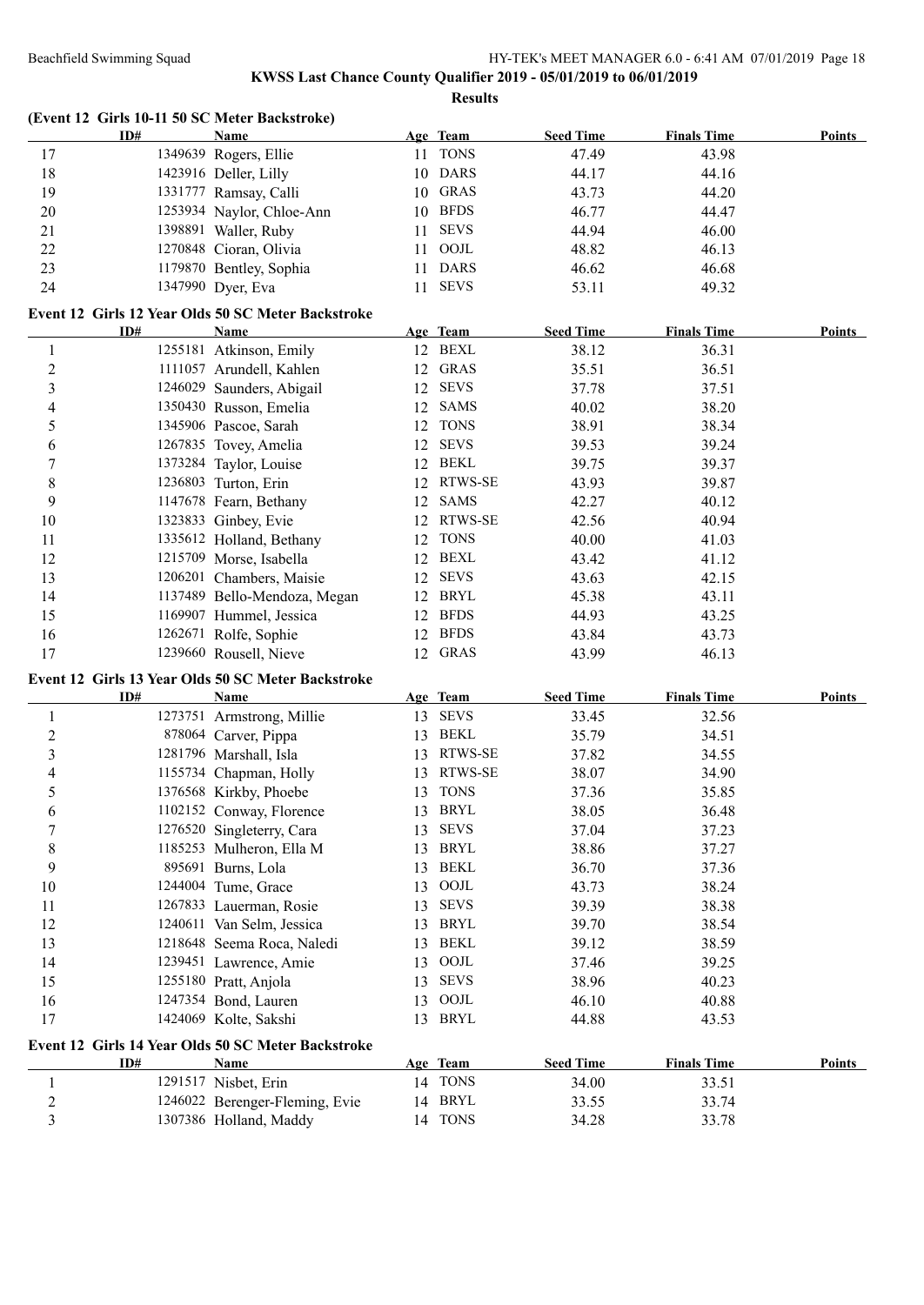|                  |                                           | (Event 12 Girls 14 Year Olds 50 SC Meter Backstroke)  |    |                            |                  |                    |               |
|------------------|-------------------------------------------|-------------------------------------------------------|----|----------------------------|------------------|--------------------|---------------|
|                  | ID#                                       | Name                                                  |    | Age Team                   | <b>Seed Time</b> | <b>Finals Time</b> | Points        |
| 4                |                                           | 1176487 Watson, Elspeth                               |    | 14 SEVS                    | 34.55            | 34.23              |               |
| 5                |                                           | 967680 Martin, Evie                                   | 14 | <b>SEVS</b>                | 34.88            | 35.26              |               |
| 6                |                                           | 1200492 Bridges, Caitlin                              |    | 14 RTWS-SE                 | 36.22            | 35.42              |               |
| 7                |                                           | 1211632 Howard, Lilly                                 |    | 14 BLAS                    | 34.52            | 35.55              |               |
| 8                |                                           | 872574 Rayner, Hannah                                 | 14 | <b>GWRL</b>                | 36.96            | 36.59              |               |
| 9                |                                           | 1293941 Fosh, Isabelle                                |    | 14 BEXL                    | 37.07            | 37.22              |               |
| 10               |                                           | 1384240 Kuszneruk, Agata                              | 14 | OOJL                       | 37.51            | 37.84              |               |
| 11               |                                           | 1120731 Baker, Amelia                                 |    | 14 RTWS-SE                 | 36.46            | 38.18              |               |
| 12               |                                           | 1354385 Griffin, Abigail                              | 14 | BRYL                       | 39.68            | 38.39              |               |
| 13               |                                           | 1236784 Brookbank, Madeleine                          |    | 14 RTWS-SE                 | 38.01            | 40.38              |               |
|                  |                                           | Event 12 Girls 15 Year Olds 50 SC Meter Backstroke    |    |                            |                  |                    |               |
|                  | ID#                                       | <b>Name</b>                                           |    | Age Team                   | <b>Seed Time</b> | <b>Finals Time</b> | <b>Points</b> |
| 1                |                                           | 1133141 Chambers, Lilie                               |    | 15 SEVS                    | 32.87            | 31.87              |               |
| $\boldsymbol{2}$ |                                           | 1148406 Herbert, Jessica                              |    | 15 OOJL                    | 32.87            | 33.47              |               |
| 3                |                                           | 1201386 Prideaux, Charlotte                           |    | 15 SEVS                    | 33.70            | 33.84              |               |
| 4                |                                           | 1245503 Menteath, Shannon                             |    | 15 BRYL                    | 35.88            | 35.18              |               |
| 5                |                                           | 1236801 Shanks, Hannah                                | 15 | RTWS-SE                    | 38.24            | 35.49              |               |
| 6                |                                           | 1195547 Jolley-Ellis, Blythe                          | 15 | OOJL                       | 36.49            | 35.56              |               |
| 7                |                                           | 772615 Dolman, Grace                                  | 15 | <b>BFDS</b>                | 36.57            | 35.86              |               |
| 8                |                                           | 1262681 Young, Nell                                   | 15 | <b>GRAS</b>                | 37.28            | 37.23              |               |
| 9                |                                           | 1262204 Cioran, Alexandra                             | 15 | OOJL                       | 37.97            | 37.65              |               |
| 10               |                                           | 1227607 Rousell, Holly                                |    | 15 GRAS                    | 37.25            | 38.74              |               |
|                  |                                           |                                                       |    |                            |                  |                    |               |
|                  |                                           | Event 12 Girls 16 Year Olds 50 SC Meter Backstroke    |    |                            |                  |                    |               |
|                  | ID#                                       | Name                                                  |    | Age Team                   | <b>Seed Time</b> | <b>Finals Time</b> | Points        |
| $\mathbf{1}$     |                                           | 1115864 Lauerman, Aoife                               |    | 16 SEVS                    | 32.82            | 32.42              |               |
| $\overline{c}$   |                                           | 1106163 Bowie, Hannah                                 |    | 16 MAIS                    | 33.19            | 33.49              |               |
| 3                |                                           | 1218142 Norton, Edith                                 |    | 16 SEVS                    | 34.15            | 34.24              |               |
| $\overline{4}$   |                                           | 1133100 Lodge, Milly                                  |    | 16 SEVS                    | 34.32            | 34.90              |               |
|                  |                                           | Event 12 Girls 17-99 50 SC Meter Backstroke           |    |                            |                  |                    |               |
|                  | ID#                                       | Name                                                  |    | Age Team                   | <b>Seed Time</b> | <b>Finals Time</b> | <b>Points</b> |
| 1                |                                           | 44419 Knight, Louisa                                  |    | 21 BRYL                    | 33.00            | 32.96              |               |
| $\mathbf{2}$     |                                           | 840267 Harden, Ellie                                  | 17 | OOJL                       | 31.58            | 33.46              |               |
| 3                |                                           | 956554 Follis, Maddie                                 |    | 17 BRYL                    | 33.40            | 35.05              |               |
| $\overline{4}$   |                                           | 1165177 Brown, Jessica                                |    | 17 MAIS                    | 34.81            | 35.06              |               |
| 5                |                                           | 1148408 Gough, Lauren                                 |    | 17 OOJL                    | 34.74            | 35.12              |               |
| 6                |                                           | 841429 Sharp, Tierney                                 | 18 | <b>BFDS</b>                | 36.50            | 35.18              |               |
| 7                |                                           | 901336 Leng, Alice                                    | 17 | OOJL                       | 35.91            | 35.76              |               |
| 8                |                                           | 939117 Hunter, Genevieve                              |    | 17 BFDS                    | 48.13            | 53.35              |               |
|                  |                                           |                                                       |    |                            |                  |                    |               |
|                  | Event 13 Boys 10-11 50 SC Meter Freestyle |                                                       |    |                            |                  |                    |               |
|                  | ID#                                       | <b>Name</b>                                           |    | Age Team                   | <b>Seed Time</b> | <b>Finals Time</b> | <b>Points</b> |
| $\mathbf{1}$     |                                           | 1311708 Tannock, Devon                                |    | 11 SEVS                    | 34.08            | 31.98              |               |
| $\mathfrak{2}$   |                                           | 1328797 Crombie, Jacob                                | 11 | <b>SEVS</b>                | 34.54            | 33.43              |               |
| 3                |                                           | 1277240 Kokkini, Harri                                | 11 | <b>BEKL</b>                | 34.65            | 34.48              |               |
| 4                |                                           | 1255178 Belton, James                                 | 11 | <b>BRYL</b>                | 37.33            | 34.79              |               |
| 5                |                                           | 1329229 Pointon, Edward                               | 11 | <b>BEKL</b>                | 37.77            | 35.57              |               |
|                  |                                           |                                                       |    |                            |                  |                    |               |
| 6                |                                           | 1434597 Guppy, Henry W                                | 11 | RTWS-SE                    | 40.15            | 35.85              |               |
| 7                |                                           | 1266261 Goode, Oliver                                 | 10 | <b>BEKL</b>                | 35.71            | 36.71              |               |
| 8<br>9           |                                           | 1263662 Di Pace, Christian<br>1344251 Szilagyi, David | 11 | <b>BRYL</b><br><b>BEXL</b> | 37.59            | 36.94              |               |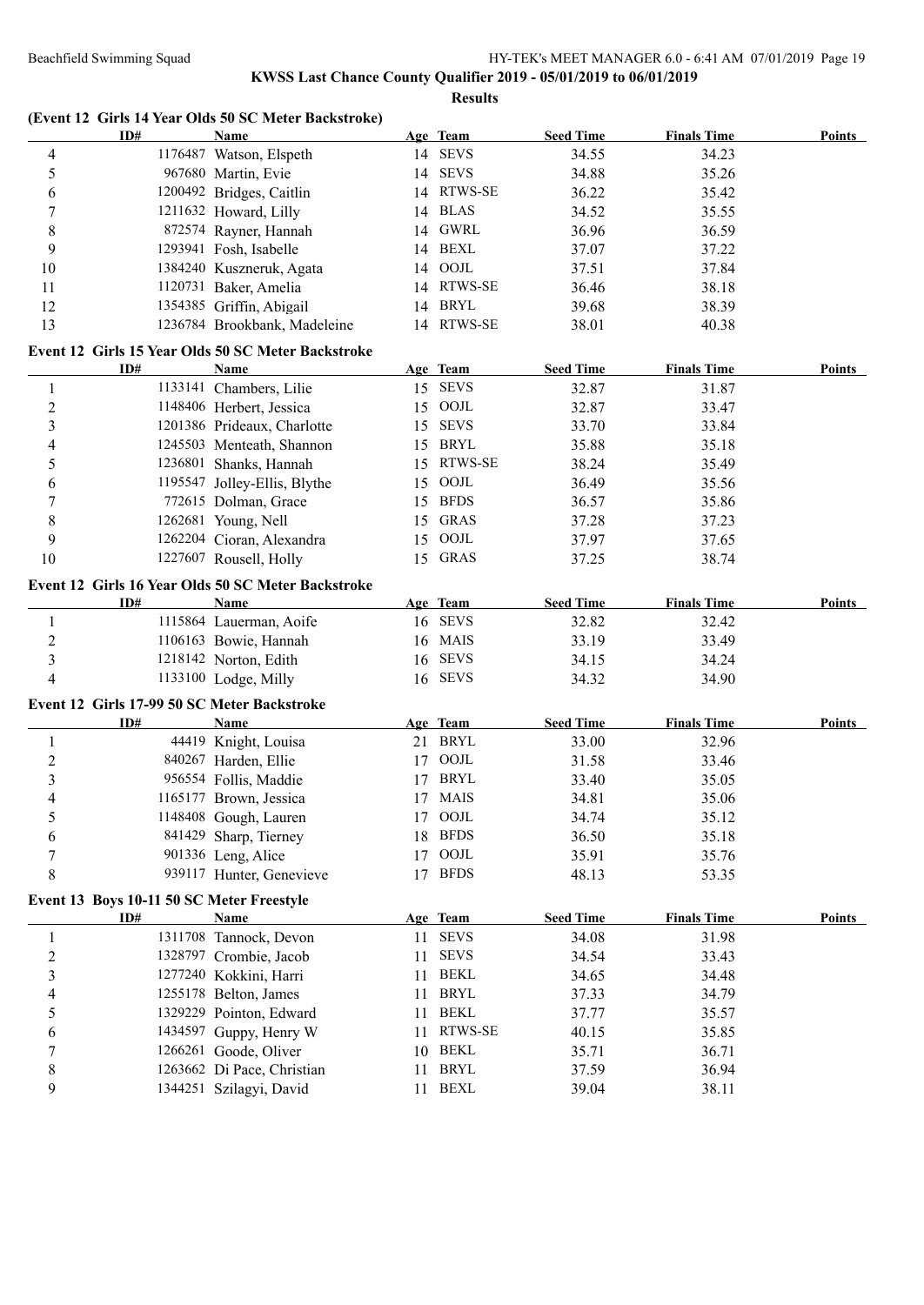# **KWSS Last Chance County Qualifier 2019 - 05/01/2019 to 06/01/2019 Results**

# **Event 13 Boys 12 Year Olds 50 SC Meter Freestyle**

|                         | ID# | <b>Name</b>                                      |    | Age Team            | <b>Seed Time</b> | <b>Finals Time</b> | <b>Points</b> |
|-------------------------|-----|--------------------------------------------------|----|---------------------|------------------|--------------------|---------------|
| 1                       |     | 1186063 Long, Thomas                             |    | 12 GRAS             | 31.14            | 30.47              |               |
| $\boldsymbol{2}$        |     | 1349642 Cowley Antelo, Ruben                     |    | 12 TONS             | 31.90            | 31.39              |               |
| $\mathfrak{Z}$          |     | 1341311 Annan, Hayden                            |    | 12 RTWS-SE          | 34.18            | 31.63              |               |
| 4                       |     | 1282552 Bryl, Lucas                              |    | 12 BRYL             | 32.61            | 32.35              |               |
| 5                       |     | 1243527 Lecuyer, Edouard                         |    | 12 BRYL             | 33.24            | 32.54              |               |
| 6                       |     | 1270947 Middleton, Alexander                     |    | 12 BRYL             | 35.49            | 33.37              |               |
| $\boldsymbol{7}$        |     | 1347988 Strebel, Joseph                          | 12 | <b>SEVS</b>         | 37.30            | 33.68              |               |
| 8                       |     | 1146785 Brice, Charlie                           |    | 12 TONS             | 33.19            | 33.74              |               |
| 9                       |     | 1234571 Kokkini, Andreas                         |    | 12 BEKL             | 34.05            | 33.77              |               |
| 10                      |     | 1376859 Inglis, Joshua                           |    | 12 BEXL             | 38.50            | 34.27              |               |
| 11                      |     | 1245511 Dell'Accio, Roberto                      |    | 12 BRYL             | 34.48            | 35.21              |               |
| 12                      |     | 1293857 Rehbein, George                          | 12 | <b>SEVS</b>         | 37.69            | 35.66              |               |
| 13                      |     | 1283720 Isaacs, Harri                            | 12 | <b>TONS</b>         | 37.10            | 35.89              |               |
|                         |     |                                                  |    | <b>BRYL</b>         |                  |                    |               |
| 14                      |     | 1191473 Williams, Sebastian                      | 12 | <b>BRYL</b>         | 37.56            | 36.76              |               |
| 15                      |     | 1391859 Charlesworth, Gabriel                    | 12 |                     | 42.96            | 36.98              |               |
| 16                      |     | 1221499 Devey, Zachary                           | 12 | <b>TONS</b>         | 40.49            | 38.47              |               |
| 17                      |     | 1276197 Wise, Jack                               |    | 12 DARS             | 39.64            | 42.52              |               |
|                         |     | Event 13 Boys 13 Year Olds 50 SC Meter Freestyle |    |                     |                  |                    |               |
|                         | ID# | Name                                             |    | Age Team            | <b>Seed Time</b> | <b>Finals Time</b> | <b>Points</b> |
| $\mathbf{1}$            |     | 1380865 Prendergast, Joshua                      |    | 13 TONS             | 29.59            | 28.96              |               |
| $\overline{c}$          |     | 1285238 Dinev, Bryan                             | 13 | <b>BEXL</b>         | 31.09            | 29.75              |               |
| $\overline{\mathbf{3}}$ |     | 1345706 Adams, Jarred                            | 13 | <b>GRAS</b>         | 31.69            | 30.30              |               |
| $\overline{4}$          |     | 1286079 Watson, Benjamin                         | 13 | <b>SEVS</b>         | 32.13            | 30.90              |               |
| 5                       |     | 1344169 Zouali, Adam                             | 13 | BEXL                | 31.70            | 30.92              |               |
| 6                       |     | 1227210 Howard, Zach                             | 13 | <b>SEVS</b>         | 31.58            | 31.11              |               |
| $\boldsymbol{7}$        |     | 1253281 Martin-Young, Sam                        | 13 | <b>SEVS</b>         | 32.85            | 32.01              |               |
| 8                       |     | 1233455 Cooper, Max                              | 13 | <b>SEVS</b>         | 33.07            | 32.69              |               |
| 9                       |     | 1345704 Martin, Harrison                         | 13 | GRAS                | 34.62            | 32.95              |               |
| 10                      |     | 1163771 Mahendrakumar, Shoban M                  | 13 | <b>BRYL</b>         | 33.81            | 33.50              |               |
| 11                      |     | 1328805 Crombie, Joshua                          |    | 13 SEVS             | 35.53            | 33.80              |               |
|                         |     |                                                  |    |                     |                  |                    |               |
|                         |     | Event 13 Boys 14 Year Olds 50 SC Meter Freestyle |    |                     | <b>Seed Time</b> |                    |               |
|                         | ID# | <b>Name</b>                                      |    | Age Team<br>14 SEVS |                  | <b>Finals Time</b> | <b>Points</b> |
| $\mathbf{1}$            |     | 1155857 Creasey, Thomas<br>1195550 Tutt, Alessio |    | 14 BRYL             | 28.95            | 27.83              |               |
| $\overline{c}$          |     |                                                  |    |                     | 30.68            | 29.16              |               |
| $\overline{\mathbf{3}}$ |     | 1176502 Hibbert, Caiden                          |    | 14 SEVS             | 29.83            | 29.58              |               |
| 4                       |     | 1227408 Dobson, Oliver                           | 14 | RTWS-SE             | 31.98            | 29.81              |               |
| 5                       |     | 1331757 Oliver, Daniel                           |    | 14 GRAS             | 31.50            | 30.56              |               |
| 6                       |     | 967676 Kapatos, Apostolos                        |    | 14 DARS             | 31.26            | 30.76              |               |
| 7                       |     | 942097 Amrane, Ryan                              |    | 14 BRYL             | 32.08            | 30.97              |               |
| 8                       |     | 971344 Fitzpatrick, William                      | 14 | <b>BFDS</b>         | 32.70            | 31.38              |               |
| 9                       |     | 1346814 Galloway, Caelan                         |    | 14 BRYL             | 34.48            | 32.82              |               |
| 10                      |     | 1164782 Caller, Jamie                            |    | 14 BLAS             | 33.07            | 33.70              |               |
|                         |     | Event 13 Boys 15 Year Olds 50 SC Meter Freestyle |    |                     |                  |                    |               |
|                         | ID# | <b>Name</b>                                      |    | Age Team            | <b>Seed Time</b> | <b>Finals Time</b> | <b>Points</b> |
| 1                       |     | 926114 Solly, Joshua                             |    | 15 BEXL             | 26.60            | 25.74              |               |
| $\overline{2}$          |     | 1120742 Isaacs, Ollie                            | 15 | <b>TONS</b>         | 26.29            | 26.48              |               |
| 3                       |     | 1360598 Gruev, Angel                             | 15 | GRAS                | 27.44            | 26.66              |               |
| 4                       |     | 967684 Bentley, Dillon                           | 15 | <b>SEVS</b>         | 28.24            | 28.13              |               |
| 5                       |     | 968079 Morgan, Anthony                           | 15 | GRAS                | 29.45            | 28.43              |               |
| 6                       |     | 963119 Dickinson, Samuel                         | 15 | <b>BFDS</b>         | 28.33            | 28.47              |               |
| $\tau$                  |     | 967023 Henbest, Toby                             |    | 15 TONS             | 29.68            | 28.56              |               |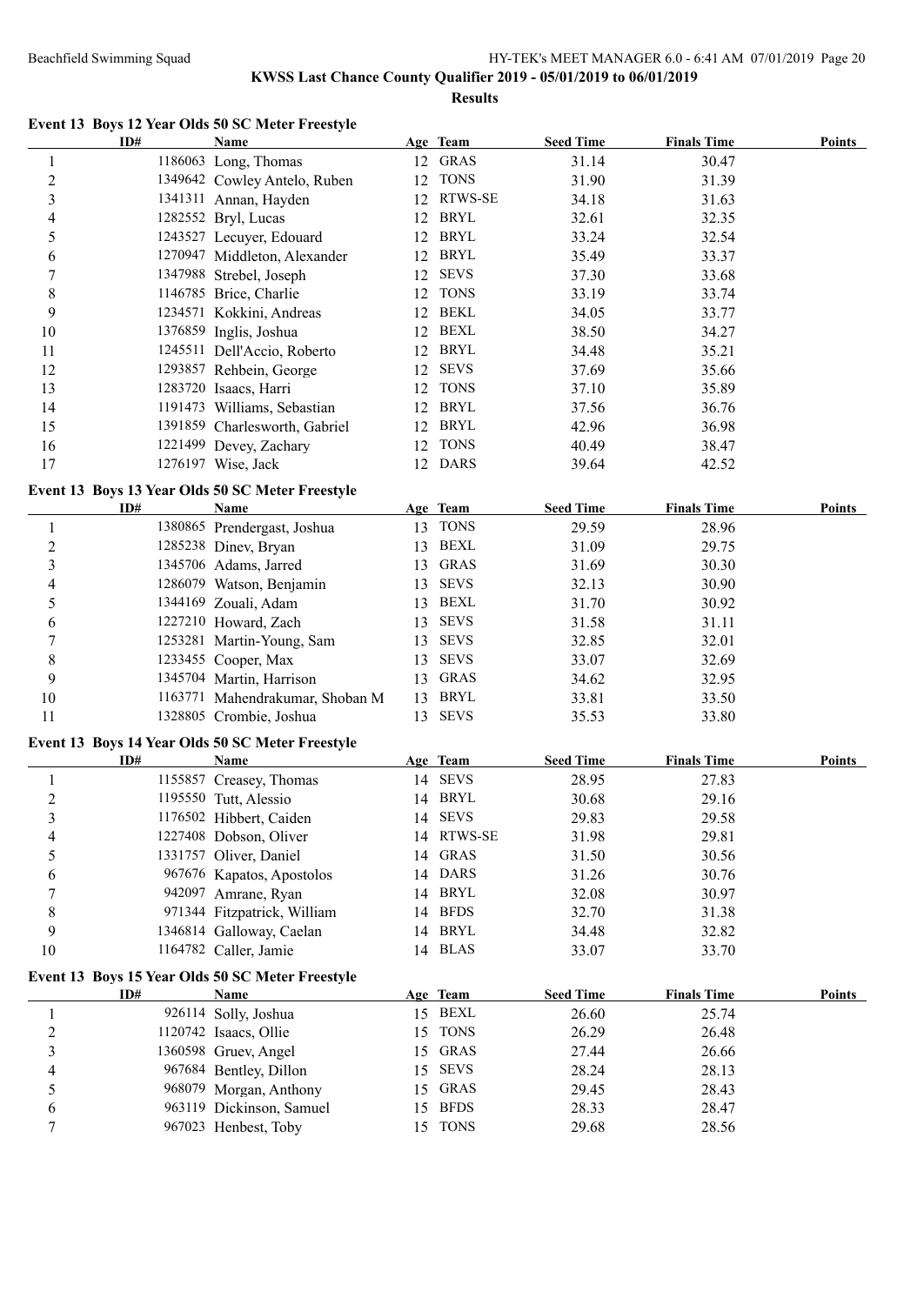|                         |                                           | (Event 13 Boys 15 Year Olds 50 SC Meter Freestyle) |    |             |                  |                    |               |
|-------------------------|-------------------------------------------|----------------------------------------------------|----|-------------|------------------|--------------------|---------------|
|                         | ID#                                       | <b>Name</b>                                        |    | Age Team    | <b>Seed Time</b> | <b>Finals Time</b> | <b>Points</b> |
| 8                       |                                           | 1146713 Turton, Alex                               |    | 15 RTWS-SE  | 29.94            | 28.73              |               |
| 9                       |                                           | 967696 Kapatos, Frangiskos                         | 15 | <b>DARS</b> | 30.30            | 29.85              |               |
| 10                      |                                           | 923659 Long, James                                 | 15 | GRAS        | 31.24            | 30.50              |               |
| 11                      |                                           | 762680 Rajput, Rishi                               |    | 15 GRAS     | 31.62            | 30.68              |               |
|                         |                                           | Event 13 Boys 16 Year Olds 50 SC Meter Freestyle   |    |             |                  |                    |               |
|                         | ID#                                       | Name                                               |    | Age Team    | <b>Seed Time</b> | <b>Finals Time</b> | <b>Points</b> |
| $\mathbf{1}$            |                                           | 729530 Harris, Brandon                             |    | 16 BFDS     | 26.56            | 25.83              |               |
| $\overline{c}$          |                                           | 1115841 Hammond, Eddie                             |    | 16 SEVS     | 26.00            | 26.17              |               |
| $\overline{\mathbf{3}}$ |                                           | 888473 Wise, George                                | 16 | <b>DARS</b> | 27.41            | 26.92              |               |
| 4                       |                                           | 1207525 Murphy, Connor                             | 16 | BRYL        | 29.65            | 27.47              |               |
| 5                       |                                           | 1115845 Allen, Robert                              | 16 | SEVS        | 27.77            | 27.49              |               |
| 6                       |                                           | 1187763 Macklin, Andrew                            | 16 | BEXL        | 28.88            | 28.19              |               |
| 7                       |                                           | 852611 Morris, Charlie                             | 16 | <b>BFDS</b> | 30.91            | 31.08              |               |
|                         | Event 13 Boys 17-99 50 SC Meter Freestyle |                                                    |    |             |                  |                    |               |
|                         | ID#                                       | Name                                               |    | Age Team    | <b>Seed Time</b> | <b>Finals Time</b> | <b>Points</b> |
| 1                       |                                           | 848995 Angell, James                               |    | 17 DARS     | 25.42            | 24.91              |               |
| $\boldsymbol{2}$        |                                           | 822400 Durrant, Oliver                             | 19 | <b>BFDS</b> | 25.39            | 25.36              |               |
| $*3$                    |                                           | 1232623 Allen, David                               | 18 | <b>GRAS</b> | 26.11            | 26.32              |               |
| $*3$                    |                                           | 776738 Bond, William                               | 17 | <b>BRYL</b> | 26.30            | 26.32              |               |
| $*5$                    |                                           | 1200357 Brighton, Daniel                           | 17 | <b>BEXL</b> | 27.17            | 26.37              |               |
| $*5$                    |                                           | 561121 Morris, Kallum                              | 20 | <b>MIDE</b> | 26.28            | 26.37              |               |
| 7                       |                                           | 878449 Wallace, Teddy                              | 17 | <b>SEVS</b> | 26.30            | 26.47              |               |
| 8                       |                                           | 933262 Runting, Thomas                             | 18 | <b>GRAS</b> | 27.40            | 27.08              |               |
| 9                       |                                           | 895704 Goode, Samuel                               | 17 | BEKL        | 27.57            | 27.09              |               |
| 10                      |                                           | 968234 Percy, Dominic                              | 17 | <b>SEVS</b> | 27.14            | 27.23              |               |
| 11                      |                                           | 517913 Nguyen, Nam                                 | 18 | OOJL        | 27.10            | 27.48              |               |
| 12                      |                                           | 1335450 Marin, Stefan                              |    | 17 BEXL     | 28.85            | 28.10              |               |
|                         |                                           | Event 14 Girls 12 Year Olds 200 SC Meter Butterfly |    |             |                  |                    |               |
|                         | ID#                                       | <b>Name</b>                                        |    | Age Team    | <b>Seed Time</b> | <b>Finals Time</b> | Points        |
| 1                       |                                           | 1176175 Pickering, Beatrice                        |    | 12 BRYL     | 3:00.02          | 2:56.80            |               |
|                         | 45.43<br>39.20                            | 46.82<br>45.35                                     |    |             |                  |                    |               |
| 2                       |                                           | 1267837 Groves, Valentina                          |    | 12 SEVS     | 3:02.08          | 3:04.22            |               |
|                         | 46.80<br>38.77                            | 50.19<br>48.46                                     |    |             |                  |                    |               |
| 3                       |                                           | 1406177 Griffiths, Olivia                          |    | 12 RTWS-SE  | 3:16.90          | 3:13.51            |               |
|                         | 39.81<br>50.26                            | 51.42<br>52.02                                     |    |             |                  |                    |               |
|                         |                                           | Event 14 Girls 13 Year Olds 200 SC Meter Butterfly |    |             |                  |                    |               |
|                         | ID#                                       | <b>Name</b>                                        |    | Age Team    | <b>Seed Time</b> | <b>Finals Time</b> | Points        |
| $\mathbf{1}$            |                                           | 1155734 Chapman, Holly                             |    | 13 RTWS-SE  | 2:52.65          | 2:44.92            |               |
|                         | 35.19<br>41.98                            | 44.99<br>42.76                                     |    |             |                  |                    |               |
| 2                       |                                           | 1253917 Moerman, Kayla                             |    | 13 BFDS     | 3:01.69          | 2:55.12            |               |
|                         | 38.54<br>45.25                            | 46.97<br>44.36                                     |    |             |                  |                    |               |
| 3                       |                                           | 1239451 Lawrence, Amie                             |    | 13 OOJL     | 2:54.78          | 2:57.65            |               |
|                         | 45.40<br>37.02                            | 49.26<br>45.97                                     |    |             |                  |                    |               |
| 4                       |                                           | 1218646 Tricker, Grace                             |    | 13 BEKL     | 3:01.50          | 2:58.47            |               |
|                         | 40.60<br>45.59                            | 47.05<br>45.23                                     |    |             |                  |                    |               |
|                         |                                           | Event 14 Girls 14 Year Olds 200 SC Meter Butterfly |    |             |                  |                    |               |
|                         | ID#                                       | <b>Name</b>                                        |    | Age Team    | <b>Seed Time</b> | <b>Finals Time</b> | Points        |
| 1                       |                                           | 941729 Ebbage, Caitlin                             |    | 14 TONS     | 2:37.52          | 2:29.52            |               |
|                         | 32.73<br>37.82                            | 39.01<br>39.96                                     |    |             |                  |                    |               |
| 2                       |                                           | 1133136 Hall, Freya                                |    | 14 DARS     | 2:54.33          | 2:53.49            |               |
|                         | 38.33<br>44.80                            | 46.39<br>43.97                                     |    |             |                  |                    |               |
|                         |                                           |                                                    |    |             |                  |                    |               |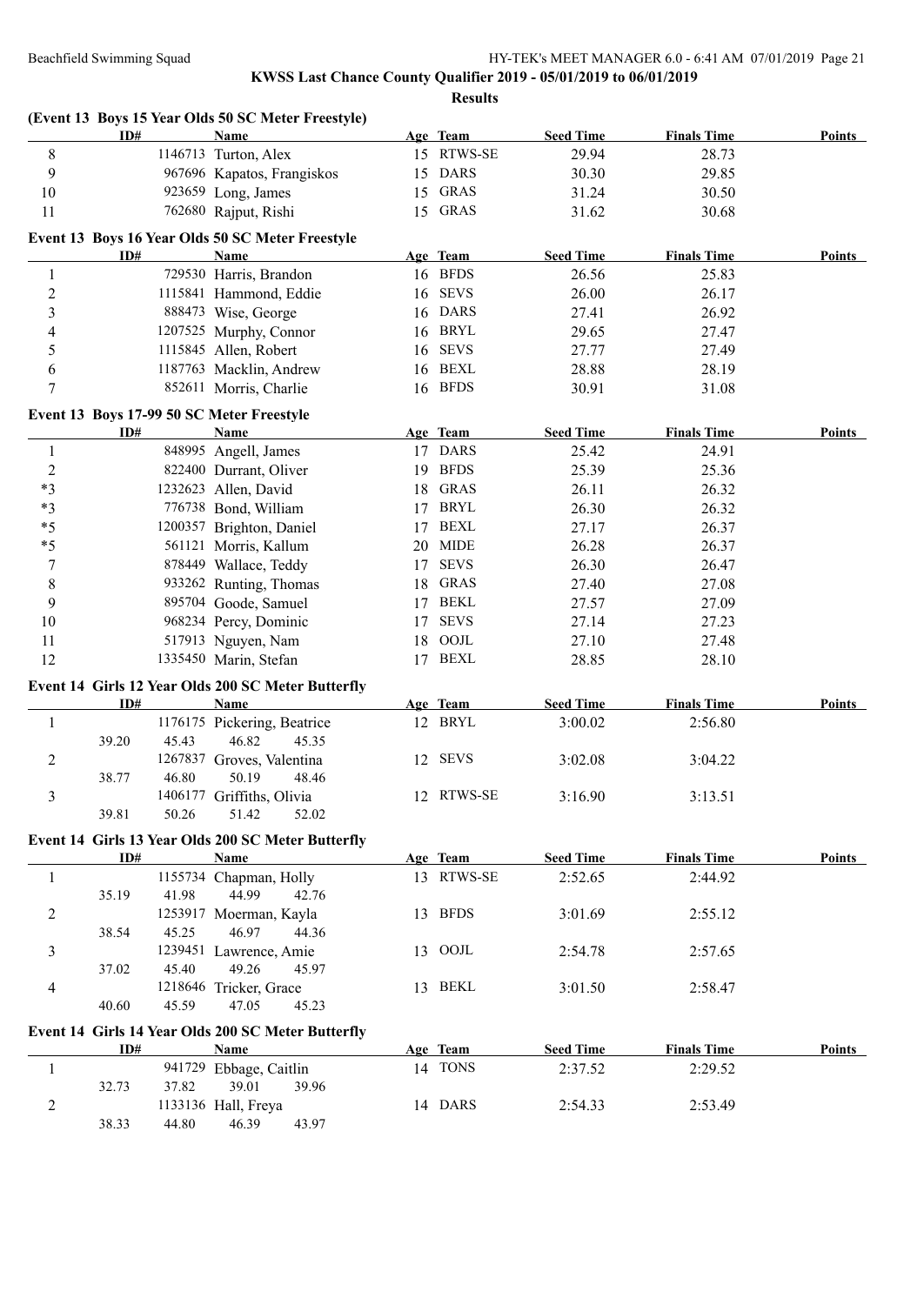|                | ID#   |       | <b>Name</b>                                                                       | Age Team   | <b>Seed Time</b> | <b>Finals Time</b> | <b>Points</b> |
|----------------|-------|-------|-----------------------------------------------------------------------------------|------------|------------------|--------------------|---------------|
|                |       |       | 1195542 Brown, Ellie                                                              | 14 OOJL    | 3:15.50          | <b>DQ</b>          |               |
|                |       |       | 8.5 Not on surface during stroke (except during first 15m following start or turn |            |                  |                    |               |
|                | 42.64 | 53.45 | 52.84<br>51.07                                                                    |            |                  |                    |               |
|                |       |       | Event 14 Girls 15 Year Olds 200 SC Meter Butterfly                                |            |                  |                    |               |
|                | ID#   |       | <b>Name</b>                                                                       | Age Team   | <b>Seed Time</b> | <b>Finals Time</b> | Points        |
| 1              |       |       | 1185746 Diboll, Mya                                                               | 15 MAIS    | 2:37.62          | 2:44.22            |               |
|                | 33.94 | 40.20 | 44.78<br>45.30                                                                    |            |                  |                    |               |
| 2              |       |       | 772615 Dolman, Grace                                                              | 15 BFDS    | 2:44.53          | 2:48.68            |               |
|                | 37.33 | 42.54 | 45.49<br>43.32                                                                    |            |                  |                    |               |
| 3              |       |       | 956555 Follis, Elizabeth                                                          | 15 BRYL    | 3:08.22          | 2:50.99            |               |
|                | 35.04 | 42.00 | 47.44<br>46.51                                                                    |            |                  |                    |               |
| 4              |       |       | 1195551 Barker, Christy                                                           | 15 OOJL    | 3:03.31          | 2:58.36            |               |
|                | 38.12 | 46.35 | 48.98<br>44.91                                                                    |            |                  |                    |               |
| 5              |       |       | 1187773 Sumner, Beth                                                              | 15 BEXL    | 3:03.12          | 2:58.41            |               |
|                | 36.74 | 44.98 | 48.48<br>48.21                                                                    |            |                  |                    |               |
|                |       |       | Event 14 Girls 16 Year Olds 200 SC Meter Butterfly                                |            |                  |                    |               |
|                | ID#   |       | Name                                                                              | Age Team   | <b>Seed Time</b> | <b>Finals Time</b> | Points        |
| $\mathbf{1}$   |       |       | 956580 Van Selm, Emma                                                             | 16 BRYL    | 2:38.31          | 2:46.46            |               |
|                | 33.56 | 40.03 | 45.15<br>47.72                                                                    |            |                  |                    |               |
|                |       |       |                                                                                   |            |                  |                    |               |
|                |       |       | Event 14 Girls 17-99 200 SC Meter Butterfly                                       |            |                  |                    |               |
|                | ID#   |       | Name                                                                              | Age Team   | <b>Seed Time</b> | <b>Finals Time</b> | Points        |
| 1              |       |       | 555378 Warrington, Callie-Ann                                                     | 19 BFDS    | 2:35.63          | 2:37.29            |               |
|                | 32.13 | 40.04 | 42.62<br>42.50                                                                    |            |                  |                    |               |
| $\overline{2}$ |       |       | 944659 Cutajar, Lilli                                                             | 17 OOJL    | 2:46.30          | 2:44.76            |               |
|                | 34.53 | 40.68 | 44.82<br>44.73                                                                    |            |                  |                    |               |
|                |       |       | Event 15 Boys 10-11 200 SC Meter Breaststroke                                     |            |                  |                    |               |
|                | ID#   |       | Name                                                                              | Age Team   | <b>Seed Time</b> | <b>Finals Time</b> | <b>Points</b> |
| 1              |       |       | 1328797 Crombie, Jacob                                                            | 11 SEVS    | 3:27.19          | 3:27.97            |               |
|                | 47.28 | 54.28 | 54.92<br>51.49                                                                    |            |                  |                    |               |
| $\overline{c}$ |       |       | 1380863 Prendergast, Connor                                                       | 11 TONS    | 3:49.88          | 3:32.89            |               |
|                | 50.15 | 54.26 | 54.99<br>53.49                                                                    |            |                  |                    |               |
| 3              |       |       | 1434597 Guppy, Henry W                                                            | 11 RTWS-SE | 4:08.60          | 3:45.14            |               |
|                | 51.37 | 59.42 | 59.34<br>55.01                                                                    |            |                  |                    |               |
| 4              |       |       | 1344251 Szilagyi, David                                                           | 11 BEXL    | 4:03.56          | 4:02.04            |               |
|                | 52.59 |       | 1:03.59  1:04.33  1:01.53                                                         |            |                  |                    |               |
|                |       |       | Event 15 Boys 12 Year Olds 200 SC Meter Breaststroke                              |            |                  |                    |               |
|                | ID#   |       | Name                                                                              | Age Team   | <b>Seed Time</b> | <b>Finals Time</b> | <b>Points</b> |
| $\mathbf{1}$   |       |       | 1105007 Beavington, Max                                                           | 12 BFDS    | 3:30.01          | 3:13.39            |               |
|                | 43.69 | 49.70 | 52.54<br>47.46                                                                    |            |                  |                    |               |
| $\overline{c}$ |       |       | 1234571 Kokkini, Andreas                                                          | 12 BEKL    | 3:30.35          | 3:23.26            |               |
|                | 45.34 | 53.29 | 52.89<br>51.74                                                                    |            |                  |                    |               |
| 3              |       |       | 1293857 Rehbein, George                                                           | 12 SEVS    | 3:37.74          | 3:31.12            |               |
|                | 46.45 | 55.33 | 56.85<br>52.49                                                                    |            |                  |                    |               |
| 4              |       |       | 1376859 Inglis, Joshua                                                            | 12 BEXL    | 3:45.96          | 3:36.23            |               |
|                | 48.76 | 56.75 | 1:50.72                                                                           |            |                  |                    |               |
|                |       |       | 1347988 Strebel, Joseph                                                           | 12 SEVS    | 3:52.90          | 3:39.47            |               |
| 5              |       |       |                                                                                   |            |                  |                    |               |
|                | 50.46 | 56.89 | 57.83<br>54.29                                                                    |            |                  |                    |               |
| 6              |       |       | 1391859 Charlesworth, Gabriel                                                     | 12 BRYL    | 3:54.30          | 3:45.17            |               |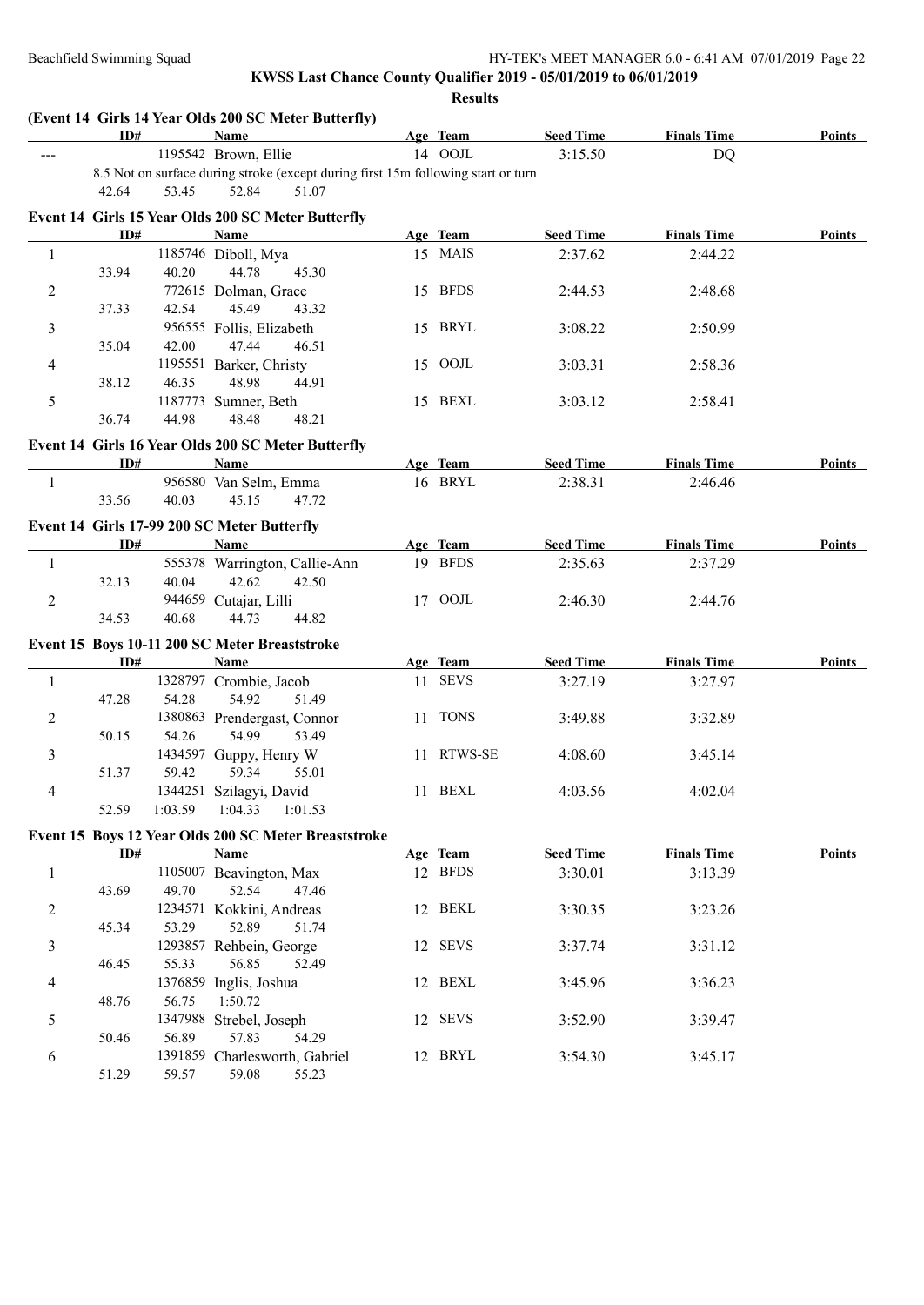#### **KWSS Last Chance County Qualifier 2019 - 05/01/2019 to 06/01/2019 Results**

|   |       |         |                         | Event 15 Boys 13 Year Olds 200 SC Meter Breaststroke |            |             |                  |                    |               |
|---|-------|---------|-------------------------|------------------------------------------------------|------------|-------------|------------------|--------------------|---------------|
|   | ID#   |         | <b>Name</b>             |                                                      |            | Age Team    | <b>Seed Time</b> | <b>Finals Time</b> | <b>Points</b> |
|   |       | 1253281 | Martin-Young, Sam       |                                                      | 13.        | <b>SEVS</b> | 3:04.60          | 2:57.90            |               |
|   | 40.58 | 45.76   | 46.36                   | 45.20                                                |            |             |                  |                    |               |
| 2 |       |         | 1227210 Howard, Zach    |                                                      | $\sqrt{3}$ | <b>SEVS</b> | 3:14.08          | 3:08.94            |               |
|   | 41.57 | 48.15   | 49.79                   | 49.43                                                |            |             |                  |                    |               |
|   |       | 845691  | Martin, Ethan           |                                                      | l 3.       | <b>SEVS</b> | 3:22.92          | 3:14.75            |               |
|   | 44.91 | 50.12   | 50.57                   | 49.15                                                |            |             |                  |                    |               |
| 4 |       |         | 1328805 Crombie, Joshua |                                                      | l 3.       | <b>SEVS</b> | 3:19.43          | 3:25.76            |               |
|   | 47.61 | 53.93   | 53.22                   | 51.00                                                |            |             |                  |                    |               |

# **Event 15 Boys 14 Year Olds 200 SC Meter Breaststroke**

| ID#   |       | Name                        |       | Age Team   | <b>Seed Time</b> | <b>Finals Time</b> | <b>Points</b> |
|-------|-------|-----------------------------|-------|------------|------------------|--------------------|---------------|
|       |       | 1227408 Dobson, Oliver      |       | 14 RTWS-SE | 3:01.11          | 2:48.55            |               |
| 39.11 | 43.35 | 43.10                       | 42.99 |            |                  |                    |               |
|       |       | 947932 Pickering, Sebastian |       | 14 BRYL    | 2:57.31          | 2:49.40            |               |
| 38.27 | 44.17 | 44.25                       | 42.71 |            |                  |                    |               |
|       |       | 1174684 Chou, Nevan         | 14    | BRYL       | 3:20.07          | 2:59.90            |               |
| 39.00 | 45.74 | 49.65                       | 45.51 |            |                  |                    |               |

## **Event 15 Boys 15 Year Olds 200 SC Meter Breaststroke**

|                | ID#   |         | Name                                                                                                                             |       |                                                                | Age Team |       | <b>Seed Time</b> | <b>Finals Time</b> | <b>Points</b> |
|----------------|-------|---------|----------------------------------------------------------------------------------------------------------------------------------|-------|----------------------------------------------------------------|----------|-------|------------------|--------------------|---------------|
| 1              |       | 1120742 | Isaacs, Ollie                                                                                                                    |       |                                                                | 15 TONS  |       | 2:35.17          | 2:38.08            |               |
|                | 35.07 | 40.53   | 41.45                                                                                                                            | 41.03 |                                                                |          |       |                  |                    |               |
| $\mathbf{2}$   |       |         | 967023 Henbest, Toby                                                                                                             |       |                                                                | 15 TONS  |       | 2:52.31          | 2:51.54            |               |
|                | 38.51 | 43.92   | 45.36                                                                                                                            | 43.75 |                                                                |          |       |                  |                    |               |
| 3              |       |         | 967684 Bentley, Dillon                                                                                                           |       |                                                                | 15 SEVS  |       | 2:56.36          | 2:52.17            |               |
|                | 38.19 | 44.18   | 46.35                                                                                                                            | 43.45 |                                                                |          |       |                  |                    |               |
| $\overline{4}$ |       |         | 1147672 Baar, Joshua                                                                                                             |       |                                                                | 15 BFDS  |       | 2:52.50          | 2:52.31            |               |
|                | 38.23 | 43.84   | 45.11                                                                                                                            | 45.13 |                                                                |          |       |                  |                    |               |
| 5              |       |         | 968079 Morgan, Anthony                                                                                                           |       |                                                                | 15 GRAS  |       | 3:07.70          | 2:57.22            |               |
|                | 39.85 | 45.22   | 46.78                                                                                                                            | 45.37 |                                                                |          |       |                  |                    |               |
| 6              |       |         | 1168220 Saunders, Noah                                                                                                           |       |                                                                | 15 SEVS  |       | 2:58.18          | 2:57.72            |               |
|                | 39.35 | 45.69   | 46.98                                                                                                                            | 45.70 |                                                                |          |       |                  |                    |               |
| 7              |       |         | 967696 Kapatos, Frangiskos                                                                                                       |       |                                                                | 15 DARS  |       | 3:07.56          | 2:59.39            |               |
|                | 41.94 | 44.98   | 47.57                                                                                                                            | 44.90 |                                                                |          |       |                  |                    |               |
|                |       |         | Event 15 Boys 17-99 200 SC Meter Breaststroke                                                                                    |       |                                                                |          |       |                  |                    |               |
|                | ID#   |         | Name                                                                                                                             |       |                                                                | Age Team |       | <b>Seed Time</b> | <b>Finals Time</b> | <b>Points</b> |
| 1              |       |         | 716588 Brown, Luke                                                                                                               |       |                                                                | 19 BEXL  |       | 2:30.14          | 2:37.26            |               |
|                | 34.91 | 39.12   | 40.62                                                                                                                            | 42.61 |                                                                |          |       |                  |                    |               |
|                |       |         | Event 16 Girls 12 Year Olds 400 SC Meter IM                                                                                      |       |                                                                |          |       |                  |                    |               |
|                | ID#   |         | Name                                                                                                                             |       |                                                                | Age Team |       | <b>Seed Time</b> | <b>Finals Time</b> | Points        |
|                |       |         | 1310483 Le, Lan                                                                                                                  |       |                                                                | 12 BEXL  |       | 6:30.00          | DQ                 |               |
|                |       |         |                                                                                                                                  |       | 7.6 Touch not simultaneous and/or hands not separated - breast |          |       |                  |                    |               |
|                | 35.15 | 45.49   | 46.29                                                                                                                            | 45.98 | 50.44                                                          | 52.14    | 42.52 | 42.37            |                    |               |
|                |       |         | $F_{\text{const}}$ 16 $G_{\text{sub}}$ 12 $V_{\text{max}}$ $\Omega$ 14 $\beta$ 00 $\Omega$ $\Omega$ $M_{\text{max}}$ $\text{IM}$ |       |                                                                |          |       |                  |                    |               |

#### **Event 16 Girls 13 Year Olds 400 SC Meter IM**

| ID#                    |       | Name                   |       |       | Age Team           |       | <b>Seed Time</b> | <b>Finals Time</b> | <b>Points</b> |
|------------------------|-------|------------------------|-------|-------|--------------------|-------|------------------|--------------------|---------------|
| 1155734 Chapman, Holly |       |                        |       |       | 13 RTWS-SE         |       | 6:40.40          | 5:32.58            |               |
| 34.54                  | 41.47 | 44.78                  | 42.36 | 45.70 | 48.79              | 38.68 | 36.26            |                    |               |
|                        |       | 1255042 Das, Samriddhi |       |       | 13 SEVS            |       | 5:45.75          | 5:38.20            |               |
| 35.30                  | 44.53 | 42.25                  | 41.85 | 49.77 | 49.57              | 39.11 | 35.82            |                    |               |
|                        |       | 895691 Burns, Lola     |       |       | 13 BEKL            |       | 5:54.47          | 5:41.51            |               |
| 35.71                  | 39.94 | 44.09                  | 42.73 | 51.74 | 52.92              | 36.72 | 37.66            |                    |               |
|                        |       | 1155865 Brown, Emily   |       |       | <b>SEVS</b><br>13. |       | 5:49.55          | 5:49.81            |               |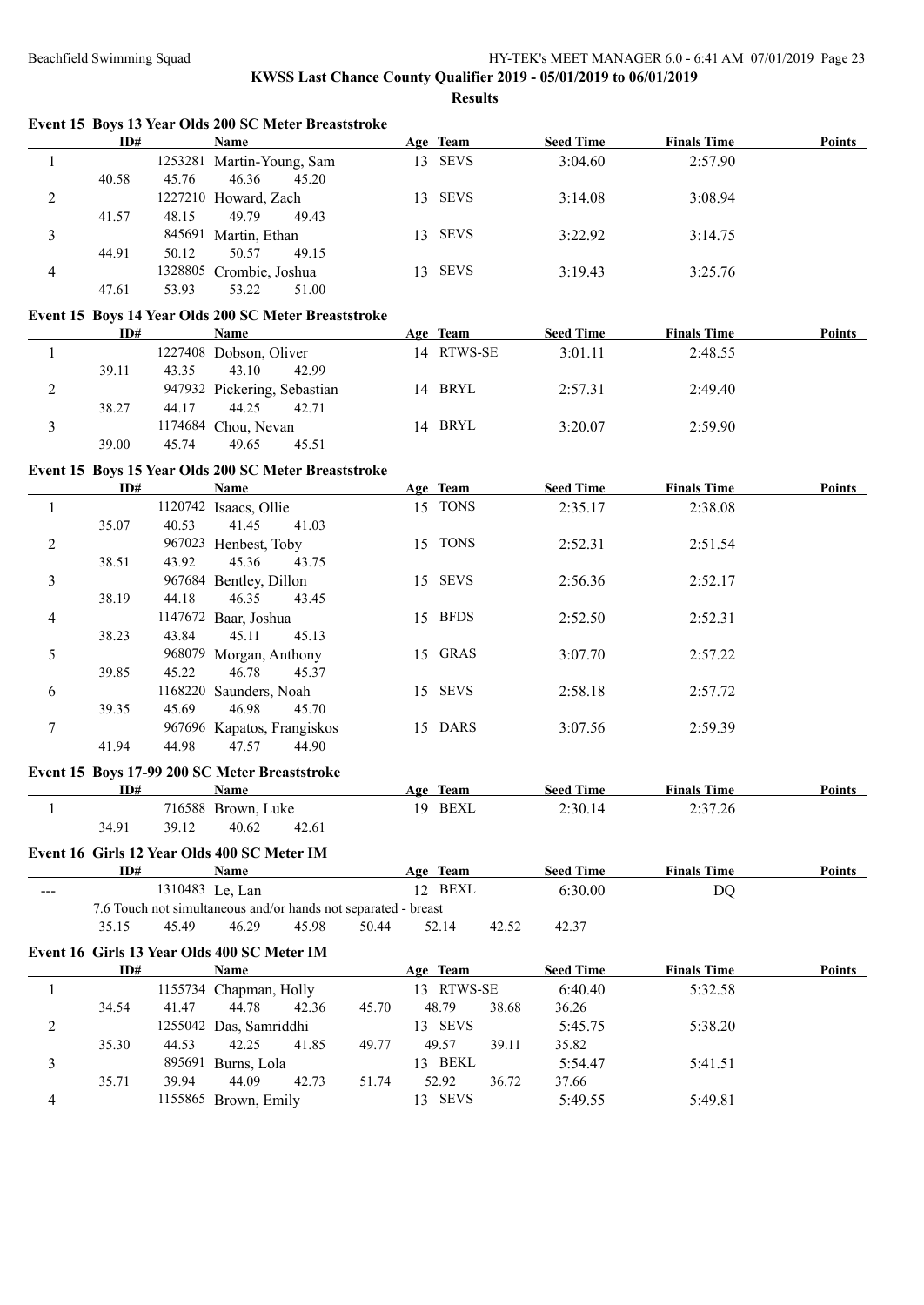|                |       |       | (Event 16 Girls 13 Year Olds 400 SC Meter IM)     |       |            |         |                  |                    |               |
|----------------|-------|-------|---------------------------------------------------|-------|------------|---------|------------------|--------------------|---------------|
|                | ID#   |       | <b>Name</b>                                       |       | Age Team   |         | <b>Seed Time</b> | <b>Finals Time</b> | <b>Points</b> |
| 5              |       |       | 1218646 Tricker, Grace                            |       | 13 BEKL    |         | 6:04.72          | 5:54.93            |               |
|                | 38.01 | 45.32 | 45.36<br>43.62                                    | 49.90 | 53.87      | 40.19   | 38.66            |                    |               |
|                |       |       | Event 16 Girls 14 Year Olds 400 SC Meter IM       |       |            |         |                  |                    |               |
|                | ID#   |       | Name                                              |       | Age Team   |         | <b>Seed Time</b> | <b>Finals Time</b> | Points        |
| $\mathbf{1}$   |       |       | 941729 Ebbage, Caitlin                            |       | 14 TONS    |         | 5:08.12          | 4:58.24            |               |
|                | 30.95 | 37.62 | 35.58<br>36.03                                    | 43.10 | 44.89      | 35.79   | 34.28            |                    |               |
|                |       |       | Event 17 Boys 10-11 400 SC Meter Freestyle        |       |            |         |                  |                    |               |
|                | ID#   |       | <b>Name</b>                                       |       | Age Team   |         | <b>Seed Time</b> | <b>Finals Time</b> | <b>Points</b> |
| $\mathbf{1}$   |       |       | 1206197 Burke, Toby                               |       | 11 SEVS    |         | 5:45.33          | 5:39.48            |               |
|                | 36.45 | 41.95 | 43.26<br>44.54                                    | 45.11 | 43.72      | 1:24.45 |                  |                    |               |
|                |       |       | Event 17 Boys 12 Year Olds 400 SC Meter Freestyle |       |            |         |                  |                    |               |
|                | ID#   |       | <b>Name</b>                                       |       | Age Team   |         | <b>Seed Time</b> | <b>Finals Time</b> | <b>Points</b> |
| 1              |       |       | 1186063 Long, Thomas                              |       | 12 GRAS    |         | 5:06.97          | 4:58.46            |               |
|                | 32.61 | 36.83 | 37.76<br>38.22                                    | 38.25 | 38.99      | 38.53   | 37.27            |                    |               |
|                |       |       | Event 17 Boys 14 Year Olds 400 SC Meter Freestyle |       |            |         |                  |                    |               |
|                | ID#   |       | Name                                              |       | Age Team   |         | <b>Seed Time</b> | <b>Finals Time</b> | <b>Points</b> |
| 1              |       |       | 947932 Pickering, Sebastian                       |       | 14 BRYL    |         | 5:03.65          | 4:51.99            |               |
|                | 32.09 | 36.08 | 37.01<br>37.39                                    | 37.70 | 37.96      | 37.49   | 36.27            |                    |               |
| $\sqrt{2}$     |       |       | 1331757 Oliver, Daniel                            |       | 14 GRAS    |         | 5:14.13          | 5:02.58            |               |
|                | 33.02 | 37.85 |                                                   |       | 39.18      | 38.58   | 36.63            |                    |               |
|                |       |       | Event 17 Boys 15 Year Olds 400 SC Meter Freestyle |       |            |         |                  |                    |               |
|                | ID#   |       | <b>Name</b>                                       |       | Age Team   |         | <b>Seed Time</b> | <b>Finals Time</b> | <b>Points</b> |
| 1              |       |       | 967684 Bentley, Dillon                            |       | 15 SEVS    |         | 5:09.83          | 4:55.12            |               |
|                | 30.93 | 35.41 | 36.94<br>38.17                                    | 38.50 | 38.32      | 40.16   | 36.69            |                    |               |
| $\overline{2}$ |       |       | 923659 Long, James                                |       | 15 GRAS    |         | 5:16.00          | 5:02.98            |               |
|                |       |       | 39.11                                             | 39.29 | 39.49      | 38.90   | 36.14            |                    |               |
|                |       |       | Event 17 Boys 17-99 400 SC Meter Freestyle        |       |            |         |                  |                    |               |
|                | ID#   |       | Name                                              |       | Age Team   |         | <b>Seed Time</b> | <b>Finals Time</b> | <b>Points</b> |
| 1              |       |       | 718511 Eagling, Michael                           |       | 19 BRYL    |         | 4:31.68          | 4:26.11            |               |
|                |       |       | 33.48<br>34.31                                    | 34.16 | 34.16      | 34.66   | 33.90            |                    |               |
| $\overline{c}$ |       |       | 1200357 Brighton, Daniel                          |       | 17 BEXL    |         | 4:28.57          | 4:26.15            |               |
|                | 29.78 | 32.77 | 34.71<br>33.96                                    | 34.78 | 34.35      | 34.73   | 31.07            |                    |               |
| 3              |       |       | 933262 Runting, Thomas                            |       | 18 GRAS    |         | 4:43.60          | 4:31.60            |               |
|                | 29.71 | 32.93 | 33.84<br>34.63                                    | 35.05 | 35.62      | 35.50   | 34.32            |                    |               |
| 4              |       |       | 916218 Baker, Brett                               |       | 17 BEXL    |         | 4:29.38          | 4:40.76            |               |
|                | 29.88 | 33.51 | 34.97<br>35.62                                    | 36.62 | 36.99      | 36.98   | 36.19            |                    |               |
|                |       |       | Event 18 Girls 10-11 100 SC Meter Breaststroke    |       |            |         |                  |                    |               |
|                | ID#   |       | Name                                              |       | Age Team   |         | <b>Seed Time</b> | <b>Finals Time</b> | <b>Points</b> |
| $\mathbf{1}$   |       |       | 1396990 Oliver, Emilia                            |       | 11 RTWS-SE |         | 1:46.58          | 1:30.92            |               |
|                | 42.18 | 48.74 |                                                   |       |            |         |                  |                    |               |
| $\overline{2}$ |       |       | 1348748 Field, Charlotte                          |       | 11 OOJL    |         | 1:42.42          | 1:35.04            |               |
|                | 43.16 | 51.88 |                                                   |       |            |         |                  |                    |               |
| 3              |       |       | 1255154 Sullivan, Imogen                          |       | 11 BEXL    |         | 1:43.26          | 1:40.20            |               |
|                | 47.05 | 53.15 |                                                   |       |            |         |                  |                    |               |
| 4              |       |       | 1156629 Chaza, Chenai                             |       | 11 GRAS    |         | 1:52.46          | 1:40.48            |               |
| 5              |       |       | 1345910 Kienlen, Willow                           |       | 11 TONS    |         | 1:48.08          | 1:41.17            |               |
|                | 49.89 | 51.28 |                                                   |       |            |         |                  |                    |               |
| 6              |       |       | 1349639 Rogers, Ellie                             |       | 11 TONS    |         | 1:45.45          | 1:41.83            |               |
|                | 45.69 | 56.14 |                                                   |       |            |         |                  |                    |               |
|                |       |       |                                                   |       |            |         |                  |                    |               |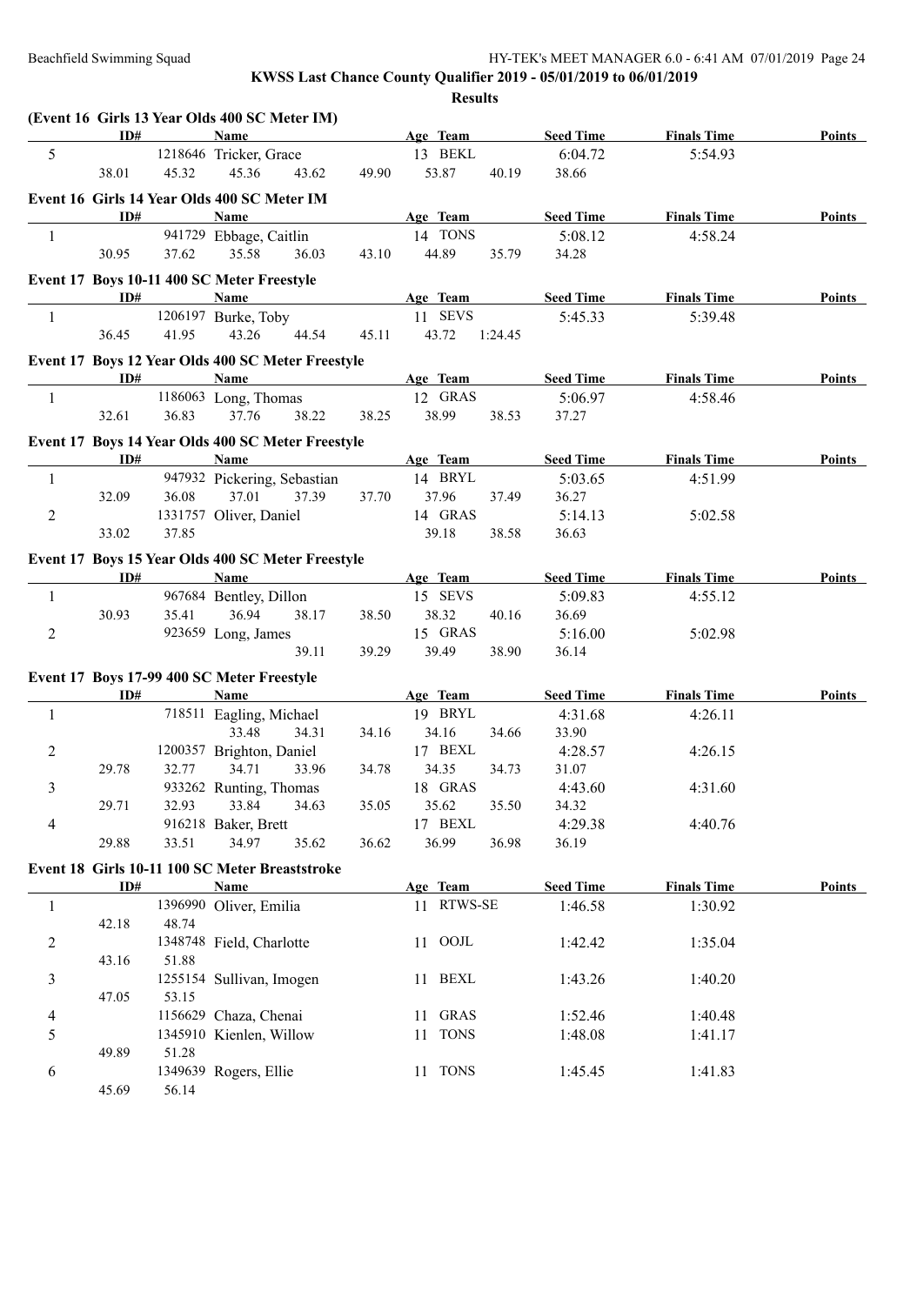## **KWSS Last Chance County Qualifier 2019 - 05/01/2019 to 06/01/2019 Results**

**(Event 18 Girls 10-11 100 SC Meter Breaststroke)**

|     | ID#   |         | Name                                                                                       |     | Age Team    | <b>Seed Time</b> | <b>Finals Time</b> | <b>Points</b> |
|-----|-------|---------|--------------------------------------------------------------------------------------------|-----|-------------|------------------|--------------------|---------------|
|     |       | 1169621 | Amrane, Yasmine                                                                            | 11. | BRYL        | 1:44.72          | 1:46.11            |               |
|     | 49.07 | 57.04   |                                                                                            |     |             |                  |                    |               |
| 8   |       | 1331777 | Ramsay, Calli                                                                              | 10. | GRAS        | 1:50.57          | 1:48.84            |               |
|     | 49.81 | 59.03   |                                                                                            |     |             |                  |                    |               |
| 9   |       |         | 1359134 Holland, Summer                                                                    | 11. | <b>SEVS</b> | 1:46.98          | 1:48.93            |               |
|     | 50.90 | 58.03   |                                                                                            |     |             |                  |                    |               |
| 10  |       |         | 1347990 Dyer, Eva                                                                          | 11  | <b>SEVS</b> | 1:50.97          | 1:49.62            |               |
|     | 50.64 | 58.98   |                                                                                            |     |             |                  |                    |               |
| --- |       |         | 1179870 Bentley, Sophia                                                                    | 11  | <b>DARS</b> | 1:56.85          | DQ                 |               |
|     |       |         | 7.4 Head not breaking surface before hands turn inward at widest point in 2nd stroke after |     |             |                  |                    |               |
|     |       |         |                                                                                            |     |             |                  |                    |               |

# 53.45 1:01.02

# **Event 18 Girls 12 Year Olds 100 SC Meter Breaststroke**

|                | ID#   |         | Name                                                                                       |    | Age Team    | <b>Seed Time</b> | <b>Finals Time</b> | <b>Points</b> |
|----------------|-------|---------|--------------------------------------------------------------------------------------------|----|-------------|------------------|--------------------|---------------|
|                |       |         | 1310483 Le, Lan                                                                            |    | 12 BEXL     | 1:25.90          | 1:22.86            |               |
|                | 39.86 | 43.00   |                                                                                            |    |             |                  |                    |               |
| $\overline{c}$ |       |         | 1200446 Dobson, Alice                                                                      |    | 12 RTWS-SE  | 1:31.85          | 1:26.63            |               |
|                | 40.36 | 46.27   |                                                                                            |    |             |                  |                    |               |
| 3              |       | 1246029 | Saunders, Abigail                                                                          |    | 12 SEVS     | 1:31.63          | 1:31.06            |               |
|                | 43.24 | 47.82   |                                                                                            |    |             |                  |                    |               |
| 4              |       |         | 1267835 Tovey, Amelia                                                                      |    | 12 SEVS     | 1:35.68          | 1:32.37            |               |
|                | 43.91 | 48.46   |                                                                                            |    |             |                  |                    |               |
| 5              |       |         | 1245517 Howard, Lisa                                                                       |    | 12 BRYL     | 1:42.97          | 1:33.81            |               |
|                | 44.23 | 49.58   |                                                                                            |    |             |                  |                    |               |
| 6              |       |         | 1176175 Pickering, Beatrice                                                                |    | 12 BRYL     | 1:40.84          | 1:34.61            |               |
|                | 43.91 | 50.70   |                                                                                            |    |             |                  |                    |               |
| 7              |       |         | 1245510 Cain, Lottie                                                                       |    | 12 BRYL     | 1:36.75          | 1:35.25            |               |
|                | 44.62 | 50.63   |                                                                                            |    |             |                  |                    |               |
| 8              |       |         | 1345906 Pascoe, Sarah                                                                      | 12 | <b>TONS</b> | 1:37.12          | 1:35.38            |               |
|                | 45.18 | 50.20   |                                                                                            |    |             |                  |                    |               |
| 9              |       |         | 1244243 Geake, Emily                                                                       |    | 12 TONS     | 1:40.94          | 1:45.31            |               |
|                | 49.60 | 55.71   |                                                                                            |    |             |                  |                    |               |
| 10             |       |         | 1350430 Russon, Emelia                                                                     |    | 12 SAMS     | 1:49.20          | 1:48.80            |               |
|                | 51.07 | 57.73   |                                                                                            |    |             |                  |                    |               |
|                |       |         | 1323833 Ginbey, Evie                                                                       |    | 12 RTWS-SE  | 1:40.00          | DQ                 |               |
|                |       |         | 7.1 After the start or after each turn single fly kick not performed before the 1st breast |    |             |                  |                    |               |

47.18 51.26

# **Event 18 Girls 13 Year Olds 100 SC Meter Breaststroke**

|   | ID#   |         | Name                       |    | Age Team    | <b>Seed Time</b> | <b>Finals Time</b> | Points |
|---|-------|---------|----------------------------|----|-------------|------------------|--------------------|--------|
|   |       |         | 1155865 Brown, Emily       | 13 | <b>SEVS</b> | 1:19.50          | 1:22.88            |        |
|   | 39.04 | 43.84   |                            |    |             |                  |                    |        |
| 2 |       |         | 1281369 Roberts, Martha    | 13 | <b>SEVS</b> | 1:23.77          | 1:23.32            |        |
|   | 38.65 | 44.67   |                            |    |             |                  |                    |        |
| 3 |       |         | 1255042 Das, Samriddhi     | 13 | <b>SEVS</b> | 1:28.26          | 1:25.89            |        |
|   | 41.26 | 44.63   |                            |    |             |                  |                    |        |
| 4 |       |         | 1211502 Deacon, Rosie      | 13 | <b>SEVS</b> | 1:28.38          | 1:27.22            |        |
|   | 41.43 | 45.79   |                            |    |             |                  |                    |        |
| 5 |       |         | 1335458 Everett, Zoe       | 13 | BEXL        | 1:33.71          | 1:28.10            |        |
|   | 40.79 | 47.31   |                            |    |             |                  |                    |        |
| 6 |       |         | 1218648 Seema Roca, Naledi | 13 | <b>BEKL</b> | 1:34.37          | 1:29.25            |        |
| 7 |       |         | 1346812 Lewis, Hannah      | 13 | BRYL        | 1:34.34          | 1:30.32            |        |
|   | 43.25 | 47.07   |                            |    |             |                  |                    |        |
| 8 |       | 1267833 | Lauerman, Rosie            | 13 | <b>SEVS</b> | 1:30.93          | 1:31.45            |        |
|   | 41.78 | 49.67   |                            |    |             |                  |                    |        |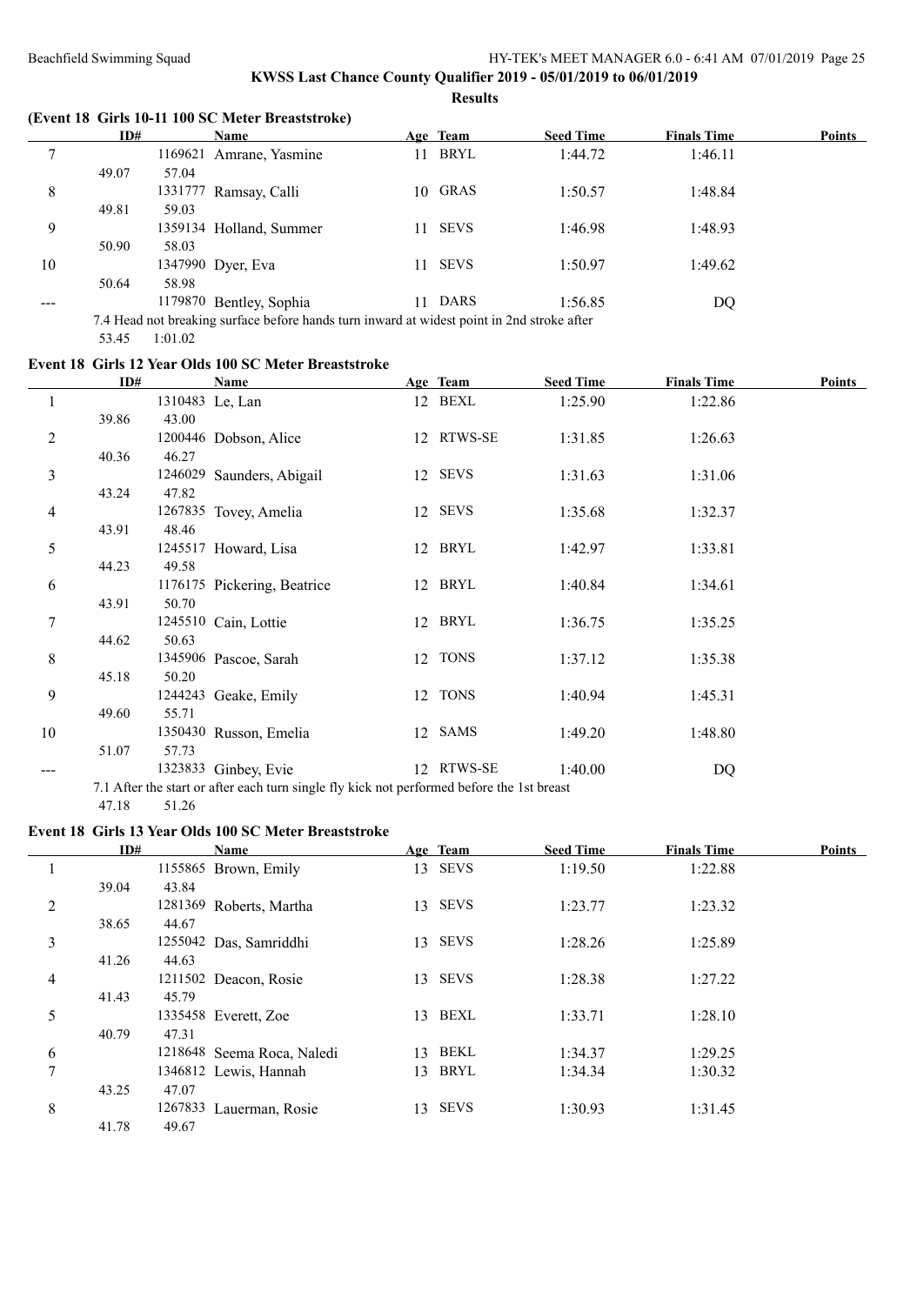## **KWSS Last Chance County Qualifier 2019 - 05/01/2019 to 06/01/2019 Results**

|    |       |         | (Event 18 Girls 13 Year Olds 100 SC Meter Breaststroke) |     |             |                  |                    |               |
|----|-------|---------|---------------------------------------------------------|-----|-------------|------------------|--------------------|---------------|
|    | ID#   |         | <b>Name</b>                                             |     | Age Team    | <b>Seed Time</b> | <b>Finals Time</b> | <b>Points</b> |
| 9  |       |         | 1255180 Pratt, Anjola                                   | 13  | <b>SEVS</b> | 1:33.00          | 1:31.62            |               |
|    | 42.73 | 48.89   |                                                         |     |             |                  |                    |               |
| 10 |       | 1240611 | Van Selm, Jessica                                       | 13. | BRYL        | 1:35.33          | 1:32.66            |               |
|    | 42.75 | 49.91   |                                                         |     |             |                  |                    |               |
| 11 |       |         | 1211846 Burke, Lilly-Rose                               | 13  | <b>BFDS</b> | 1:38.18          | 1:36.40            |               |
|    | 43.77 | 52.63   |                                                         |     |             |                  |                    |               |
| 12 |       |         | 1102152 Conway, Florence                                | 13  | <b>BRYL</b> | 1:39.58          | 1:37.07            |               |
|    | 45.04 | 52.03   |                                                         |     |             |                  |                    |               |

#### **Event 18 Girls 14 Year Olds 100 SC Meter Breaststroke**

|    | ID#   |         | Name                        | Age Team   | <b>Seed Time</b> | <b>Finals Time</b> | <b>Points</b> |
|----|-------|---------|-----------------------------|------------|------------------|--------------------|---------------|
|    |       |         | 1291517 Nisbet, Erin        | 14 TONS    | 1:17.48          | 1:17.84            |               |
|    | 36.44 | 41.40   |                             |            |                  |                    |               |
| 2  |       | 1120731 | Baker, Amelia               | 14 RTWS-SE | 1:20.45          | 1:20.07            |               |
|    | 37.62 | 42.45   |                             |            |                  |                    |               |
| 3  |       |         | 1244244 Geake, Holly        | 14 TONS    | 1:20.80          | 1:21.68            |               |
|    | 37.63 | 44.05   |                             |            |                  |                    |               |
| 4  |       |         | 1137484 Carter, Lenka       | 14 BRYL    | 1:23.70          | 1:22.54            |               |
|    | 39.44 | 43.10   |                             |            |                  |                    |               |
| 5  |       |         | 1228050 Sullivan, Madeleine | 14 BEXL    | 1:23.73          | 1:23.38            |               |
|    | 38.91 | 44.47   |                             |            |                  |                    |               |
| 6  |       |         | 1121909 Devey, Mia          | 14 TONS    | 1:25.96          | 1:25.34            |               |
|    | 39.90 | 45.44   |                             |            |                  |                    |               |
| 7  |       |         | 1119447 Simpson, Betty      | 14 SEVS    | 1:26.20          | 1:27.73            |               |
|    | 41.15 | 46.58   |                             |            |                  |                    |               |
| 8  |       |         | 1150267 Burke, Bethany      | 14 SEVS    | 1:29.79          | 1:28.84            |               |
|    | 42.23 | 46.61   |                             |            |                  |                    |               |
| 9  |       |         | 1200492 Bridges, Caitlin    | 14 RTWS-SE | 1:38.49          | 1:32.43            |               |
|    | 42.72 | 49.71   |                             |            |                  |                    |               |
| 10 |       |         | 1268596 Sharp, Megan        | 14 TONS    | 1:43.96          | 1:39.88            |               |
|    | 48.00 | 51.88   |                             |            |                  |                    |               |

#### **Event 18 Girls 15 Year Olds 100 SC Meter Breaststroke**

|    | ID#   |       | Name                             | Age Team | <b>Seed Time</b> | <b>Finals Time</b> | <b>Points</b> |
|----|-------|-------|----------------------------------|----------|------------------|--------------------|---------------|
| 1  |       |       | 531092 Marter, Megan             | 15 SEVS  | 1:20.01          | 1:21.45            |               |
|    | 38.92 | 42.53 |                                  |          |                  |                    |               |
| 2  |       |       | 1262681 Young, Nell              | 15 GRAS  | 1:19.87          | 1:22.24            |               |
|    | 37.96 | 44.28 |                                  |          |                  |                    |               |
| 3  |       |       | 1161811 Durnford, Lily           | 15 BFDS  | 1:26.99          | 1:22.49            |               |
|    | 37.83 | 44.66 |                                  |          |                  |                    |               |
| 4  |       |       | 1104960 Ray, Olivia              | 15 GRAS  | 1:24.85          | 1:25.98            |               |
|    | 41.62 | 44.36 |                                  |          |                  |                    |               |
| 5  |       |       | 772615 Dolman, Grace             | 15 BFDS  | 1:27.00          | 1:26.42            |               |
|    | 41.76 | 44.66 |                                  |          |                  |                    |               |
| 6  |       |       | 1195557 Gough, Katie             | 15 OOJL  | 1:29.34          | 1:28.18            |               |
|    | 40.56 | 47.62 |                                  |          |                  |                    |               |
| 7  |       |       | 1245503 Menteath, Shannon        | 15 BRYL  | 1:31.13          | 1:28.24            |               |
|    | 42.12 | 46.12 |                                  |          |                  |                    |               |
| 8  |       |       | 1176501 Vanderlanh-McKeown, Cleo | 15 TONS  | 1:30.40          | 1:32.97            |               |
|    | 42.17 | 50.80 |                                  |          |                  |                    |               |
| 9  |       |       | 1227607 Rousell, Holly           | 15 GRAS  | 1:35.59          | 1:34.35            |               |
|    | 43.19 | 51.16 |                                  |          |                  |                    |               |
| 10 |       |       | 971205 Farr, Beth                | 15 BFDS  | 1:40.55          | 1:40.30            |               |
|    | 47.24 | 53.06 |                                  |          |                  |                    |               |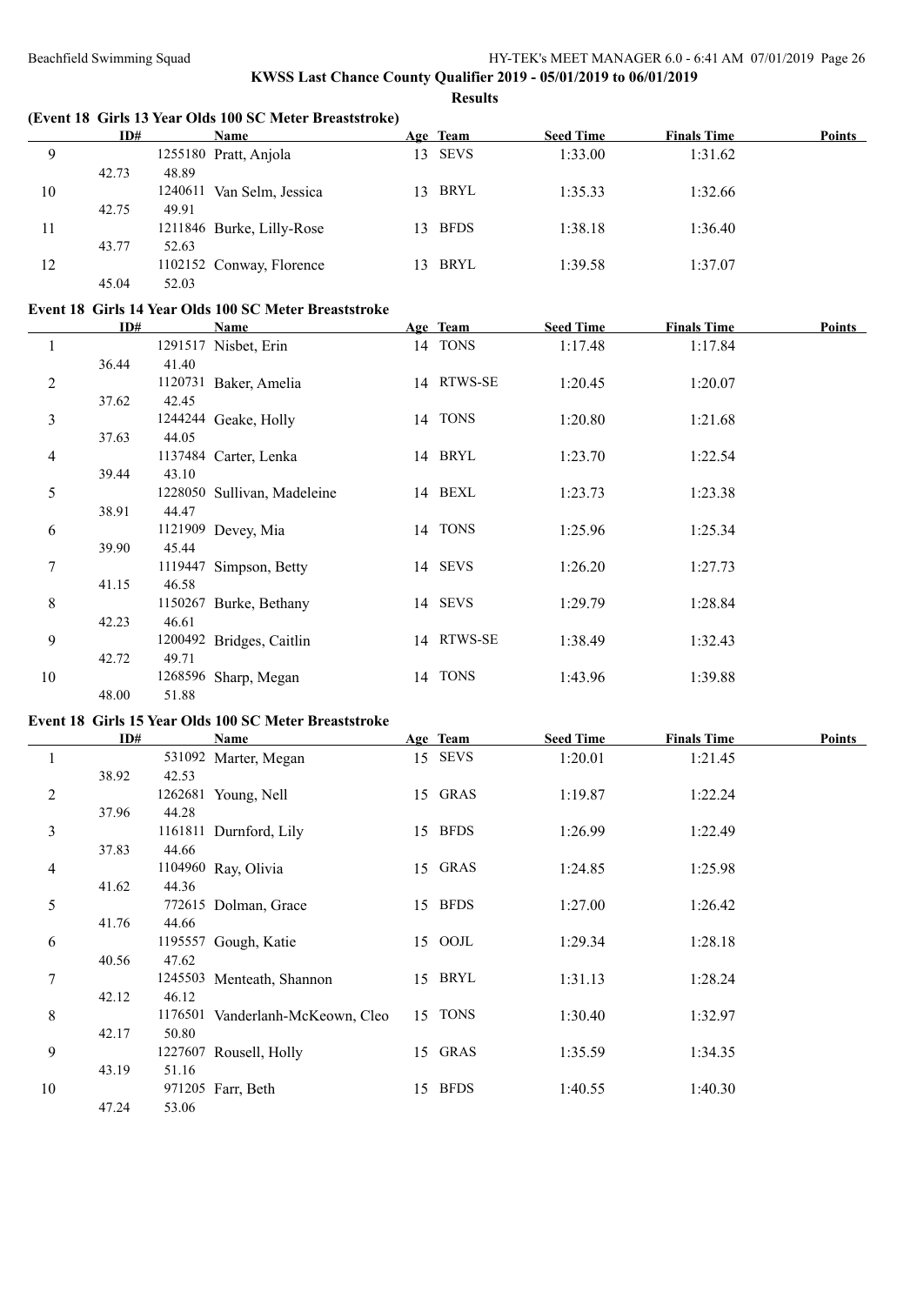40.75 42.85

#### Beachfield Swimming Squad HY-TEK's MEET MANAGER 6.0 - 6:41 AM 07/01/2019 Page 27

|                | ID#     |         | Event 18 Girls 16 Year Olds 100 SC Meter Breaststroke<br><b>Name</b>           | Age Team   | <b>Seed Time</b> | <b>Finals Time</b> | <b>Points</b> |
|----------------|---------|---------|--------------------------------------------------------------------------------|------------|------------------|--------------------|---------------|
| 1              |         |         | 943687 Tyler, Isabel                                                           | 16 SEVS    | 1:23.30          | 1:25.61            |               |
|                | 40.70   | 44.91   |                                                                                |            |                  |                    |               |
| $\overline{2}$ |         |         | 956580 Van Selm, Emma                                                          | 16 BRYL    | 1:27.79          | 1:26.65            |               |
|                | 40.20   | 46.45   |                                                                                |            |                  |                    |               |
| 3              |         |         | 1215714 Wright, Alexandria                                                     | 16 BEXL    | 1:34.55          | 1:32.56            |               |
|                | 42.95   | 49.61   |                                                                                |            |                  |                    |               |
|                |         |         |                                                                                |            |                  |                    |               |
|                |         |         | Event 18 Girls 17-99 100 SC Meter Breaststroke                                 |            |                  |                    |               |
|                | ID#     |         | Name                                                                           | Age Team   | <b>Seed Time</b> | <b>Finals Time</b> | <b>Points</b> |
| 1              |         |         | 967408 Ray, Millie                                                             | 18 GRAS    | 1:19.62          | 1:18.12            |               |
|                | 36.50   | 41.62   |                                                                                |            |                  |                    |               |
| 2              |         |         | 901336 Leng, Alice                                                             | 17 OOJL    | 1:19.84          | 1:20.30            |               |
|                | 38.47   | 41.83   |                                                                                |            |                  |                    |               |
| 3              |         |         | 1107374 Smallwood, Athina                                                      | 18 GRAS    | 1:21.43          | 1:20.40            |               |
|                | 37.64   | 42.76   |                                                                                |            |                  |                    |               |
| 4              |         |         | 877800 Langley, Grace                                                          | 18 BEXL    | 1:23.85          | 1:28.01            |               |
|                | 41.23   | 46.78   |                                                                                |            |                  |                    |               |
| 5              |         |         | 818832 Mason, Alexandra                                                        | 19 BRYL    | 1:24.50          | 1:29.12            |               |
|                | 40.91   | 48.21   |                                                                                |            |                  |                    |               |
| 6              |         |         | 939117 Hunter, Genevieve                                                       | 17 BFDS    | 2:04.07          | 2:05.71            |               |
|                | 1:00.27 | 1:05.44 |                                                                                |            |                  |                    |               |
|                |         |         | Event 19 Boys 10-11 100 SC Meter Backstroke                                    |            |                  |                    |               |
|                | ID#     |         | Name                                                                           | Age Team   | <b>Seed Time</b> | <b>Finals Time</b> | Points        |
|                |         |         |                                                                                | 10 BEKL    | 1:27.13          |                    |               |
| $\mathbf{1}$   |         |         | 1373254 Carnegie, Jeremiah                                                     |            |                  | 1:25.57            |               |
|                | 41.57   | 44.00   |                                                                                |            |                  |                    |               |
| $\overline{c}$ |         |         | 1255178 Belton, James                                                          | 11 BRYL    | 1:32.70          | 1:27.64            |               |
|                | 41.32   | 46.32   |                                                                                |            |                  |                    |               |
| 3              |         |         | 1332147 Ntiamoah, Kal-El                                                       | 11 BEKL    | 1:29.36          | 1:27.97            |               |
|                | 42.67   | 45.30   |                                                                                |            |                  |                    |               |
| 4              |         |         | 1287219 Bennett, Samuel                                                        | 11 MAIS    | 1:30.13          | 1:28.06            |               |
|                | 43.44   | 44.62   |                                                                                |            |                  |                    |               |
| 5              |         |         | 1330058 Cross, Samuel                                                          | 11 DARS    | 1:45.55          | 1:28.51            |               |
|                | 42.37   | 46.14   |                                                                                |            |                  |                    |               |
| 6              |         |         | 1324262 Landeman, Sonny                                                        | 11 BRYL    | 1:43.04          | 1:34.59            |               |
|                | 45.37   | 49.22   |                                                                                |            |                  |                    |               |
| 7              |         |         | 1380864 Prendergast, Ewan                                                      | 10 TONS    | 1:39.79          | 1:35.11            |               |
|                | 46.33   | 48.78   |                                                                                |            |                  |                    |               |
|                |         |         | 1356129 Postlethwaite, Max                                                     | 11 DARS    | 1:35.23          | <b>DQ</b>          |               |
|                |         |         | 6.5 More than one single or double simultaneous arm pull used to initiate turn |            |                  |                    |               |
|                | 44.46   | 47.60   |                                                                                |            |                  |                    |               |
|                |         |         | Event 19 Boys 12 Year Olds 100 SC Meter Backstroke                             |            |                  |                    |               |
|                | ID#     |         | Name                                                                           | Age Team   | <b>Seed Time</b> | <b>Finals Time</b> | Points        |
|                |         |         |                                                                                | 12 GRAS    | 1:18.04          | 1:16.40            |               |
| 1              |         |         | 1186063 Long, Thomas                                                           |            |                  |                    |               |
|                | 37.12   | 39.28   |                                                                                |            |                  |                    |               |
| 2              |         |         | 1269408 Alli, Demi                                                             | 12 SEVS    | 1:23.43          | 1:18.35            |               |
|                | 38.37   | 39.98   |                                                                                |            |                  |                    |               |
| 3              |         |         | 1214416 Cleaver, Luke                                                          | 12 BRYL    | 1:24.70          | 1:19.00            |               |
|                | 38.65   | 40.35   |                                                                                |            |                  |                    |               |
| 4              |         |         | 1146785 Brice, Charlie                                                         | 12 TONS    | 1:26.93          | 1:20.35            |               |
|                | 38.79   | 41.56   |                                                                                |            |                  |                    |               |
| 5              |         |         | 1341311 Annan, Hayden                                                          | 12 RTWS-SE | 1:35.23          | 1:23.60            |               |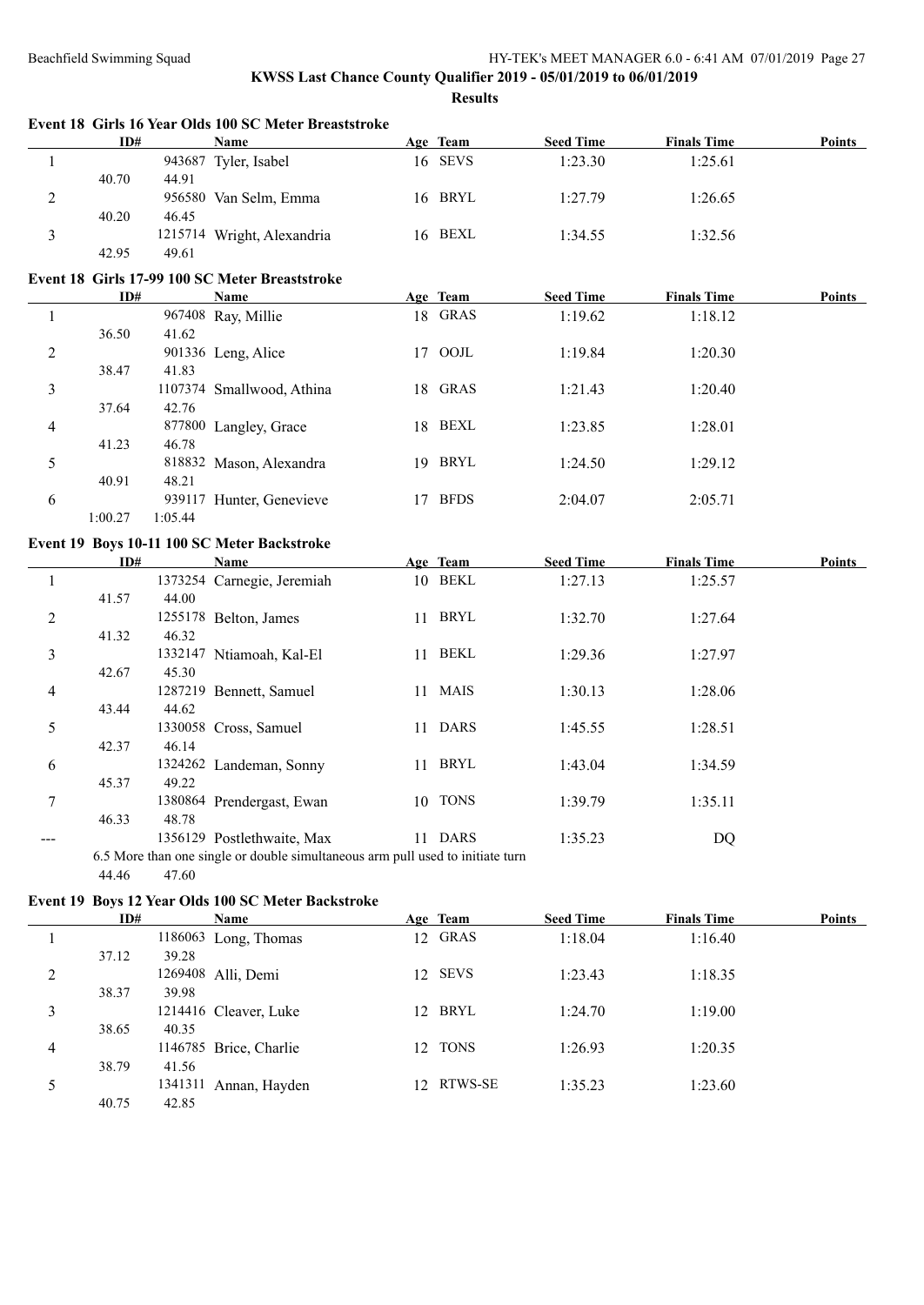## **KWSS Last Chance County Qualifier 2019 - 05/01/2019 to 06/01/2019 Results**

# **(Event 19 Boys 12 Year Olds 100 SC Meter Backstroke)**

|     | ID#   |         | <b>Name</b>                                                   |    | Age Team | <b>Seed Time</b> | <b>Finals Time</b> | <b>Points</b> |
|-----|-------|---------|---------------------------------------------------------------|----|----------|------------------|--------------------|---------------|
| 6   |       |         | 1176187 Haycocks, Oliver                                      |    | 12 BRYL  | 1:27.68          | 1:23.92            |               |
|     | 41.56 | 42.36   |                                                               |    |          |                  |                    |               |
| 7   |       |         | 1230654 Lewis, Piran                                          | 12 | BRYL     | 1:31.08          | 1:26.74            |               |
|     | 42.39 | 44.35   |                                                               |    |          |                  |                    |               |
| 8   |       |         | 1243527 Lecuyer, Edouard                                      | 12 | BRYL     | 1:34.59          | 1:30.17            |               |
|     | 43.56 | 46.61   |                                                               |    |          |                  |                    |               |
| 9   |       |         | 1245511 Dell'Accio, Roberto                                   | 12 | BRYL     | 1:34.62          | 1:32.01            |               |
|     | 43.45 | 48.56   |                                                               |    |          |                  |                    |               |
| 10  |       |         | 1293857 Rehbein, George                                       |    | 12 SEVS  | 1:37.56          | 1:33.46            |               |
|     | 45.48 | 47.98   |                                                               |    |          |                  |                    |               |
| 11  |       | 1276197 | Wise, Jack                                                    | 12 | DARS     | 1:40.94          | 1:43.95            |               |
|     | 49.79 | 54.16   |                                                               |    |          |                  |                    |               |
| --- |       | 1191473 | Williams, Sebastian                                           | 12 | BRYL     | 1:34.78          | DQ                 |               |
|     |       |         | 6.3 Left position on the back (other than to initiate a turn) |    |          |                  |                    |               |

## **Event 19 Boys 13 Year Olds 100 SC Meter Backstroke**

|               | ID#   |         | Name                        |     | Age Team    | <b>Seed Time</b> | <b>Finals Time</b> | <b>Points</b> |
|---------------|-------|---------|-----------------------------|-----|-------------|------------------|--------------------|---------------|
|               |       |         | 1380865 Prendergast, Joshua | 13  | <b>TONS</b> | 1:07.80          | 1:07.16            |               |
|               | 33.10 | 34.06   |                             |     |             |                  |                    |               |
| 2             |       |         | 1265526 Bourne, Max         | 13  | RTWS-SE     | 1:17.80          | 1:12.63            |               |
|               | 35.16 | 37.47   |                             |     |             |                  |                    |               |
| 3             |       |         | 1227210 Howard, Zach        | 13  | <b>SEVS</b> | 1:17.76          | 1:14.24            |               |
|               | 35.84 | 38.40   |                             |     |             |                  |                    |               |
| 4             |       |         | 1323836 Lees, Olly          | 13. | RTWS-SE     | 1:23.03          | 1:18.91            |               |
|               | 38.54 | 40.37   |                             |     |             |                  |                    |               |
| 5             |       |         | 1345706 Adams, Jarred       | 13  | GRAS        | 1:28.88          | 1:19.93            |               |
|               | 38.39 | 41.54   |                             |     |             |                  |                    |               |
| 6             |       | 1344169 | Zouali, Adam                | 13  | BEXL        | 1:31.07          | 1:23.26            |               |
|               | 39.40 | 43.86   |                             |     |             |                  |                    |               |
| $\mathcal{I}$ |       |         | 1296068 Pegg, Henry         | 13  | <b>SAMS</b> | 1:36.37          | 1:33.96            |               |
|               | 44.98 | 48.98   |                             |     |             |                  |                    |               |

#### **Event 19 Boys 14 Year Olds 100 SC Meter Backstroke**

|                   | ID#   |         | Name                    | Age Team   | <b>Seed Time</b> | <b>Finals Time</b> | <b>Points</b> |
|-------------------|-------|---------|-------------------------|------------|------------------|--------------------|---------------|
|                   |       |         | 1176502 Hibbert, Caiden | 14 SEVS    | 1:12.88          | 1:09.40            |               |
|                   | 33.20 | 36.20   |                         |            |                  |                    |               |
| <sup>2</sup><br>∠ |       | 1262707 | Whybrow, Zachary        | 14 MAIS    | 1:14.85          | 1:11.65            |               |
|                   | 34.64 | 37.01   |                         |            |                  |                    |               |
|                   |       |         | 1227403 Delves, Adam    | 14 RTWS-SE | 1:17.47          | 1:14.16            |               |
|                   | 35.92 | 38.24   |                         |            |                  |                    |               |
| 4                 |       |         | 816445 Hoy, Matthew     | 14 RTWS-SE | 1:18.59          | 1:14.57            |               |
|                   | 35.94 | 38.63   |                         |            |                  |                    |               |

# **Event 19 Boys 15 Year Olds 100 SC Meter Backstroke**

|                | ID#   | <b>Name</b>               |     | Age Team    | <b>Seed Time</b> | <b>Finals Time</b> | <b>Points</b> |
|----------------|-------|---------------------------|-----|-------------|------------------|--------------------|---------------|
|                |       | 1215701 Tunsley, Jamie    | 15  | BEXL        | 1:10.59          | 1:06.97            |               |
|                | 32.25 | 34.72                     |     |             |                  |                    |               |
| 2              |       | 1147672 Baar, Joshua      | 15. | <b>BFDS</b> | 1:07.52          | 1:07.22            |               |
|                | 32.66 | 34.56                     |     |             |                  |                    |               |
| 3              |       | 967684<br>Bentley, Dillon | 15. | <b>SEVS</b> | 1:14.17          | 1:10.94            |               |
|                | 34.38 | 36.56                     |     |             |                  |                    |               |
| $\overline{4}$ |       | 923659 Long, James        |     | 15 GRAS     | 1:16.03          | 1:12.43            |               |
|                | 35.65 | 36.78                     |     |             |                  |                    |               |
| 5              |       | 1136411 Morse, Oliver     | 15. | BEXL        | 1:17.06          | 1:13.93            |               |
|                | 35.71 | 38.22                     |     |             |                  |                    |               |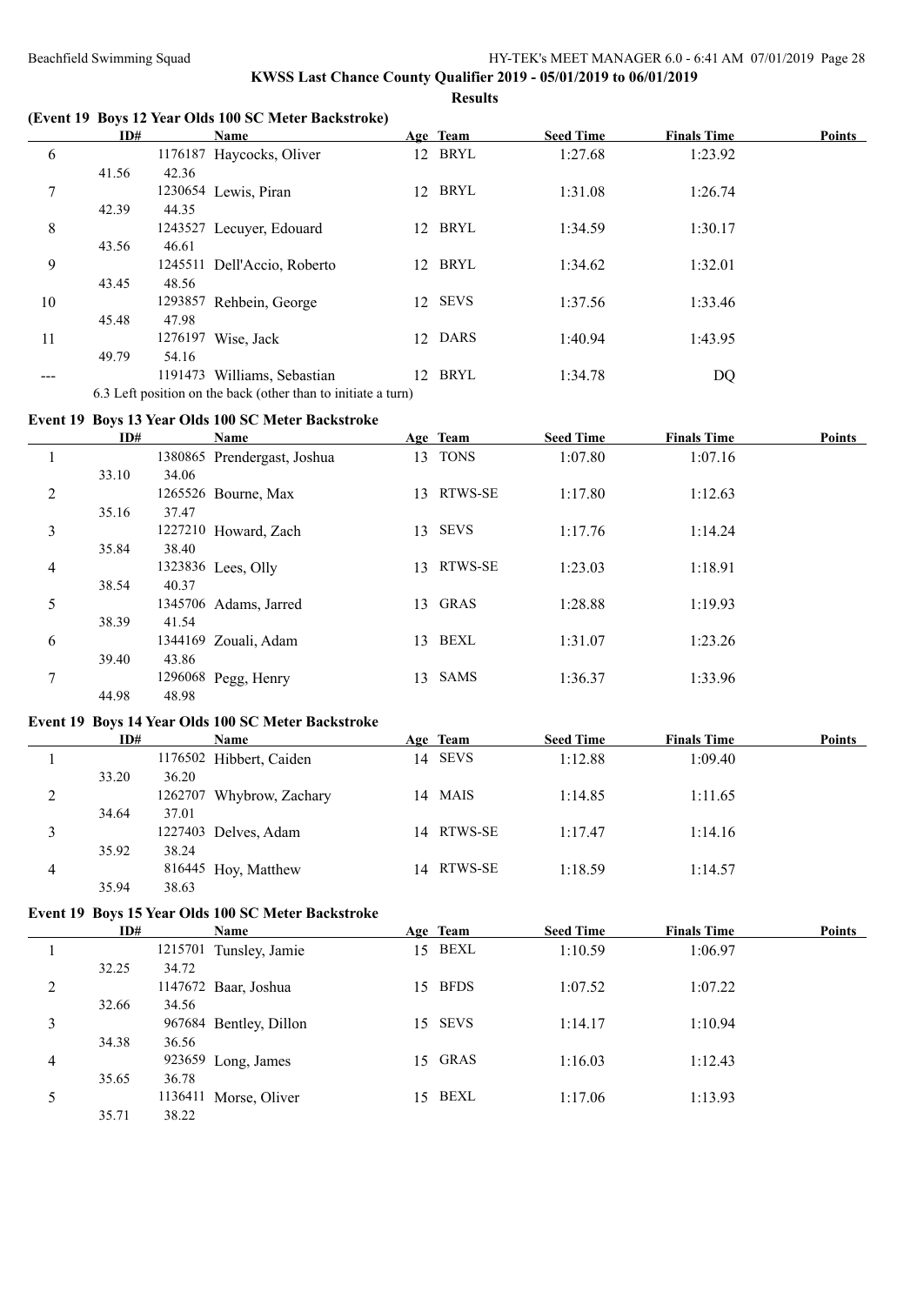|                  | ID#   |                 | <b>Name</b>                                        |    | Age Team                   | <b>Seed Time</b> | <b>Finals Time</b> | <b>Points</b> |
|------------------|-------|-----------------|----------------------------------------------------|----|----------------------------|------------------|--------------------|---------------|
| 6                |       |                 | 762680 Rajput, Rishi                               |    | 15 GRAS                    | 1:19.47          | 1:14.19            |               |
|                  | 36.09 | 38.10           |                                                    |    |                            |                  |                    |               |
|                  |       |                 | Event 19 Boys 16 Year Olds 100 SC Meter Backstroke |    |                            |                  |                    |               |
|                  | ID#   |                 | <b>Name</b>                                        |    | Age Team                   | <b>Seed Time</b> | <b>Finals Time</b> | Points        |
| 1                |       |                 | 888473 Wise, George                                |    | 16 DARS                    | 1:05.81          | 1:05.31            |               |
|                  | 32.09 | 33.22           |                                                    |    |                            |                  |                    |               |
| 2                |       |                 | 963116 Gear, Ethan                                 |    | 16 SAMS                    | 1:08.53          | 1:06.70            |               |
|                  | 32.54 | 34.16           |                                                    |    |                            |                  |                    |               |
| 3                |       |                 | 852611 Morris, Charlie                             |    | 16 BFDS                    | 1:20.86          | 1:18.55            |               |
|                  | 37.86 | 40.69           |                                                    |    |                            |                  |                    |               |
|                  |       |                 | Event 19 Boys 17-99 100 SC Meter Backstroke        |    |                            |                  |                    |               |
|                  | ID#   |                 | Name                                               |    | Age Team                   | <b>Seed Time</b> | <b>Finals Time</b> | <b>Points</b> |
| $\mathbf{1}$     |       |                 | 718511 Eagling, Michael                            |    | 19 BRYL                    | 1:05.20          | 1:05.36            |               |
|                  | 32.00 | 33.36           |                                                    |    |                            |                  |                    |               |
| $\overline{c}$   |       |                 | 916218 Baker, Brett                                |    | 17 BEXL                    | 1:08.72          | 1:11.97            |               |
|                  | 34.34 | 37.63           |                                                    |    |                            |                  |                    |               |
|                  |       |                 | Event 20 Girls 10-11 50 SC Meter Butterfly         |    |                            |                  |                    |               |
|                  | ID#   |                 | <b>Name</b>                                        |    | Age Team                   | <b>Seed Time</b> | <b>Finals Time</b> | <b>Points</b> |
| 1                |       |                 | 1396990 Oliver, Emilia                             |    | 11 RTWS-SE                 | 42.51            | 37.24              |               |
| $\boldsymbol{2}$ |       |                 | 1415053 Armstrong, Evie                            | 11 | <b>SEVS</b>                | 39.45            | 37.77              |               |
| 3                |       |                 | 1296117 Godfrey, Ruth                              | 11 | <b>SEVS</b>                | 40.94            | 37.84              |               |
| 4                |       |                 | 1380861 Smith, Amalie                              |    | 10 TONS                    | 44.37            | 38.05              |               |
| 5                |       |                 | 1335459 Everett, Jessica                           | 11 | BEXL                       | 41.11            | 39.14              |               |
| 6                |       |                 | 1156629 Chaza, Chenai                              | 11 | <b>GRAS</b>                | 46.03            | 39.34              |               |
| 7                |       |                 | 1348748 Field, Charlotte                           | 11 | OOJL                       | 42.99            | 39.86              |               |
| 8                |       |                 | 1255154 Sullivan, Imogen                           | 11 | <b>BEXL</b>                | 42.40            | 40.21              |               |
| 9                |       |                 | 1274484 Arundell, Bella                            |    | 10 GRAS                    | 41.86            | 40.36              |               |
| 10               |       |                 | 1331777 Ramsay, Calli                              |    | 10 GRAS                    | 42.98            | 44.02              |               |
| 11               |       |                 | 1179870 Bentley, Sophia                            | 11 | <b>DARS</b>                | 50.43            | 45.76              |               |
| 12               |       |                 | 1347990 Dyer, Eva                                  |    | 11 SEVS                    | 50.24            | 46.82              |               |
|                  |       |                 |                                                    |    |                            |                  |                    |               |
|                  |       |                 | Event 20 Girls 12 Year Olds 50 SC Meter Butterfly  |    |                            |                  |                    |               |
|                  | ID#   |                 | Name                                               |    | Age Team                   | <b>Seed Time</b> | <b>Finals Time</b> | <b>Points</b> |
| 1                |       |                 | 1406177 Griffiths, Olivia                          |    | 12 RTWS-SE                 | 42.80            | 34.56              |               |
| $\overline{2}$   |       | 1310483 Le, Lan |                                                    |    | 12 BEXL                    | 36.61            | 34.96              |               |
| $\mathfrak{Z}$   |       |                 | 1200446 Dobson, Alice                              |    | 12 RTWS-SE                 | 38.26            | 35.53              |               |
| 4                |       |                 | 1267835 Tovey, Amelia                              | 12 | <b>SEVS</b>                | 36.26            | 36.10              |               |
| 5                |       |                 | 1246029 Saunders, Abigail                          | 12 | <b>SEVS</b>                | 36.68            | 36.24              |               |
| 6                |       |                 | 1335612 Holland, Bethany                           | 12 | <b>TONS</b>                | 39.02            | 37.39              |               |
| 7                |       |                 | 1152319 Mitchell, Kara                             | 12 | <b>BFDS</b><br><b>BEXL</b> | 37.91            | 38.56              |               |
| 8<br>9           |       |                 | 1215709 Morse, Isabella                            | 12 | <b>SEVS</b>                | 44.15            | 39.11              |               |
|                  |       |                 | 1206201 Chambers, Maisie                           | 12 | RTWS-SE                    | 42.60            | 39.23              |               |
| 10               |       |                 | 1236803 Turton, Erin<br>1323833 Ginbey, Evie       | 12 | RTWS-SE                    | 50.50<br>41.72   | 40.11              |               |
| 11               |       |                 | 1239660 Rousell, Nieve                             | 12 | <b>GRAS</b>                |                  | 41.02              |               |
| 12<br>13         |       |                 | 1262671 Rolfe, Sophie                              | 12 | <b>BFDS</b>                | 42.14<br>42.19   | 42.00              |               |
|                  |       |                 |                                                    | 12 | <b>BRYL</b>                |                  | 42.05              |               |
| 14<br>15         |       |                 | 1137489 Bello-Mendoza, Megan                       | 12 | <b>SAMS</b>                | 42.55            | 42.34              |               |
|                  |       |                 | 1350430 Russon, Emelia                             | 12 |                            | 47.57            | 45.22              |               |
|                  |       |                 | Event 20 Girls 13 Year Olds 50 SC Meter Butterfly  |    |                            |                  |                    |               |
|                  | ID#   |                 | <b>Name</b>                                        |    | Age Team                   | <b>Seed Time</b> | <b>Finals Time</b> | <b>Points</b> |
| $\mathbf{1}$     |       |                 | 1281796 Marshall, Isla                             |    | 13 RTWS-SE                 | 36.40            | 32.00              |               |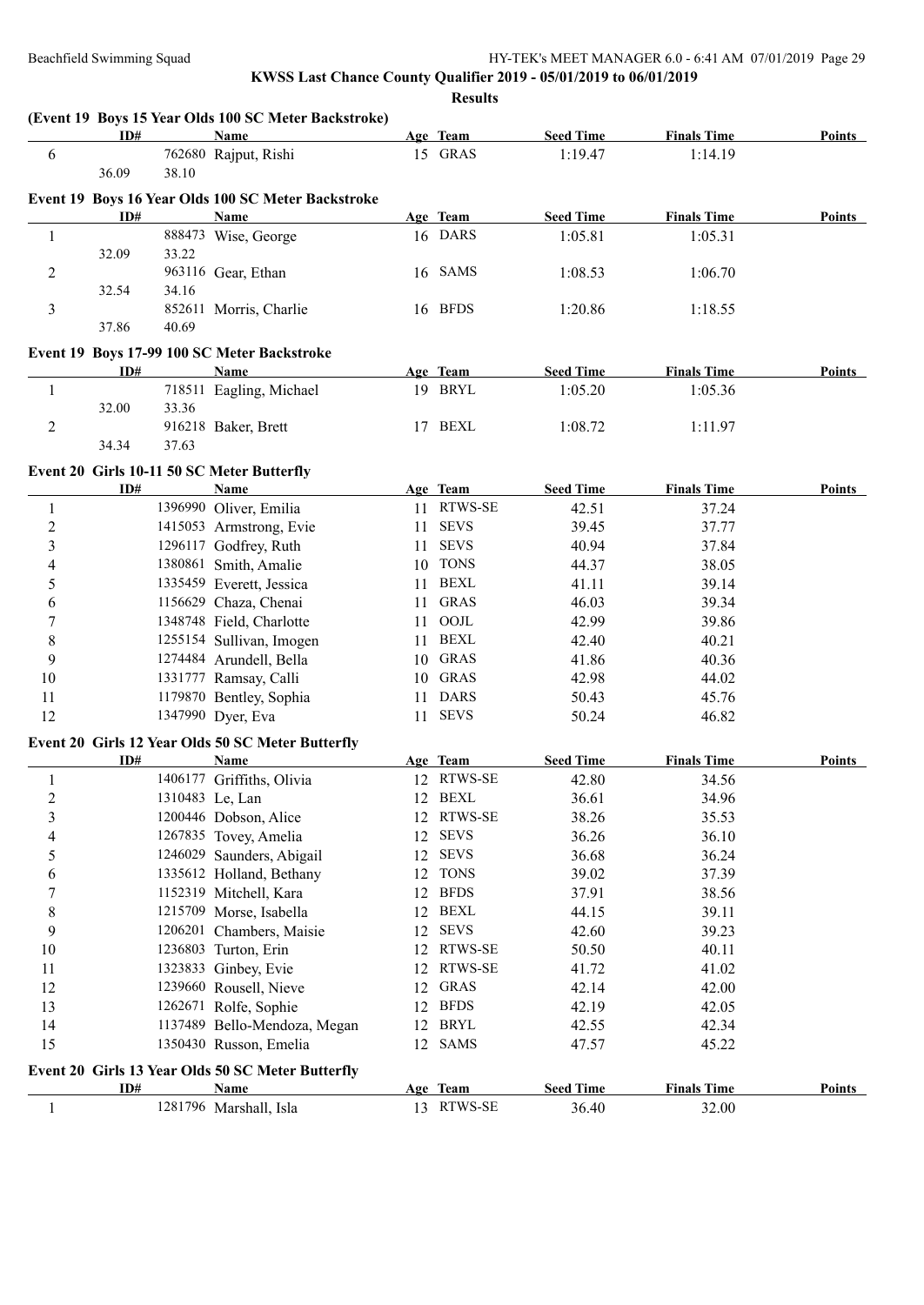|                |                                            | (Event 20 Girls 13 Year Olds 50 SC Meter Butterfly) |    |             |                  |                    |               |
|----------------|--------------------------------------------|-----------------------------------------------------|----|-------------|------------------|--------------------|---------------|
|                | ID#                                        | Name                                                |    | Age Team    | <b>Seed Time</b> | <b>Finals Time</b> | Points        |
| $\overline{c}$ |                                            | 1155865 Brown, Emily                                |    | 13 SEVS     | 31.99            | 33.36              |               |
| 3              |                                            | 1255180 Pratt, Anjola                               |    | 13 SEVS     | 35.86            | 34.64              |               |
| 4              |                                            | 1236782 Barwick, Lily                               |    | 13 RTWS-SE  | 36.99            | 34.72              |               |
| 5              |                                            | 1218648 Seema Roca, Naledi                          |    | 13 BEKL     | 36.10            | 35.22              |               |
| 6              |                                            | 1267833 Lauerman, Rosie                             |    | 13 SEVS     | 36.24            | 35.35              |               |
| 7              |                                            | 1376568 Kirkby, Phoebe                              |    | 13 TONS     | 35.75            | 35.43              |               |
| 8              |                                            | 1102152 Conway, Florence                            |    | 13 BRYL     | 36.96            | 35.57              |               |
| 9              |                                            | 1211846 Burke, Lilly-Rose                           | 13 | <b>BFDS</b> | 40.40            | 39.58              |               |
| 10             |                                            | 1218339 Hopper, Erika                               |    | 13 BFDS     | 49.25            | 44.42              |               |
| ---            |                                            | 1236792 Arnell, Connie                              |    | 13 RTWS-SE  | 35.18            | DQ                 |               |
|                | 4.4 Starting before starting signal        |                                                     |    |             |                  |                    |               |
|                |                                            | Event 20 Girls 14 Year Olds 50 SC Meter Butterfly   |    |             |                  |                    |               |
|                | ID#                                        | <b>Name</b>                                         |    | Age Team    | <b>Seed Time</b> | <b>Finals Time</b> | <b>Points</b> |
| 1              |                                            | 1291517 Nisbet, Erin                                |    | 14 TONS     | 31.87            | 30.74              |               |
| $\overline{2}$ |                                            | 943812 Billings, Katie                              |    | 14 BRYL     | 32.20            | 32.79              |               |
| 3              |                                            | 1279420 Bennett, Emma                               |    | 14 MAIS     | 44.95            | 33.15              |               |
| 4              |                                            | 1211632 Howard, Lilly                               |    | 14 BLAS     | 32.51            | 34.36              |               |
| 5              |                                            | 1120731 Baker, Amelia                               |    | 14 RTWS-SE  | 37.39            | 35.16              |               |
| 6              |                                            | 967680 Martin, Evie                                 | 14 | <b>SEVS</b> | 35.62            | 35.21              |               |
| 7              |                                            | 1119447 Simpson, Betty                              | 14 | <b>SEVS</b> | 36.83            | 35.88              |               |
| 8              |                                            | 1268596 Sharp, Megan                                |    | 14 TONS     | 37.19            | 38.12              |               |
|                |                                            | Event 20 Girls 15 Year Olds 50 SC Meter Butterfly   |    |             |                  |                    |               |
|                | ID#                                        | <b>Name</b>                                         |    | Age Team    | <b>Seed Time</b> | <b>Finals Time</b> | <b>Points</b> |
| $\mathbf{1}$   |                                            | 1245503 Menteath, Shannon                           |    | 15 BRYL     | 33.30            | 32.62              |               |
| $\overline{c}$ |                                            | 531092 Marter, Megan                                |    | 15 SEVS     | 31.87            | 32.77              |               |
| 3              |                                            | 1187773 Sumner, Beth                                |    | 15 BEXL     | 33.74            | 32.83              |               |
| 4              |                                            | 1161811 Durnford, Lily                              |    | 15 BFDS     | 33.14            | 33.41              |               |
| 5              |                                            | 1195547 Jolley-Ellis, Blythe                        |    | 15 OOJL     | 34.11            | 33.51              |               |
| 6              |                                            | 772615 Dolman, Grace                                |    | 15 BFDS     | 33.79            | 33.93              |               |
| 7              |                                            | 1236801 Shanks, Hannah                              |    | 15 RTWS-SE  | 35.67            | 34.58              |               |
| 8              |                                            | 1265552 Butler, Chloe                               |    | 15 RTWS-SE  | 32.79            | 34.67              |               |
| 9              |                                            | 981479 Quayle, Annabelle                            |    | 15 BRYL     | 36.78            | 35.75              |               |
| 10             |                                            | 1188843 Hopper, Leoni                               | 15 | <b>BFDS</b> | 35.98            | 36.01              |               |
| 11             |                                            | 1104960 Ray, Olivia                                 |    | 15 GRAS     | 36.29            | 36.17              |               |
| 12             |                                            |                                                     |    | 15 BFDS     |                  | 36.49              |               |
| 13             |                                            | 1188844 Hopper, Amelia<br>1195557 Gough, Katie      | 15 | OOJL        | 37.54<br>37.01   | 36.80              |               |
| 14             |                                            | 1262681 Young, Nell                                 | 15 | <b>GRAS</b> | 35.70            | 38.77              |               |
| 15             |                                            | 1176501 Vanderlanh-McKeown, Cleo                    |    | 15 TONS     | 38.97            | 41.72              |               |
|                |                                            |                                                     |    |             |                  |                    |               |
|                |                                            | Event 20 Girls 16 Year Olds 50 SC Meter Butterfly   |    |             |                  |                    |               |
|                | ID#                                        | <b>Name</b>                                         |    | Age Team    | <b>Seed Time</b> | <b>Finals Time</b> | <b>Points</b> |
| $\mathbf{1}$   |                                            | 1115864 Lauerman, Aoife                             |    | 16 SEVS     | 31.29            | 31.37              |               |
| $\overline{c}$ |                                            | 1106163 Bowie, Hannah                               |    | 16 MAIS     | 31.56            | 31.93              |               |
| 3              |                                            | 943687 Tyler, Isabel                                |    | 16 SEVS     | 34.49            | 34.39              |               |
|                | Event 20 Girls 17-99 50 SC Meter Butterfly |                                                     |    |             |                  |                    |               |
|                | ID#                                        | <b>Name</b>                                         |    | Age Team    | <b>Seed Time</b> | <b>Finals Time</b> | <b>Points</b> |
| $\mathbf{1}$   |                                            | 310433 Mitchell, Jodie                              |    | 21 BFDS     | 31.14            | 31.16              |               |
| $\overline{c}$ |                                            | 1102775 West, Alethea                               | 17 | OOJL        | 31.63            | 32.07              |               |
| $\mathfrak{Z}$ |                                            | 919724 Caller, Jodie                                | 17 | <b>BLAS</b> | 33.64            | 33.67              |               |
| 4              |                                            | 901336 Leng, Alice                                  | 17 | $\rm{OOL}$  | 35.05            | 34.02              |               |
| 5              |                                            | 967408 Ray, Millie                                  | 18 | <b>GRAS</b> | 35.62            | 34.54              |               |
| 6              |                                            | 1195540 White, Zoe                                  |    | 17 OOJL     | 35.90            | 36.58              |               |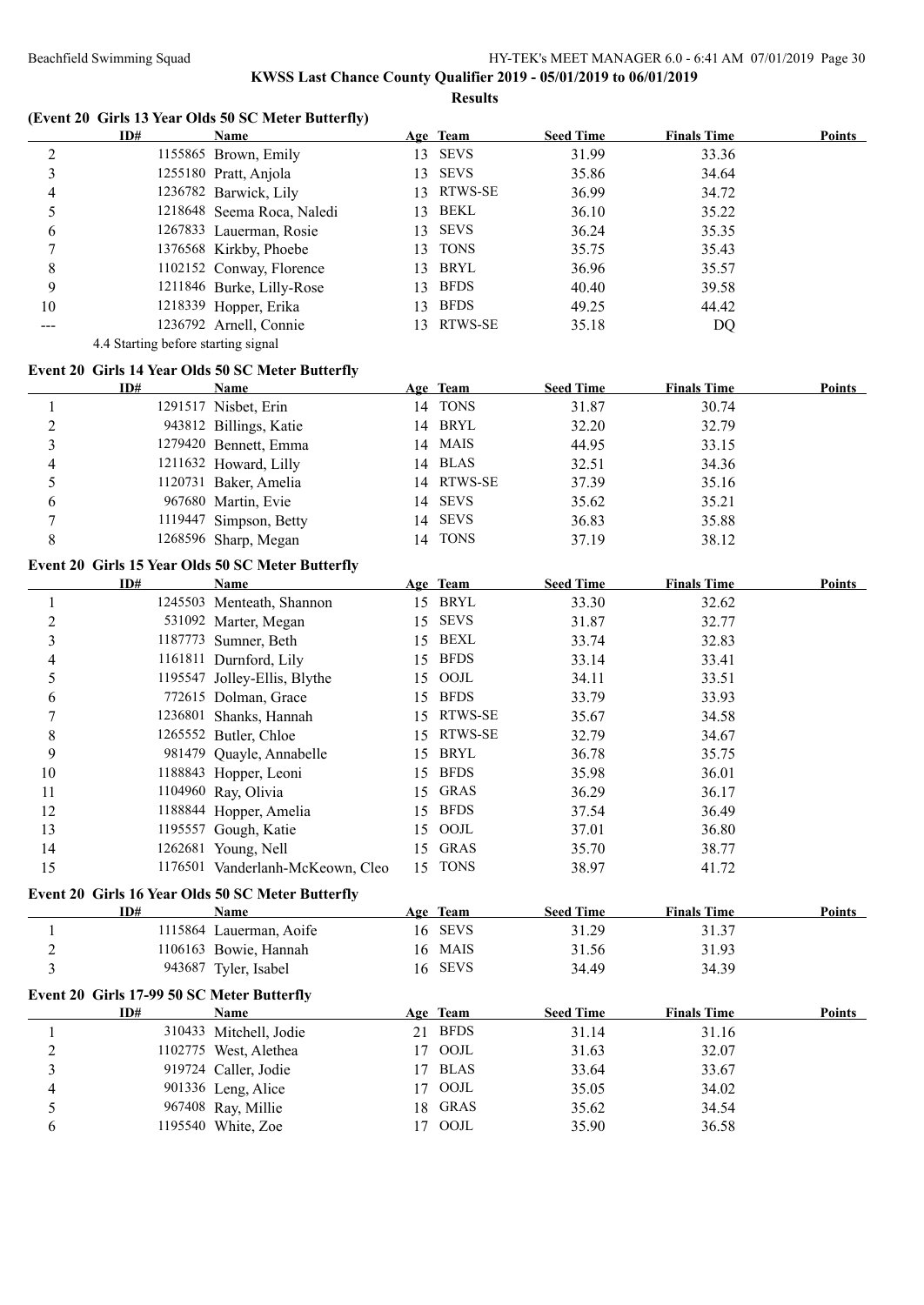## **KWSS Last Chance County Qualifier 2019 - 05/01/2019 to 06/01/2019 Results**

# **(Event 20 Girls 17-99 50 SC Meter Butterfly)**

|                          | ID# | <b>Name</b>                                                                         |    | Age Team    | <b>Seed Time</b> | <b>Finals Time</b> | <b>Points</b> |
|--------------------------|-----|-------------------------------------------------------------------------------------|----|-------------|------------------|--------------------|---------------|
| 7                        |     | 939117 Hunter, Genevieve                                                            |    | 17 BFDS     | 51.49            | 50.89              |               |
|                          |     | Event 21 Boys 10-11 50 SC Meter Breaststroke                                        |    |             |                  |                    |               |
|                          | ID# | Name                                                                                |    | Age Team    | <b>Seed Time</b> | <b>Finals Time</b> | Points        |
| 1                        |     | 1373254 Carnegie, Jeremiah                                                          |    | 10 BEKL     | 47.78            | 42.18              |               |
| $\boldsymbol{2}$         |     | 1328797 Crombie, Jacob                                                              | 11 | <b>SEVS</b> | 45.53            | 44.94              |               |
| $\overline{3}$           |     | 1430845 Boyce, Oliver                                                               | 11 | <b>TONS</b> | 48.46            | 45.49              |               |
| $\overline{\mathcal{L}}$ |     | 1380863 Prendergast, Connor                                                         | 11 | <b>TONS</b> | 48.22            | 46.35              |               |
| 5                        |     | 1330058 Cross, Samuel                                                               | 11 | <b>DARS</b> | 51.14            | 49.00              |               |
| 6                        |     | 1255178 Belton, James                                                               | 11 | <b>BRYL</b> | 50.01            | 50.20              |               |
| $\overline{7}$           |     | 1423912 Meksenas, Daniel                                                            |    | 10 DARS     | 1:02.33          | 54.86              |               |
|                          |     | Event 21 Boys 12 Year Olds 50 SC Meter Breaststroke                                 |    |             |                  |                    |               |
|                          | ID# | <b>Name</b>                                                                         |    | Age Team    | <b>Seed Time</b> | <b>Finals Time</b> | Points        |
| 1                        |     | 1293857 Rehbein, George                                                             |    | 12 SEVS     | 46.46            | 44.14              |               |
| $\boldsymbol{2}$         |     | 1341311 Annan, Hayden                                                               |    | 12 RTWS-SE  | 48.06            | 44.38              |               |
| $\overline{3}$           |     | 1347988 Strebel, Joseph                                                             | 12 | <b>SEVS</b> | 51.36            | 45.80              |               |
| 4                        |     | 1391859 Charlesworth, Gabriel                                                       |    | 12 BRYL     | 50.88            | 48.21              |               |
| 5                        |     | 1221499 Devey, Zachary                                                              |    | 12 TONS     | 51.53            | 48.86              |               |
| 6                        |     | 1245511 Dell'Accio, Roberto                                                         |    | 12 BRYL     | 48.70            | 49.31              |               |
| $\sqrt{ }$               |     | 1230654 Lewis, Piran                                                                |    | 12 BRYL     | 50.56            | 52.24              |               |
| 8                        |     | 1423919 Kader, Faahim                                                               |    | 12 DARS     | 59.43            | 55.31              |               |
|                          |     | 1191473 Williams, Sebastian                                                         |    | 12 BRYL     | 52.87            | DQ                 |               |
|                          |     | 7.4 Head not breaking surface during each stroke cycle (except after start or turn) |    |             |                  |                    |               |
|                          |     | Event 21 Boys 13 Year Olds 50 SC Meter Breaststroke                                 |    |             |                  |                    |               |
|                          | ID# | <b>Name</b>                                                                         |    | Age Team    | <b>Seed Time</b> | <b>Finals Time</b> | <b>Points</b> |
| 1                        |     | 1253281 Martin-Young, Sam                                                           |    | 13 SEVS     | 38.24            | 37.09              |               |
| $\boldsymbol{2}$         |     | 1285238 Dinev, Bryan                                                                |    | 13 BEXL     | 40.41            | 39.30              |               |
| 3                        |     | 1227210 Howard, Zach                                                                |    | 13 SEVS     | 40.54            | 39.54              |               |
| 4                        |     | 1430846 Boyce, Tom                                                                  |    | 13 TONS     | 43.45            | 40.87              |               |
| 5                        |     | 1328805 Crombie, Joshua                                                             | 13 | <b>SEVS</b> | 42.04            | 41.33              |               |
| 6                        |     | 1345706 Adams, Jarred                                                               | 13 | <b>GRAS</b> | 43.43            | 41.84              |               |
| 7                        |     | 1265526 Bourne, Max                                                                 | 13 | RTWS-SE     | 44.45            | 42.37              |               |
| 8                        |     | 1293854 Wood, Josh                                                                  | 13 | <b>SEVS</b> | 44.90            | 43.84              |               |
| 9                        |     | 1344169 Zouali, Adam                                                                | 13 | BEXL        | 47.00            | 43.99              |               |
| 10                       |     | 1163771 Mahendrakumar, Shoban M                                                     |    | 13 BRYL     | 42.64            | 44.90              |               |
| 11                       |     | 1345704 Martin, Harrison                                                            | 13 | <b>GRAS</b> | 45.72            | 45.54              |               |
| 12                       |     | 1262197 Tonks, Hugo                                                                 | 13 | OOJL        | 49.20            | 46.48              |               |
| 13                       |     | 1296068 Pegg, Henry                                                                 | 13 | <b>SAMS</b> | 52.28            | 51.01              |               |

# **Event 21 Boys 14 Year Olds 50 SC Meter Breaststroke**

|   | ID# | Name                        |    | Age Team    | <b>Seed Time</b> | <b>Finals Time</b> | <b>Points</b> |
|---|-----|-----------------------------|----|-------------|------------------|--------------------|---------------|
|   |     | 947932 Pickering, Sebastian | 14 | BRYL        | 35.40            | 35.00              |               |
| ↑ |     | 1227408 Dobson, Oliver      |    | 14 RTWS-SE  | 39.09            | 36.41              |               |
|   |     | 1155857 Creasey, Thomas     | 14 | SEVS        | 38.83            | 36.52              |               |
|   |     | 1195550 Tutt, Alessio       | 14 | BRYL        | 41.22            | 38.59              |               |
|   |     | 816445 Hoy, Matthew         | 14 | RTWS-SE     | 42.05            | 38.61              |               |
| 6 |     | 1164782 Caller, Jamie       | 14 | <b>BLAS</b> | 43.31            | 41.41              |               |
|   |     | 963117 Gear, Hayden         | 14 | SAMS        | 43.56            | 42.70              |               |
|   |     | 1176502 Hibbert, Caiden     | 14 | <b>SEVS</b> | 39.71            | DQ                 |               |

7.1 After the start or after each turn single fly kick not performed before the 1st breast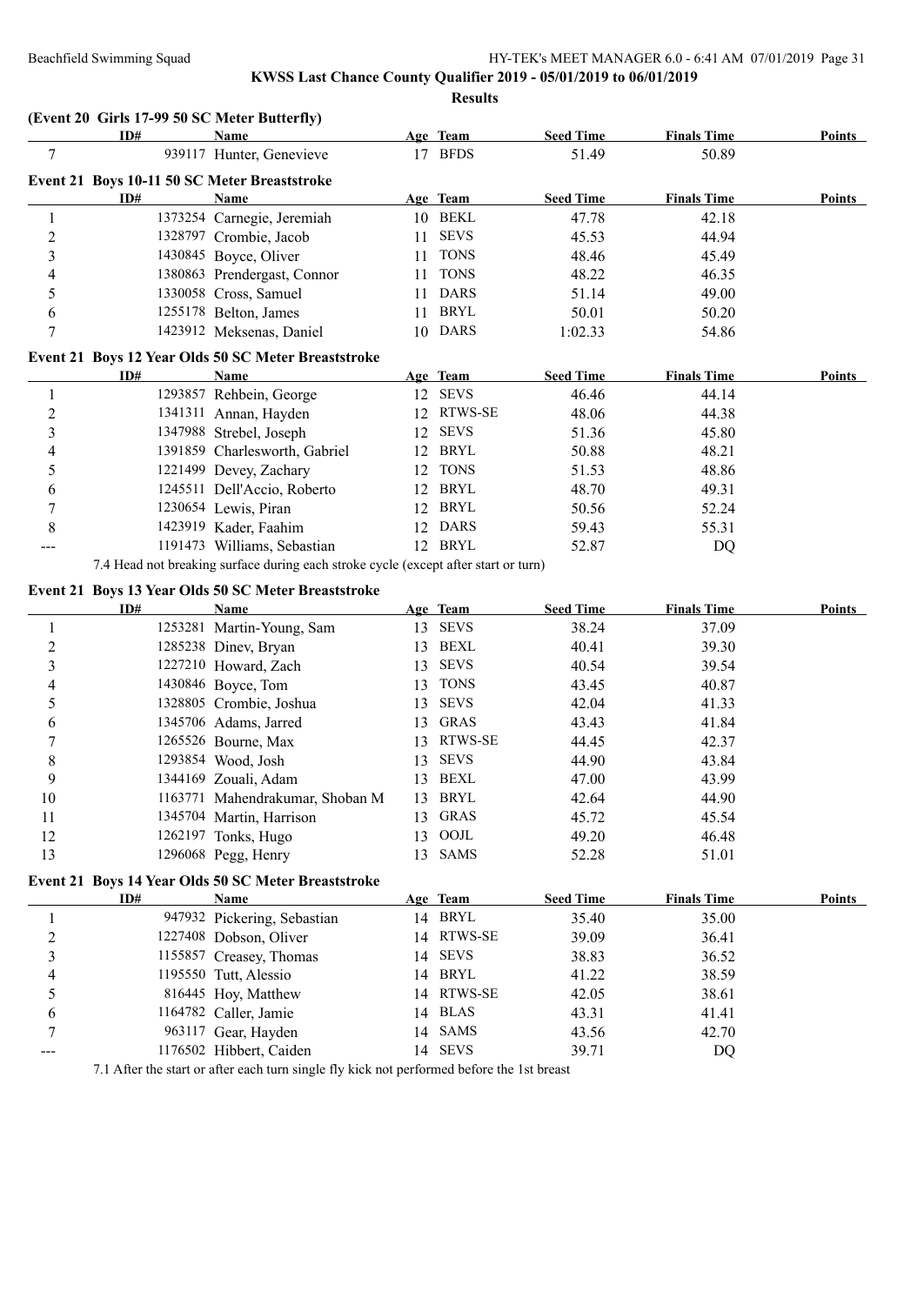**Event 21 Boys 15 Year Olds 50 SC Meter Breaststroke**

#### Beachfield Swimming Squad HY-TEK's MEET MANAGER 6.0 - 6:41 AM 07/01/2019 Page 32

|                         | ID#            | <b>Name</b>                                                   |    | Age Team    | <b>Seed Time</b> | <b>Finals Time</b> | <b>Points</b> |
|-------------------------|----------------|---------------------------------------------------------------|----|-------------|------------------|--------------------|---------------|
| $\mathbf{1}$            |                | 1268768 Berry, Thomas                                         |    | 15 SAMS     | 35.28            | 34.53              |               |
| $\overline{c}$          |                | 1147672 Baar, Joshua                                          |    | 15 BFDS     | 35.76            | 35.24              |               |
| $\overline{\mathbf{3}}$ |                | 1146713 Turton, Alex                                          |    | 15 RTWS-SE  | 37.62            | 37.25              |               |
| 4                       |                | 1168220 Saunders, Noah                                        | 15 | <b>SEVS</b> | 38.79            | 38.59              |               |
| 5                       |                | 1136411 Morse, Oliver                                         |    | 15 BEXL     | 42.89            | 42.91              |               |
|                         |                | Event 21 Boys 16 Year Olds 50 SC Meter Breaststroke           |    |             |                  |                    |               |
|                         | ID#            | Name                                                          |    | Age Team    | <b>Seed Time</b> | <b>Finals Time</b> | Points        |
| 1                       |                | 1159343 Seema Roca, Pablo                                     |    | 16 BEKL     | 36.44            | 36.90              |               |
| 2                       |                | 852611 Morris, Charlie                                        |    | 16 BFDS     | 39.01            | 37.53              |               |
|                         |                | Event 21 Boys 17-99 50 SC Meter Breaststroke                  |    |             |                  |                    |               |
|                         | ID#            | Name                                                          |    | Age Team    | <b>Seed Time</b> | <b>Finals Time</b> | Points        |
| 1                       |                | 716588 Brown, Luke                                            |    | 19 BEXL     | 32.63            | 33.67              |               |
| $\overline{c}$          |                | 1335450 Marin, Stefan                                         |    | 17 BEXL     | 36.64            | 34.24              |               |
| 3                       |                | 933262 Runting, Thomas                                        |    | 18 GRAS     | 36.60            | 36.17              |               |
|                         |                | Event 22 Girls 10-11 200 SC Meter Backstroke                  |    |             |                  |                    |               |
|                         | ID#            | Name                                                          |    | Age Team    | <b>Seed Time</b> | <b>Finals Time</b> | <b>Points</b> |
| 1                       |                | 1156629 Chaza, Chenai                                         |    | 11 GRAS     | 3:20.00          | 2:57.57            |               |
|                         | 45.18<br>41.76 | 46.05<br>44.58                                                |    |             |                  |                    |               |
| 2                       |                | 1301387 Fornasier, Lilia                                      |    | 11 SEVS     | 3:12.06          | 2:59.38            |               |
|                         | 46.61<br>41.94 | 47.32<br>43.51                                                |    |             |                  |                    |               |
| 3                       |                | 1415053 Armstrong, Evie                                       |    | 11 SEVS     | 3:27.60          | 3:10.01            |               |
|                         | 45.34<br>50.55 | 49.97<br>44.15                                                |    |             |                  |                    |               |
| $\qquad \qquad -$       |                | 1364544 Bloodworth, Charlotte                                 |    | 11 OOJL     | 3:17.57          | DQ                 |               |
|                         |                | 6.3 Left position on the back (other than to initiate a turn) |    |             |                  |                    |               |
|                         | 43.89<br>47.29 | 49.58<br>48.14                                                |    |             |                  |                    |               |
|                         |                | Event 22 Girls 12 Year Olds 200 SC Meter Backstroke           |    |             |                  |                    |               |
|                         | ID#            | Name                                                          |    | Age Team    | <b>Seed Time</b> | <b>Finals Time</b> | Points        |
| $\mathbf{1}$            |                | 1262200 Serafini, Emily                                       |    | 12 BRYL     | 2:53.50          | 2:39.90            |               |
|                         | 37.41<br>42.15 | 42.05<br>38.29                                                |    |             |                  |                    |               |
| 2                       |                | 1176175 Pickering, Beatrice                                   |    | 12 BRYL     | 2:50.59          | 2:41.26            |               |
|                         | 36.81<br>41.36 | 42.95<br>40.14                                                |    |             |                  |                    |               |
| 3                       |                | 1111057 Arundell, Kahlen                                      |    | 12 GRAS     | 2:46.80          | 2:42.21            |               |
|                         | 37.14<br>41.10 | 42.43<br>41.54                                                |    |             |                  |                    |               |
| 4                       |                | 1267837 Groves, Valentina                                     |    | 12 SEVS     | 2:55.54          | 2:49.87            |               |
|                         | 39.20<br>43.58 | 44.17<br>42.92                                                |    | 12 BRYL     |                  |                    |               |
| 5                       | 46.21<br>41.25 | 1245510 Cain, Lottie<br>47.22<br>45.69                        |    |             | 2:58.23          | 3:00.37            |               |
|                         |                | 1236803 Turton, Erin                                          |    | 12 RTWS-SE  | 3:25.41          | 3:09.54            |               |
| 6                       | 45.48<br>49.23 | 49.63<br>45.20                                                |    |             |                  |                    |               |
|                         |                | Event 22 Girls 13 Year Olds 200 SC Meter Backstroke           |    |             |                  |                    |               |
|                         | ID#            | <b>Name</b>                                                   |    | Age Team    | <b>Seed Time</b> | <b>Finals Time</b> | <b>Points</b> |
| 1                       |                | 1281796 Marshall, Isla                                        |    | 13 RTWS-SE  | 2:50.16          | 2:34.57            |               |
|                         | 39.14<br>36.52 | 39.87<br>39.04                                                |    |             |                  |                    |               |
| 2                       |                | 1218132 Wood, Ella                                            |    | 13 SEVS     | 2:47.00          | 2:40.87            |               |
|                         | 42.07<br>38.08 | 43.39<br>37.33                                                |    |             |                  |                    |               |
| 3                       |                | 895691 Burns, Lola                                            |    | 13 BEKL     | 2:48.66          | 2:42.28            |               |
|                         | 41.52<br>37.73 | 41.46<br>41.57                                                |    |             |                  |                    |               |
| 4                       |                | 1236782 Barwick, Lily                                         |    | 13 RTWS-SE  | 2:59.61          | 2:46.99            |               |
|                         | 38.75<br>42.30 | 43.43<br>42.51                                                |    |             |                  |                    |               |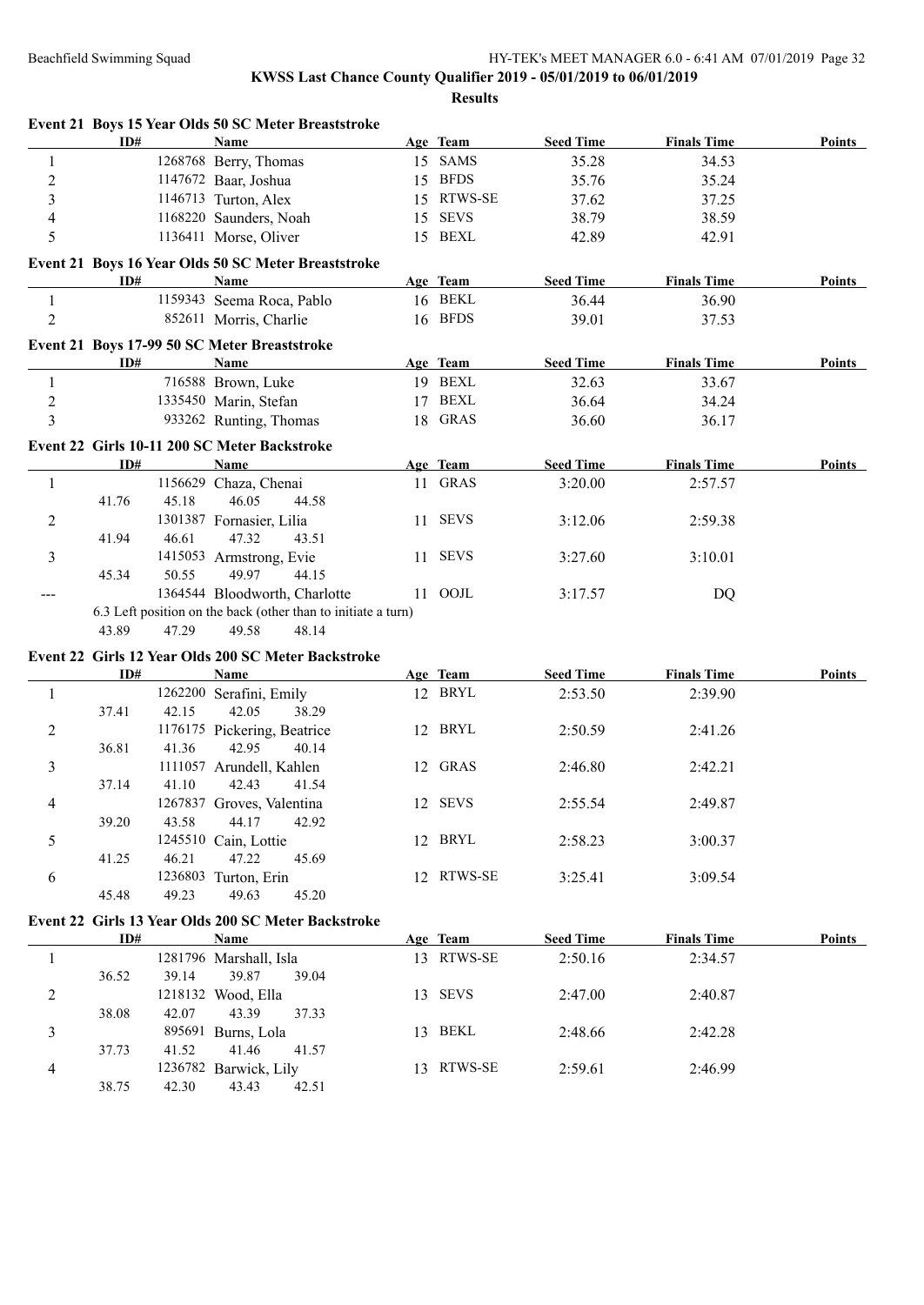|                | ID#   |       | (Event 22 Girls 13 Year Olds 200 SC Meter Backstroke)<br><b>Name</b> | Age Team            | <b>Seed Time</b>            | <b>Finals Time</b>            | Points        |
|----------------|-------|-------|----------------------------------------------------------------------|---------------------|-----------------------------|-------------------------------|---------------|
| 5              |       |       | 1236792 Arnell, Connie                                               | 13 RTWS-SE          | 2:58.22                     | 2:48.01                       |               |
|                | 39.79 | 42.75 | 42.72<br>42.75                                                       |                     |                             |                               |               |
| 6              |       |       | 1185253 Mulheron, Ella M                                             | 13 BRYL             | 2:56.46                     | 2:48.20                       |               |
|                | 38.94 | 42.64 | 44.37<br>42.25                                                       |                     |                             |                               |               |
|                |       |       | Event 22 Girls 14 Year Olds 200 SC Meter Backstroke                  |                     |                             |                               |               |
|                | ID#   |       | <b>Name</b>                                                          | Age Team            | <b>Seed Time</b>            | <b>Finals Time</b>            | Points        |
| $\mathbf{1}$   |       |       | 1279420 Bennett, Emma                                                | 14 MAIS             | 2:29.85                     | 2:29.00                       |               |
|                | 34.49 | 37.78 | 39.69<br>37.04                                                       |                     |                             |                               |               |
| $\overline{c}$ |       |       | 1137484 Carter, Lenka                                                | 14 BRYL             | 2:35.28                     | 2:32.54                       |               |
|                | 35.70 | 39.14 | 39.23<br>38.47                                                       |                     |                             |                               |               |
| 3              |       |       | 967680 Martin, Evie                                                  | 14 SEVS             | 2:43.31                     | 2:38.16                       |               |
|                | 36.70 | 40.73 | 40.61<br>40.12                                                       |                     |                             |                               |               |
| $\overline{4}$ | 38.43 | 41.12 | 1200492 Bridges, Caitlin<br>41.31<br>39.32                           | 14 RTWS-SE          | 2:44.37                     | 2:40.18                       |               |
| 5              |       |       | 943812 Billings, Katie                                               | 14 BRYL             | 2:42.87                     | 2:43.76                       |               |
|                | 38.07 | 41.88 | 42.12<br>41.69                                                       |                     |                             |                               |               |
|                |       |       |                                                                      |                     |                             |                               |               |
|                | ID#   |       | Event 22 Girls 15 Year Olds 200 SC Meter Backstroke<br>Name          |                     |                             |                               | Points        |
| -1             |       |       | 1201386 Prideaux, Charlotte                                          | Age Team<br>15 SEVS | <b>Seed Time</b><br>2:36.61 | <b>Finals Time</b><br>2:32.06 |               |
|                | 34.60 | 38.00 | 40.19<br>39.27                                                       |                     |                             |                               |               |
| $\overline{2}$ |       |       | 971205 Farr, Beth                                                    | 15 BFDS             | 3:20.01                     | 3:16.01                       |               |
|                | 45.06 | 50.74 | 51.91<br>48.30                                                       |                     |                             |                               |               |
|                |       |       |                                                                      |                     |                             |                               |               |
|                | ID#   |       | Event 22 Girls 16 Year Olds 200 SC Meter Backstroke<br><b>Name</b>   | Age Team            | <b>Seed Time</b>            | <b>Finals Time</b>            | Points        |
| 1              |       |       | 956580 Van Selm, Emma                                                | 16 BRYL             | 2:31.96                     | 2:31.75                       |               |
|                | 35.16 | 38.39 | 39.92<br>38.28                                                       |                     |                             |                               |               |
| 2              |       |       | 1106163 Bowie, Hannah                                                | 16 MAIS             | 2:32.90                     | 2:32.59                       |               |
|                | 35.34 | 38.73 | 39.65<br>38.87                                                       |                     |                             |                               |               |
|                |       |       | Event 22 Girls 17-99 200 SC Meter Backstroke                         |                     |                             |                               |               |
|                | ID#   |       | <b>Name</b>                                                          | Age Team            | <b>Seed Time</b>            | <b>Finals Time</b>            | Points        |
| $\mathbf{1}$   |       |       | 840267 Harden, Ellie                                                 | 17 OOJL             | 2:26.56                     | 2:30.75                       |               |
|                | 34.05 | 37.45 | 39.74<br>39.51                                                       |                     |                             |                               |               |
| 2              |       |       | 1195540 White, Zoe                                                   | 17 OOJL             | 2:46.59                     | 2:46.02                       |               |
|                | 38.78 | 42.13 | 43.15<br>41.96                                                       |                     |                             |                               |               |
|                |       |       | Event 23 Boys 10-11 200 SC Meter Freestyle                           |                     |                             |                               |               |
|                | ID#   |       | Name                                                                 | Age Team            | <b>Seed Time</b>            | <b>Finals Time</b>            | <b>Points</b> |
| 1              |       |       | 1311708 Tannock, Devon                                               | 11 SEVS             | 2:52.00                     | 2:35.93                       |               |
|                | 35.49 | 40.60 | 40.78<br>39.06                                                       |                     |                             |                               |               |
| 2              |       |       | 1206197 Burke, Toby                                                  | 11 SEVS             | 2:46.51                     | 2:38.47                       |               |
|                | 36.54 | 40.63 | 42.67<br>38.63                                                       |                     |                             |                               |               |
| $\mathfrak{Z}$ |       |       | 1328797 Crombie, Jacob                                               | 11 SEVS             | 2:51.08                     | 2:41.66                       |               |
|                | 36.03 | 41.78 | 42.45<br>41.40                                                       |                     |                             |                               |               |
| 4              |       |       | 1426479 El-Mokadem, Max                                              | 11 RTWS-SE          | 3:15.22                     | 2:43.48                       |               |
|                | 36.19 | 43.52 | 44.48<br>39.29                                                       |                     |                             |                               |               |
| 5              | 37.28 | 43.16 | 1356129 Postlethwaite, Max<br>43.81<br>41.78                         | 11 DARS             | 3:13.83                     | 2:46.03                       |               |
| 6              |       |       | 1332147 Ntiamoah, Kal-El                                             | 11 BEKL             | 2:54.76                     | 2:48.95                       |               |
|                | 36.94 | 45.79 | 46.33<br>39.89                                                       |                     |                             |                               |               |
| 7              |       |       | 1255178 Belton, James                                                | 11 BRYL             | 3:03.28                     | 2:54.25                       |               |
|                | 38.92 | 46.32 | 46.24<br>42.77                                                       |                     |                             |                               |               |
| 8              |       |       | 1263662 Di Pace, Christian                                           | 11 BRYL             | 3:05.34                     | 2:56.54                       |               |
|                | 40.02 | 46.10 | 47.70<br>42.72                                                       |                     |                             |                               |               |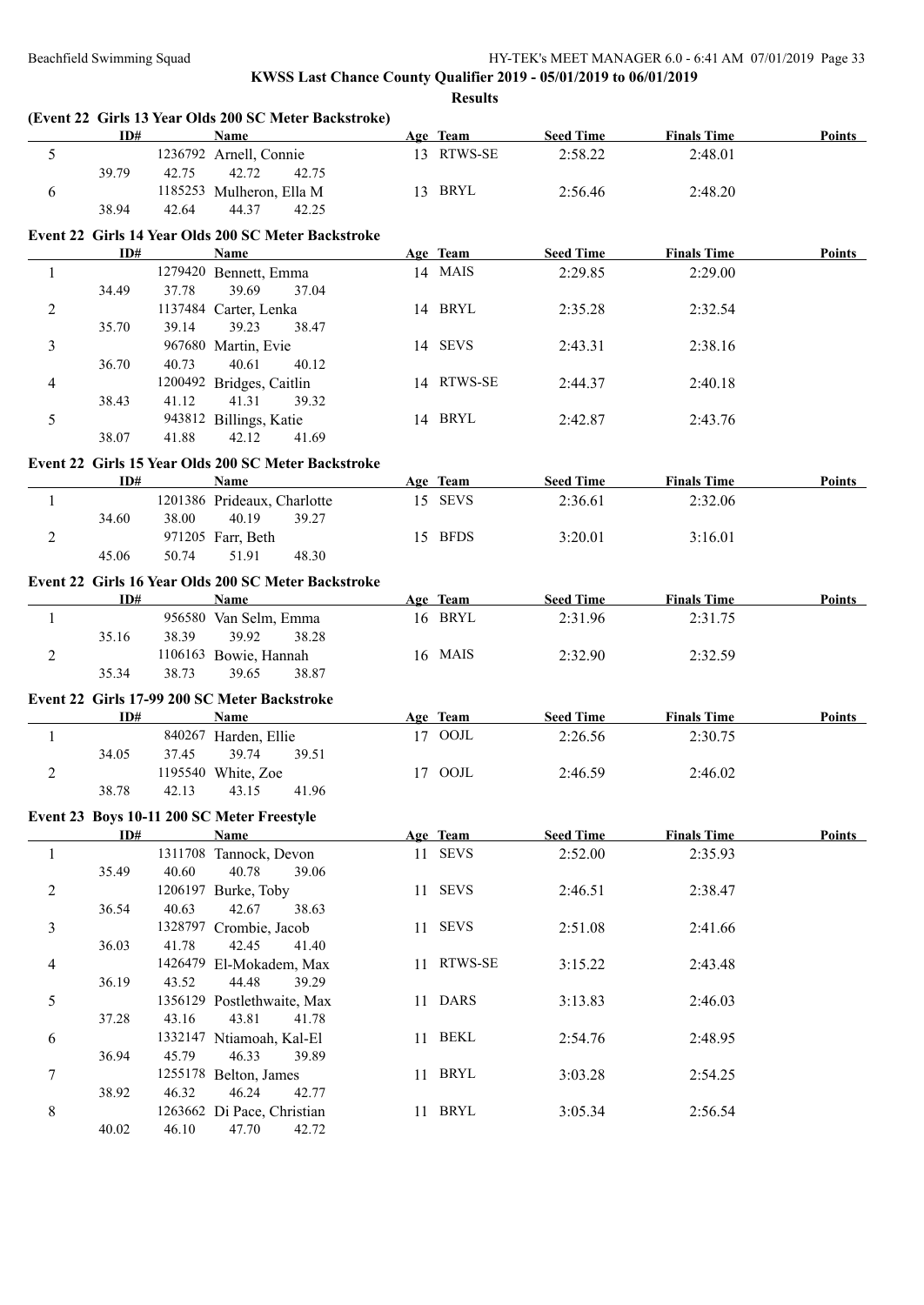#### **KWSS Last Chance County Qualifier 2019 - 05/01/2019 to 06/01/2019 Results**

**Event 23 Boys 12 Year Olds 200 SC Meter Freestyle**

|                | ID#   |         | Name                     |    | Age Team | <b>Seed Time</b> | <b>Finals Time</b> | <b>Points</b> |
|----------------|-------|---------|--------------------------|----|----------|------------------|--------------------|---------------|
|                |       |         | 1186063 Long, Thomas     |    | 12 GRAS  | 2:29.63          | 2:22.63            |               |
|                | 31.81 | 36.29   | 36.94<br>37.59           |    |          |                  |                    |               |
| 2              |       |         | 1214416 Cleaver, Luke    |    | 12 BRYL  | 2:34.40          | 2:33.47            |               |
|                | 35.67 | 39.46   | 40.27<br>38.07           |    |          |                  |                    |               |
| 3              |       |         | 1176187 Haycocks, Oliver |    | 12 BRYL  | 2:39.62          | 2:34.10            |               |
|                | 36.00 | 40.09   | 37.33<br>40.68           |    |          |                  |                    |               |
| $\overline{4}$ |       |         | 1146785 Brice, Charlie   |    | 12 TONS  | 2:42.36          | 2:44.28            |               |
|                | 36.65 | 42.80   | 44.39<br>40.44           |    |          |                  |                    |               |
| 5              |       | 1347988 | Strebel, Joseph          |    | 12 SEVS  | 2:55.00          | 2:49.04            |               |
|                | 37.29 | 45.72   | 1:26.03                  |    |          |                  |                    |               |
| 6              |       | 1293857 | Rehbein, George          |    | 12 SEVS  | 3:01.51          | 2:51.01            |               |
|                | 38.30 | 45.92   | 45.30<br>41.49           |    |          |                  |                    |               |
|                |       | 1191473 | Williams, Sebastian      | 12 | BRYL     | 3:10.63          | 3:07.05            |               |
|                | 39.13 | 48.65   | 49.91<br>49.36           |    |          |                  |                    |               |

## **Event 23 Boys 13 Year Olds 200 SC Meter Freestyle**

|   | ID#   |         | <b>Name</b>               |     | Age Team    | <b>Seed Time</b> | <b>Finals Time</b> | Points |
|---|-------|---------|---------------------------|-----|-------------|------------------|--------------------|--------|
|   |       |         | 1285238 Diney, Bryan      | 13. | BEXL        | 2:25.25          | 2:20.64            |        |
|   | 31.87 | 36.00   | 37.46<br>35.31            |     |             |                  |                    |        |
| 2 |       |         | 1227210 Howard, Zach      | 13. | <b>SEVS</b> | 2:30.69          | 2:28.45            |        |
|   | 33.89 | 37.28   | 38.30<br>38.98            |     |             |                  |                    |        |
|   |       |         | 1253281 Martin-Young, Sam |     | 13 SEVS     | 2:39.59          | 2:37.00            |        |
|   | 35.21 | 40.15   | 41.03<br>40.61            |     |             |                  |                    |        |
| 4 |       | 1163771 | Mahendrakumar, Shoban M   | 13  | BRYL        | 2:41.11          | 2:44.21            |        |
|   | 36.07 | 43.46   | 44.97<br>39.71            |     |             |                  |                    |        |

#### **Event 23 Boys 14 Year Olds 200 SC Meter Freestyle**

|                | ID#   |        | Name                                |       |    | Age Team | <b>Seed Time</b> | <b>Finals Time</b> | Points |
|----------------|-------|--------|-------------------------------------|-------|----|----------|------------------|--------------------|--------|
|                |       |        | 1176179 Cleaver, Jamie              |       | 14 | BRYL     | 2:12.10          | 2:11.19            |        |
|                | 30.31 | 33.85  | 34.09                               | 32.94 |    |          |                  |                    |        |
| 2              |       |        | 1195550 Tutt, Alessio               |       | 14 | BRYL     | 2:20.22          | 2:18.02            |        |
|                | 31.39 | 34.82  | 36.43                               | 35.38 |    |          |                  |                    |        |
| 3              |       |        | 1174684 Chou, Nevan                 |       | 14 | BRYL     | 2:26.90          | 2:22.61            |        |
|                | 31.69 | 37.39  | 38.17                               | 35.36 |    |          |                  |                    |        |
| $\overline{4}$ |       |        | 1331757 Oliver, Daniel              |       |    | 14 GRAS  | 2:26.91          | 2:26.98            |        |
|                | 33.44 | 38.53  | 38.15                               | 36.86 |    |          |                  |                    |        |
|                |       | 942097 | Amrane, Ryan                        |       | 14 | BRYL     | 2:27.68          | DQ                 |        |
|                |       |        | 4.4 Starting before starting signal |       |    |          |                  |                    |        |
|                |       |        |                                     |       |    |          |                  |                    |        |

31.99 37.05 38.59 37.44

# **Event 23 Boys 15 Year Olds 200 SC Meter Freestyle**

|   | ID#   |         | <b>Name</b>          |       |     | Age Team    | <b>Seed Time</b> | <b>Finals Time</b> | Points |
|---|-------|---------|----------------------|-------|-----|-------------|------------------|--------------------|--------|
|   |       | 1247508 | Raymond, Zachary     |       |     | 15 SEVS     | 2:04.87          | 2:04.09            |        |
|   | 28.37 | 30.27   | 32.18                | 33.27 |     |             |                  |                    |        |
| 2 |       |         | 1267830 Strebel, Ben |       |     | 15 SEVS     | 2:09.82          | 2:09.08            |        |
|   | 29.20 | 32.24   | 33.58                | 34.06 |     |             |                  |                    |        |
| 3 |       |         | 1360598 Gruev, Angel |       |     | 15 GRAS     | 2:23.88          | 2:11.56            |        |
|   | 27.86 | 33.10   | 35.61                | 34.99 |     |             |                  |                    |        |
| 4 |       | 967684  | Bentley, Dillon      |       | 15. | <b>SEVS</b> | 2:14.07          | 2:14.56            |        |
|   | 30.66 | 33.72   | 35.31                | 34.87 |     |             |                  |                    |        |
| 5 |       |         | 1146713 Turton, Alex |       | 15. | RTWS-SE     | 2:21.86          | 2:17.31            |        |
|   | 31.70 | 34.90   | 35.49                | 35.22 |     |             |                  |                    |        |
| 6 |       | 1147672 | Baar, Joshua         |       | 15. | <b>BFDS</b> | 2:19.65          | 2:20.36            |        |
|   | 30.74 | 35.14   | 37.55                | 36.93 |     |             |                  |                    |        |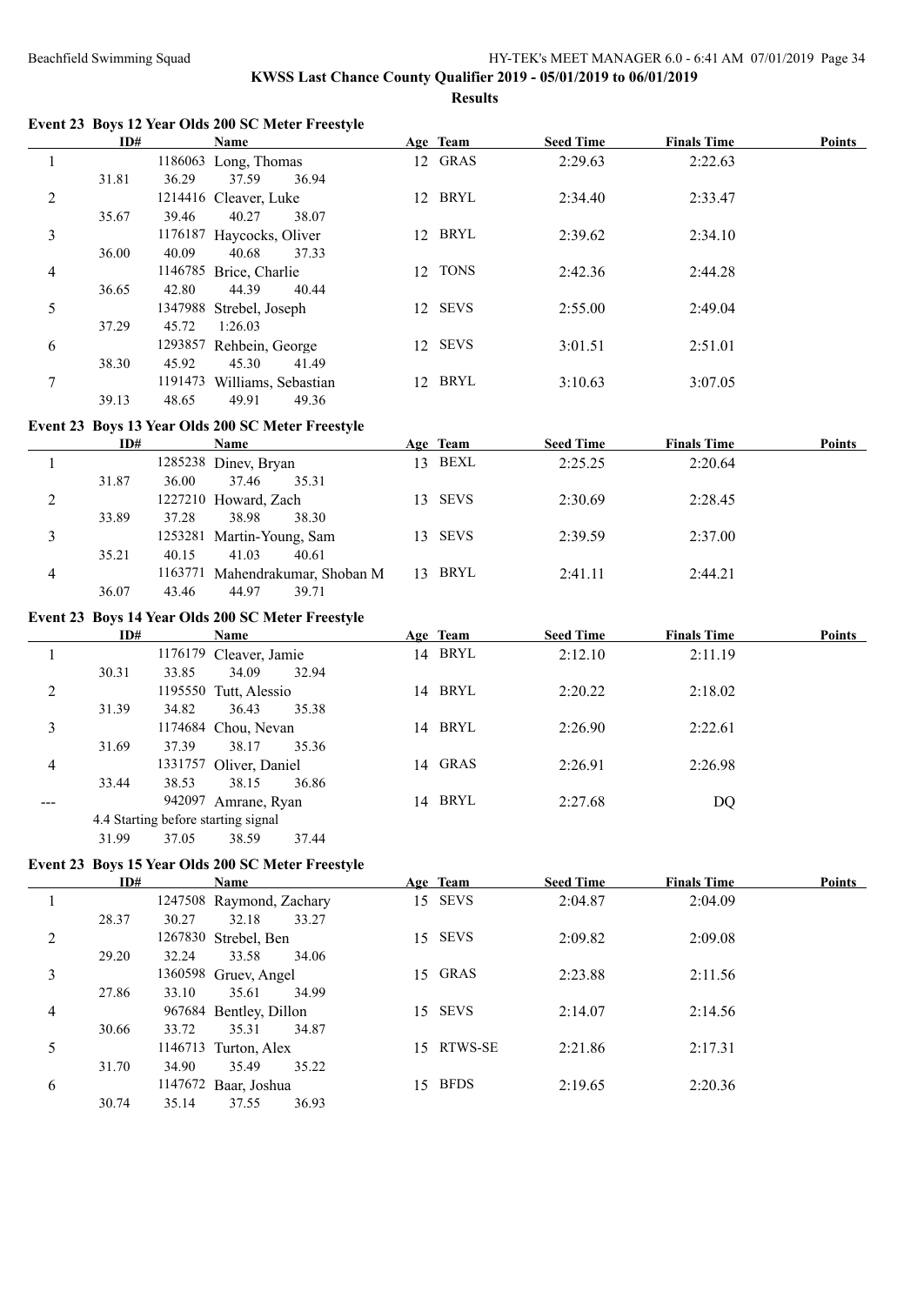|                | ID#   |       | (Event 23 Boys 15 Year Olds 200 SC Meter Freestyle)<br><b>Name</b>   | Age Team   | <b>Seed Time</b> | <b>Finals Time</b> | <b>Points</b> |
|----------------|-------|-------|----------------------------------------------------------------------|------------|------------------|--------------------|---------------|
| 7              |       |       | 923659 Long, James                                                   | 15 GRAS    | 2:30.40          | 2:28.01            |               |
|                | 34.04 | 37.82 | 39.47<br>36.68                                                       |            |                  |                    |               |
|                |       |       |                                                                      |            |                  |                    |               |
|                | ID#   |       | Event 23 Boys 16 Year Olds 200 SC Meter Freestyle<br>Name            | Age Team   | <b>Seed Time</b> | <b>Finals Time</b> | <b>Points</b> |
|                |       |       | 1159343 Seema Roca, Pablo                                            | 16 BEKL    | 2:12.30          | 2:11.01            |               |
| $\mathbf{1}$   |       |       | 35.32                                                                |            |                  |                    |               |
|                | 28.40 | 32.30 | 34.99                                                                |            |                  |                    |               |
|                |       |       | Event 23 Boys 17-99 200 SC Meter Freestyle                           |            |                  |                    |               |
|                | ID#   |       | Name                                                                 | Age Team   | <b>Seed Time</b> | <b>Finals Time</b> | <b>Points</b> |
| $\mathbf{1}$   |       |       | 718511 Eagling, Michael                                              | 19 BRYL    | 2:04.84          | 2:01.91            |               |
|                | 27.58 | 30.71 | 31.94<br>31.68                                                       |            |                  |                    |               |
| $\overline{c}$ |       |       | 1200357 Brighton, Daniel                                             | 17 BEXL    | 2:08.46          | 2:04.56            |               |
|                | 29.05 | 32.23 | 32.92<br>30.36                                                       |            |                  |                    |               |
| 3              |       |       | 933262 Runting, Thomas                                               | 18 GRAS    | 2:10.20          | 2:07.77            |               |
|                | 28.74 | 32.22 | 34.13<br>32.68                                                       |            |                  |                    |               |
| 4              |       |       | 916218 Baker, Brett                                                  | 17 BEXL    | 2:09.95          | 2:12.99            |               |
|                | 29.81 | 33.28 | 34.79<br>35.11                                                       |            |                  |                    |               |
| 5              |       |       | 716588 Brown, Luke                                                   | 19 BEXL    | 2:08.61          | 2:13.23            |               |
|                | 28.91 | 32.75 | 36.18<br>35.39                                                       |            |                  |                    |               |
|                |       |       | Event 24 Girls 10-11 200 SC Meter IM                                 |            |                  |                    |               |
|                | ID#   |       | <b>Name</b>                                                          | Age Team   | <b>Seed Time</b> | <b>Finals Time</b> | <b>Points</b> |
| $\mathbf{1}$   |       |       | 1348748 Field, Charlotte                                             | 11 OOJL    | 3:09.36          | 3:00.08            |               |
|                | 40.69 | 45.27 | 52.52<br>41.60                                                       |            |                  |                    |               |
| 2              |       |       | 1301387 Fornasier, Lilia                                             | 11 SEVS    | 3:11.27          | 3:03.19            |               |
|                | 41.24 | 46.67 | 54.89<br>40.39                                                       |            |                  |                    |               |
| 3              |       |       | 1335459 Everett, Jessica                                             | 11 BEXL    | 3:23.33          | 3:04.47            |               |
|                | 40.41 | 49.00 | 53.47<br>41.59                                                       |            |                  |                    |               |
| 4              |       |       | 1296117 Godfrey, Ruth                                                | 11 SEVS    | 3:21.21          | 3:09.08            |               |
|                | 41.61 | 48.62 | 59.53<br>39.32                                                       |            |                  |                    |               |
| 5              |       |       | 1255154 Sullivan, Imogen                                             | 11 BEXL    | 3:15.70          | 3:09.21            |               |
|                | 42.84 | 49.14 | 54.08<br>43.15                                                       |            |                  |                    |               |
| 6              |       |       | 1415053 Armstrong, Evie                                              | 11 SEVS    | NT               | 3:12.78            |               |
|                | 43.92 | 47.64 | 59.41<br>41.81                                                       |            |                  |                    |               |
| 7              |       |       | 1331777 Ramsay, Calli                                                | 10 GRAS    | 3:37.31          | 3:18.40            |               |
|                | 42.53 | 52.46 | 59.87<br>43.54                                                       |            |                  |                    |               |
|                |       |       | 1156629 Chaza, Chenai                                                | 11 GRAS    | 3:29.63          | DQ                 |               |
|                |       |       | 6.3 Left position on the back (other than to initiate a turn) - back |            |                  |                    |               |
|                | 42.35 | 47.70 | 42.79<br>54.40                                                       |            |                  |                    |               |
|                |       |       | Event 24 Girls 12 Year Olds 200 SC Meter IM                          |            |                  |                    |               |
|                | ID#   |       | <b>Name</b>                                                          | Age Team   | <b>Seed Time</b> | <b>Finals Time</b> | <b>Points</b> |
| $\mathbf{1}$   |       |       | 1380419 Gray, Fern                                                   | 12 SEVS    | 3:00.16          | 2:48.26            |               |
|                | 37.26 | 43.30 | 50.93<br>36.77                                                       |            |                  |                    |               |
| $\overline{c}$ |       |       | 1176175 Pickering, Beatrice                                          | 12 BRYL    | 2:56.45          | 2:48.32            |               |
|                | 36.41 | 43.28 | 50.95<br>37.68                                                       |            |                  |                    |               |
| 3              |       |       | 1262200 Serafini, Emily                                              | 12 BRYL    | 2:57.68          | 2:49.15            |               |
|                | 35.49 | 42.81 | 52.94<br>37.91                                                       |            |                  |                    |               |
| 4              |       |       | 1111057 Arundell, Kahlen                                             | 12 GRAS    | 2:55.00          | 2:49.30            |               |
|                | 37.43 | 41.90 | 54.81<br>35.16                                                       |            |                  |                    |               |
| 5              |       |       | 1406177 Griffiths, Olivia                                            | 12 RTWS-SE | 3:22.40          | 2:55.14            |               |
|                | 37.96 | 46.91 | 51.37<br>38.90                                                       |            |                  |                    |               |
| 6              |       |       | 1267835 Tovey, Amelia                                                | 12 SEVS    | 2:57.34          | 2:55.61            |               |
|                | 40.20 | 43.51 | 52.20<br>39.70                                                       |            |                  |                    |               |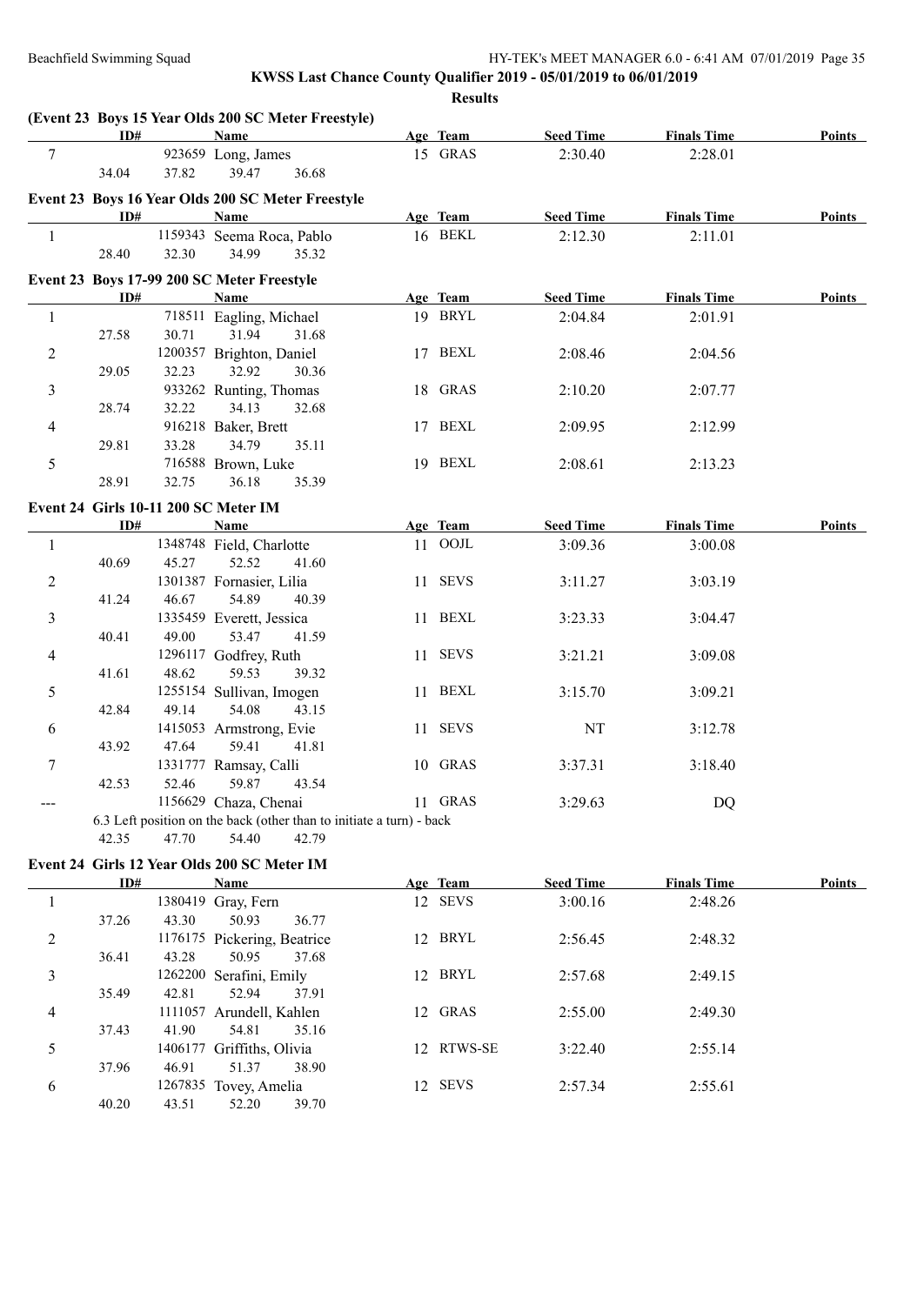#### **KWSS Last Chance County Qualifier 2019 - 05/01/2019 to 06/01/2019 Results**

|                          |       |       | (Event 24 Girls 12 Year Olds 200 SC Meter IM)                        |            |                  |                    |               |
|--------------------------|-------|-------|----------------------------------------------------------------------|------------|------------------|--------------------|---------------|
|                          | ID#   |       | <b>Name</b>                                                          | Age Team   | <b>Seed Time</b> | <b>Finals Time</b> | <b>Points</b> |
| $\tau$                   |       |       | 928905 Slattery, Megan                                               | 12 BRYL    | 3:05.99          | 3:01.42            |               |
|                          | 39.40 | 45.49 | 55.58<br>40.95                                                       |            |                  |                    |               |
| 8                        |       |       | 1324359 Bruin, Nell                                                  | 12 BEKL    | 3:22.90          | 3:15.07            |               |
|                          | 45.24 | 49.64 | 58.26<br>41.93                                                       |            |                  |                    |               |
| $\boldsymbol{9}$         |       |       | 1215709 Morse, Isabella                                              | 12 BEXL    | 3:19.30          | 3:15.24            |               |
|                          | 42.58 | 49.40 | 1:00.05<br>43.21                                                     |            |                  |                    |               |
| 10                       |       |       | 1236803 Turton, Erin                                                 | 12 RTWS-SE | 3:49.69          | 3:18.46            |               |
|                          | 43.50 | 51.68 | 59.81<br>43.47                                                       |            |                  |                    |               |
|                          |       |       | Event 24 Girls 13 Year Olds 200 SC Meter IM                          |            |                  |                    |               |
|                          | ID#   |       | Name                                                                 | Age Team   | <b>Seed Time</b> | <b>Finals Time</b> | Points        |
| $\mathbf{1}$             |       |       | 1155865 Brown, Emily                                                 | 13 SEVS    | 2:41.71          | 2:42.38            |               |
|                          | 36.98 | 43.22 | 45.46<br>36.72                                                       |            |                  |                    |               |
| $\overline{c}$           |       |       | 1281796 Marshall, Isla                                               | 13 RTWS-SE | 3:01.52          | 2:46.48            |               |
|                          | 38.03 | 41.37 | 50.77<br>36.31                                                       |            |                  |                    |               |
| 3                        |       |       | 895691 Burns, Lola                                                   | 13 BEKL    | 2:48.49          | 2:46.76            |               |
|                          | 35.24 | 43.73 | 51.70<br>36.09                                                       |            |                  |                    |               |
| 4                        |       |       | 1218646 Tricker, Grace                                               | 13 BEKL    | 2:49.10          | 2:47.78            |               |
|                          | 38.27 | 44.14 | 48.55<br>36.82                                                       |            |                  |                    |               |
| 5                        |       |       | 1211502 Deacon, Rosie                                                | 13 SEVS    | 2:48.32          | 2:49.15            |               |
|                          | 38.33 | 43.77 | 49.63<br>37.42                                                       |            |                  |                    |               |
| 6                        |       |       | 1218648 Seema Roca, Naledi                                           | 13 BEKL    | 2:53.19          | 2:49.32            |               |
|                          | 37.86 | 43.99 | 49.83<br>37.64                                                       |            |                  |                    |               |
| 7                        |       |       | 1276520 Singleterry, Cara                                            | 13 SEVS    | 3:04.83          | 2:58.86            |               |
|                          | 39.62 | 45.60 | 52.69<br>40.95                                                       |            |                  |                    |               |
| 8                        |       |       | 1244004 Tume, Grace                                                  | 13 OOJL    | 3:22.67          | 3:01.14            |               |
|                          | 40.86 | 45.85 | 53.74<br>40.69                                                       |            |                  |                    |               |
| 9                        |       |       | 1211846 Burke, Lilly-Rose                                            | 13 BFDS    | 3:12.53          | 3:05.32            |               |
|                          | 41.62 | 46.87 | 52.87<br>43.96                                                       |            |                  |                    |               |
| ---                      |       |       | 1218132 Wood, Ella                                                   | 13 SEVS    | 2:56.52          | DQ                 |               |
|                          |       |       | 6.3 Left position on the back (other than to initiate a turn) - back |            |                  |                    |               |
|                          | 37.49 | 44.84 | 51.25<br>34.89                                                       |            |                  |                    |               |
|                          |       |       |                                                                      |            |                  |                    |               |
|                          |       |       | Event 24 Girls 14 Year Olds 200 SC Meter IM                          |            |                  |                    |               |
|                          | ID#   |       | Name                                                                 | Age Team   | <b>Seed Time</b> | <b>Finals Time</b> | Points        |
| $\mathbf{1}$             |       |       | 1244244 Geake, Holly                                                 | 14 TONS    | 2:42.22          | 2:39.64            |               |
|                          | 35.96 | 41.64 | 44.60<br>37.44                                                       |            |                  |                    |               |
| $\boldsymbol{2}$         |       |       | 1228050 Sullivan, Madeleine                                          | 14 BEXL    | 2:47.20          | 2:40.15            |               |
|                          | 34.87 | 40.03 | 48.86<br>36.39                                                       |            |                  |                    |               |
| 3                        |       |       | 967680 Martin, Evie                                                  | 14 SEVS    | 2:48.35          | 2:46.20            |               |
|                          | 36.73 | 40.43 | 50.55<br>38.49                                                       |            |                  |                    |               |
| $\overline{\mathcal{A}}$ |       |       | 1268596 Sharp, Megan                                                 | 14 TONS    | 3:09.94          | 3:01.91            |               |
|                          | 39.21 | 46.21 | 41.81<br>54.68                                                       |            |                  |                    |               |
| 5                        |       |       | 1236784 Brookbank, Madeleine                                         | 14 RTWS-SE | 3:02.56          | 3:02.10            |               |
|                          | 39.09 | 47.69 | 53.12<br>42.20                                                       |            |                  |                    |               |
|                          |       |       | Event 24 Girls 15 Year Olds 200 SC Meter IM                          |            |                  |                    |               |
|                          | ID#   |       | <b>Name</b>                                                          | Age Team   | <b>Seed Time</b> | <b>Finals Time</b> | <b>Points</b> |
| $\mathbf{1}$             |       |       | 1161811 Durnford, Lily                                               | 15 BFDS    | 2:40.14          | 2:33.90            |               |
|                          | 33.55 | 38.59 | 45.23<br>36.53                                                       |            |                  |                    |               |

2 531092 Marter, Megan 15 SEVS 2:39.16 2:37.56

3 772615 Dolman, Grace 15 BFDS 2:45.16 2:44.54

4 1195547 Jolley-Ellis, Blythe 15 OOJL 2:47.24 2:46.02<br>37.22 42.37 51.90 34.53

34.29 40.64 45.69 36.94

35.63 42.88 48.32 37.71

 $37.22$   $42.37$   $51.90$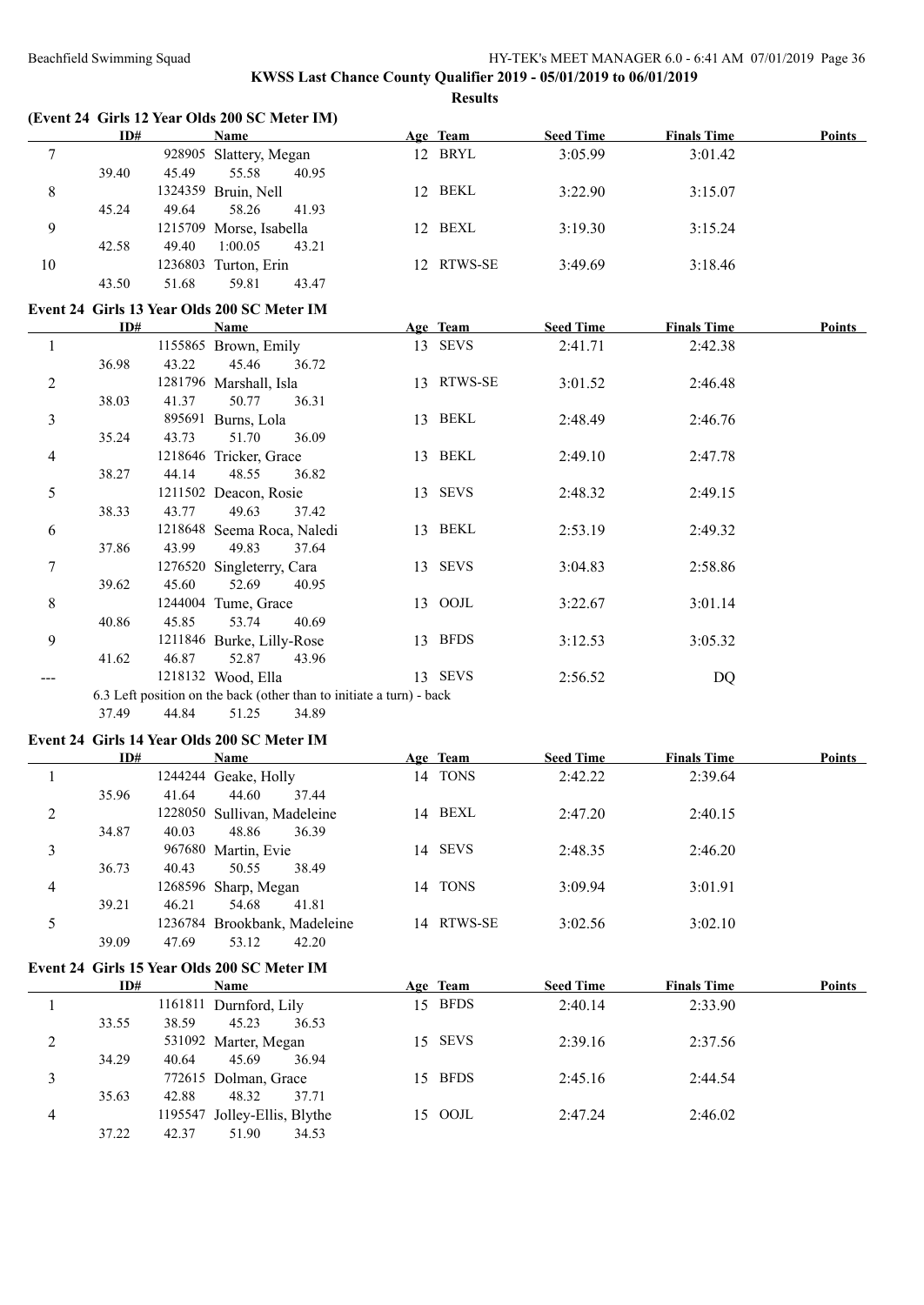**(Event 24 Girls 15 Year Olds 200 SC Meter IM)**

#### Beachfield Swimming Squad HY-TEK's MEET MANAGER 6.0 - 6:41 AM 07/01/2019 Page 37

|                | ID#   |       | <b>Name</b>                                       | Age Team   | <b>Seed Time</b> | <b>Finals Time</b> | <b>Points</b> |
|----------------|-------|-------|---------------------------------------------------|------------|------------------|--------------------|---------------|
| 5              |       |       | 1104960 Ray, Olivia                               | 15 GRAS    | 2:43.78          | 2:47.62            |               |
|                | 37.93 | 43.62 | 47.10<br>38.97                                    |            |                  |                    |               |
| 6              |       |       | 1265552 Butler, Chloe                             | 15 RTWS-SE | 2:46.22          | 2:48.77            |               |
|                | 35.34 | 43.03 | 51.79<br>38.61                                    |            |                  |                    |               |
| 7              |       |       | 1195557 Gough, Katie                              | 15 OOJL    | 2:54.79          | 2:54.31            |               |
|                | 37.71 | 44.89 | 51.94<br>39.77                                    |            |                  |                    |               |
| $\,8\,$        |       |       | 1195551 Barker, Christy                           | 15 OOJL    | 2:57.15          | 3:00.68            |               |
|                | 38.56 | 45.77 | 57.93<br>38.42                                    |            |                  |                    |               |
|                |       |       |                                                   |            |                  |                    |               |
|                |       |       | Event 24 Girls 16 Year Olds 200 SC Meter IM       |            |                  |                    |               |
|                | ID#   |       | <b>Name</b>                                       | Age Team   | <b>Seed Time</b> | <b>Finals Time</b> | <b>Points</b> |
| 1              |       |       | 956580 Van Selm, Emma                             | 16 BRYL    | 2:34.19          | 2:31.53            |               |
|                | 30.93 | 38.09 | 47.90<br>34.61                                    |            |                  |                    |               |
| $\overline{2}$ |       |       | 1106163 Bowie, Hannah                             | 16 MAIS    | 2:41.72          | 2:39.32            |               |
|                | 33.55 | 39.10 | 1:26.67                                           |            |                  |                    |               |
| $\overline{3}$ |       |       | 1242800 Whitehead, Milly                          | 16 OOJL    | 2:52.20          | 3:00.63            |               |
|                | 39.39 | 44.28 | 55.93<br>41.03                                    |            |                  |                    |               |
|                |       |       | Event 24 Girls 17-99 200 SC Meter IM              |            |                  |                    |               |
|                | ID#   |       | <b>Name</b>                                       | Age Team   | <b>Seed Time</b> | <b>Finals Time</b> | Points        |
| 1              |       |       | 901336 Leng, Alice                                | 17 OOJL    | 2:40.05          | 2:36.66            |               |
|                | 34.05 | 40.81 | 44.99<br>36.81                                    |            |                  |                    |               |
| $\overline{2}$ |       |       | 1195540 White, Zoe                                | 17 OOJL    | 2:50.05          | 2:55.01            |               |
|                | 38.65 | 43.73 | 37.87<br>54.76                                    |            |                  |                    |               |
|                |       |       |                                                   |            |                  |                    |               |
|                |       |       | Event 25 Boys 10-11 100 SC Meter Freestyle        |            |                  |                    |               |
|                | ID#   |       | Name                                              | Age Team   | <b>Seed Time</b> | <b>Finals Time</b> | <b>Points</b> |
| -1             |       |       | 1328797 Crombie, Jacob                            | 11 SEVS    | 1:18.04          | 1:13.35            |               |
|                | 34.92 | 38.43 |                                                   |            |                  |                    |               |
| $\overline{2}$ |       |       | 1373254 Carnegie, Jeremiah                        | 10 BEKL    | 1:18.73          | 1:16.65            |               |
|                | 35.62 | 41.03 |                                                   |            |                  |                    |               |
| 3              |       |       | 1255178 Belton, James                             | 11 BRYL    | 1:22.66          | 1:19.17            |               |
|                | 37.15 | 42.02 |                                                   |            |                  |                    |               |
| 4              |       |       | 1263662 Di Pace, Christian                        | 11 BRYL    | 1:29.63          | 1:19.97            |               |
|                | 38.62 | 41.35 |                                                   |            |                  |                    |               |
| 5              |       |       | 1287219 Bennett, Samuel                           | 11 MAIS    | 1:25.71          | 1:21.73            |               |
|                | 40.14 | 41.59 |                                                   |            |                  |                    |               |
| 6              |       |       | 1360301 Nikolic, Leo                              | 10 DARS    | 1:23.20          | 1:21.78            |               |
|                | 38.22 | 43.56 |                                                   |            |                  |                    |               |
| 7              |       |       | 1324262 Landeman, Sonny                           | 11 BRYL    | 1:31.41          | 1:23.12            |               |
|                | 39.78 | 43.34 |                                                   |            |                  |                    |               |
| 8              |       |       | 1423912 Meksenas, Daniel                          | 10 DARS    | 1:35.08          | 1:28.71            |               |
|                | 42.98 | 45.73 |                                                   |            |                  |                    |               |
| 9              |       |       | 1380864 Prendergast, Ewan                         | 10 TONS    | 1:30.90          | 1:28.93            |               |
|                | 41.29 | 47.64 |                                                   |            |                  |                    |               |
|                |       |       | Event 25 Boys 12 Year Olds 100 SC Meter Freestyle |            |                  |                    |               |
|                | ID#   |       | <b>Name</b>                                       | Age Team   | <b>Seed Time</b> | <b>Finals Time</b> | <b>Points</b> |
| 1              |       |       | 1186063 Long, Thomas                              | 12 GRAS    | 1:06.92          | 1:05.65            |               |
|                | 31.18 | 34.47 |                                                   |            |                  |                    |               |
| $\overline{c}$ |       |       | 1269408 Alli, Demi                                | 12 SEVS    | 1:08.77          | 1:06.38            |               |
|                | 31.82 | 34.56 |                                                   |            |                  |                    |               |
|                |       |       |                                                   |            |                  |                    |               |
| 3              |       |       | 1349642 Cowley Antelo, Ruben                      | 12 TONS    | 1:11.30          | 1:09.33            |               |
|                | 33.25 | 36.08 |                                                   |            |                  |                    |               |
| 4              |       |       | 1176187 Haycocks, Oliver                          | 12 BRYL    | 1:15.21          | 1:10.25            |               |
|                | 33.39 | 36.86 |                                                   |            |                  |                    |               |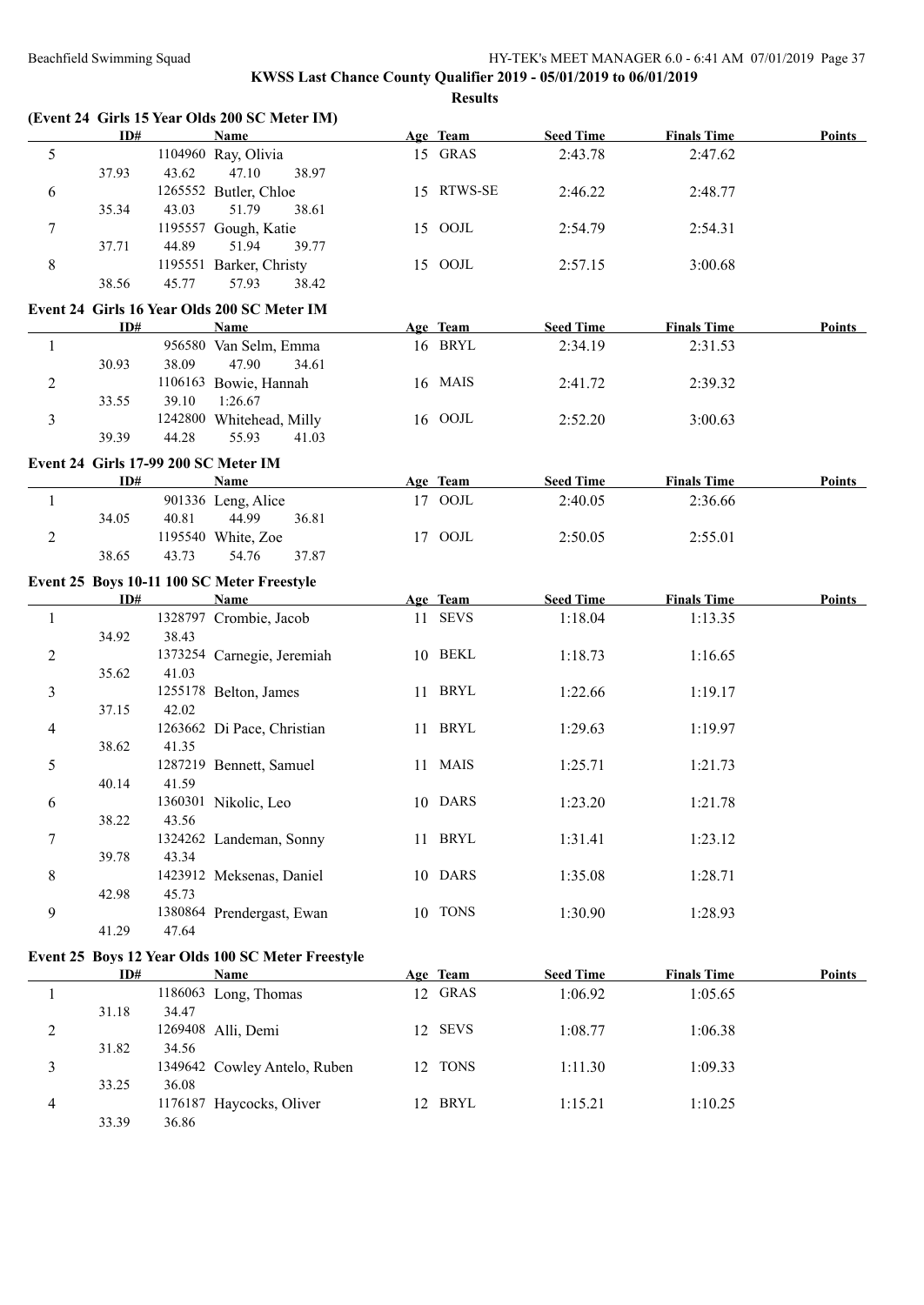|                              | ID#   |       | <b>Name</b>                                       | Age Team   | <b>Seed Time</b> | <b>Finals Time</b> | <b>Points</b> |
|------------------------------|-------|-------|---------------------------------------------------|------------|------------------|--------------------|---------------|
| 5                            |       |       | 1214416 Cleaver, Luke                             | 12 BRYL    | 1:13.30          | 1:11.03            |               |
|                              | 34.26 | 36.77 |                                                   |            |                  |                    |               |
| 6                            |       |       | 1341311 Annan, Hayden                             | 12 RTWS-SE | 1:21.36          | 1:11.14            |               |
|                              | 34.25 | 36.89 |                                                   |            |                  |                    |               |
| $\tau$                       |       |       | 1270947 Middleton, Alexander                      | 12 BRYL    | 1:16.46          | 1:12.19            |               |
|                              | 34.79 | 37.40 |                                                   |            |                  |                    |               |
| 8                            |       |       | 1146785 Brice, Charlie                            | 12 TONS    | 1:16.19          | 1:13.44            |               |
|                              | 35.29 | 38.15 |                                                   |            |                  |                    |               |
| 9                            |       |       | 1243527 Lecuyer, Edouard                          | 12 BRYL    | 1:20.31          | 1:14.88            |               |
|                              | 35.73 | 39.15 |                                                   |            |                  |                    |               |
| 10                           |       |       | 1245511 Dell'Accio, Roberto                       | 12 BRYL    | 1:31.32          | 1:17.80            |               |
|                              | 37.89 | 39.91 |                                                   |            |                  |                    |               |
| 11                           |       |       | 1347988 Strebel, Joseph                           | 12 SEVS    | 1:25.58          | 1:18.23            |               |
|                              | 36.69 | 41.54 |                                                   |            |                  |                    |               |
| 12                           |       |       | 1293857 Rehbein, George                           | 12 SEVS    | 1:23.48          | 1:19.81            |               |
|                              | 37.73 | 42.08 |                                                   |            |                  |                    |               |
| 13                           |       |       | 1230654 Lewis, Piran                              | 12 BRYL    | 1:25.22          | 1:22.68            |               |
|                              | 39.12 | 43.56 |                                                   |            |                  |                    |               |
| 14                           | 38.82 | 44.18 | 1283720 Isaacs, Harri                             | 12 TONS    | 1:30.69          | 1:23.00            |               |
|                              |       |       |                                                   | 12 BRYL    |                  |                    |               |
| 15                           | 39.65 | 43.70 | 1191473 Williams, Sebastian                       |            | 1:28.22          | 1:23.35            |               |
| 16                           |       |       | 1400023 Pahon, Alex                               | 12 DARS    | 1:33.07          | 1:25.44            |               |
|                              | 41.82 | 43.62 |                                                   |            |                  |                    |               |
| 17                           |       |       | 1221499 Devey, Zachary                            | 12 TONS    | 1:33.17          | 1:27.57            |               |
|                              | 41.65 | 45.92 |                                                   |            |                  |                    |               |
| 18                           |       |       | 1276197 Wise, Jack                                | 12 DARS    | 1:29.35          | 1:37.19            |               |
|                              | 44.91 | 52.28 |                                                   |            |                  |                    |               |
| 19                           |       |       | 1423919 Kader, Faahim                             | 12 DARS    | 1:45.51          | 1:40.79            |               |
|                              | 44.20 | 56.59 |                                                   |            |                  |                    |               |
| $\qquad \qquad \textbf{---}$ |       |       | 1391859 Charlesworth, Gabriel                     | 12 BRYL    | 1:23.60          | <b>DQ</b>          |               |
|                              |       |       | 4.4 Starting before starting signal               |            |                  |                    |               |
|                              | 39.53 | 45.25 |                                                   |            |                  |                    |               |
|                              |       |       | Event 25 Boys 13 Year Olds 100 SC Meter Freestyle |            |                  |                    |               |
|                              | ID#   |       | <b>Name</b>                                       | Age Team   | Seed Time        | <b>Finals Time</b> | Points        |
|                              |       |       |                                                   |            |                  |                    |               |

|                | ID#   |         | Name                        |    | Age Team    | <b>Seed Time</b> | <b>Finals Time</b> | <b>Points</b> |
|----------------|-------|---------|-----------------------------|----|-------------|------------------|--------------------|---------------|
|                |       |         | 1380865 Prendergast, Joshua | 13 | <b>TONS</b> | 1:03.38          | 1:02.01            |               |
|                | 29.90 | 32.11   |                             |    |             |                  |                    |               |
| $\overline{2}$ |       |         | 1285238 Diney, Bryan        |    | 13 BEXL     | 1:09.29          | 1:04.74            |               |
|                | 30.92 | 33.82   |                             |    |             |                  |                    |               |
| 3              |       |         | 1227210 Howard, Zach        |    | 13 SEVS     | 1:10.10          | 1:07.66            |               |
|                | 32.49 | 35.17   |                             |    |             |                  |                    |               |
| 4              |       |         | 1344169 Zouali, Adam        | 13 | BEXL        | 1:14.07          | 1:08.64            |               |
|                | 31.80 | 36.84   |                             |    |             |                  |                    |               |
| 5              |       |         | 1233455 Cooper, Max         | 13 | <b>SEVS</b> | 1:12.80          | 1:09.18            |               |
|                | 33.53 | 35.65   |                             |    |             |                  |                    |               |
| 6              |       |         | 1345706 Adams, Jarred       | 13 | GRAS        | 1:18.71          | 1:09.47            |               |
|                | 32.67 | 36.80   |                             |    |             |                  |                    |               |
| 7              |       |         | 1430846 Boyce, Tom          | 13 | <b>TONS</b> | 1:12.69          | 1:10.11            |               |
|                | 32.84 | 37.27   |                             |    |             |                  |                    |               |
| 8              |       |         | 1345704 Martin, Harrison    |    | 13 GRAS     | 1:13.31          | 1:11.26            |               |
|                | 34.38 | 36.88   |                             |    |             |                  |                    |               |
| 9              |       |         | 1334750 Nikolic, Alexander  | 13 | <b>DARS</b> | 1:17.97          | 1:16.39            |               |
|                | 35.41 | 40.98   |                             |    |             |                  |                    |               |
| 10             |       | 1328805 | Crombie, Joshua             | 13 | <b>SEVS</b> | 1:21.06          | 1:16.51            |               |
|                | 35.63 | 40.88   |                             |    |             |                  |                    |               |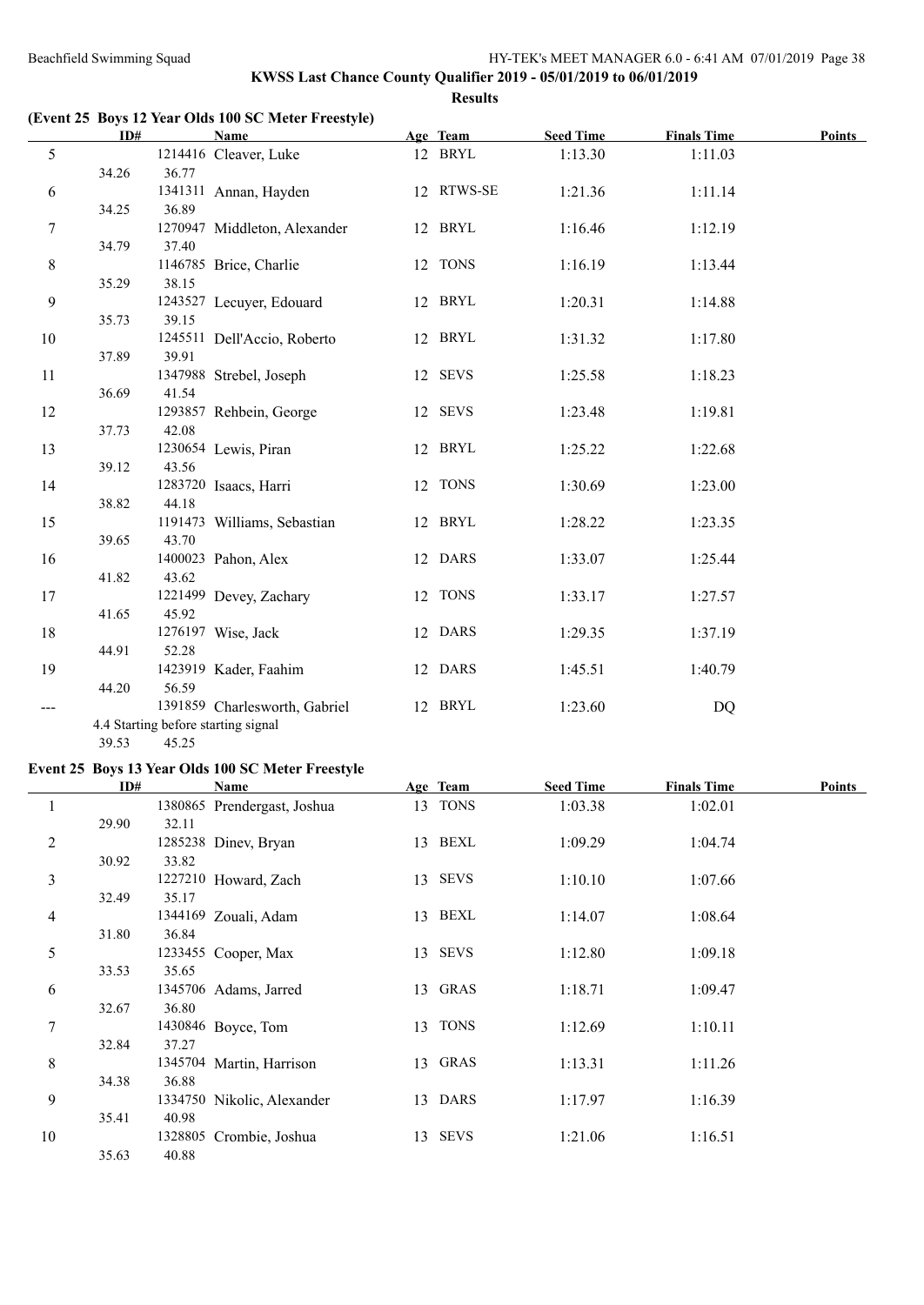**Event 25 Boys 14 Year Olds 100 SC Meter Freestyle**

|                  | ID#   |       | <b>Name</b>                                       | Age Team   | <b>Seed Time</b> | <b>Finals Time</b> | <b>Points</b> |
|------------------|-------|-------|---------------------------------------------------|------------|------------------|--------------------|---------------|
| $\mathbf{1}$     |       |       | 1155857 Creasey, Thomas                           | 14 SEVS    | 1:02.47          | 58.97              |               |
|                  | 28.66 | 30.31 |                                                   |            |                  |                    |               |
| $\overline{2}$   |       |       | 1176179 Cleaver, Jamie                            | 14 BRYL    | 1:01.41          | 59.88              |               |
|                  | 29.19 | 30.69 |                                                   |            |                  |                    |               |
| $\mathfrak{Z}$   |       |       | 1174684 Chou, Nevan                               | 14 BRYL    | 1:03.72          | 1:02.38            |               |
|                  | 30.07 | 32.31 |                                                   |            |                  |                    |               |
| $\overline{4}$   |       |       | 947932 Pickering, Sebastian                       | 14 BRYL    | 1:05.00          | 1:02.45            |               |
|                  | 30.16 | 32.29 |                                                   |            |                  |                    |               |
| 5                |       |       | 1195550 Tutt, Alessio                             | 14 BRYL    | 1:05.04          | 1:02.71            |               |
|                  | 30.06 | 32.65 |                                                   |            |                  |                    |               |
| $\sqrt{6}$       |       |       | 1176502 Hibbert, Caiden                           | 14 SEVS    | 1:04.77          | 1:03.69            |               |
|                  | 30.20 | 33.49 |                                                   |            |                  |                    |               |
| $\boldsymbol{7}$ |       |       | 1331757 Oliver, Daniel                            | 14 GRAS    | 1:06.89          | 1:06.08            |               |
|                  | 31.76 | 34.32 |                                                   |            |                  |                    |               |
| $8\,$            |       |       | 1227403 Delves, Adam                              | 14 RTWS-SE | 1:07.49          | 1:06.11            |               |
|                  | 31.95 | 34.16 |                                                   |            |                  |                    |               |
| $\mathbf{9}$     |       |       | 942097 Amrane, Ryan                               | 14 BRYL    | 1:11.07          | 1:07.12            |               |
|                  | 31.89 | 35.23 |                                                   |            |                  |                    |               |
| $10\,$           |       |       | 963117 Gear, Hayden                               | 14 SAMS    | 1:12.59          | 1:11.80            |               |
|                  | 33.91 | 37.89 |                                                   |            |                  |                    |               |
| 11               | 34.46 | 37.58 | 1164782 Caller, Jamie                             | 14 BLAS    | 1:16.31          | 1:12.04            |               |
|                  |       |       |                                                   |            |                  |                    |               |
|                  |       |       | Event 25 Boys 15 Year Olds 100 SC Meter Freestyle |            |                  |                    |               |
|                  | ID#   |       | <b>Name</b>                                       | Age Team   | <b>Seed Time</b> | <b>Finals Time</b> | Points        |
| $\mathbf{1}$     |       |       | 1360598 Gruev, Angel                              | 15 GRAS    | 1:01.81          | 57.44              |               |
|                  | 26.92 | 30.52 |                                                   |            |                  |                    |               |
| $\overline{c}$   |       |       | 1120742 Isaacs, Ollie                             | 15 TONS    | 57.75            | 58.15              |               |
|                  | 28.08 | 30.07 |                                                   |            |                  |                    |               |
| $\mathfrak{Z}$   |       |       | 1133615 Broomfield, Adam                          | 15 MAIS    | 59.80            | 59.93              |               |
|                  | 28.86 | 31.07 |                                                   |            |                  |                    |               |
| $\overline{4}$   |       | 31.40 | 967684 Bentley, Dillon                            | 15 SEVS    | 1:01.24          | 1:00.38            |               |
|                  | 28.98 |       |                                                   | 15 BFDS    |                  |                    |               |
| $\sqrt{5}$       | 29.04 | 31.60 | 1147672 Baar, Joshua                              |            | 1:06.65          | 1:00.64            |               |
| 6                |       |       | 1215701 Tunsley, Jamie                            | 15 BEXL    | 1:02.36          | 1:02.00            |               |
|                  | 29.76 | 32.24 |                                                   |            |                  |                    |               |
| $\boldsymbol{7}$ |       |       | 1146713 Turton, Alex                              | 15 RTWS-SE | 1:07.30          | 1:02.75            |               |
|                  | 29.90 | 32.85 |                                                   |            |                  |                    |               |
| $8\,$            |       |       | 923659 Long, James                                | 15 GRAS    | 1:09.06          | 1:06.85            |               |
|                  | 32.53 | 34.32 |                                                   |            |                  |                    |               |
| 9                |       |       | 1151189 Garg, Pranav                              | 15 OOJL    | 1:22.65          | 1:17.00            |               |
|                  | 36.63 | 40.37 |                                                   |            |                  |                    |               |

## **Event 25 Boys 16 Year Olds 100 SC Meter Freestyle**

|         | ID#   |       | <b>Name</b>             | Age Team | <b>Seed Time</b> | <b>Finals Time</b> | Points |
|---------|-------|-------|-------------------------|----------|------------------|--------------------|--------|
|         |       |       | 888473 Wise, George     | 16 DARS  | 58.60            | 58.26              |        |
|         | 28.34 | 29.92 |                         |          |                  |                    |        |
| C.<br>∠ |       |       | 1187763 Macklin, Andrew | 16 BEXL  | 1:05.09          | 1:00.92            |        |
|         | 28.73 | 32.19 |                         |          |                  |                    |        |
|         |       |       | 1296061 Szpunt, Maciej  | 16 SAMS  | 1:02.65          | 1:02.58            |        |
|         | 30.24 | 32.34 |                         |          |                  |                    |        |
|         |       |       | 852611 Morris, Charlie  | 16 BFDS  | 1:08.35          | 1:08.66            |        |
|         | 32.49 | 36.17 |                         |          |                  |                    |        |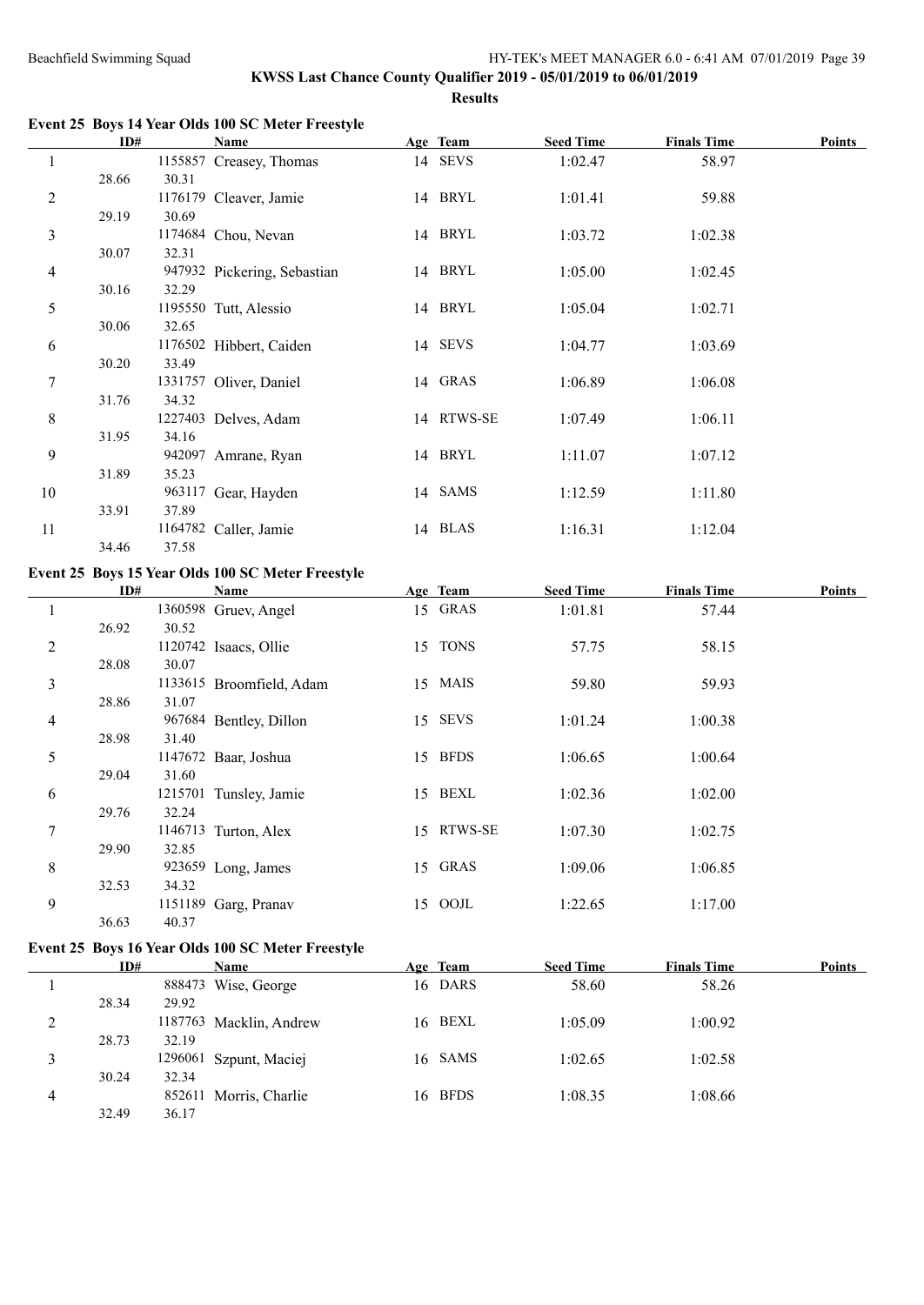| Event 25 Boys 17-99 100 SC Meter Freestyle |  |  |  |  |
|--------------------------------------------|--|--|--|--|
|--------------------------------------------|--|--|--|--|

|   | ID#   |       | Name                     |     | Age Team    | <b>Seed Time</b> | <b>Finals Time</b> | <b>Points</b> |
|---|-------|-------|--------------------------|-----|-------------|------------------|--------------------|---------------|
|   |       |       | 718511 Eagling, Michael  | 19  | BRYL        | 54.81            | 55.05              |               |
|   | 26.45 | 28.60 |                          |     |             |                  |                    |               |
| 2 |       |       | 822400 Durrant, Oliver   | 19  | <b>BFDS</b> | 55.41            | 55.58              |               |
|   | 26.75 | 28.83 |                          |     |             |                  |                    |               |
| 3 |       |       | 1200357 Brighton, Daniel | 17  | <b>BEXL</b> | 58.99            | 56.91              |               |
|   | 27.68 | 29.23 |                          |     |             |                  |                    |               |
| 4 |       |       | 776738 Bond, William     | 17  | <b>BRYL</b> | 57.50            | 57.69              |               |
|   | 27.81 | 29.88 |                          |     |             |                  |                    |               |
| 5 |       |       | 933262 Runting, Thomas   |     | 18 GRAS     | 59.65            | 58.98              |               |
|   | 28.54 | 30.44 |                          |     |             |                  |                    |               |
| 6 |       |       | 716588 Brown, Luke       | 19. | <b>BEXL</b> | 59.22            | 59.92              |               |
|   | 28.09 | 31.83 |                          |     |             |                  |                    |               |
| 7 |       |       | 916218 Baker, Brett      | 17  | <b>BEXL</b> | 1:00.25          | 1:00.21            |               |
|   | 29.32 | 30.89 |                          |     |             |                  |                    |               |

## **Event 26 Girls 10-11 100 SC Meter Butterfly**

| ID#   | Name                    | Age | <b>Team</b> | <b>Seed Time</b> | <b>Finals Time</b> | <b>Points</b> |
|-------|-------------------------|-----|-------------|------------------|--------------------|---------------|
|       | 1274484 Arundell, Bella |     | 10 GRAS     | 1.45.82          | 1:31.86            |               |
| 40.16 | 51.70                   |     |             |                  |                    |               |

# **Event 26 Girls 12 Year Olds 100 SC Meter Butterfly**

|   | ID#   |       | <b>Name</b>               |                | Age Team    | <b>Seed Time</b> | <b>Finals Time</b> | <b>Points</b> |
|---|-------|-------|---------------------------|----------------|-------------|------------------|--------------------|---------------|
|   |       |       | 1380419 Gray, Fern        |                | 12 SEVS     | 1:29.23          | 1:19.34            |               |
|   | 36.13 | 43.21 |                           |                |             |                  |                    |               |
| 4 |       |       | 1267837 Groves, Valentina |                | 12 SEVS     | 1:24.65          | 1:21.56            |               |
|   |       |       | 1147678 Fearn, Bethany    |                | 12 SAMS     | 1:32.50          | 1:24.55            |               |
|   | 37.27 | 47.28 |                           |                |             |                  |                    |               |
| 6 |       |       | 928905 Slattery, Megan    | $\overline{2}$ | BRYL        | 1:32.26          | 1:31.33            |               |
|   | 39.97 | 51.36 |                           |                |             |                  |                    |               |
|   |       |       | 1152319 Mitchell, Kara    | $12 -$         | <b>BFDS</b> | 1:49.53          | 1:39.46            |               |
|   | 41.20 | 58.26 |                           |                |             |                  |                    |               |

#### **Event 26 Girls 13 Year Olds 100 SC Meter Butterfly**

|                         | ID#   |         | Name                                               |    | Age Team    | <b>Seed Time</b> | <b>Finals Time</b> | <b>Points</b> |
|-------------------------|-------|---------|----------------------------------------------------|----|-------------|------------------|--------------------|---------------|
|                         |       | 1273751 | Armstrong, Millie                                  | 13 | <b>SEVS</b> | 1:15.80          | 1:12.03            |               |
|                         | 33.65 | 38.38   |                                                    |    |             |                  |                    |               |
| $\overline{c}$          |       |         | 1281369 Roberts, Martha                            | 13 | <b>SEVS</b> | 1:18.10          | 1:14.94            |               |
|                         | 34.07 | 40.87   |                                                    |    |             |                  |                    |               |
| $\overline{\mathbf{3}}$ |       |         | 1176519 Murphy, Isla                               | 13 | <b>SEVS</b> | 1:24.07          | 1:17.50            |               |
|                         | 36.02 | 41.48   |                                                    |    |             |                  |                    |               |
| $\overline{4}$          |       |         | 1236792 Arnell, Connie                             | 13 | RTWS-SE     | 1:21.37          | 1:17.59            |               |
|                         | 35.55 | 42.04   |                                                    |    |             |                  |                    |               |
| 5                       |       |         | 1155865 Brown, Emily                               | 13 | <b>SEVS</b> | 1:17.73          | 1:20.13            |               |
|                         | 37.85 | 42.28   |                                                    |    |             |                  |                    |               |
| 6                       |       | 1102152 | Conway, Florence                                   | 13 | BRYL        | 1:25.53          | 1:20.99            |               |
|                         | 37.28 | 43.71   |                                                    |    |             |                  |                    |               |
| 7                       |       | 1267833 | Lauerman, Rosie                                    | 13 | <b>SEVS</b> | 1:24.72          | 1:21.59            |               |
|                         | 35.87 | 45.72   |                                                    |    |             |                  |                    |               |
| 8                       |       |         | 1262177 Tooby, Neve                                | 13 | OOJL        | 1:40.00          | 1:30.62            |               |
|                         | 40.64 | 49.98   |                                                    |    |             |                  |                    |               |
|                         |       |         | Event 26 Girls 14 Year Olds 100 SC Meter Butterfly |    |             |                  |                    |               |
|                         | ID#   |         | Name                                               |    | Age Team    | <b>Seed Time</b> | <b>Finals Time</b> | <b>Points</b> |
| $*1$                    |       |         | 941729 Ebbage, Caitlin                             |    | 14 TONS     | NT               | 1:05.56            |               |

31.20 34.36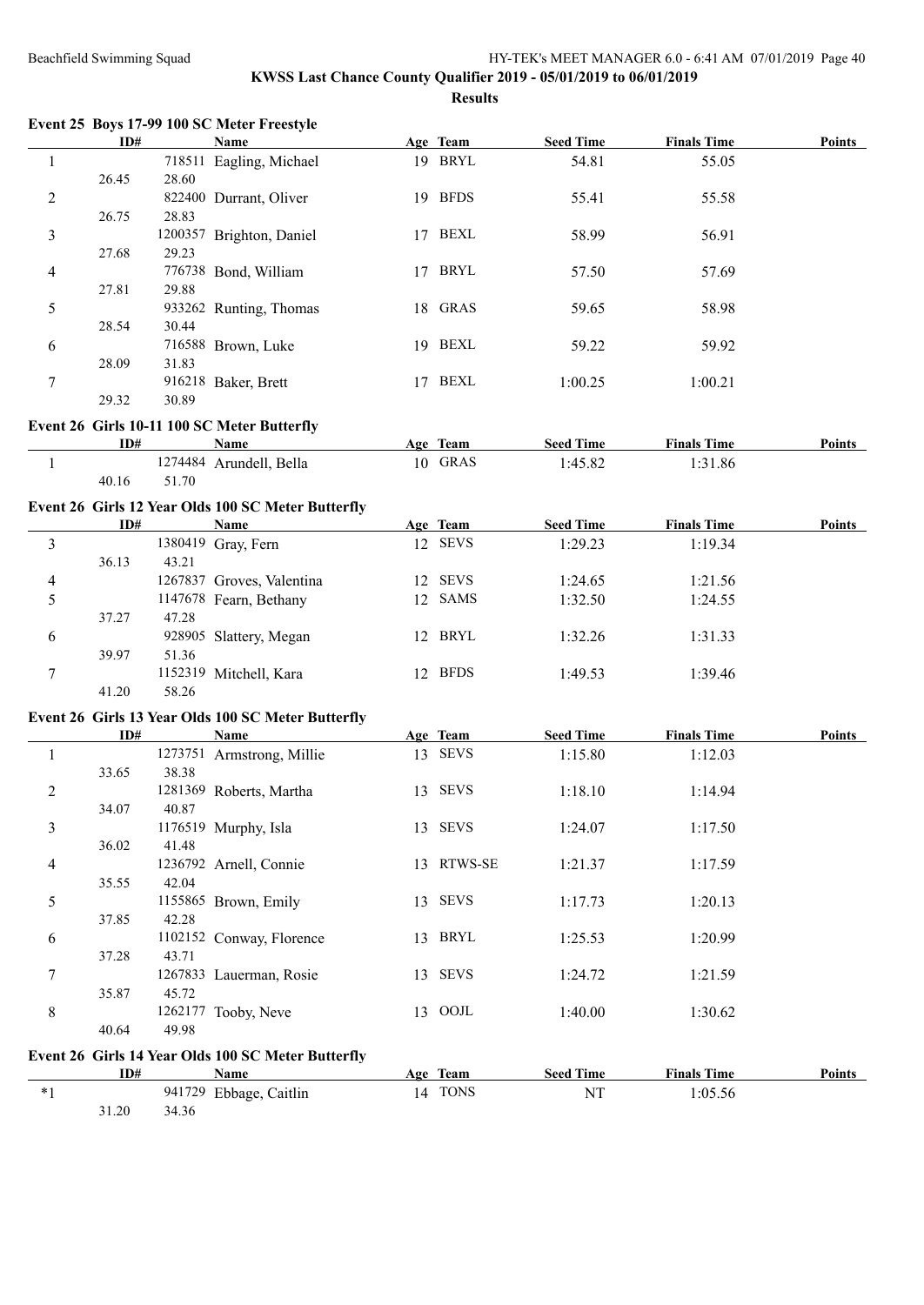## **KWSS Last Chance County Qualifier 2019 - 05/01/2019 to 06/01/2019 Results**

**(Event 26 Girls 14 Year Olds 100 SC Meter Butterfly)**

|      | ID#   |         | Name                                       |    | Age Team    | <b>Seed Time</b> | <b>Finals Time</b> | <b>Points</b> |
|------|-------|---------|--------------------------------------------|----|-------------|------------------|--------------------|---------------|
| $*1$ |       | 1176487 | Watson, Elspeth                            |    | 14 SEVS     | 1:09.01          | 1:09.18            |               |
|      | 32.80 | 36.38   |                                            |    |             |                  |                    |               |
| $*2$ |       |         | 1291517 Nisbet, Erin                       | 14 | <b>TONS</b> | NT               | 1:07.85            |               |
|      | 32.40 | 35.45   |                                            |    |             |                  |                    |               |
| $*2$ |       |         | 1137484 Carter, Lenka                      | 14 | BRYL        | 1:15.80          | 1:12.26            |               |
|      | 33.45 | 38.81   |                                            |    |             |                  |                    |               |
| 3    |       |         | 1246022 Berenger-Fleming, Evie             | 14 | <b>BRYL</b> | 1:14.20          | 1:12.62            |               |
|      | 32.88 | 39.74   |                                            |    |             |                  |                    |               |
| 4    |       |         | 1133136 Hall, Freya                        |    | 14 DARS     | 1:16.80          | 1:18.35            |               |
|      | 36.96 | 41.39   |                                            |    |             |                  |                    |               |
|      |       |         | 1236784 Brookbank, Madeleine               | 14 | RTWS-SE     | 1:39.97          | DQ                 |               |
|      |       |         | 8.3 Movements of the legs not simultaneous |    |             |                  |                    |               |

41.41 50.49

#### **Event 26 Girls 15 Year Olds 100 SC Meter Butterfly**

|   | ID#   |         | Name                         |    | Age Team    | <b>Seed Time</b> | <b>Finals Time</b> | Points |
|---|-------|---------|------------------------------|----|-------------|------------------|--------------------|--------|
|   |       | 1133101 | Allen, Eleanor               |    | 15 SEVS     | 1:13.99          | 1:12.55            |        |
|   | 33.22 | 39.33   |                              |    |             |                  |                    |        |
| 2 |       | 1161811 | Durnford, Lily               | 15 | <b>BFDS</b> | 1:15.06          | 1:13.01            |        |
|   | 33.80 | 39.21   |                              |    |             |                  |                    |        |
| 3 |       |         | 772615 Dolman, Grace         | 15 | <b>BFDS</b> | 1:15.54          | 1:13.06            |        |
|   | 35.60 | 37.46   |                              |    |             |                  |                    |        |
| 4 |       |         | 956555 Follis, Elizabeth     |    | 15 BRYL     | 1:12.63          | 1:13.07            |        |
|   | 32.57 | 40.50   |                              |    |             |                  |                    |        |
| 5 |       |         | 1195547 Jolley-Ellis, Blythe |    | 15 OOJL     | 1:19.40          | 1:19.36            |        |
|   | 36.97 | 42.39   |                              |    |             |                  |                    |        |
| 6 |       |         | 1187773 Sumner, Beth         |    | 15 BEXL     | 1:20.75          | 1:19.93            |        |
|   | 37.76 | 42.17   |                              |    |             |                  |                    |        |
| 7 |       |         | 1265552 Butler, Chloe        |    | 15 RTWS-SE  | 1:16.32          | 1:20.02            |        |
|   | 36.34 | 43.68   |                              |    |             |                  |                    |        |
| 8 |       | 1236801 | Shanks, Hannah               |    | 15 RTWS-SE  | 1:21.33          | 1:21.14            |        |
|   | 36.82 | 44.32   |                              |    |             |                  |                    |        |
| 9 |       | 1195551 | Barker, Christy              |    | 15 OOJL     | 1:20.24          | 1:21.77            |        |
|   | 39.60 | 42.17   |                              |    |             |                  |                    |        |

#### **Event 26 Girls 16 Year Olds 100 SC Meter Butterfly**

|   | ID#   | <b>Name</b>             | Age | <b>Team</b> | <b>Seed Time</b> | <b>Finals Time</b> | <b>Points</b> |
|---|-------|-------------------------|-----|-------------|------------------|--------------------|---------------|
|   |       | 1115864 Lauerman, Aoife | 16. | <b>SEVS</b> | l:10.29          | 1:09.53            |               |
|   | 32.54 | 36.99                   |     |             |                  |                    |               |
| ∼ |       | 1165486 McKean, Georgia |     | 16 GRAS     | 1:11.70          | l:11.54            |               |
|   | 33.11 | 38.43                   |     |             |                  |                    |               |

## **Event 26 Girls 17-99 100 SC Meter Butterfly**

|   | ID#   |         | Name                   |    | Age Team    | <b>Seed Time</b> | <b>Finals Time</b> | <b>Points</b> |
|---|-------|---------|------------------------|----|-------------|------------------|--------------------|---------------|
|   |       |         | 956554 Follis, Maddie  | 17 | BRYL        | 1:10.30          | 1:09.31            |               |
|   | 32.02 | 37.29   |                        |    |             |                  |                    |               |
| 2 |       |         | 944659 Cutajar, Lilli  | 17 | OOJL        | 1:13.07          | 1:12.44            |               |
|   | 32.84 | 39.60   |                        |    |             |                  |                    |               |
| 3 |       |         | 919724 Caller, Jodie   | 17 | <b>BLAS</b> | 1:15.20          | 1:12.95            |               |
|   | 34.89 | 38.06   |                        |    |             |                  |                    |               |
| 4 |       |         | 310433 Mitchell, Jodie | 21 | <b>BFDS</b> | 1:12.57          | 1:14.43            |               |
|   | 34.64 | 39.79   |                        |    |             |                  |                    |               |
| 5 |       | 1102775 | West, Alethea          | 17 | OOJL        | 1:16.12          | 1:18.08            |               |
|   | 36.31 | 41.77   |                        |    |             |                  |                    |               |
| 6 |       | 1195540 | White, Zoe             |    | 17 OOJL     | 1:19.15          | 1:23.90            |               |
|   | 38.76 | 45.14   |                        |    |             |                  |                    |               |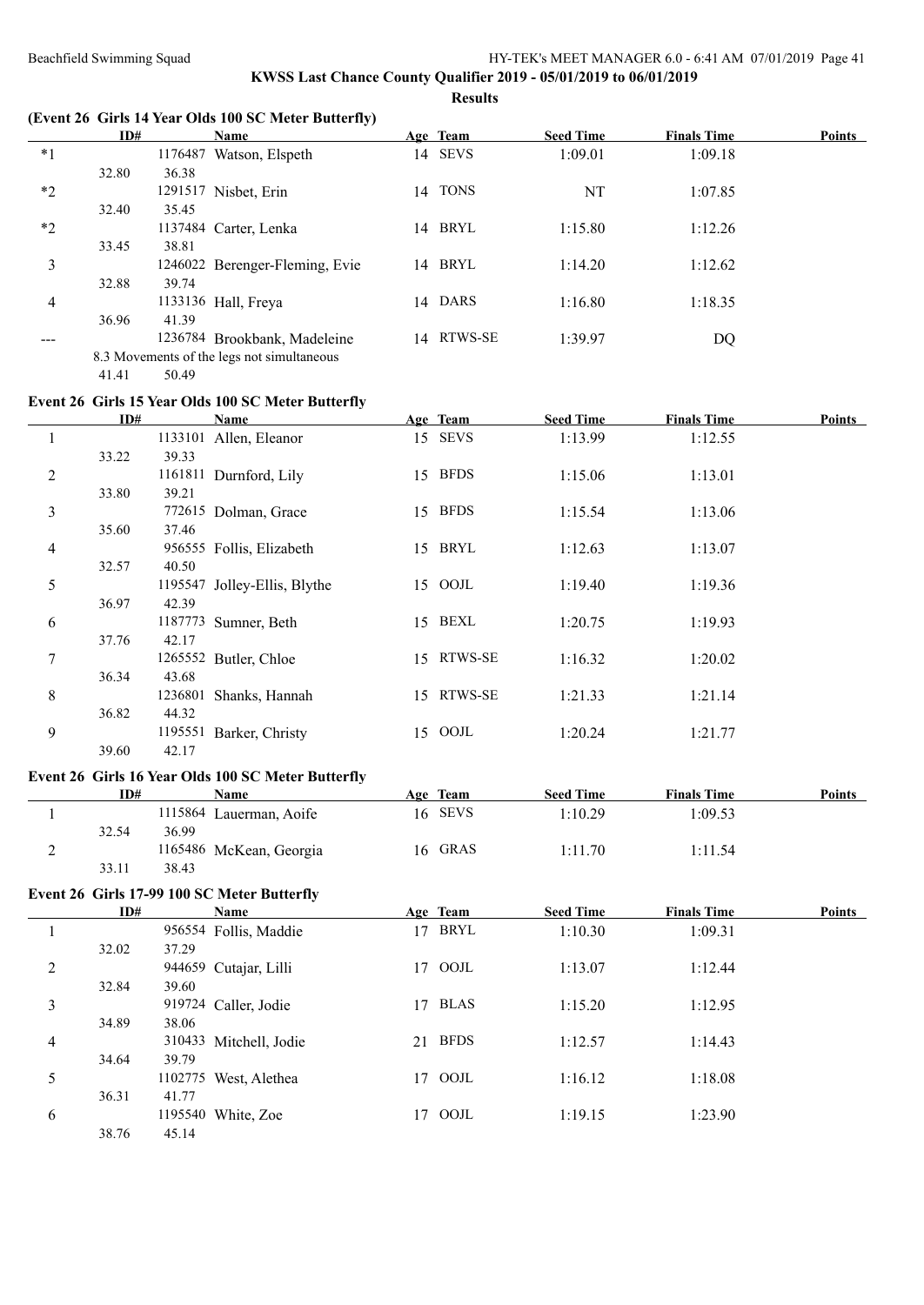#### **KWSS Last Chance County Qualifier 2019 - 05/01/2019 to 06/01/2019 Results**

**Event 27 Boys 10-11 50 SC Meter Backstroke ID# Name Age Team Seed Time Finals Time Points** 1 1206197 Burke, Toby 11 SEVS 38.23 36.91 2 1373254 Carnegie, Jeremiah 10 BEKL 40.50 38.67 3 1328797 Crombie, Jacob 11 SEVS 42.39 39.95 4 1359967 Williams, Sonny 11 BLAS 42.76 41.08 5 1287219 Bennett, Samuel 11 MAIS 41.75 41.12 6 1330058 Cross, Samuel 11 DARS 44.80 41.31 7 1380863 Prendergast, Connor 11 TONS 45.00 43.47 8 1324262 Landeman, Sonny 11 BRYL 45.20 43.53 9 1380864 Prendergast, Ewan 10 TONS 44.19 44.14 10 1423912 Meksenas, Daniel 10 DARS 48.60 46.15 11 1430845 Boyce, Oliver 11 TONS 50.09 46.35 **Event 27 Boys 12 Year Olds 50 SC Meter Backstroke ID# Name Age Team Seed Time Finals Time Points** 1 1186063 Long, Thomas 12 GRAS 36.60 35.90 2 1146785 Brice, Charlie 12 TONS 38.38 36.38 3 1310480 Le, Nam 12 BEXL 38.68 37.45 4 1349642 Cowley Antelo, Ruben 12 TONS 38.57 37.57 5 1341311 Annan, Hayden 12 RTWS-SE 40.30 38.43 6 1270947 Middleton, Alexander 12 BRYL 40.40 39.32 7 1176187 Haycocks, Oliver 12 BRYL 39.82 39.86 8 1191473 Williams, Sebastian 12 BRYL 39.75 40.13 9 1245511 Dell'Accio, Roberto 12 BRYL 42.43 40.97 10 1243527 Lecuyer, Edouard 12 BRYL 41.02 41.24 11 1230654 Lewis, Piran 12 BRYL 42.54 42.34 12 1400023 Pahon, Alex 12 DARS 46.24 43.06 13 1347988 Strebel, Joseph 12 SEVS 46.06 43.38 14 1293857 Rehbein, George 12 SEVS 43.05 43.91 15 1221499 Devey, Zachary 12 TONS 51.84 48.01 16 1283720 Isaacs, Harri 12 TONS 44.28 49.17 17 1423919 Kader, Faahim 12 DARS 53.76 52.29 **Event 27 Boys 13 Year Olds 50 SC Meter Backstroke ID# Name Age Team Seed Time Finals Time Points** 1 1316777 Ryan, Samuel 13 OOJL 33.70 31.68 2 1380865 Prendergast, Joshua 13 TONS 32.56 31.77 3 1265526 Bourne, Max 13 RTWS-SE 35.45 34.05 4 1227210 Howard, Zach 13 SEVS 36.92 35.16 5 1323836 Lees, Olly 13 RTWS-SE 39.24 36.46 6 1233455 Cooper, Max 13 SEVS 39.10 38.15 7 1345706 Adams, Jarred 13 GRAS 38.34 38.26 8 1344169 Zouali, Adam 13 BEXL 43.48 38.99 9 1345704 Martin, Harrison 13 GRAS 40.36 39.13 10 1430846 Boyce, Tom 13 TONS 40.29 39.28 11 1225418 Hamilton-Smith, Jeremy 13 GRAS 42.60 39.47 12 1328805 Crombie, Joshua 13 SEVS 44.45 42.06 13 1211849 Burke, Jack 13 BFDS 58.37 48.88 **Event 27 Boys 14 Year Olds 50 SC Meter Backstroke ID# Name Age Team Seed Time Finals Time Points** 1 1155857 Creasey, Thomas 14 SEVS 33.33 31.42 2 947932 Pickering, Sebastian 14 BRYL 34.42 33.06 3 1195550 Tutt, Alessio 14 BRYL 37.09 35.73 4 1227403 Delves, Adam 14 RTWS-SE 36.08 35.74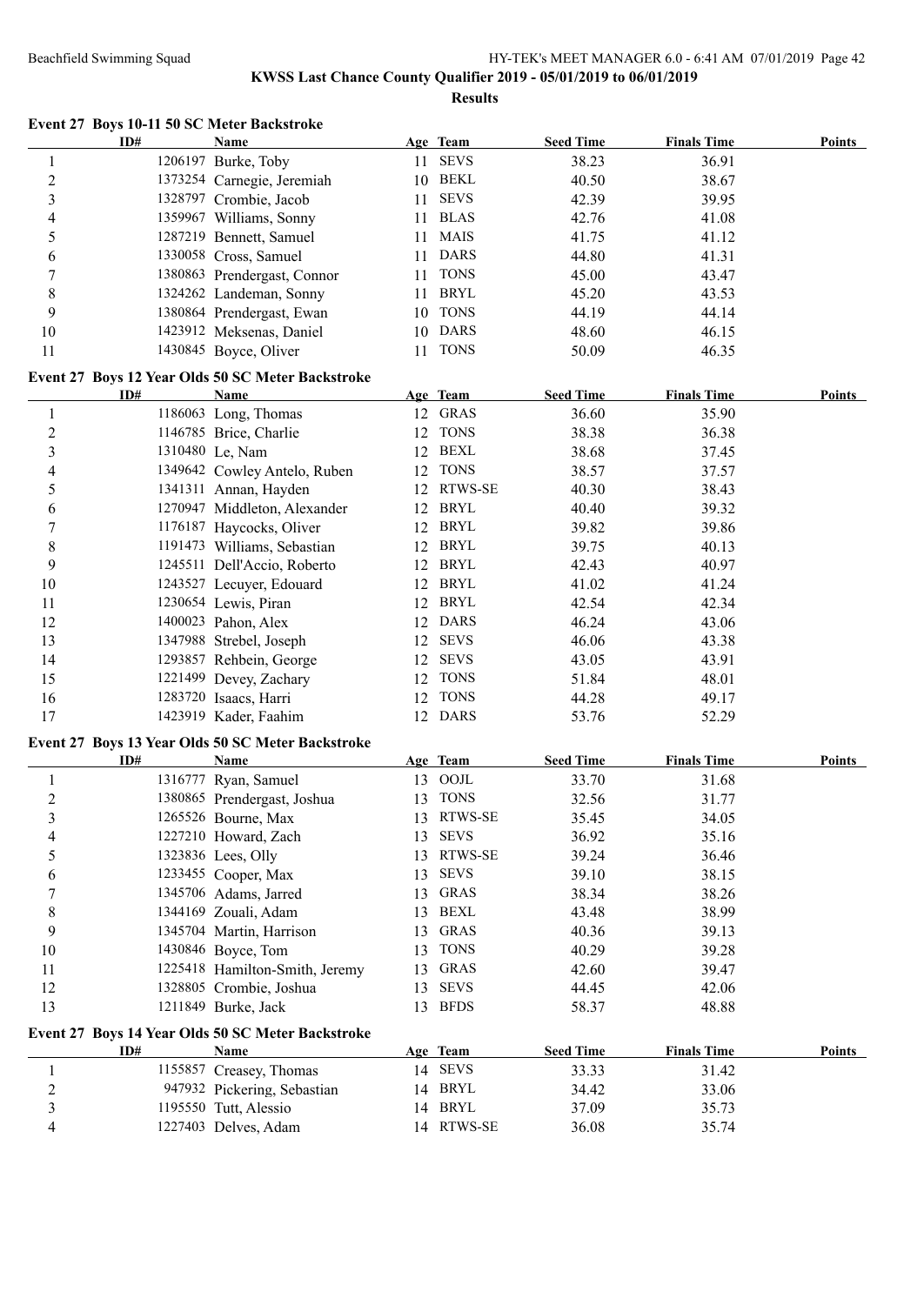|                         | ID#                                        | (Event 27 Boys 14 Year Olds 50 SC Meter Backstroke)<br><b>Name</b> |    | Age Team    | <b>Seed Time</b> | <b>Finals Time</b> | Points        |
|-------------------------|--------------------------------------------|--------------------------------------------------------------------|----|-------------|------------------|--------------------|---------------|
| 5                       |                                            | 816445 Hoy, Matthew                                                |    | 14 RTWS-SE  | 37.45            | 36.35              |               |
| 6                       |                                            | 1331757 Oliver, Daniel                                             |    | 14 GRAS     | 37.14            | 36.43              |               |
| 7                       |                                            | 942097 Amrane, Ryan                                                |    | 14 BRYL     | 36.57            | 36.51              |               |
|                         |                                            | Event 27 Boys 15 Year Olds 50 SC Meter Backstroke                  |    |             |                  |                    |               |
|                         | ID#                                        | <b>Name</b>                                                        |    | Age Team    | <b>Seed Time</b> | <b>Finals Time</b> | <b>Points</b> |
| 1                       |                                            | 1147672 Baar, Joshua                                               |    | 15 BFDS     | 31.17            | 31.41              |               |
| $\overline{c}$          |                                            | 1215701 Tunsley, Jamie                                             |    | 15 BEXL     | 32.65            | 31.55              |               |
| 3                       |                                            | 1120742 Isaacs, Ollie                                              |    | 15 TONS     | 32.40            | 32.54              |               |
| 4                       |                                            | 967023 Henbest, Toby                                               |    | 15 TONS     | 34.43            | 32.91              |               |
| 5                       |                                            | 1146713 Turton, Alex                                               | 15 | RTWS-SE     | 35.62            | 33.40              |               |
| 6                       |                                            | 923659 Long, James                                                 | 15 | <b>GRAS</b> | 34.98            | 33.56              |               |
| 7                       |                                            | 762680 Rajput, Rishi                                               | 15 | <b>GRAS</b> | 36.15            | 33.82              |               |
| 8                       |                                            | 1268768 Berry, Thomas                                              |    | 15 SAMS     | 33.66            | 33.91              |               |
| 9                       |                                            | 967684 Bentley, Dillon                                             | 15 | <b>SEVS</b> | 34.55            | 34.11              |               |
| 10                      |                                            | 1136411 Morse, Oliver                                              |    | 15 BEXL     | 35.29            | 34.23              |               |
| 11                      |                                            | 1151189 Garg, Pranav                                               |    | 15 OOJL     | 42.76            | 41.58              |               |
|                         |                                            | Event 27 Boys 16 Year Olds 50 SC Meter Backstroke                  |    |             |                  |                    |               |
|                         | ID#                                        | <b>Name</b>                                                        |    | Age Team    | <b>Seed Time</b> | <b>Finals Time</b> | <b>Points</b> |
| 1                       |                                            | 963116 Gear, Ethan                                                 |    | 16 SAMS     | 31.85            | 31.10              |               |
| $\overline{c}$          |                                            | 1187763 Macklin, Andrew                                            | 16 | <b>BEXL</b> | 34.29            | 33.31              |               |
| 3                       |                                            | 852611 Morris, Charlie                                             |    | 16 BFDS     | 37.02            | 36.19              |               |
|                         | Event 27 Boys 17-99 50 SC Meter Backstroke |                                                                    |    |             |                  |                    |               |
|                         | ID#                                        | Name                                                               |    | Age Team    | <b>Seed Time</b> | <b>Finals Time</b> | Points        |
| 1                       |                                            | 776738 Bond, William                                               |    | 17 BRYL     | 30.30            | 30.26              |               |
| $\overline{2}$          |                                            | 895704 Goode, Samuel                                               | 17 | <b>BEKL</b> | 30.00            | 31.93              |               |
| 3                       |                                            | 933262 Runting, Thomas                                             |    | 18 GRAS     | 32.58            | 31.99              |               |
| 4                       |                                            | 916218 Baker, Brett                                                |    | 17 BEXL     | 33.08            | 33.70              |               |
|                         | Event 28 Girls 10-11 50 SC Meter Freestyle |                                                                    |    |             |                  |                    |               |
|                         | ID#                                        | <b>Name</b>                                                        |    | Age Team    | <b>Seed Time</b> | <b>Finals Time</b> | <b>Points</b> |
| 1                       |                                            | 1255154 Sullivan, Imogen                                           |    | 11 BEXL     | 35.77            | 33.79              |               |
| $\overline{c}$          |                                            | 1156629 Chaza, Chenai                                              | 11 | <b>GRAS</b> | 35.19            | 33.88              |               |
| 3                       |                                            | 1348748 Field, Charlotte                                           | 11 | OOJL        | 35.69            | 34.80              |               |
| 4                       |                                            | 1301387 Fornasier, Lilia                                           |    | 11 SEVS     | 36.51            | 34.89              |               |
|                         |                                            | 1335459 Everett, Jessica                                           |    | 11 BEXL     | 35.98            | 34.98              |               |
| 6                       |                                            | 1179870 Bentley, Sophia                                            |    | 11 DARS     | 36.12            | 35.31              |               |
| 7                       |                                            | 1331777 Ramsay, Calli                                              | 10 | GRAS        | 37.25            | 35.74              |               |
| 8                       |                                            | 1233240 Orchard, Isabel                                            | 11 | <b>BRYL</b> | 36.62            | 35.98              |               |
| 9                       |                                            | 1349639 Rogers, Ellie                                              | 11 | <b>TONS</b> | 38.67            | 36.08              |               |
| 10                      |                                            | 1415053 Armstrong, Evie                                            | 11 | <b>SEVS</b> | 37.66            | 36.44              |               |
| 11                      |                                            | 1423916 Deller, Lilly                                              | 10 | <b>DARS</b> | 37.58            | 36.83              |               |
| 12                      |                                            | 1312400 Craig, Sophie                                              | 11 | <b>SEVS</b> | 38.33            | 36.86              |               |
| 13                      |                                            | 1380861 Smith, Amalie                                              | 10 | <b>TONS</b> | 36.72            | 37.27              |               |
| 14                      |                                            | 1359134 Holland, Summer                                            | 11 | <b>SEVS</b> | 39.64            | 37.83              |               |
| 15                      |                                            | 1270848 Cioran, Olivia                                             | 11 | OOJL        | 39.14            | 38.12              |               |
| 16                      |                                            | 1417209 Parton, Elodie                                             | 10 | <b>TONS</b> | 42.78            | 41.10              |               |
|                         |                                            | Event 28 Girls 12 Year Olds 50 SC Meter Freestyle                  |    |             |                  |                    |               |
|                         | ID#                                        | <b>Name</b>                                                        |    | Age Team    | <b>Seed Time</b> | <b>Finals Time</b> | <b>Points</b> |
| 1                       |                                            | 1176175 Pickering, Beatrice                                        |    | 12 BRYL     | 30.27            | 30.47              |               |
| $\overline{\mathbf{c}}$ |                                            | 1111057 Arundell, Kahlen                                           | 12 | <b>GRAS</b> | 30.71            | 30.51              |               |
| 3                       |                                            | 1200446 Dobson, Alice                                              |    | 12 RTWS-SE  | 32.96            | 31.93              |               |
|                         |                                            |                                                                    |    |             |                  |                    |               |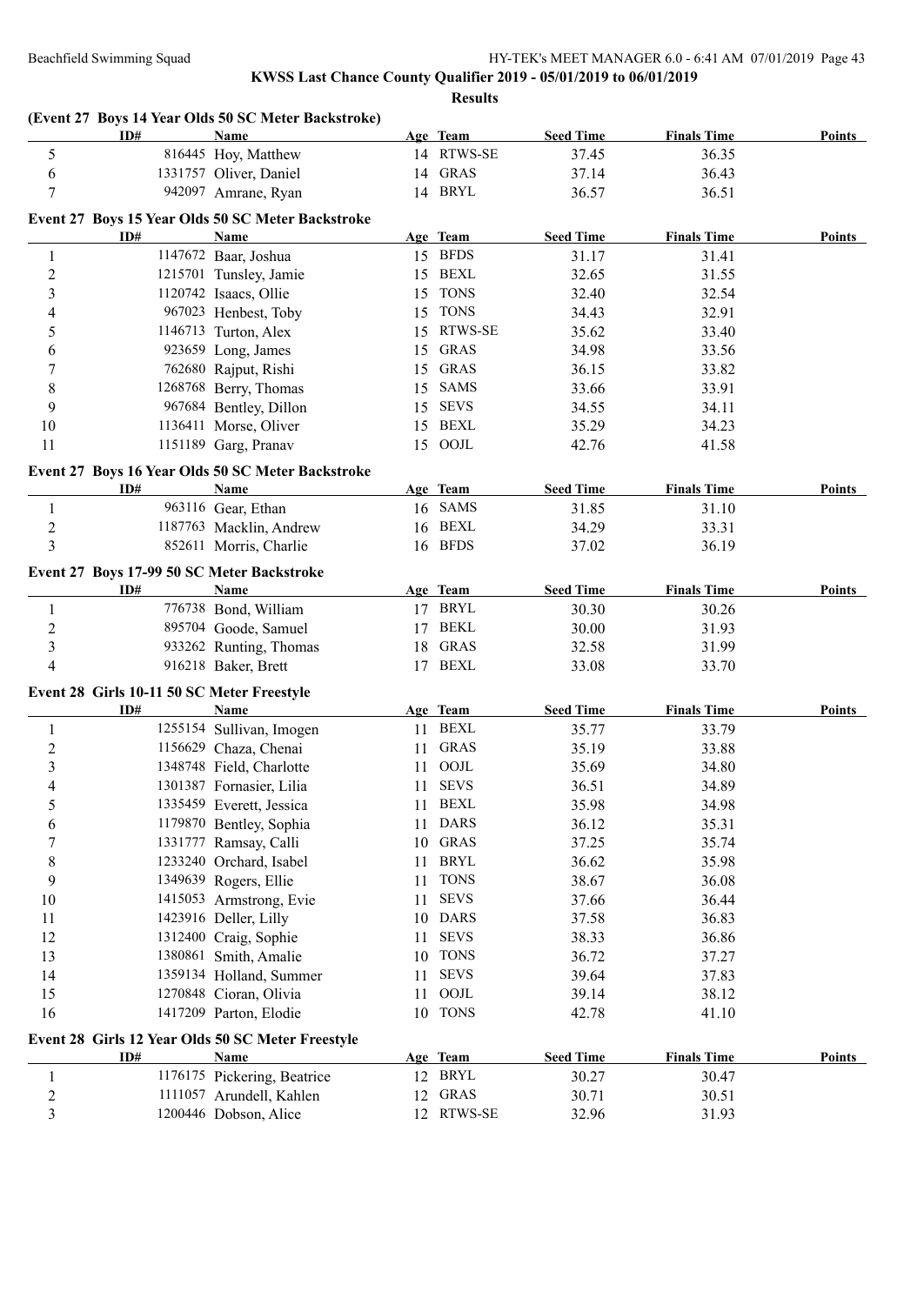# **KWSS Last Chance County Qualifier 2019 - 05/01/2019 to 06/01/2019**

**Results**

|                  |     | (Event 28 Girls 12 Year Olds 50 SC Meter Freestyle) |    |                |                  |                    |               |
|------------------|-----|-----------------------------------------------------|----|----------------|------------------|--------------------|---------------|
|                  | ID# | <b>Name</b>                                         |    | Age Team       | <b>Seed Time</b> | <b>Finals Time</b> | <b>Points</b> |
| 4                |     | 1406177 Griffiths, Olivia                           |    | 12 RTWS-SE     | 34.27            | 32.57              |               |
| 5                |     | 1373284 Taylor, Louise                              | 12 | <b>BEKL</b>    | 33.65            | 32.84              |               |
| 6                |     | 1323833 Ginbey, Evie                                | 12 | RTWS-SE        | 34.16            | 33.31              |               |
| 7                |     | 1147678 Fearn, Bethany                              | 12 | <b>SAMS</b>    | 34.50            | 33.75              |               |
| $\,$ $\,$        |     | 1245517 Howard, Lisa                                | 12 | <b>BRYL</b>    | 35.59            | 34.03              |               |
| 9                |     | 1345906 Pascoe, Sarah                               | 12 | <b>TONS</b>    | 36.34            | 34.22              |               |
| 10               |     | 1152319 Mitchell, Kara                              | 12 | <b>BFDS</b>    | 34.28            | 34.24              |               |
| 11               |     | 928905 Slattery, Megan                              |    | 12 BRYL        | 34.26            | 34.56              |               |
| 12               |     | 1206201 Chambers, Maisie                            |    | 12 SEVS        | 37.38            | 35.09              |               |
| 13               |     | 1324359 Bruin, Nell                                 |    | 12 BEKL        | 36.06            | 35.72              |               |
| 14               |     | 1215709 Morse, Isabella                             |    | 12 BEXL        | 38.18            | 35.82              |               |
| 15               |     | 1239660 Rousell, Nieve                              | 12 | <b>GRAS</b>    | 37.50            | 35.93              |               |
| 16               |     | 1262671 Rolfe, Sophie                               |    | 12 BFDS        | 36.40            | 36.53              |               |
| 17               |     | 1137489 Bello-Mendoza, Megan                        |    | 12 BRYL        | 38.47            | 37.05              |               |
| 18               |     | 1350430 Russon, Emelia                              |    | 12 SAMS        | 39.31            | 37.32              |               |
|                  |     | Event 28 Girls 13 Year Olds 50 SC Meter Freestyle   |    |                |                  |                    |               |
|                  | ID# | Name                                                |    | Age Team       | <b>Seed Time</b> | <b>Finals Time</b> | <b>Points</b> |
| $\overline{2}$   |     | 1273751 Armstrong, Millie                           |    | 13 SEVS        | 30.50            | 30.42              |               |
| $*3$             |     | 1176519 Murphy, Isla                                | 13 | <b>SEVS</b>    | 31.26            | 30.77              |               |
| $*3$             |     | 1218132 Wood, Ella                                  | 13 | <b>SEVS</b>    | 32.56            | 30.77              |               |
| 5                |     | 1281369 Roberts, Martha                             | 13 | <b>SEVS</b>    | 30.91            | 30.90              |               |
| 6                |     | 1255180 Pratt, Anjola                               | 13 | <b>SEVS</b>    | 31.37            | 30.91              |               |
|                  |     |                                                     |    | <b>RTWS-SE</b> | 31.97            |                    |               |
| 7                |     | 1236782 Barwick, Lily                               | 13 | BEKL           |                  | 30.99              |               |
| 8                |     | 895691 Burns, Lola                                  | 13 |                | 31.10            | 31.18              |               |
| 9                |     | 1281796 Marshall, Isla                              | 13 | <b>RTWS-SE</b> | 32.59            | 31.25              |               |
| 10               |     | 1211502 Deacon, Rosie                               | 13 | <b>SEVS</b>    | 32.02            | 31.49              |               |
| 11               |     | 1376568 Kirkby, Phoebe                              | 13 | <b>TONS</b>    | 31.49            | 31.76              |               |
| 12               |     | 1102152 Conway, Florence                            | 13 | <b>BRYL</b>    | 32.87            | 31.85              |               |
| 13               |     | 1247354 Bond, Lauren                                | 13 | OOJL           | 34.05            | 32.15              |               |
| 14               |     | 1240611 Van Selm, Jessica                           | 13 | <b>BRYL</b>    | 33.00            | 32.20              |               |
| 15               |     | 1267833 Lauerman, Rosie                             | 13 | <b>SEVS</b>    | 33.67            | 32.78              |               |
| 16               |     | 1276520 Singleterry, Cara                           | 13 | <b>SEVS</b>    | 33.02            | 33.05              |               |
| 17               |     | 1262177 Tooby, Neve                                 | 13 | OOJL           | 35.73            | 33.09              |               |
| 18               |     | 1185253 Mulheron, Ella M                            |    | 13 BRYL        | 34.79            | 33.27              |               |
| 19               |     | 1424069 Kolte, Sakshi                               |    | 13 BRYL        | 35.55            | 33.32              |               |
|                  |     | Event 28 Girls 14 Year Olds 50 SC Meter Freestyle   |    |                |                  |                    |               |
|                  | ID# | <b>Name</b>                                         |    | Age Team       | <b>Seed Time</b> | <b>Finals Time</b> | <b>Points</b> |
| $*1$             |     | 1291517 Nisbet, Erin                                |    | 14 TONS        | NT               | 28.98              |               |
| $*1$             |     | 1246022 Berenger-Fleming, Evie                      | 14 | <b>BRYL</b>    | 29.20            | 29.43              |               |
| $\boldsymbol{2}$ |     | 1176487 Watson, Elspeth                             | 14 | <b>SEVS</b>    | 29.68            | 29.53              |               |
| 3                |     | 1137484 Carter, Lenka                               | 14 | <b>BRYL</b>    | 29.80            | 29.60              |               |
| 4                |     | 1121909 Devey, Mia                                  | 14 | <b>TONS</b>    | 30.02            | 30.13              |               |
| 5                |     | 943812 Billings, Katie                              |    | 14 BRYL        | 30.39            | 30.55              |               |
| $*6$             |     | 1211632 Howard, Lilly                               |    | 14 BLAS        | 30.04            | 31.13              |               |
| $*6$             |     | 1120731 Baker, Amelia                               |    | 14 RTWS-SE     | 31.18            | 31.13              |               |
| 8                |     | 1244244 Geake, Holly                                | 14 | <b>TONS</b>    | 31.99            | 31.16              |               |
| 9                |     | 1133136 Hall, Freya                                 | 14 | <b>DARS</b>    | 31.65            | 31.25              |               |
| $10\,$           |     | 967680 Martin, Evie                                 | 14 | <b>SEVS</b>    | 31.79            | 31.60              |               |
| 11               |     | 956542 Dobb, Heidi                                  |    | 14 BRYL        | 31.59            | 31.96              |               |
| 12               |     | 1119447 Simpson, Betty                              | 14 | <b>SEVS</b>    | 32.64            | 32.23              |               |
| 13               |     | 1384240 Kuszneruk, Agata                            | 14 | OOJL           | 33.11            | 32.61              |               |
| 14               |     | 1150267 Burke, Bethany                              |    | 14 SEVS        | 34.12            | 33.38              |               |
|                  |     |                                                     |    |                |                  |                    |               |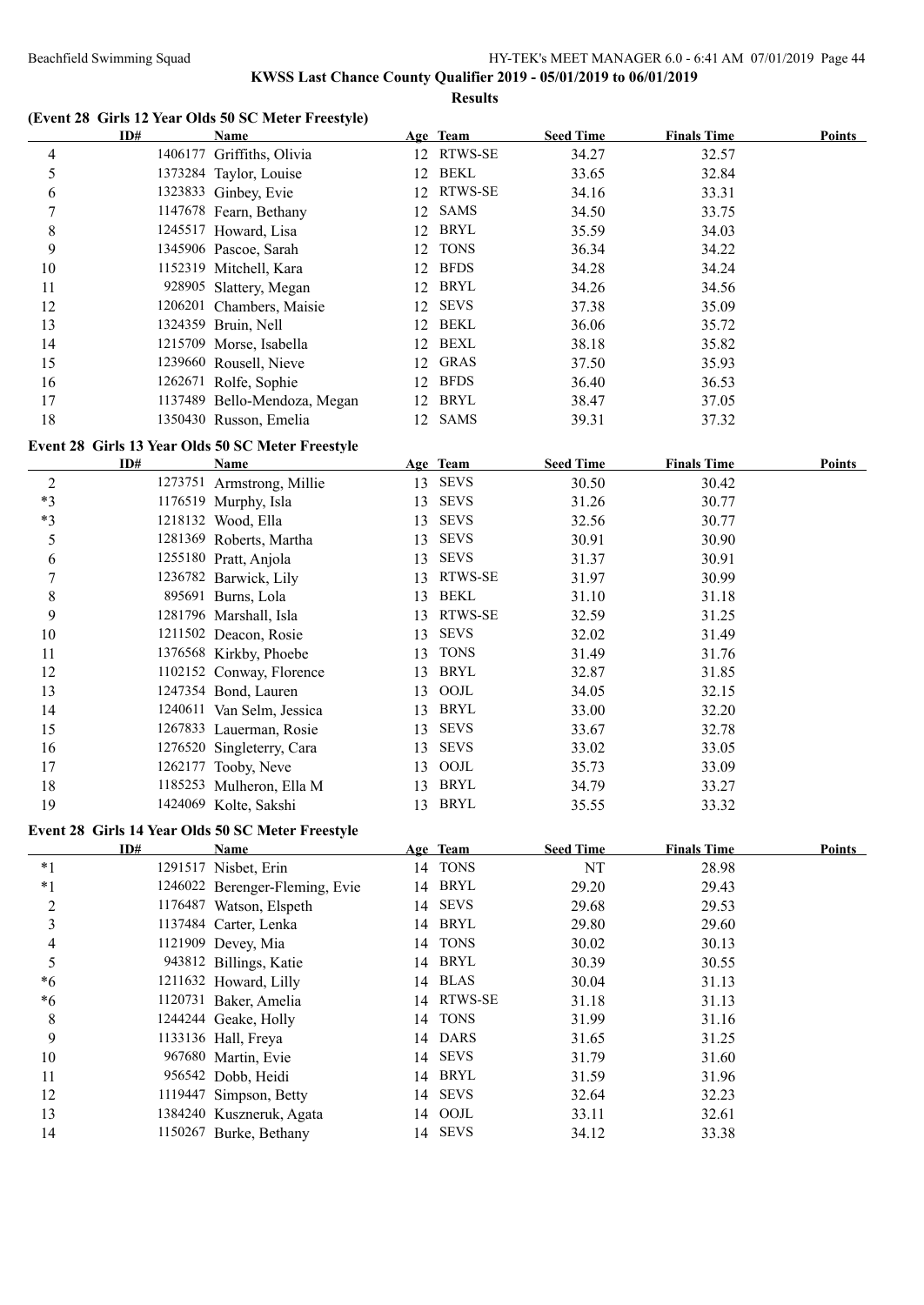|                  | ID#                                        | Name                                              |    | Age Team    | <b>Seed Time</b> | <b>Finals Time</b> | <b>Points</b> |
|------------------|--------------------------------------------|---------------------------------------------------|----|-------------|------------------|--------------------|---------------|
| 15               |                                            | 1236784 Brookbank, Madeleine                      |    | 14 RTWS-SE  | 33.20            | 34.65              |               |
| 16               |                                            | 1268596 Sharp, Megan                              |    | 14 TONS     | 33.98            | 35.64              |               |
|                  |                                            | Event 28 Girls 15 Year Olds 50 SC Meter Freestyle |    |             |                  |                    |               |
|                  | ID#                                        | Name                                              |    | Age Team    | <b>Seed Time</b> | <b>Finals Time</b> | Points        |
| 1                |                                            | 1133101 Allen, Eleanor                            |    | 15 SEVS     | 30.06            | 29.77              |               |
| $\boldsymbol{2}$ |                                            | 1195547 Jolley-Ellis, Blythe                      |    | 15 OOJL     | 29.73            | 29.97              |               |
| $\mathfrak{Z}$   |                                            | 531092 Marter, Megan                              |    | 15 SEVS     | 30.30            | 30.13              |               |
| 4                |                                            | 1161811 Durnford, Lily                            | 15 | <b>BFDS</b> | 30.36            | 30.49              |               |
| 5                |                                            | 1201386 Prideaux, Charlotte                       | 15 | SEVS        | 31.11            | 30.52              |               |
| 6                |                                            | 1245503 Menteath, Shannon                         |    | 15 BRYL     | 31.07            | 30.59              |               |
| 7                |                                            | 1236801 Shanks, Hannah                            | 15 | RTWS-SE     | 32.34            | 30.93              |               |
| 8                |                                            | 1195557 Gough, Katie                              | 15 | OOJL        | 32.48            | 31.60              |               |
| 9                |                                            | 1262681 Young, Nell                               |    | 15 GRAS     | 31.65            | 31.67              |               |
| 10               |                                            | 1227607 Rousell, Holly                            |    | 15 GRAS     | 32.69            | 31.83              |               |
| 11               |                                            | 1262204 Cioran, Alexandra                         | 15 | OOJL        | 32.78            | 31.89              |               |
| 12               |                                            | 981479 Quayle, Annabelle                          |    | 15 BRYL     | 33.03            | 32.15              |               |
| 13               |                                            | 1104960 Ray, Olivia                               | 15 | <b>GRAS</b> | 32.41            | 32.66              |               |
| 14               |                                            | 1188843 Hopper, Leoni                             |    | 15 BFDS     | 33.28            | 32.81              |               |
| 15               |                                            | 1188844 Hopper, Amelia                            |    | 15 BFDS     | 33.31            | 34.14              |               |
| 16               |                                            | 1176501 Vanderlanh-McKeown, Cleo                  | 15 | <b>TONS</b> | 34.10            | 34.45              |               |
| 17               |                                            | 1195551 Barker, Christy                           |    | 15 OOJL     | 33.06            | 35.33              |               |
|                  |                                            |                                                   |    |             |                  |                    |               |
|                  |                                            | Event 28 Girls 16 Year Olds 50 SC Meter Freestyle |    |             |                  |                    |               |
|                  | ID#                                        | <b>Name</b>                                       |    | Age Team    | <b>Seed Time</b> | <b>Finals Time</b> | <b>Points</b> |
| 1                |                                            | 956580 Van Selm, Emma                             |    | 16 BRYL     | 27.15            | 27.13              |               |
| $\boldsymbol{2}$ |                                            | 1133100 Lodge, Milly                              |    | 16 SEVS     | 29.49            | 29.09              |               |
| 3                |                                            | 1115864 Lauerman, Aoife                           |    | 16 SEVS     | 30.36            | 29.35              |               |
| 4                |                                            | 1165486 McKean, Georgia                           | 16 | <b>GRAS</b> | 30.10            | 29.77              |               |
| 5                |                                            | 1106163 Bowie, Hannah                             | 16 | MAIS        | 29.90            | 29.89              |               |
| 6                |                                            | 966975 Thomson, Noemie                            | 16 | <b>TONS</b> | 30.24            | 30.13              |               |
| 7                |                                            | 1144134 Kottas, Ellis                             | 16 | <b>TONS</b> | 31.64            | 30.71              |               |
| $\,8\,$          |                                            | 943687 Tyler, Isabel                              | 16 | <b>SEVS</b> | 31.25            | 31.11              |               |
| 9                |                                            | 1242800 Whitehead, Milly                          |    | 16 OOJL     | 31.35            | 31.44              |               |
|                  | Event 28 Girls 17-99 50 SC Meter Freestyle |                                                   |    |             |                  |                    |               |
|                  | ID#                                        | Name                                              |    | Age Team    | <b>Seed Time</b> | <b>Finals Time</b> | Points        |
| $\mathbf{1}$     |                                            | 1102775 West, Alethea                             |    | 17 OOJL     | 28.51            | 29.37              |               |
| $\overline{c}$   |                                            | 310433 Mitchell, Jodie                            |    | 21 BFDS     | 29.01            | 29.44              |               |
| 3                |                                            | 901336 Leng, Alice                                | 17 | $\rm{OOL}$  | 30.35            | 29.72              |               |
| 4                |                                            | 1107374 Smallwood, Athina                         | 18 | <b>GRAS</b> | 29.76            | 29.75              |               |
| 5                |                                            | 967408 Ray, Millie                                |    | 18 GRAS     | 29.86            | 29.78              |               |
| 6                |                                            | 944659 Cutajar, Lilli                             | 17 | OOJL        | 29.80            | 30.42              |               |
| 7                |                                            | 840267 Harden, Ellie                              | 17 | OOJL        | 28.62            | 30.50              |               |
| 8                |                                            | 919724 Caller, Jodie                              | 17 | <b>BLAS</b> | 31.82            | 31.23              |               |
| 9                |                                            | 818832 Mason, Alexandra                           | 19 | <b>BRYL</b> | 30.10            | 31.91              |               |
| 10               |                                            | 939117 Hunter, Genevieve                          |    | 17 BFDS     | 40.02            | 40.87              |               |
|                  |                                            | Event 29 Boys 12 Year Olds 200 SC Meter Butterfly |    |             |                  |                    |               |
|                  | ID#                                        | <b>Name</b>                                       |    | Age Team    | <b>Seed Time</b> | <b>Finals Time</b> | <b>Points</b> |
| $\mathbf{1}$     |                                            | 1191473 Williams, Sebastian                       |    | 12 BRYL     | 3:22.00          | 4:07.79            |               |
|                  | 1:01.84<br>46.71                           | 1:09.03<br>1:10.21                                |    |             |                  |                    |               |
| 2                |                                            | 1276197 Wise, Jack                                |    | 12 DARS     | 4:02.56          | 4:14.69            |               |
|                  | 51.40<br>1:11.08                           | 1:12.19<br>1:00.02                                |    |             |                  |                    |               |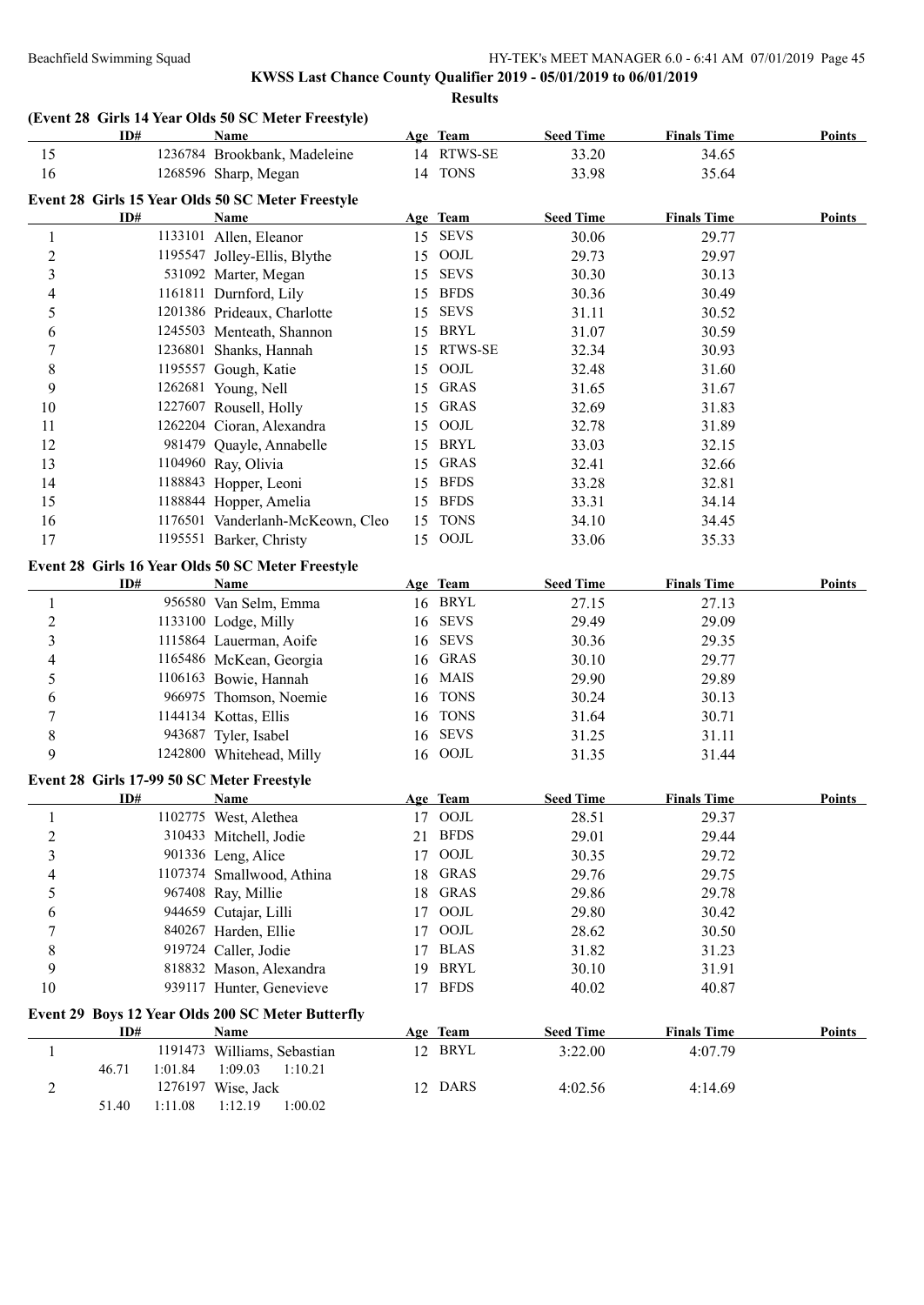|                | ID#     |         | (Event 29 Boys 12 Year Olds 200 SC Meter Butterfly)<br><b>Name</b> | Age Team            | <b>Seed Time</b> | <b>Finals Time</b> | <b>Points</b> |
|----------------|---------|---------|--------------------------------------------------------------------|---------------------|------------------|--------------------|---------------|
|                |         |         | 1341311 Annan, Hayden                                              | 12 RTWS-SE          | 3:05.00          | <b>DQ</b>          |               |
|                |         |         | 8.4 At turn or finish, did not touch with both hands               |                     |                  |                    |               |
|                | 41.81   | 49.65   | 52.35<br>49.16                                                     |                     |                  |                    |               |
|                |         |         | Event 29 Boys 13 Year Olds 200 SC Meter Butterfly                  |                     |                  |                    |               |
|                | ID#     |         | Name                                                               | Age Team            | <b>Seed Time</b> | <b>Finals Time</b> | Points        |
| 1              |         |         | 1233455 Cooper, Max                                                | 13 SEVS             | 3:03.20          | 2:59.24            |               |
|                | 40.75   | 44.20   | 48.43<br>45.86                                                     |                     |                  |                    |               |
| $\overline{2}$ |         |         | 1253281 Martin-Young, Sam                                          | 13 SEVS             | 3:17.43          | 3:01.34            |               |
|                | 38.75   | 44.04   | 50.08<br>48.47                                                     |                     |                  |                    |               |
| 3              |         |         | 1225418 Hamilton-Smith, Jeremy                                     | 13 GRAS             | 3:25.00          | 3:33.02            |               |
|                | 44.27   | 56.02   | 57.42<br>55.31                                                     |                     |                  |                    |               |
|                |         |         | Event 29 Boys 14 Year Olds 200 SC Meter Butterfly                  |                     |                  |                    |               |
|                | ID#     |         | Name                                                               | Age Team            | <b>Seed Time</b> | <b>Finals Time</b> | Points        |
| $\mathbf{1}$   |         |         | 947932 Pickering, Sebastian                                        | 14 BRYL             | 2:59.74          | 2:53.18            |               |
|                | 36.07   | 43.77   | 46.90<br>46.44                                                     |                     |                  |                    |               |
|                |         |         | Event 29 Boys 15 Year Olds 200 SC Meter Butterfly                  |                     |                  |                    |               |
|                | ID#     |         | <b>Name</b>                                                        | Age Team            | <b>Seed Time</b> | <b>Finals Time</b> | <b>Points</b> |
| 1              |         |         | 1168220 Saunders, Noah                                             | 15 SEVS             | 2:56.47          | 3:01.73            |               |
|                | 35.64   | 46.16   | 49.87<br>50.06                                                     |                     |                  |                    |               |
|                |         |         |                                                                    |                     |                  |                    |               |
|                |         |         | Event 29 Boys 16 Year Olds 200 SC Meter Butterfly                  |                     |                  |                    |               |
|                | ID#     |         | Name                                                               | Age Team<br>16 DARS | <b>Seed Time</b> | <b>Finals Time</b> | <b>Points</b> |
| -1             | 31.25   | 39.10   | 888473 Wise, George<br>41.37<br>38.41                              |                     | 2:29.75          | 2:30.13            |               |
|                |         |         |                                                                    |                     |                  |                    |               |
|                |         |         | Event 30 Girls 10-11 200 SC Meter Breaststroke                     |                     |                  |                    |               |
|                | ID#     |         | <b>Name</b>                                                        | Age Team            | <b>Seed Time</b> | <b>Finals Time</b> | Points        |
| 1              |         |         | 1396990 Oliver, Emilia                                             | 11 RTWS-SE          | 3:42.27          | 3:16.95            |               |
|                | 44.17   | 50.70   | 52.52<br>49.56                                                     |                     |                  |                    |               |
| 2              |         |         | 1348748 Field, Charlotte<br>54.86                                  | 11 OOJL             | 3:47.72          | 3:27.77            |               |
| 3              | 46.53   | 53.45   | 52.93<br>1301387 Fornasier, Lilia                                  | 11 SEVS             | 3:48.86          | 3:36.93            |               |
|                | 50.93   | 56.63   | 55.35<br>54.02                                                     |                     |                  |                    |               |
| 4              |         |         | 1169621 Amrane, Yasmine                                            | 11 BRYL             | 3:39.85          | 3:41.10            |               |
|                |         |         | 57.81<br>55.70                                                     |                     |                  |                    |               |
| 5              |         |         | 1347990 Dyer, Eva                                                  | 11 SEVS             | 4:01.11          | 3:55.73            |               |
|                | 53.86   | 1:00.02 | 1:02.55<br>59.30                                                   |                     |                  |                    |               |
| 6              |         | 1270848 | Cioran, Olivia                                                     | 11 OOJL             | 4:03.91          | 3:58.94            |               |
|                | 2:58.55 | 1:00.39 |                                                                    |                     |                  |                    |               |
| $\tau$         |         |         | 1179870 Bentley, Sophia                                            | 11 DARS             | 4:02.00          | 4:08.62            |               |
|                | 53.07   | 1:05.51 | 1:04.98<br>1:05.06                                                 |                     |                  |                    |               |
|                |         |         | Event 30 Girls 12 Year Olds 200 SC Meter Breaststroke              |                     |                  |                    |               |
|                | ID#     |         | <b>Name</b>                                                        | Age Team            | <b>Seed Time</b> | <b>Finals Time</b> | Points        |
| 1              |         |         | 1310483 Le, Lan                                                    | 12 BEXL             | 3:13.37          | 2:57.95            |               |
|                | 40.69   | 45.65   | 45.94<br>45.67                                                     |                     |                  |                    |               |
| $\overline{c}$ |         |         | 1200446 Dobson, Alice                                              | 12 RTWS-SE          | 3:15.41          | 3:05.07            |               |
|                | 42.81   | 47.23   | 47.21<br>47.82                                                     |                     |                  |                    |               |
| 3              |         | 1246029 | Saunders, Abigail                                                  | 12 SEVS             | 3:09.80          | 3:13.23            |               |
|                | 44.17   | 49.56   | 50.29<br>49.21                                                     |                     |                  |                    |               |
| 4              |         |         | 1373284 Taylor, Louise                                             | 12 BEKL             | 3:23.28          | 3:15.74            |               |
|                | 46.36   | 50.05   | 49.88<br>49.45                                                     |                     |                  |                    |               |
| 5              |         |         | 1245517 Howard, Lisa                                               | 12 BRYL             | 3:36.59          | 3:19.53            |               |
|                | 45.17   | 51.91   | 52.43<br>50.02                                                     |                     |                  |                    |               |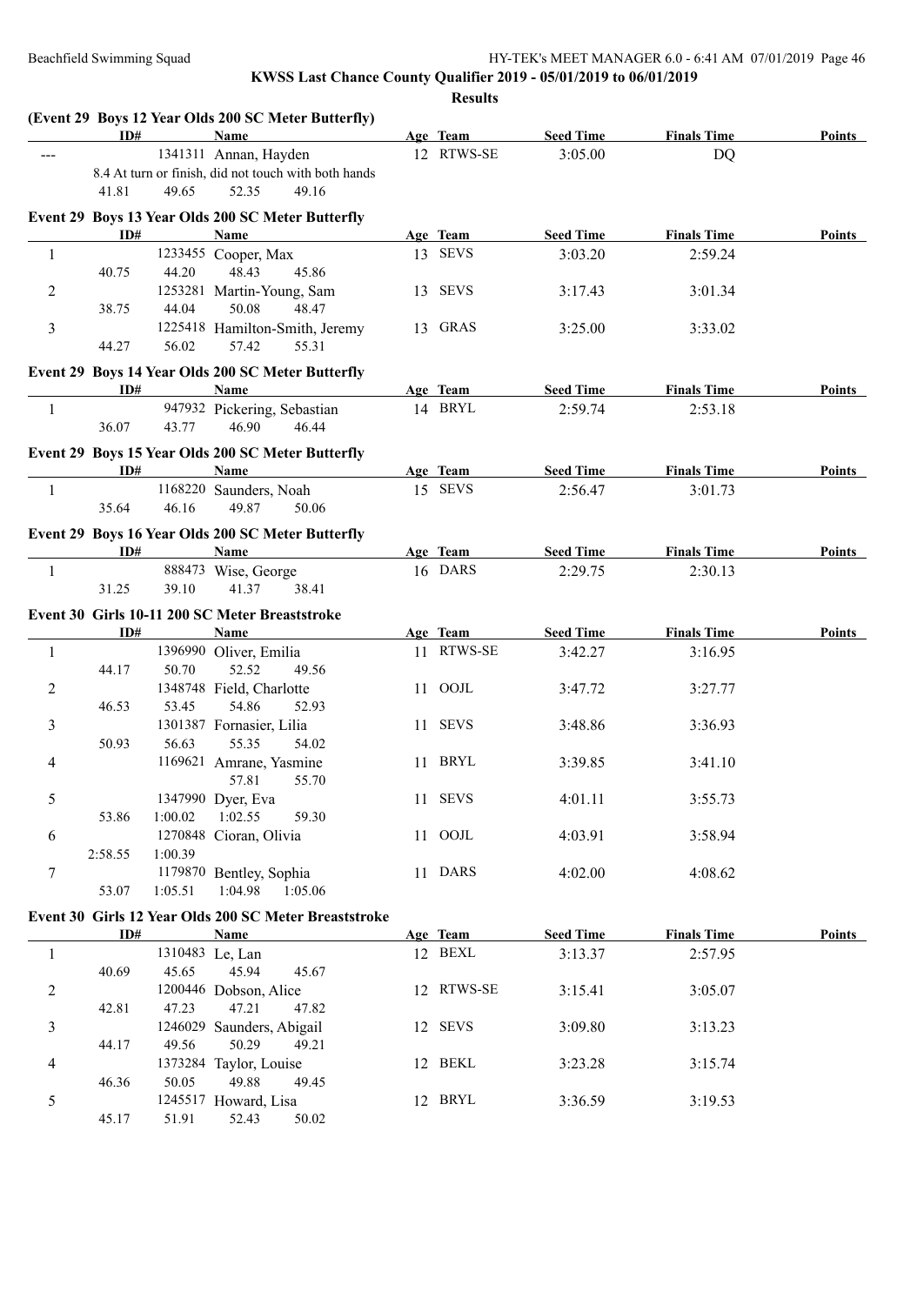|                | ID#   |       | (Event 30 Girls 12 Year Olds 200 SC Meter Breaststroke)<br><b>Name</b> | Age Team   | Seed Time        | <b>Finals Time</b> | Points        |
|----------------|-------|-------|------------------------------------------------------------------------|------------|------------------|--------------------|---------------|
| 6              |       |       | 1323833 Ginbey, Evie                                                   | 12 RTWS-SE | 3:50.00          | 3:32.93            |               |
|                | 49.97 | 55.13 | 55.90<br>51.93                                                         |            |                  |                    |               |
| $\tau$         |       |       | 1244243 Geake, Emily                                                   | 12 TONS    | 3:39.16          | 3:39.71            |               |
|                | 52.44 | 56.01 | 57.20<br>54.06                                                         |            |                  |                    |               |
|                |       |       | Event 30 Girls 13 Year Olds 200 SC Meter Breaststroke                  |            |                  |                    |               |
|                | ID#   |       | <b>Name</b>                                                            | Age Team   | <b>Seed Time</b> | <b>Finals Time</b> | <b>Points</b> |
| $\overline{3}$ |       |       | 1335458 Everett, Zoe                                                   | 13 BEXL    | 3:17.12          | 3:10.24            |               |
|                | 43.65 | 48.80 | 49.72<br>48.07                                                         |            |                  |                    |               |
| $\overline{4}$ |       |       | 1346812 Lewis, Hannah                                                  | 13 BRYL    | 3:19.37          | 3:13.48            |               |
|                | 43.81 | 50.12 | 50.91<br>48.64                                                         |            |                  |                    |               |
| 5              |       |       | 1240611 Van Selm, Jessica                                              | 13 BRYL    | 3:26.00          | 3:21.54            |               |
|                | 46.64 | 52.67 | 52.99<br>49.24                                                         |            |                  |                    |               |
| 6              |       |       | 1255180 Pratt, Anjola                                                  | 13 SEVS    | 3:21.64          | 3:24.57            |               |
|                | 47.64 |       | 52.30                                                                  |            |                  |                    |               |
| $\tau$         |       |       | 1211846 Burke, Lilly-Rose                                              | 13 BFDS    | 3:33.46          | 3:30.92            |               |
|                | 46.15 | 53.12 | 55.99<br>55.66                                                         |            |                  |                    |               |
|                |       |       |                                                                        |            |                  |                    |               |
|                |       |       | Event 30 Girls 14 Year Olds 200 SC Meter Breaststroke                  |            |                  |                    |               |
|                | ID#   |       | <b>Name</b>                                                            | Age Team   | <b>Seed Time</b> | <b>Finals Time</b> | <b>Points</b> |
| $*1$           |       |       | 941729 Ebbage, Caitlin                                                 | 14 TONS    | NT               | 2:43.95            |               |
|                | 37.48 | 40.87 | 43.28<br>42.32                                                         |            |                  |                    |               |
| $*1$           |       |       | 1120731 Baker, Amelia                                                  | 14 RTWS-SE | 3:00.95          | 2:56.11            |               |
|                | 40.07 | 46.70 | 45.37<br>43.97                                                         |            |                  |                    |               |
| $*2$           |       |       | 1291517 Nisbet, Erin                                                   | 14 TONS    | NT               | 2:54.51            |               |
|                | 38.71 | 44.73 | 45.42<br>45.65                                                         |            |                  |                    |               |
| $*2$           |       |       | 1176487 Watson, Elspeth                                                | 14 SEVS    | 2:59.79          | 3:00.13            |               |
|                | 41.10 | 46.19 | 46.90<br>45.94                                                         |            |                  |                    |               |
| $\mathfrak{Z}$ |       |       | 1119447 Simpson, Betty                                                 | 14 SEVS    | 3:07.46          | 3:05.75            |               |
|                | 43.12 | 45.92 | 49.04<br>47.67                                                         |            |                  |                    |               |
| $\overline{4}$ |       |       | 1121909 Devey, Mia                                                     | 14 TONS    | 2:56.00          | 3:06.91            |               |
|                | 41.29 | 47.15 | 49.15<br>49.32                                                         |            |                  |                    |               |
| 5              |       |       | 932485 Rashed, Hania                                                   | 14 BEXL    | 3:12.20          | 3:07.99            |               |
|                | 41.31 | 47.70 | 49.57<br>49.41                                                         |            |                  |                    |               |
| 6              |       |       | 1150267 Burke, Bethany                                                 | 14 SEVS    | 3:10.66          | 3:17.27            |               |
|                | 43.86 | 50.51 | 51.90<br>51.00                                                         |            |                  |                    |               |
|                |       |       | Event 30 Girls 15 Year Olds 200 SC Meter Breaststroke                  |            |                  |                    |               |
|                | ID#   |       | Name                                                                   | Age Team   | <b>Seed Time</b> | <b>Finals Time</b> | <b>Points</b> |
| 1              |       |       | 1133101 Allen, Eleanor                                                 | 15 SEVS    | 2:54.94          | 2:56.12            |               |
|                | 38.85 | 44.16 | 46.06<br>47.05                                                         |            |                  |                    |               |
| $\overline{c}$ |       |       | 772615 Dolman, Grace                                                   | 15 BFDS    | 3:08.00          | 3:07.63            |               |
|                | 43.54 | 48.32 | 49.41<br>46.36                                                         |            |                  |                    |               |
| 3              |       |       | 1104960 Ray, Olivia                                                    | 15 GRAS    | 3:13.62          | 3:07.73            |               |
|                | 44.26 | 48.43 | 48.96<br>46.08                                                         |            |                  |                    |               |
| 4              |       |       | 1245503 Menteath, Shannon                                              | 15 BRYL    | 3:12.41          | 3:09.31            |               |
|                | 42.05 | 47.51 | 49.80<br>49.95                                                         |            |                  |                    |               |
| 5              |       |       | 1195557 Gough, Katie                                                   | 15 OOJL    | 3:16.65          | 3:16.15            |               |
|                | 43.46 | 50.40 | 52.18<br>50.11                                                         |            |                  |                    |               |
| 6              |       |       | 1262204 Cioran, Alexandra                                              | 15 OOJL    | 3:36.35          | 3:29.32            |               |
|                | 46.46 | 53.16 | 55.35<br>54.35                                                         |            |                  |                    |               |
| 7              |       |       | 971205 Farr, Beth                                                      | 15 BFDS    | 3:38.88          | 3:33.20            |               |
|                | 48.27 | 55.98 | 56.13<br>52.82                                                         |            |                  |                    |               |
| ---            |       |       | 1243885 Baykun, Julia                                                  | 15 BFDS    | 3:43.36          | DQ                 |               |
|                |       |       | 7.6 Did not touch at turn or finish with both hands                    |            |                  |                    |               |
|                | 44.98 | 54.60 | 57.86<br>58.61                                                         |            |                  |                    |               |
|                |       |       |                                                                        |            |                  |                    |               |